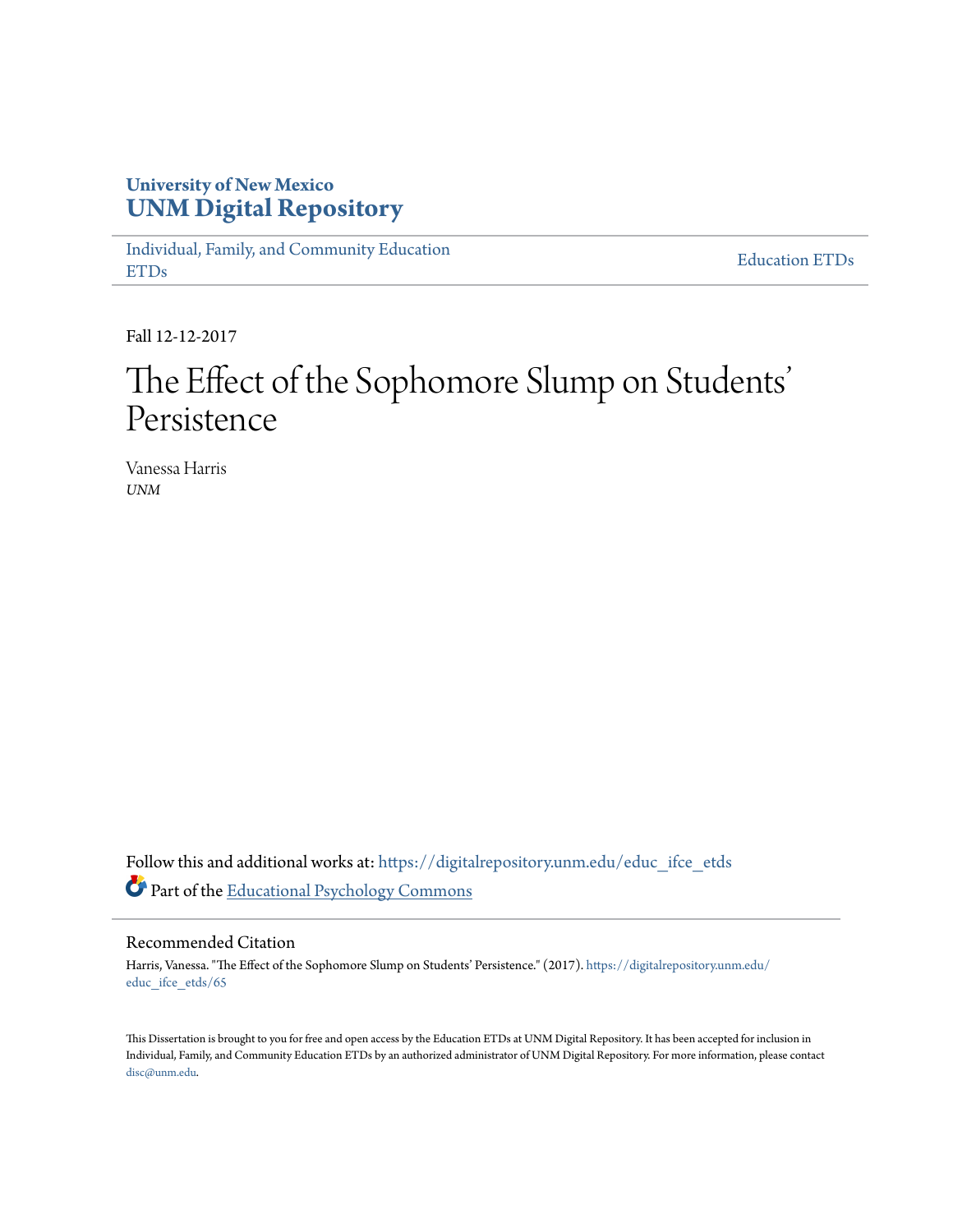Vanessa Major Harris  *Candidate* Individual, Family, and Community Education *Department*

 This dissertation is approved, and it is acceptable in quality and form for publication: *Approved by the Dissertation Committee:*

Dr. Jay Parkes, Chairperson

Dr. Terri Flowerday

Dr. Allison Borden

Dr. Dymaneke Mitchell

Dr. Tracy Skipp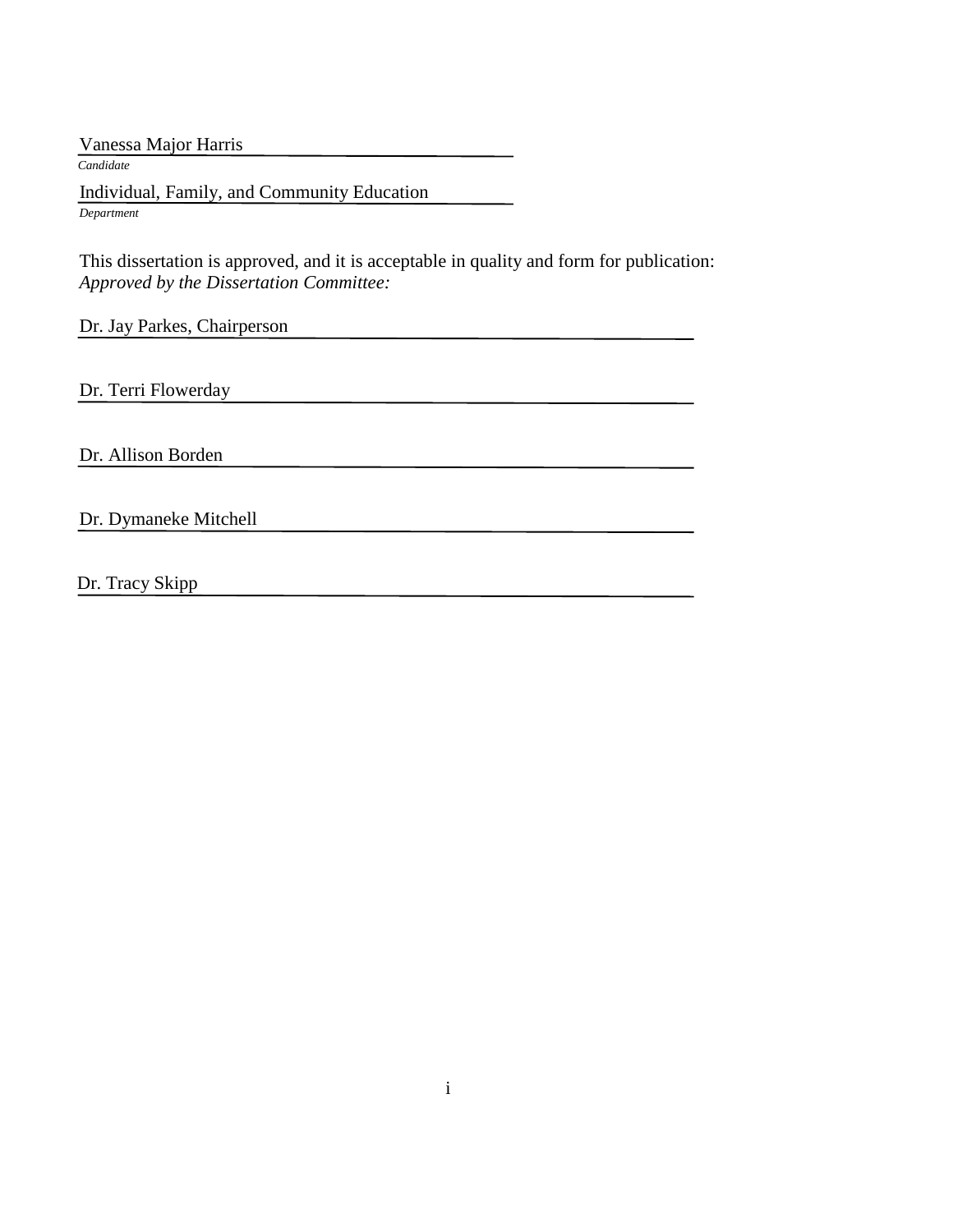### **The Effect of the Sophomore Slump on Students' Persistence**

**by**

**Vanessa G. Harris**

## DISSERTATION

Submitted in Partial Fulfillment of the Requirements for the Degree of

## **Doctor of Philosophy**

## **Educational Psychology**

The University of New Mexico Albuquerque, New Mexico

December 2017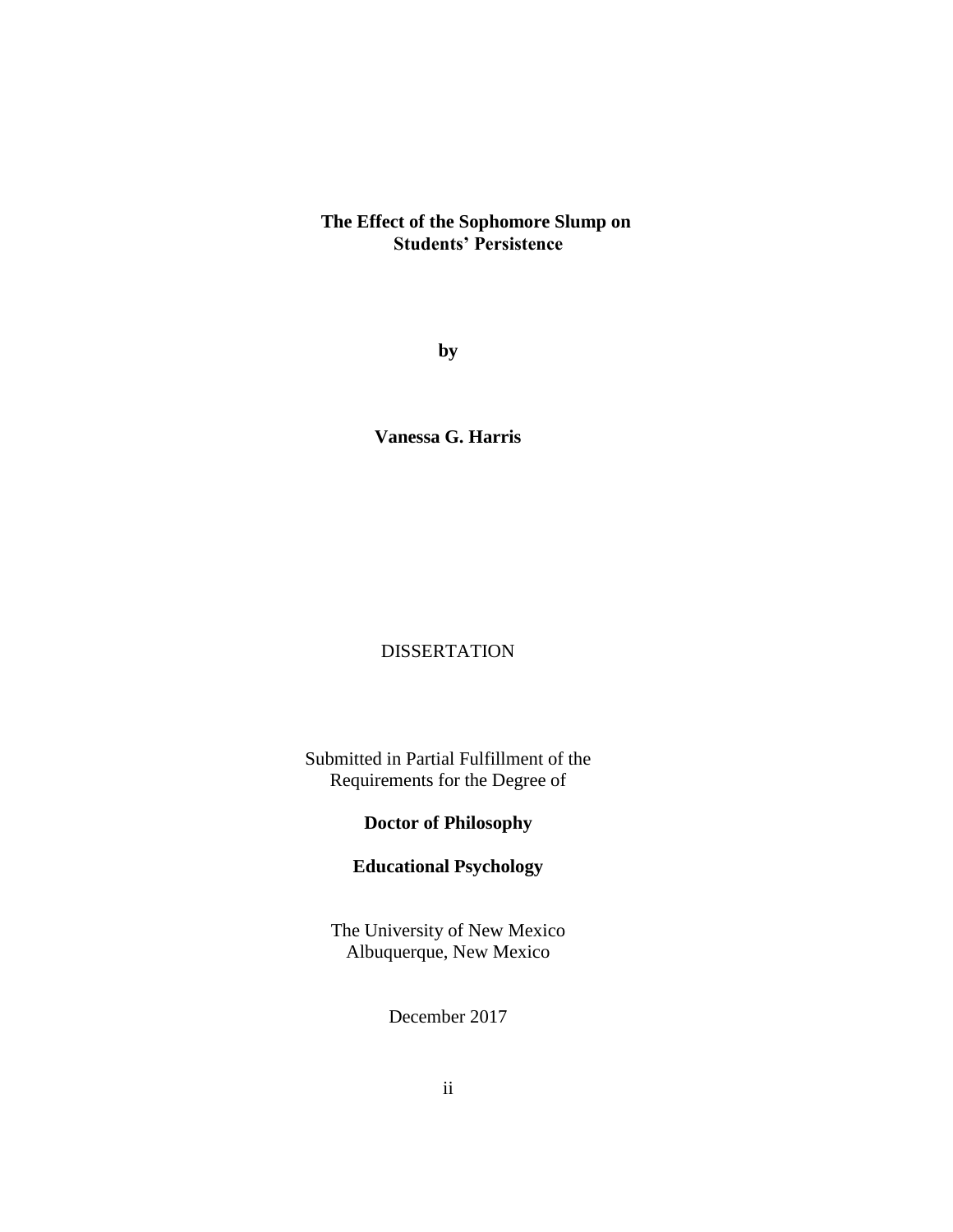### **Dedication**

To my sons, Jeremy and Jordan, and my parents, Zelphia and James, for their endless love and support. To my sister friend, Dr. Dymaneke Mitchell, thank you for being my motivator and getting me cross the finish line.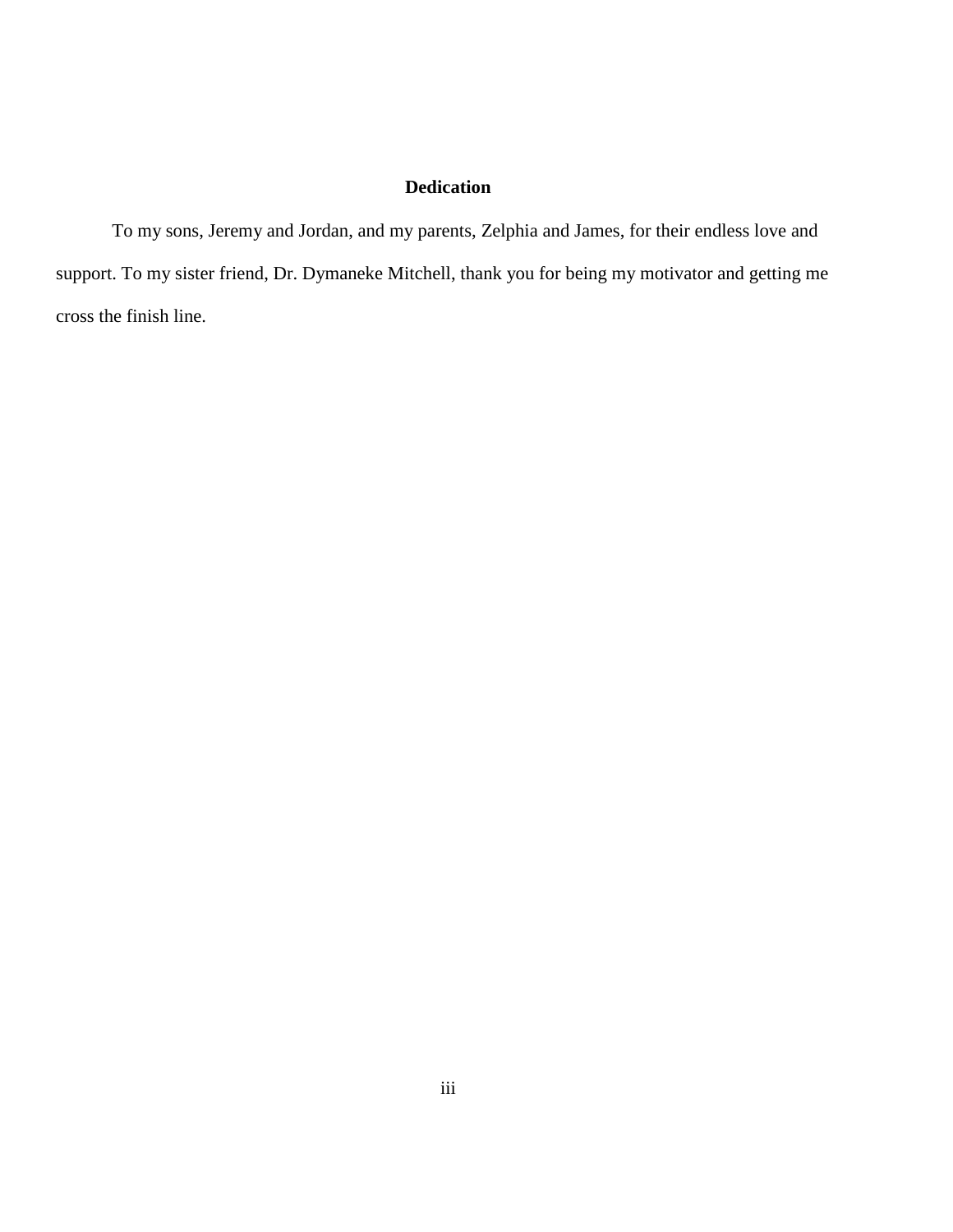### **Acknowledgements**

The journey of achieving any goal is to understand the process, learn from the highs and lows, and embrace the support of others. I could not have achieved this tremendous educational milestone without the support and love of my family, colleagues, and friends. You have been my anchor. Thank you for walking this journey with me.

Thank you to my dissertation committee members for their continuous support and encouragement throughout this process. Dr. Allison Borden, thank you for your unwavering support, patience, and guidance.

To my sons, Jeremy and Jordan, who have endured the most through this process, I hope that this journey has shown you that, "If you can imagine it, you can achieve it. If you can dream it, you can become it" (Ward, n.d.). Always remember to stay true to who you are, have FAITH, and surround yourself with positive and likeminded people; your dreams can become a reality.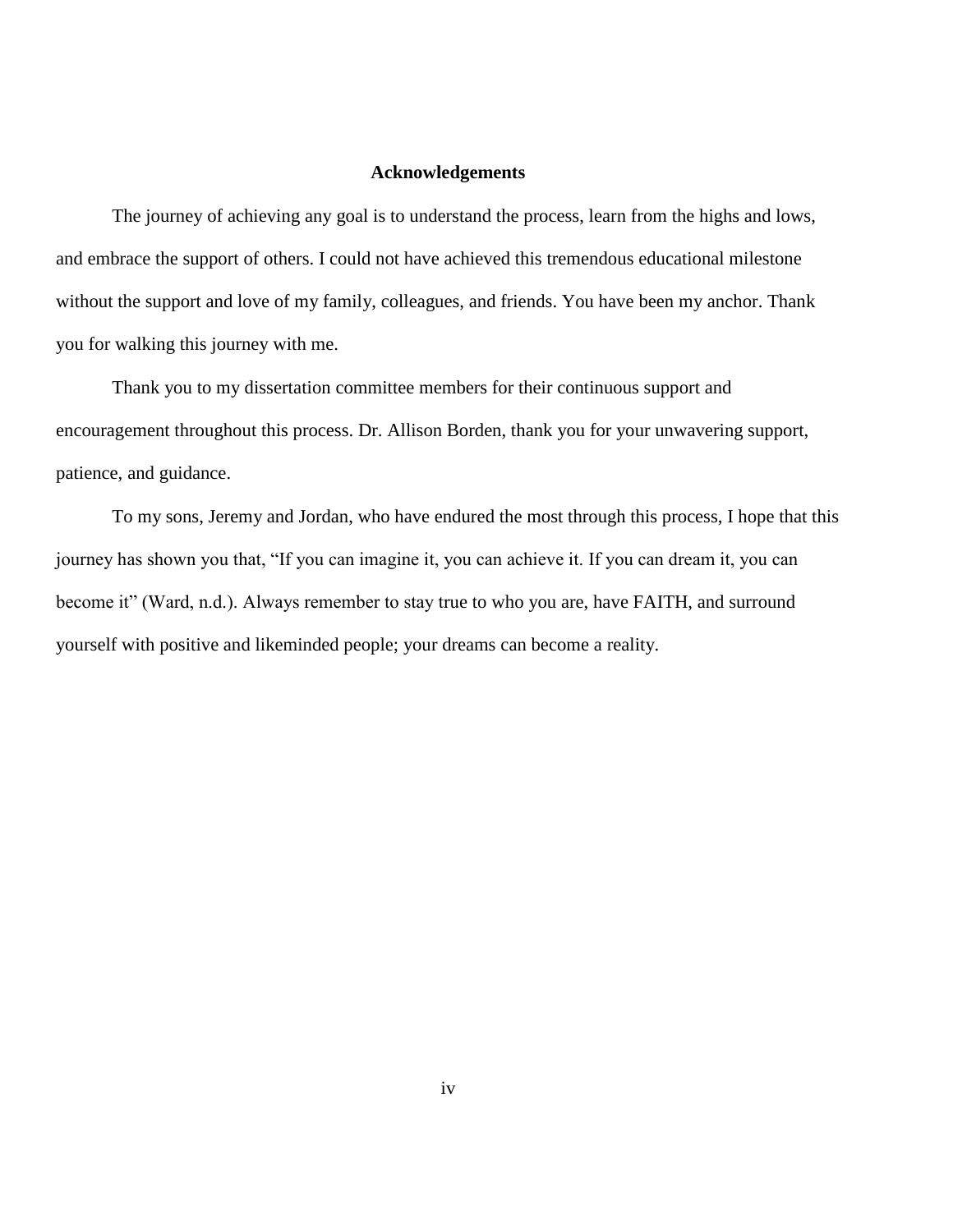### **The Effect of the Sophomore Slump on Students' Persistence**

**by**

### **Vanessa G. Harris**

B.A. Political Science, University of South Carolina, 1993 M.A. Public Administration, University of New Mexico, 2004 Ph.D. Educational Psychology, University of New Mexico, 2017

## **ABSTRACT**

For years, universities have focused on student admissions and getting students through their first-year. According to Schaller (2010), this has resulted in limited literature and research regarding the persistence of sophomore students. From Fall 2010 to Fall 2015, the University of New Mexico (UNM) has experienced a decrease in the persistence of its cohorts from the third to the fifth semester. The existence of this higher attrition rate amongst sophomore students has been associated with a phenomenon known as the "sophomore slump" (Tobolowsky & Cox, 2007). The purpose of this research study was to utilize student retention conceptual models to explore the effect of the sophomore slump on sophomore students' persistence. It included an examination and statistical analysis of several variables that impacted the retention or persistence of a sample of sophomore students at UNM. This research study was conducted using a descriptive quantitative methodology. The variables associated with the pre-entry attributes, cognitive, academics, social engagements, and financial categories were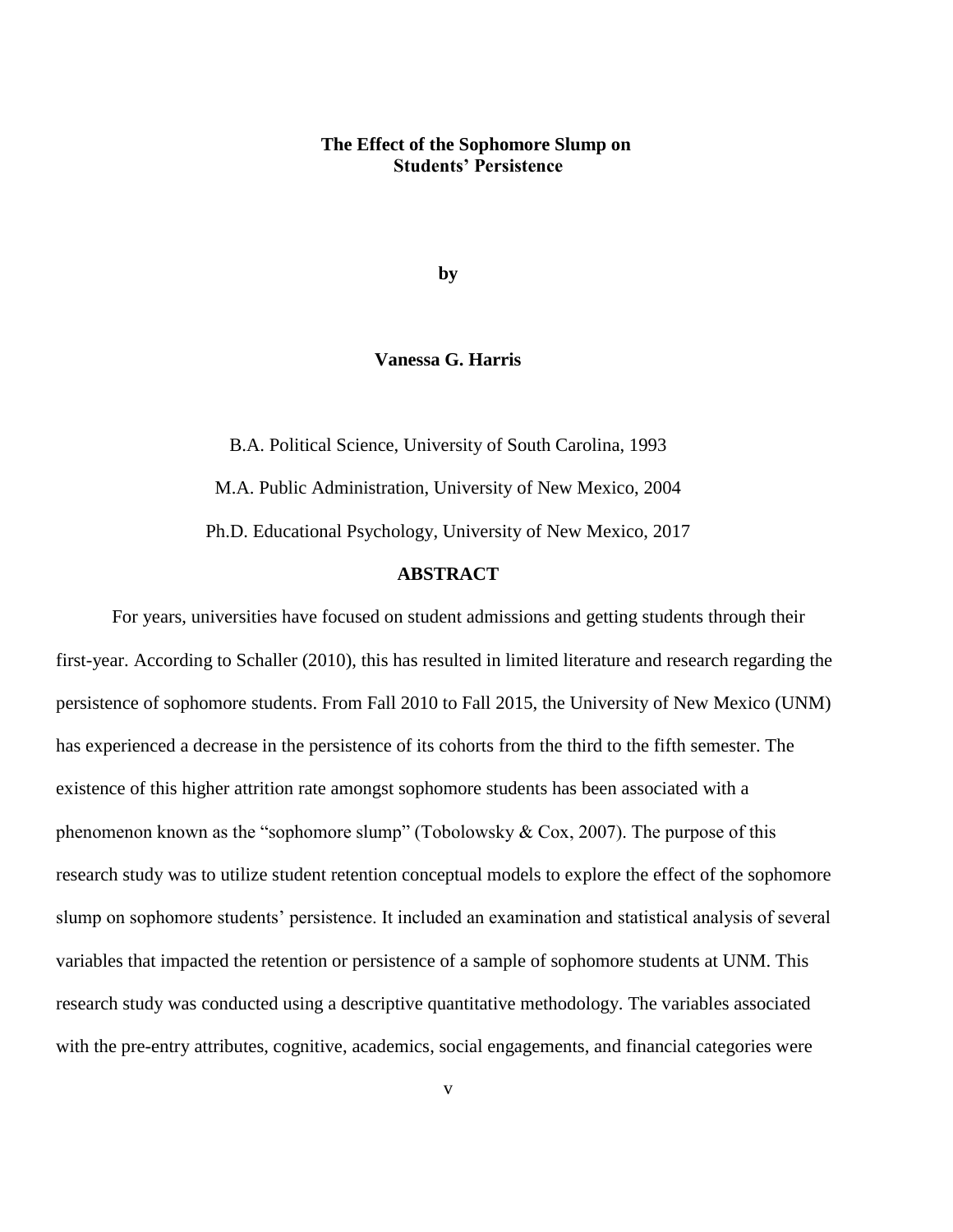merged into five conceptual models as a mean to investigate if there was a correlational statistical significance within their relationships on the effect of the sophomore slump. Overall, the statistical results of this research study revealed that the two of the financial variables (i.e., lottery scholarship and performance-based scholarship) had the most significant impact on the persistence of sophomore students at the University of New Mexico.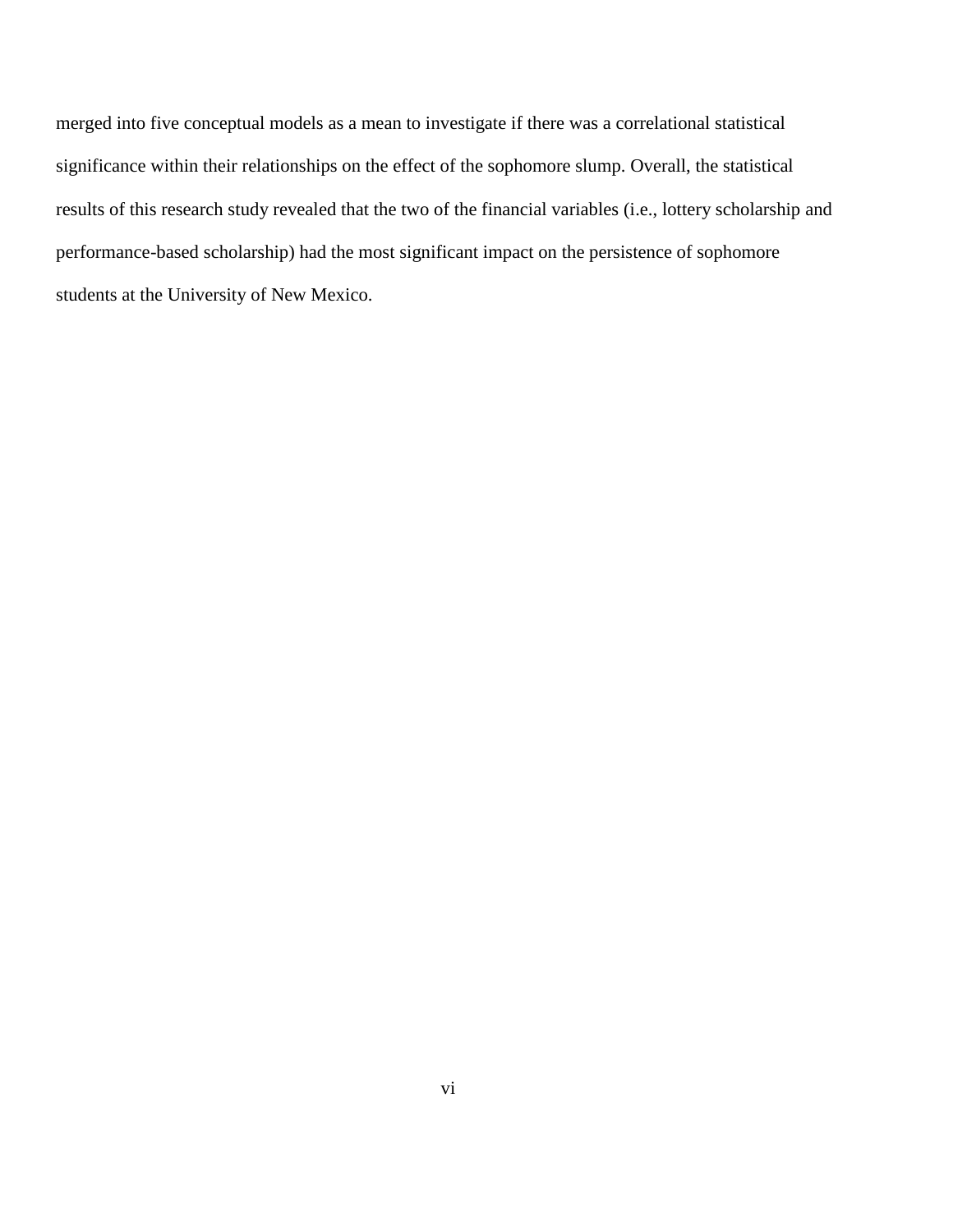## **TABLE OF CONTENTS**

| <b>CHAPTER 1: INTRODUCTION</b>                       | 1            |
|------------------------------------------------------|--------------|
| <b>BACKGROUND</b>                                    | 1            |
| <b>OVERVIEW OF THE RETENTION OF FRESHMAN STUDENT</b> | $\mathbf{2}$ |
| OVERVIEW OF THE RETENTION OF SOPHOMORE STUDENT       | 5            |
| THE RESEARCH STUDY                                   | 9            |
| <b>SUMMARY</b>                                       | 12           |
| <b>CHAPTER 2: LITERATURE REVIEW</b>                  | 13           |
| <b>INTRODUCTION</b>                                  | 13           |
| <b>CONCEPTUAL MODELS</b>                             | 14           |
| PERSISTENCE MODEL                                    | 14           |
| Pre-college academic abilities                       | 15           |
| Social engagements                                   | 17           |
| Faculty involvement                                  | 18           |
| Academic support programs                            | 20           |
| <b>Tutoring</b>                                      | 21           |
| Career services                                      | 23           |
| <b>DEPARTURE MODEL</b>                               | 23           |
| Pre-entry attributes                                 | 27           |
| Ethnicity                                            | 28           |
| First-generation                                     | 29           |
| Gender                                               | 30           |
| Cognitive                                            | 32           |
| Motivation                                           | 33           |
| Self-efficacy                                        | 34           |
| Self-regulation                                      | 35           |
| Future-time perspective                              | 36           |
| Academics                                            | 37           |
| Credit hours                                         | 39           |
| Grade point average                                  | 40           |
| Advisement                                           | 42           |
| Financials                                           | 44           |
| Student employment                                   | 47           |
| Lottery scholarship                                  | 48           |
| Performance-based scholarship                        | 50           |
| <b>SUMMARY</b>                                       | 52           |
| <b>CHAPTER 3: RESEARCH METHODOLOGY</b>               | 55           |
| <b>INTRODUCTION</b>                                  | 55           |
| <b>QUANTITATIVE RESEARCH METHODOLOGY</b>             | 57           |
| <b>SURVEY INSTRUMENT</b>                             | 59           |
| Survey instrument reliability and validity           | 59           |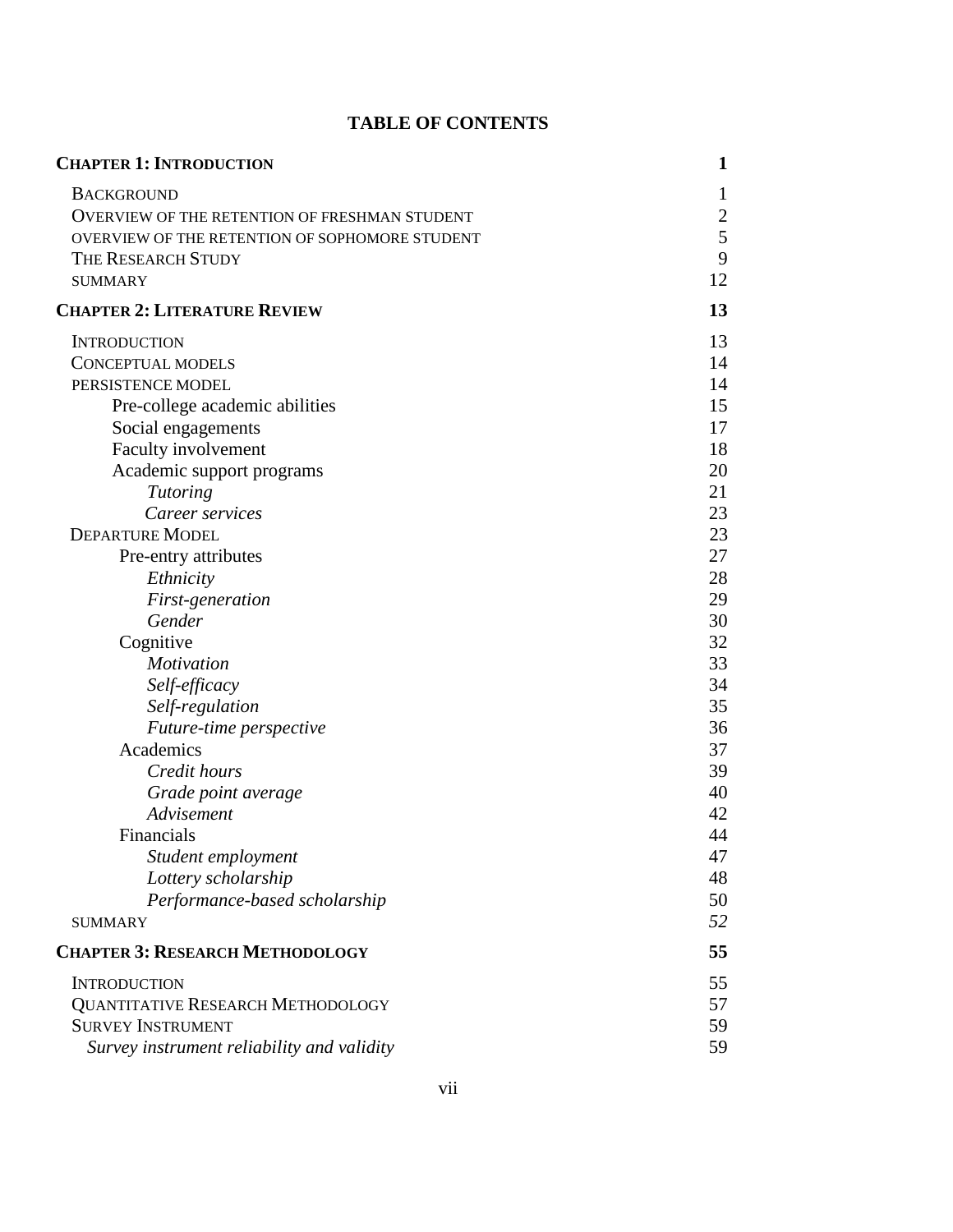| QUANTITATIVE DATABASE 1: SYSA SURVEY INSTRUMENT - SECONDARY DATA | 64  |
|------------------------------------------------------------------|-----|
| QUANTITATIVE DATABASE 2: INSTITUTIONAL DATA -                    |     |
| UAC, BANNER, AND FINANCIAL AID OFFICE                            | 69  |
| <b>SAMPLE POPULATION</b>                                         | 72  |
| <b>DATA ANALYSIS METHOD</b>                                      | 75  |
| Model 0                                                          | 76  |
| Model 1                                                          | 76  |
| Model 2                                                          | 76  |
| Model 3                                                          | 77  |
| Model 4                                                          | 77  |
| Model 5                                                          | 78  |
| Tests of statistical significance                                | 78  |
| <b>SUMMARY</b>                                                   | 80  |
| <b>CHAPTER 4: RESULTS</b>                                        | 81  |
| <b>INTRODUCTION</b>                                              | 81  |
| <b>QUANTITATIVE DATABASES RESULTS</b>                            | 82  |
| <b>STATISTICAL RESULTS</b>                                       | 86  |
| STATISTICAL ANALYSIS OF GUIDING RESEARCH QUESTIONS               | 96  |
| <b>SUMMARY</b>                                                   | 109 |
| <b>CHAPTER 5: DISCUSSIONS, LIMITATIONS &amp; RECOMMENDATIONS</b> | 110 |
| <b>INTRODUCTION</b>                                              | 110 |
| <b>FINDING AND CONCLUSIONS</b>                                   | 111 |
| <b>LIMITATION OF STUDY</b>                                       | 112 |
| IMPLICATIONS AND RECOMMENDATIONS FOR FUTURE RESEARCH             | 112 |
| <b>REFERENCS</b>                                                 | 122 |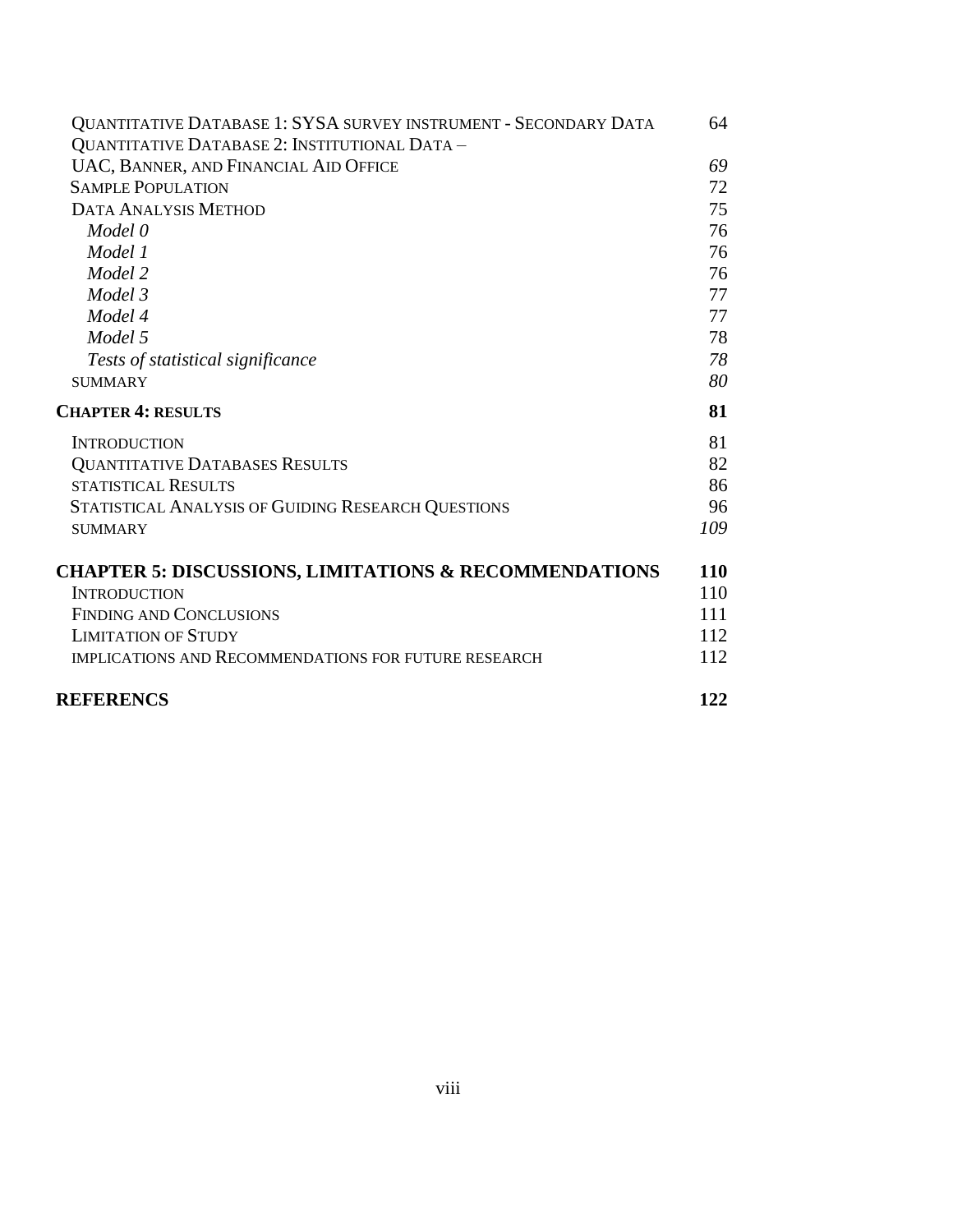# **Tables**

| Table 1.1       | Retention Rate Percentages Per Semester for<br><b>Full-Time Beginning Freshman</b>     | 8              |
|-----------------|----------------------------------------------------------------------------------------|----------------|
| Table 3.1       | <b>Reliability of Final SYSA Scales</b>                                                | 64             |
| Table 3.2       | Comparisons of Demographic Percentages for Fall 2010                                   | 73             |
| Table 4.1       | <b>Results of the Continuous Variable</b>                                              | 83             |
| Table 4.2       | Results of the Discrete Variables                                                      | 84             |
| Table 4.3       | Results of the Categorical Variables                                                   | 85             |
| Table 4.4       | Estimation and Model Fit Logistic Regression Analysis                                  | 96             |
| Table 4.5       | Logistic Regression Analysis of Model 2<br><b>Cognitive Variables on Persistence</b>   | 99             |
| Table 4.6       | Logistic Regression Analysis of Model 3<br>Academic Attribute Variables on Persistence | 102            |
| Table 4.7       | Logistic Regression Analysis of Model 4<br>Social Engagement on Persistence            | 103            |
| Table 4.8       | Logistic Regression Analysis of Model 5<br><b>Financial Variables on Persistence</b>   | 105            |
| <b>Figures</b>  |                                                                                        |                |
| Figure 1.1      | Retention to the Third Semester for Full-Time Beginning<br>Freshman Students by Cohort | $\overline{4}$ |
| Figure 2.1      | Tinto's 1975 Departure Model                                                           | 25             |
| <b>Appendix</b> |                                                                                        |                |
|                 | Appendix A Variables Mapping Matrix                                                    | 114            |
|                 | Appendix B Logistic Regression Analysis Results of UNM<br><b>Sampled Population</b>    | 119            |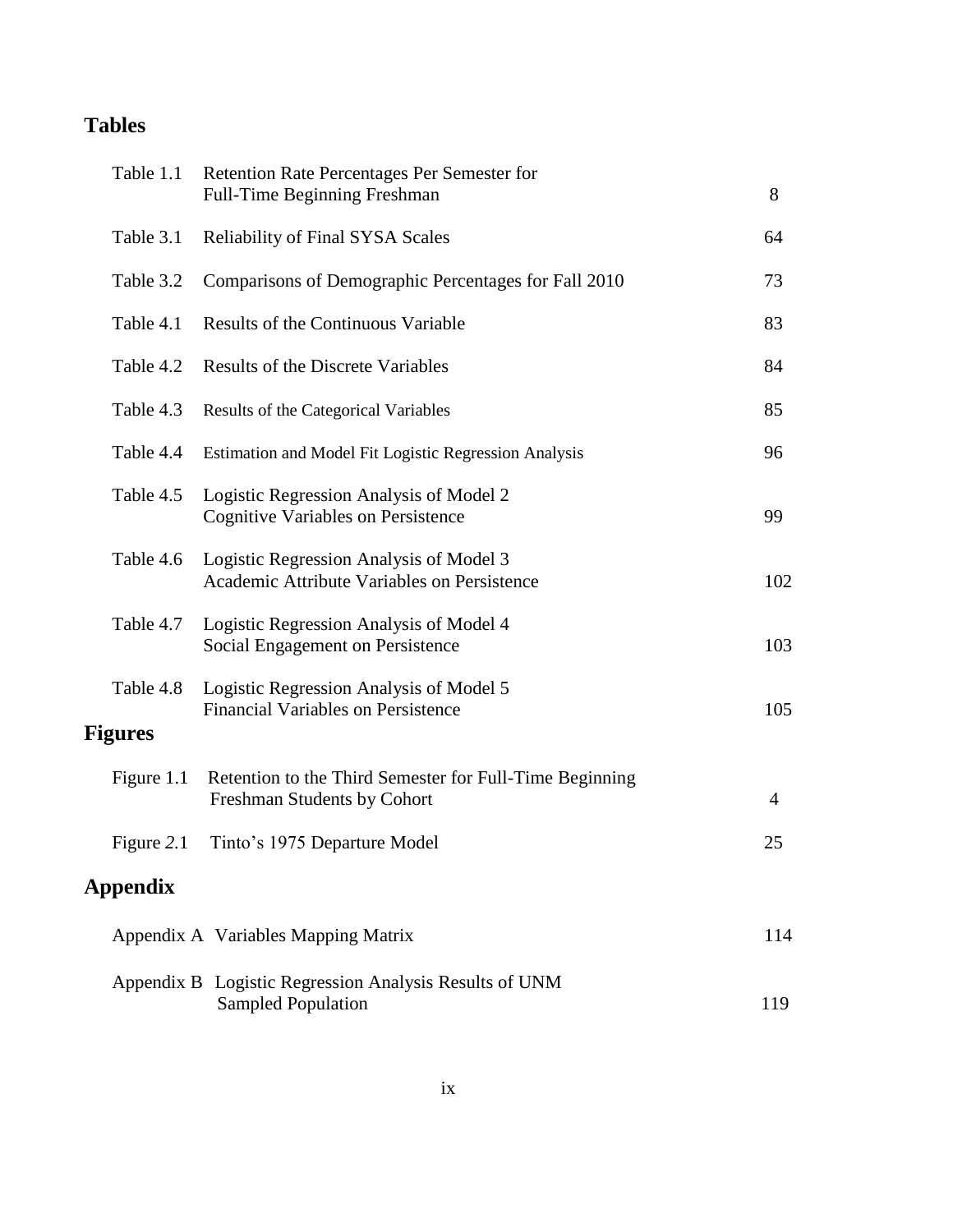### **Chapter 1: Introduction**

### **Background**

For years, universities have focused on student admissions and getting students through their first-year. According to Demetriou and Schmitz-Sciborski (2011), "During the second half of the decade, understanding student transition periods, especially the first-year experience, and providing quality support services became a significant focus" (pp. 302-303). On average, "58% of undergraduate students in the United States complete college within a six-year period" (Turner & Thompson, 2014, p. 94). As a result, universities have created first-year experience programs and initiatives that have been successful at retaining students past the first-year (Pattengale & Schreiner, 2000). The University of South Carolina (USC) is considered the premier authority on first-year programs and initiatives. USC created the hallmark course that has become the national model for the first-year seminar (USC, University 101 Programs, n.d., para. 2). USC has had excellent success in retaining freshman students as a result of its "National Resource Center," which encompasses its first-year programs and initiatives ("About the Center," "Mission Statement" section, n.d.). Many universities, including the University of New Mexico (UNM), have implemented similar programs and initiatives in order to provide ongoing support to freshman students to assist their transition into the sophomore year. According to Reinheime and McKenize (2011):

> Regardless of university efforts to retain students, nearly half of all students are still failing to graduate from four-year institutions (Dennis, 1998; Fiske, 2004; Lederman, 2009). Data show that the proportion of first-year students who returned to their colleges as sophomores in 2007-8,

> > 1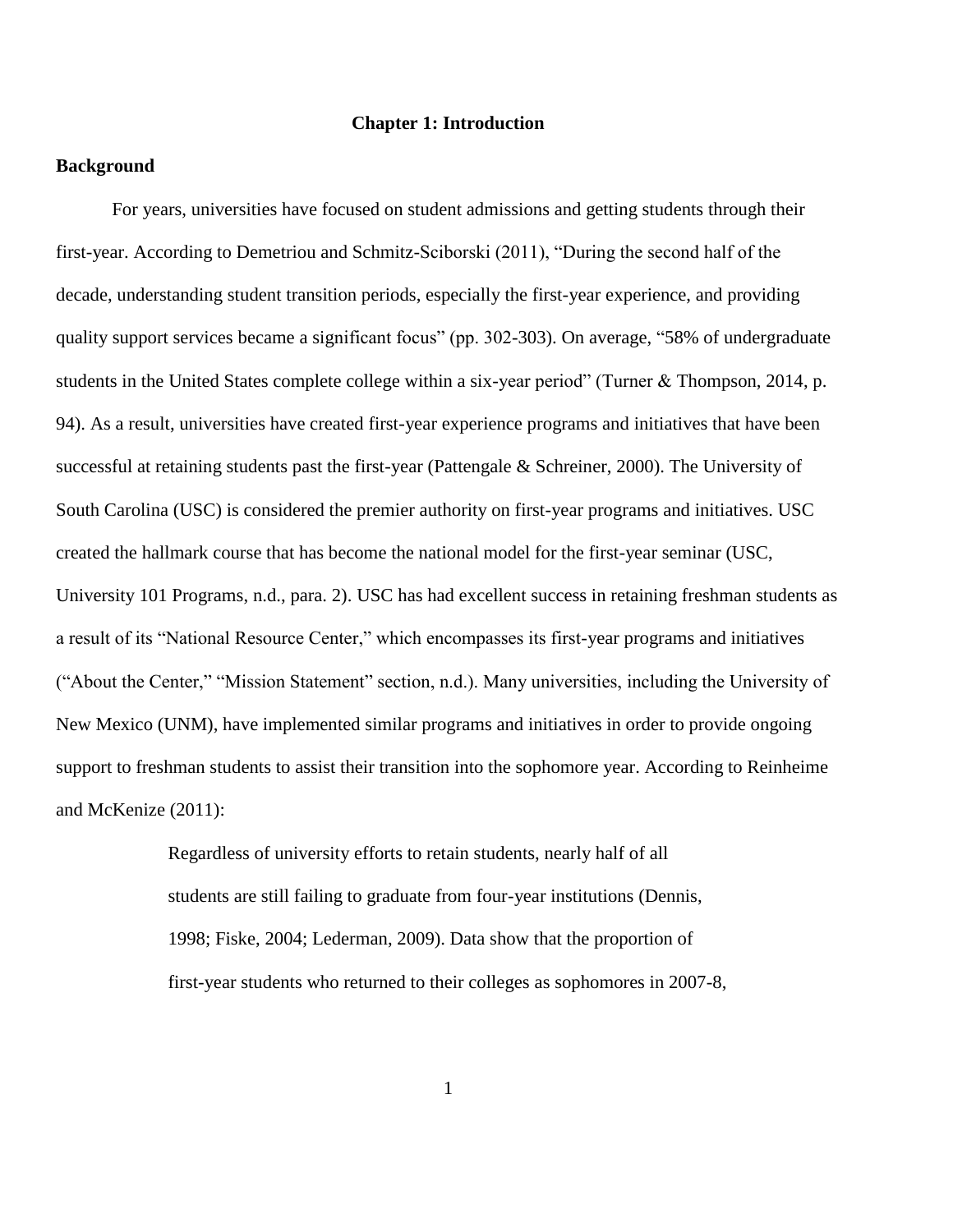65.7 percent, dropped to the lowest level in 25 years (Lederman, 2009). (p.

22)

Over the past several years, the lack of increase in graduation rates at the postsecondary level, despite an increase in freshman retention rates, has led to more focus on the persistence of students throughout their sophomore year as well (Lee & Leonard, 2009). Although freshman retention rates have improved significantly, these improvements have not directly impacted graduation rates, which may indicate that sophomore students, who are largely overlooked, have needs that differ from freshman students.

### **Overview of the Retention of Freshman Students**

The freshman year tends to be full of excitement, new adventures and, typically, the first-time a student is away from home. In my experience as the Director of University Advisement at the University of New Mexico (UNM), coursework in the freshman year tends to be general and similar to secondary education coursework. One of the first challenges that freshman students have to face is becoming acclimated to being away from home. Turner and Thompson (2014) highlight that:

> A current challenge that colleges and universities are encountering in the United States is the persistence and retention of Millennial freshmen college students (Lowery, 2004). Millennials are individuals born between 1982 and 2002 (Rickes, 2009) making this the model group of the current traditional-aged college student. An attempt by students to transition from high school to a college environment can be a challenging process. First year students often face personal, family, academic, and social transitional adjustment issues (Budny & Paul, 2003). Negative or unpleasant experiences encountered during the first year can either lead to the student eventually dropping out of the institution or not returning for the sophomore year. (pp. 94-95)

> > 2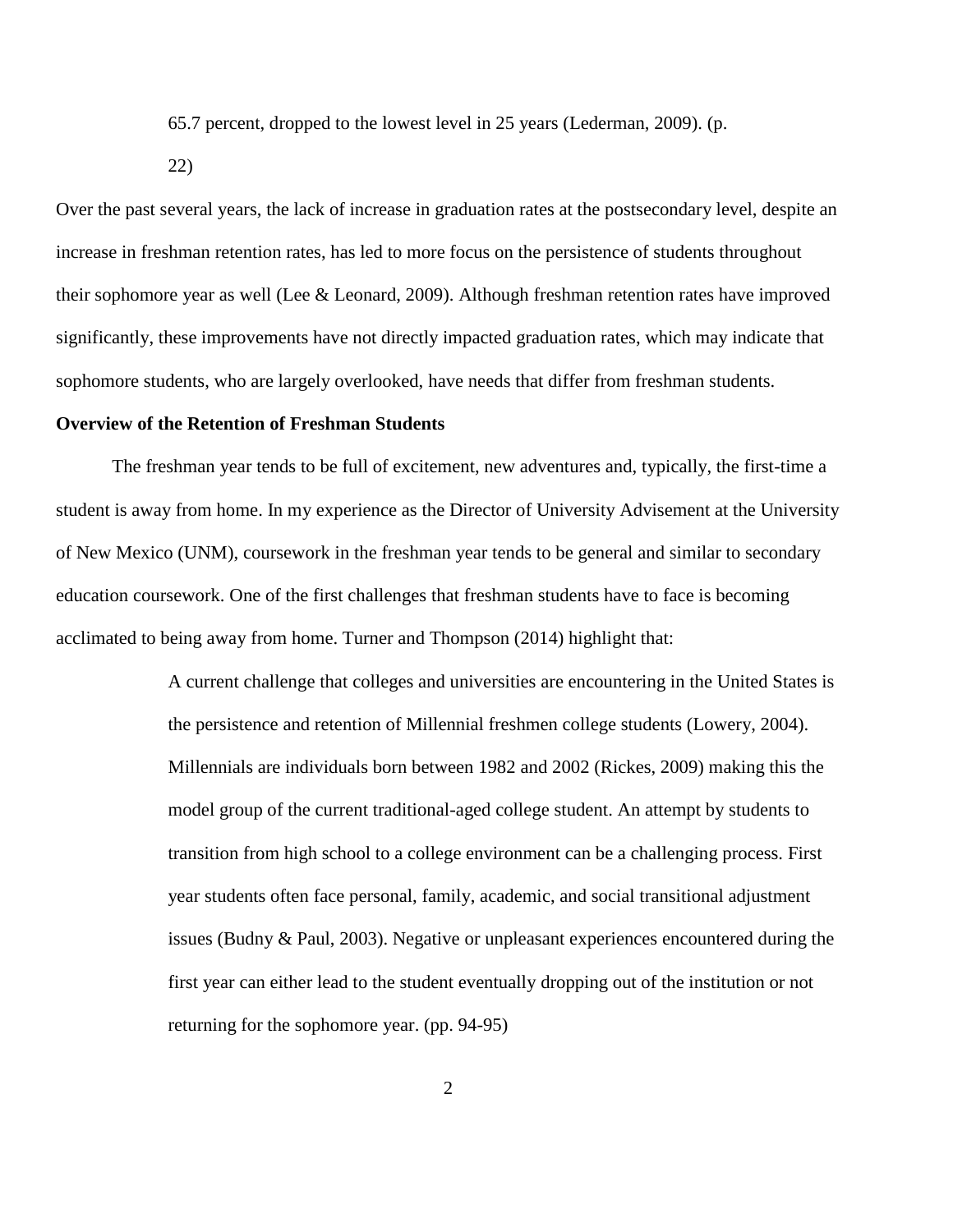Currently, many postsecondary institutions have freshman or first-year programs and initiatives in place to help students make the transition from not only secondary to postsecondary education but also from the freshman year to the second year (Demetriou & Schmitz-Sciborski, 2011). As freshman students adjust to the adventures of college life, they receive guidance and support from these programs and initiatives through the initial stages of their postsecondary academic journey. As freshman students persist or transition to their sophomore year, there is a shift from them having guidance and support from various facets of the university to having to find and figure things out on their own (Clark, 2005). Unlike freshman students, the onus is on sophomore students to navigate their academic journey as well as establish a support system that may help them continue their academic journey.

The sophomore year is a critical milestone that marks another major transition for any college student. During the transitional period from freshman to sophomore year, students have to adjust how they function academically and socially. As students enter their sophomore year, their coursework starts to focus more on their major. They are taking more upper division courses and starting to understand that they must now make decisions on their own regarding their academic and professional aspirations. Also, they have to learn how to: self-regulate, connect more deliberately to resources that support their academic and career aspirations and ask for assistance when they need it (Clark, 2015).

Lawmakers and foundations that support student persistence have increased their focus on improving graduation rates (Labi, 2015). The University of New Mexico (UNM), like most universities, is interested in understanding why an increasing number of its students are not persisting past the freshman year and completing their sophomore year. UNM is considered the flagship institution in the state of New Mexico. First-time, full-time students of the freshman cohort of 2007 at UNM had a fourand six-year graduation rate of 15% and 48%, respectively (OIA Freshman Cohort Tracking Report,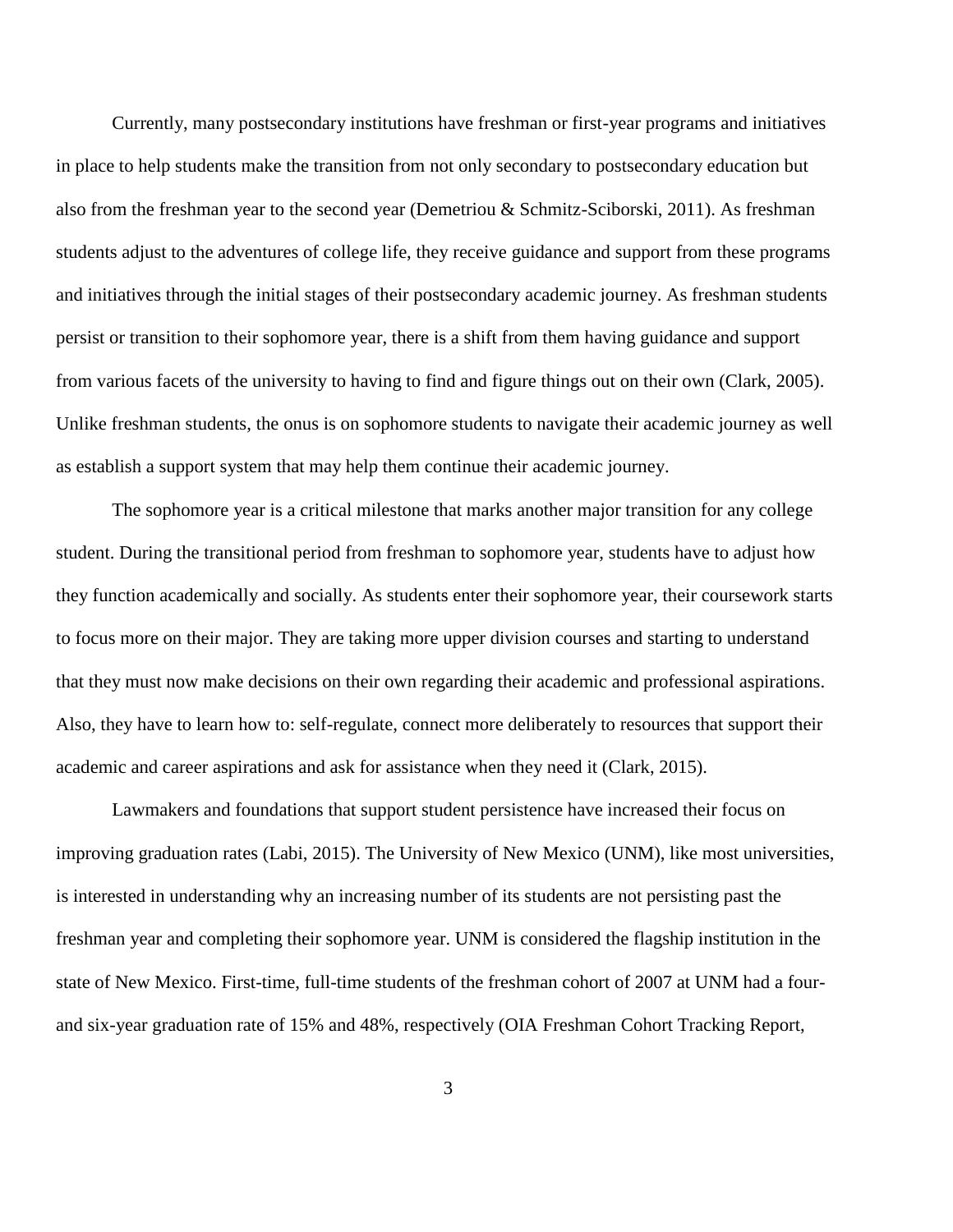n.d.). However, the 2013 national four-and six-year graduation rate for first-time, full-time students at four-year public postsecondary institutions was 33.3% and 57.6%, respectively ("College Completion," New Mexico public colleges (4-year), n.d.). In other words, UNM's four-year and six-year graduation rate for the Fall 2007 Cohort fell below the corresponding 2013 national graduation rates.

The most currently available retention data for the University of New Mexico (UNM) displayed in Figure 1.1 below for the Fall 2010 to Fall 2015 Cohorts show that there was a steady increase in the retention of first-time, full-time students during their transition from the second to the third semester (Freshman Cohort, Retention, n.d.). The persistence or retention of freshman students at UNM to the third semester progressively increases from 74.1% for the Fall 2010 Cohort to 80.17% for the Fall 2015 Cohort.

Figure 1.1.



*Retention to the Third Semester for Full-Time Beginning Freshman Students by Cohort* 

There are several programs and initiatives at the University of New Mexico (UNM) that target the retention of freshman students. For instance, the "Transition Communities" are based on the UNIV 101 course and involves helping first-year students transition at UNM (First-Year Experience, Transition Communities, n.d.). Also, UNM offers several summer bridge programs that prepare incoming freshman students for postsecondary coursework by requiring them to enroll in foundational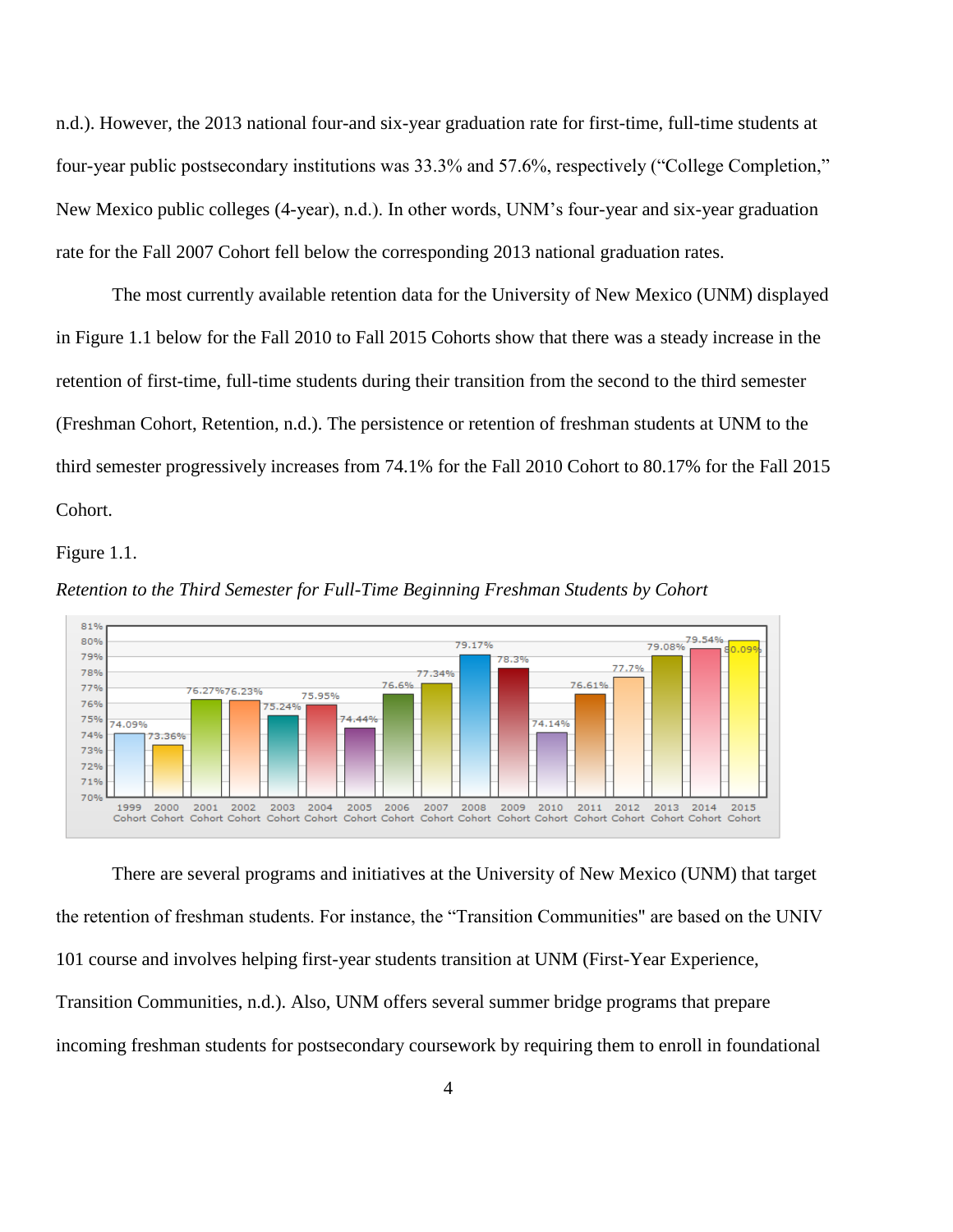courses, such as Math and English, during the summer session before their first fall semester. The purpose of these types of programs and initiatives has been to help transition freshman students to their third semester or sophomore year. It seems that UNM's investment in first-year programs and initiatives may have been successful in impacting the transition of freshman students to their sophomore year. The success of these programs and initiatives are also reflected in the fact that UNM's freshman retention rates for the Fall 2013 (79.08%) and Fall 2014 (79.54%) Cohorts are close to or higher than the 2013 and 2014 national freshman retention rate for four-year public postsecondary institutions, 79.3% and 68.8%, respectively ("National Student Clearinghouse," (Snapshot Report, 2015 & 2016, p. 3).

It is important to note that in 2012, the UNM 2020 Strategic Plan was developed in which Goal 2 focuses on preparing students for lifelong success and includes a target third-semester retention rate of 80% ("Performance Metrics," 3rd Semester Retention Rates, n.d.). Therefore, the work that UNM has done since 2012 in retaining its freshman students has been effective in progressively achieving its year 2020 target objective to increase student persistence to the third semester. However, there have been several informal and formal discussions among administrators at UNM regarding the hundreds of thousands of dollars that are spent a year on recruitment and various programs and initiatives to retain freshman students; but the university's return on that investment has not been what it could or should be in regard to impacting the graduation rates of freshman cohorts. Presently, there have not been any deliberate focus on creating programs and initiatives at UNM for retaining students beyond the third semester of their sophomore year.

### **Overview of the Retention of Sophomore Students: The Sophomore Slump**

According to Schaller (2010), "Questions focused on the second-year experience have not been raised broadly in higher education. In fact, limited literature, even descriptive research, exist regarding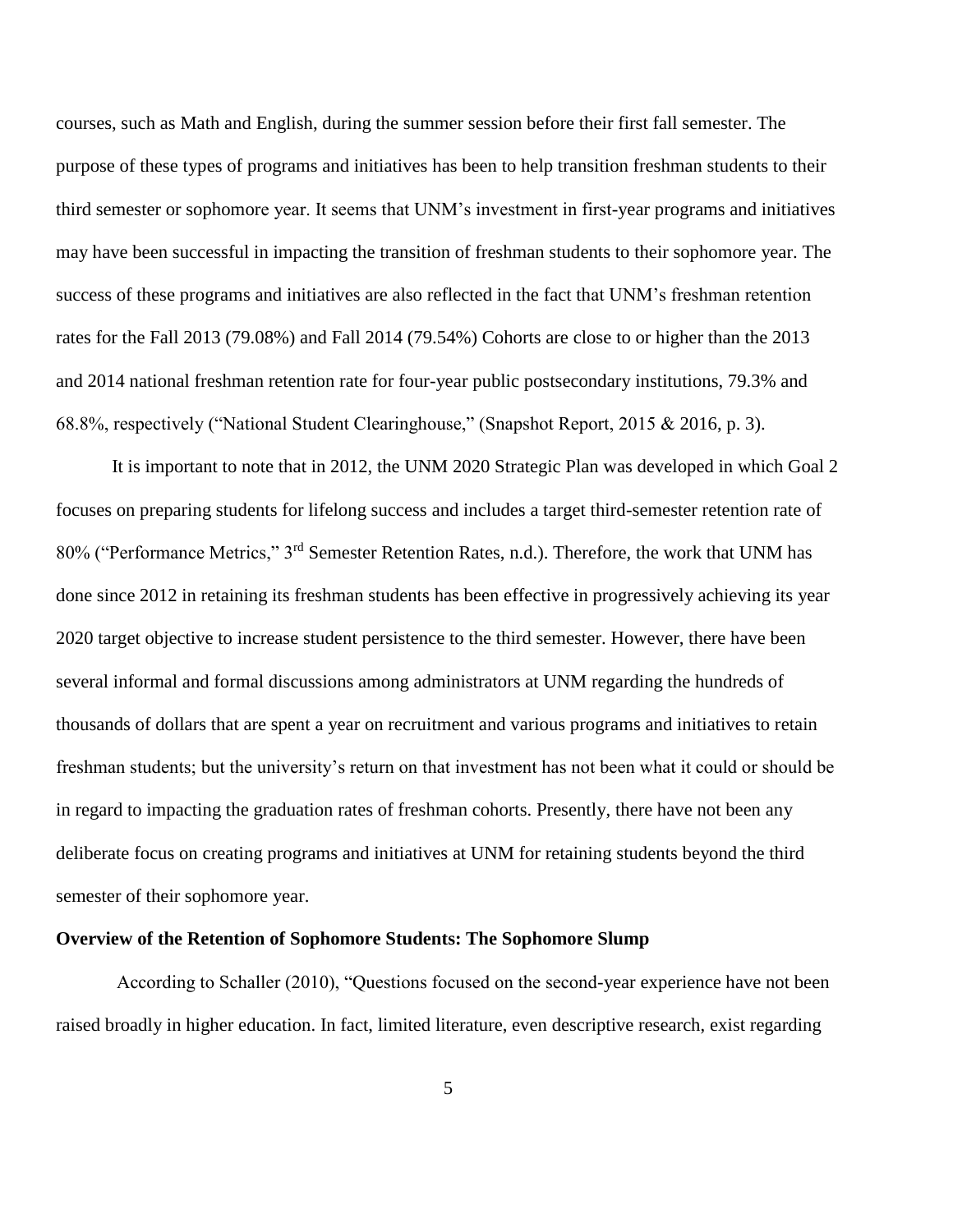the sophomore year" (p. 14). As a result, little is known about how sophomore students experience higher attrition rates and are plagued by the phenomenon known as the "sophomore slump" (Tobolowsky & Cox, 2007). In their book, Feldman and Newcomb (1994) explain the sophomore slump as students' dissatisfaction with their personal and college experiences as a result of their struggles with achieving competence, desiring autonomy, establishing an identity, and developing a purpose. The sophomore slump is a major obstacle for students. As freshman students transition to the sophomore year or third semester, it has become clear that they need more cognitive development, academic guidance, career awareness and social connections (Hunter, Tobolowsky, & Gardner, 2010). The persistence or transition from the freshman year to the sophomore year can cause a lot of additional stress to an already stressful experience. "The increased pressure and the decreased support that is evident in the sophomore year combine to create a difficult transition for students to thrive in the sophomore year" (Schreiner, Louis & Nelson, 2012, p. 111). Yazedjian, Toews, Sevin, and Purswell (2008) conclude in their study that "development of skills that allow the individual to transition into more adult roles" (p. 147) is vital to the success of sophomore students during their transition to upper academic course work. In short, the sophomore slump causes confusion, anxiety and an unawareness of the academic processes that can affect sophomore students' transition to the next level of their academic journey (Furr & Gannaway, 1982; Lemons & Richmond, 1987).

In addition to the sophomore slump, Freedman (1956) and Tobolowsky and Cox (2007) discussed how sophomore students experience a sense of inertia and disorganization. The sophomore year is the beginning of the realization that college must be taken seriously (Tobolowsky & Cox, 2007). Typically, sophomore students are unsure about how to navigate their experiences and convert their academic goals and career choice into selecting a major (Gardner, 2000). "Some sophomore students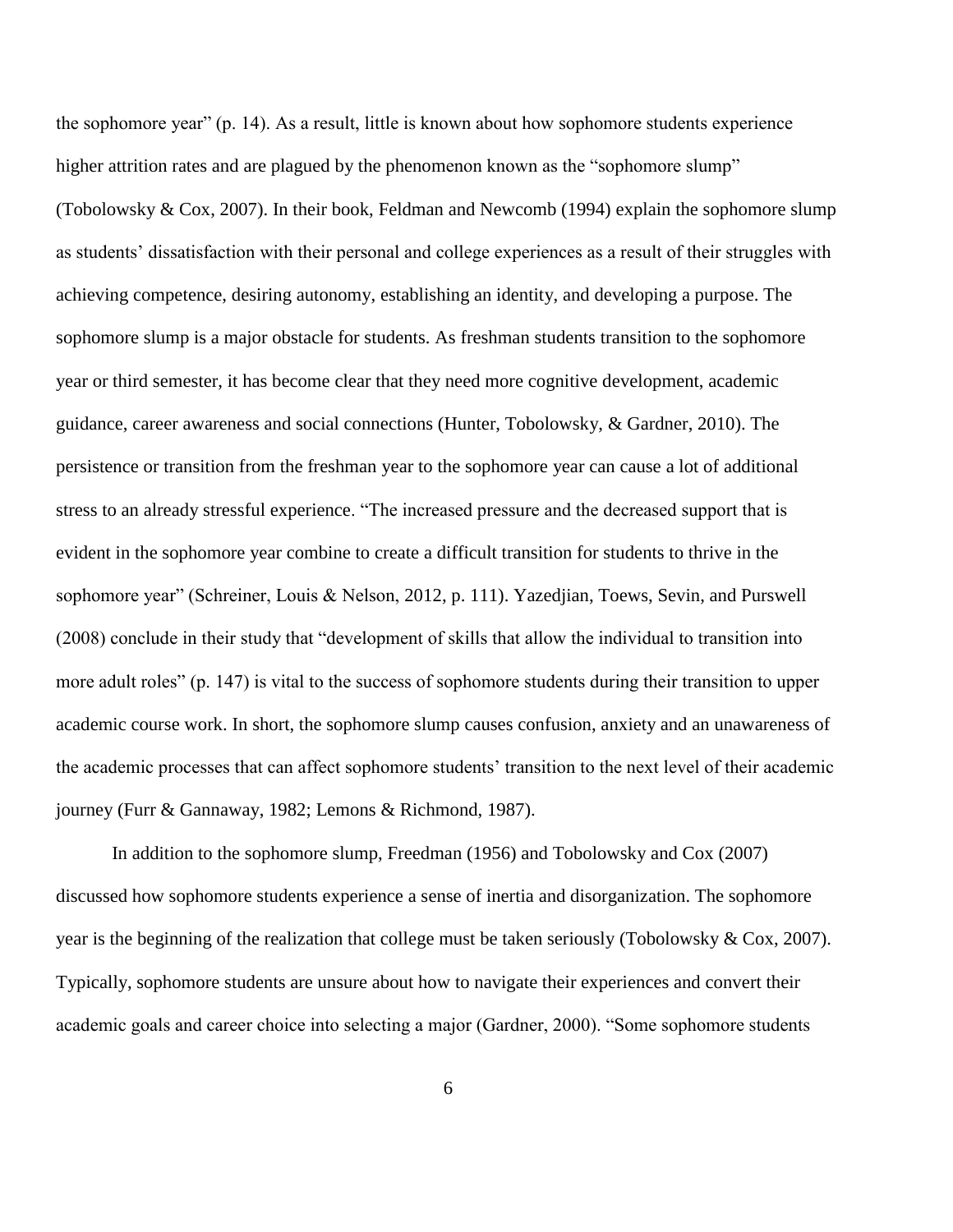may have already decided on a major, but are facing the harsh reality of their own limitations" (Gardner, 2000, p. 57). Also, if students have not selected a major by the second or third semester, they could get off -track and lose interest in their academic journey (Gardner, 2000). Regardless, Berkner, He, & Forrest (2002) state that "For students who intend to complete a four-year degree, at least as many students leave after the second year as do the first year" (as cited in Schaller, 2010, p. 16). Also, researchers at the "Education Advisory Board" in Washington, D.C. highlight that "Forty-five percent of total dropouts nationwide finish a year of college and with a grade-point average between 2.0 and 3.0" (Tyson, 2014, "The Murky Middle" section, para. 2).

At the University of New Mexico (UNM), the most recent available data displayed in Table 1.1 below show that there was a drastic decrease in the retention rate of sophomore students compared to that of freshman students for Fall 2010 to Fall 2014 Cohorts (OIA Freshman Cohort Tracking Report, n.d.). The retention rates for freshman-to-sophomore (i.e., the transition from the first to third semester) and sophomore-to-junior (i.e., the transition from the third to the fifth semester) for the Fall 2010, Fall 2011, Fall 2012, Fall 2013 and Fall 2014 Cohorts follow: 74.1% and 62%, 76.6% and 65.3%, 77% and 66.6%, 79.1% and 67.8%, and 79.5% and 69.5%, respectively. The data illustrates that there is a steady decrease in the retention of students from the beginning of the sophomore year to the beginning of the junior year or the third to the fifth semester. However, between the fifth and eighth (i.e., the four-year graduation mark) semester, the retention rate is more stable with less than a 5% decrease between semesters. Overall, the four-year graduation rate average for Fall 2010 to Fall 2013 Cohorts is 58.3%.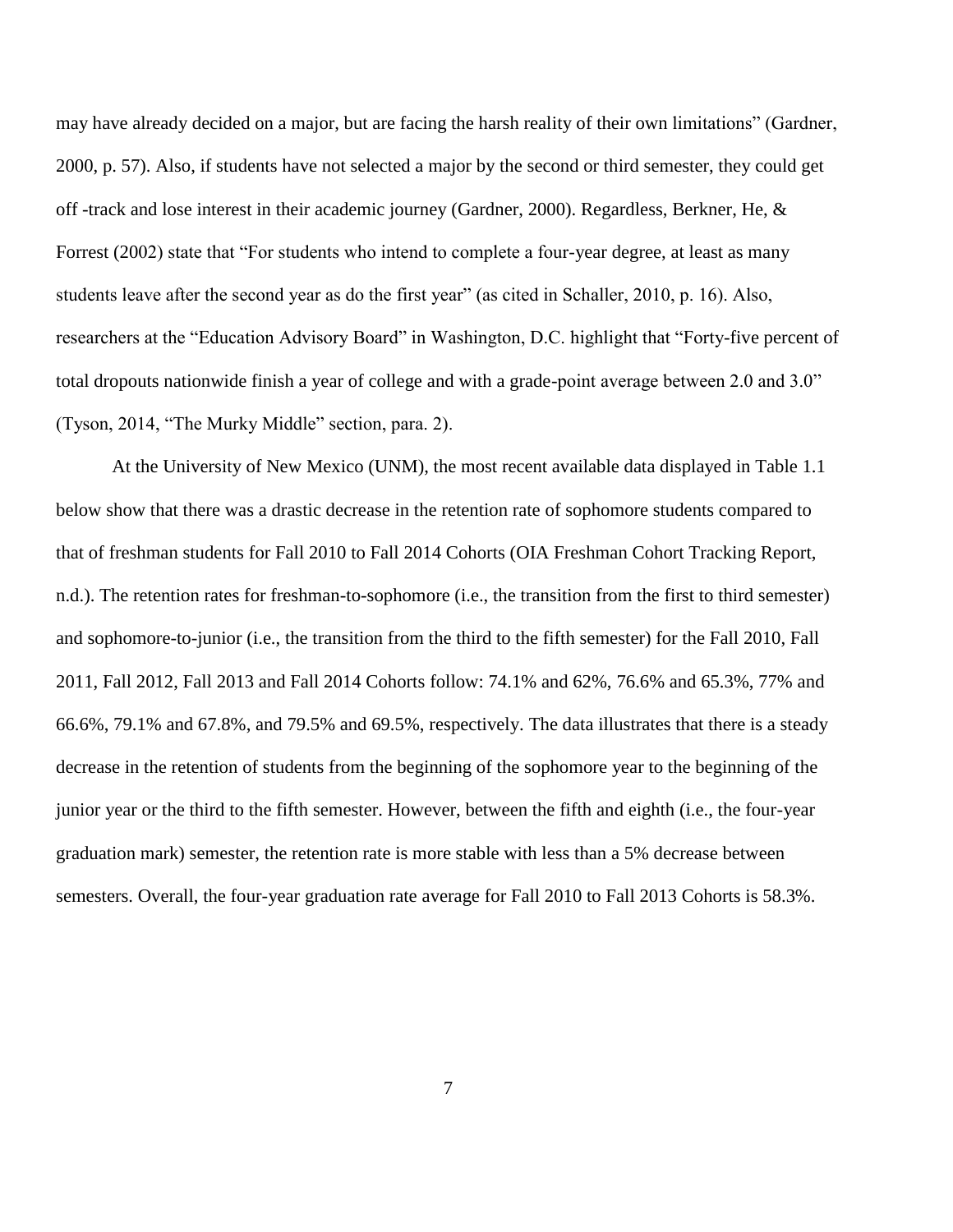Table 1.1.

| Semester       |      |      | Cohorts |      |      |  |
|----------------|------|------|---------|------|------|--|
|                | 2010 | 2011 | 2012    | 2013 | 2014 |  |
| 3              | 74.1 | 76.6 | 77.7    | 79.1 | 79.5 |  |
| $\overline{4}$ | 69.1 | 72.5 | 72.2    | 73.4 | 74.4 |  |
| 5              | 62   | 65.3 | 66.6    | 67.8 | 69.5 |  |
| 6              | 60.1 | 62.3 | 62.2    | 61.5 |      |  |
| 7              | 56.8 | 59.6 | 58.6    |      |      |  |
| 8              | 54   | 56   | 56      |      |      |  |
| 9              | 37.4 | 38   | 35.6    |      |      |  |
| 10             | 25.7 | 26   |         |      |      |  |
| 11             | 15.5 | 14.4 |         |      |      |  |

*Retention Rate Percentages Per Semester for Full-Time Beginning Freshman by Cohort*

According to Ramist (1981), "Almost three-quarters of the students who complete their sophomore year without interruption complete all four years without interruptions" (p. 6). Therefore, it is important that postsecondary institutions focus not only on the retention of their freshman students but also on the retention of their sophomore students in order to strategically increase graduation rates. Schaller (2010) confirms how "research strategies on four-year institutions have focused on the magnitude of change seen in college students over the entire four years of the college experience, thus research designs often call for measurements in the first and senior years of college" (p. 14). Overall, it is imperative that sophomore students at the postsecondary level are also provided with retentionfocused programs and initiatives that support and help them in prioritizing their studies, identifying and overcoming barriers in their academic journey as well as ensure that they graduate within four to six years.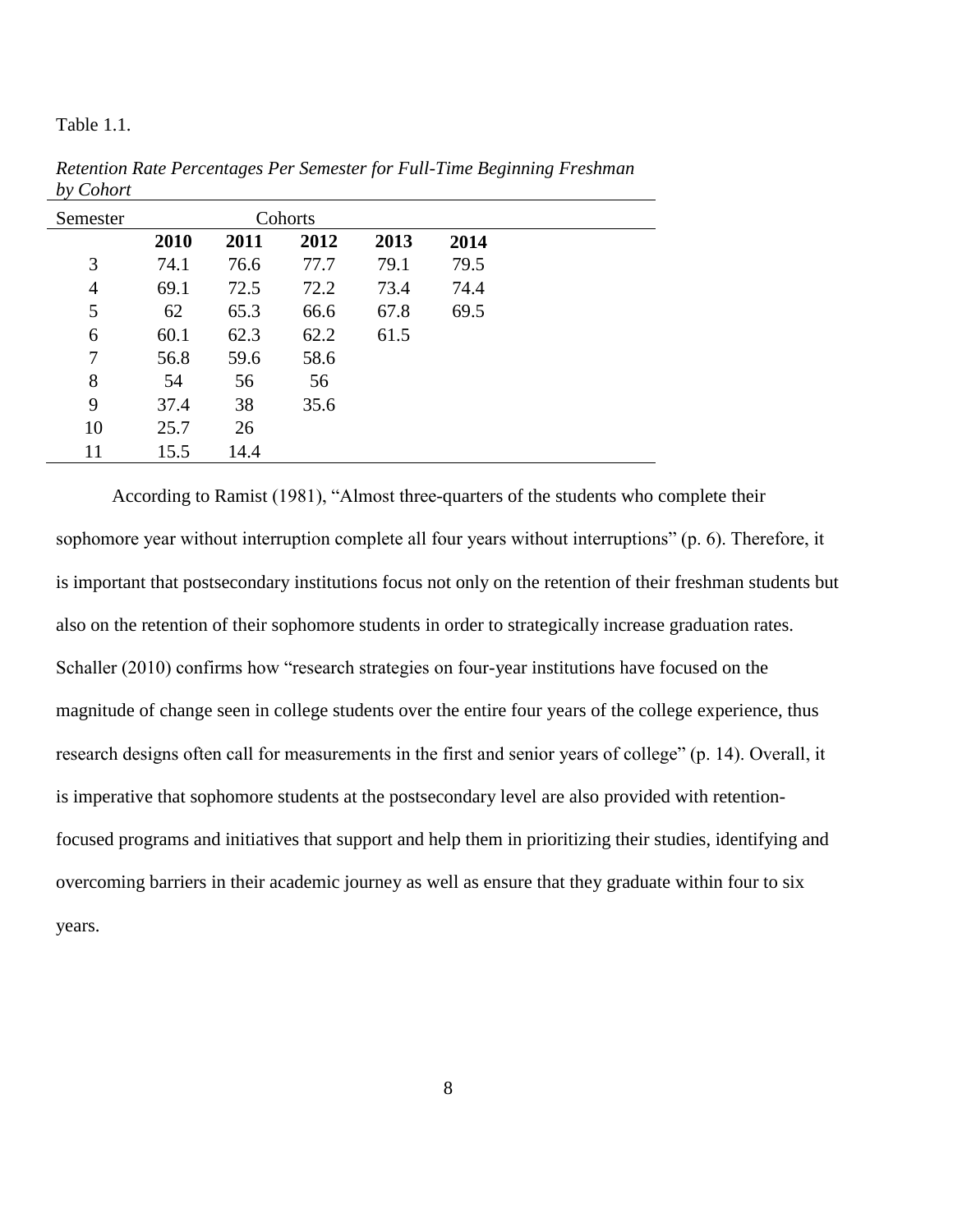### **The Research Study**

The purpose of this research study was to utilize student retention conceptual models (Aljohani, 2016) to explore the effect of the sophomore slump on sophomore students' persistence. It included an examination and statistical analysis of several variables that impacted the retention or persistence of a sample of sophomore students at the University of New Mexico (UNM). This research study was conducted using a descriptive quantitative methodology based on the correlational and survey research design, which are two of the four research designs associated with this methodology (Williams, 2007, p. 66). Specifically, the convergent parallel mixed methods design was used to create conceptual models, which were then statistically analyzed using the logistic regression method (Creswell, 2002, p. 269). The variables associated with the pre-entry attributes, cognitive, academics, social engagements, and financials categories were merged into five conceptual models as a mean to investigate if there was a correlational statistical significance within their relationships.

The following overarching research question is the premise of this research study: What are the variables associated with the pre-entry attributes, cognitive, academics, social engagements, and financials categories that effect the persistence of sophomore students? This overarching research question is explored using the following guiding research questions:

- 1. Do sophomore students' ethnicity, gender, and first-generation status effect their persistence?
- 2. Do sophomore students' motivation, self-efficacy, self-regulation and future-time perspective effect their persistence when they are sequentially merged with the variables associated with the pre-entry attributes category?

9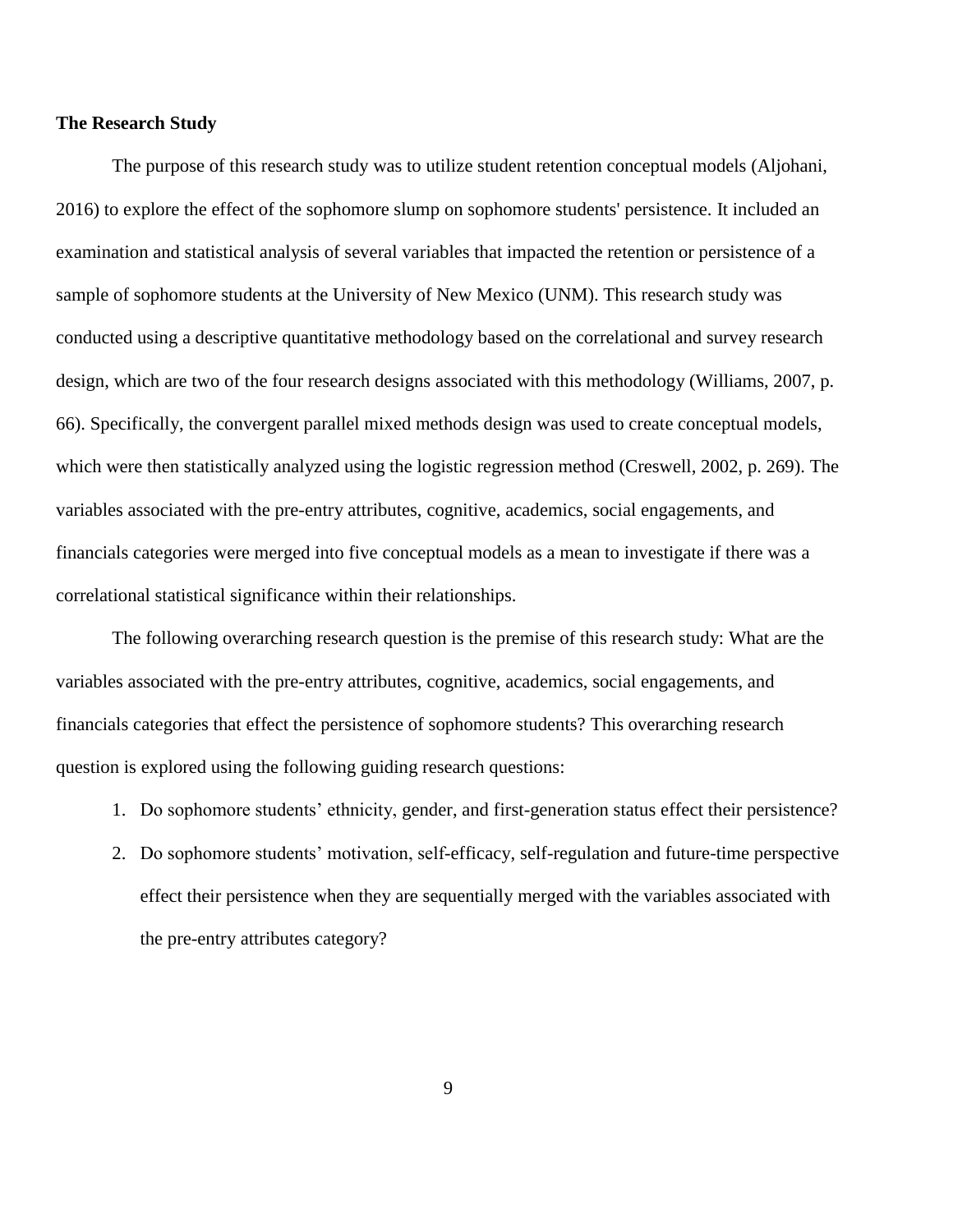- 3. Do credit hours, grade point averages (GPAs), and academic advisement influence sophomore students' persistence when they are sequentially merged with the variables associated with the pre-entry attributes and cognitive categories?
- 4. Do faculty involvement and academic support programs influence sophomore students' persistence when they are sequentially merged with the variables associated with the preentry attributes, cognitive, and academics categories?
- 5. Do student employment, a state-funded lottery scholarship and/or other scholarships, and a performance-based scholarship impact sophomore students' persistence when they are sequentially merged with the variables associated with the pre-entry attributes, cognitive, academics, and social engagements categories?

The data for this research study were retrieved from the Second-Year Student Assessment (SYSA) which was created by Ruffalo Noel-Levitz and first administered as a pilot in 2010 (Ruffalo Noel-Levitz, 2011). This survey included a total of 78 items based on the following four categories: Student Information, Motivational Assessment, Receptivity/Student Needs and Interest and Institutional Impression ("Retention Management," "SYSA: Summary and Planning Report," n.d.). In particular regards to this research study, 21 of the 78 survey items were specifically mapped (without duplication) to one of the following categories: pre-entry attributes, cognitive, academics, social engagements, and financials (refer Appendix A on page 119 to access the Variables Mapping Matrix). In Fall 2010, the University of New Mexico was among 14 four-year public universities, 31 four-year private universities and 18 two-year colleges that participated in the national pilot of the SYSA survey instrument. There was a total of 8,613 sophomore students that responded (Ruffalo Noel-Levitz, 2011). Respondents were enrolled at a broad cross-section of institutions where 41.2% of respondents came from four-year private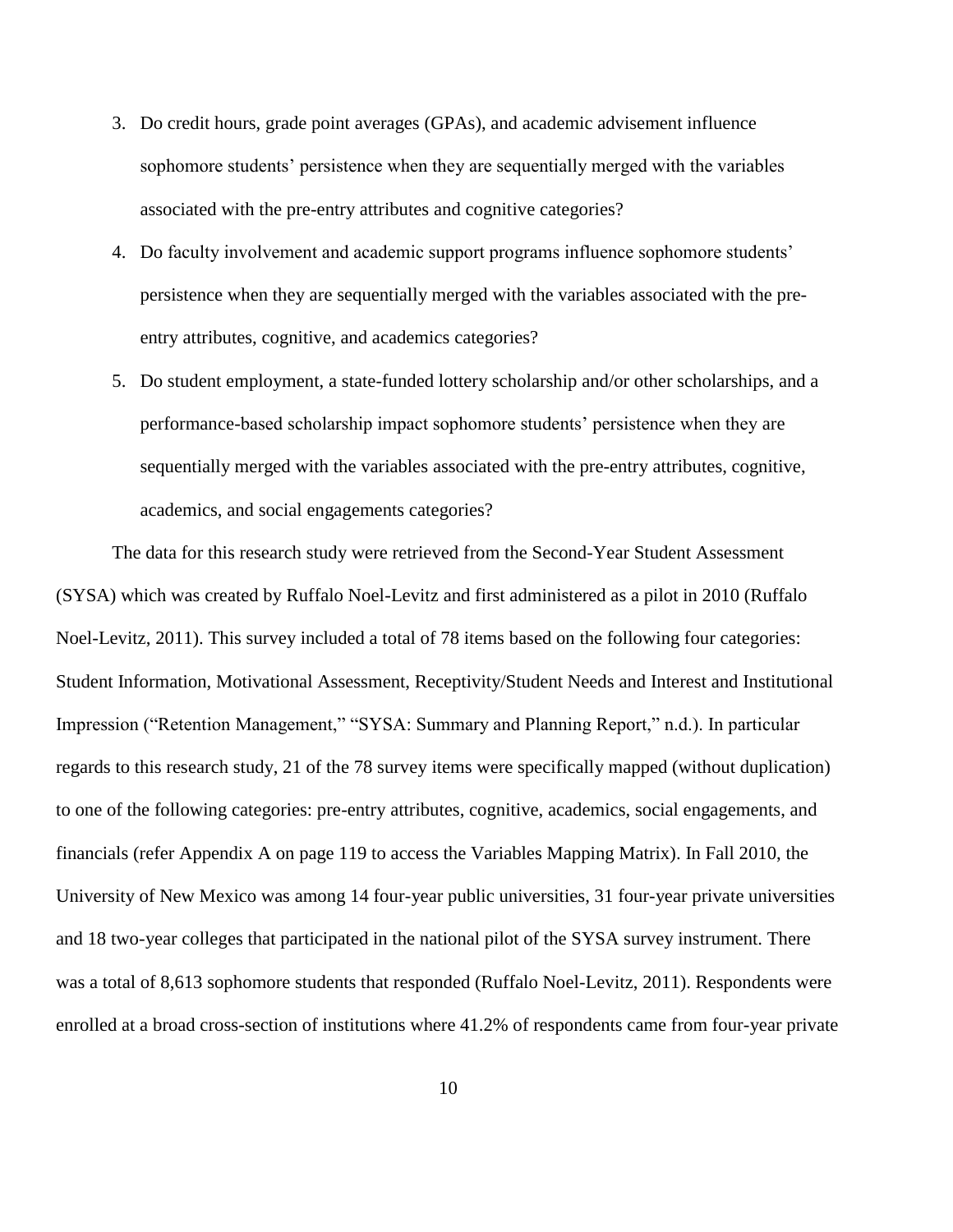institutions, 26.5% from four-year public institutions, and 32.3% from two-year institutions (Ruffalo Noel-Levitz, 2011). From the University of New Mexico, a total of 6,228 active full-time and part-time sophomore students who were eligible to register and/or who registered for their sophomore year in Fall 2010 were emailed an invite and link to participate in the national pilot of the SYSA survey instrument. Of the 6,228 that were emailed, only 609 students completed the entire survey. These completers represented 10% of the total active UNM sophomore student population in Fall 2010 (i.e., 6,228). The results from the UNM student population were examined in relation to the results from the other institutions that participated.

Of the 609 sophomore students at UNM who completed the SYSA survey instrument, 112 participated in the "Vision Inspired Scholarship Through Academic" (VISTA) Success program. The VISTA program was a performance-based scholarship awarded to freshman students for achieving specific academic milestones, meeting specific academic requirements, and persisting beyond the sophomore year (Miller, Binder, Harris, & Krause, 2011). Conceptual models were used to investigate the statistical significance (i.e., using the logistic regression method) of the correlational relationships between the pre-entry attributes, cognitive, academics, social engagements and financial variables.

It is the researcher's hypothesis that the variables associated with the pre-entry attributes, cognitive, academics, social engagements, and financial categories impact the persistence of sophomore students. The results of this research study will be significant in contributing to research and scholarship regarding the retention of sophomore students especially considering that there is a limited amount of research and scholarship on the study of specific variables that may affect the retention and performance of sophomore students. Overall, the statistical results of this research study reveal that two of the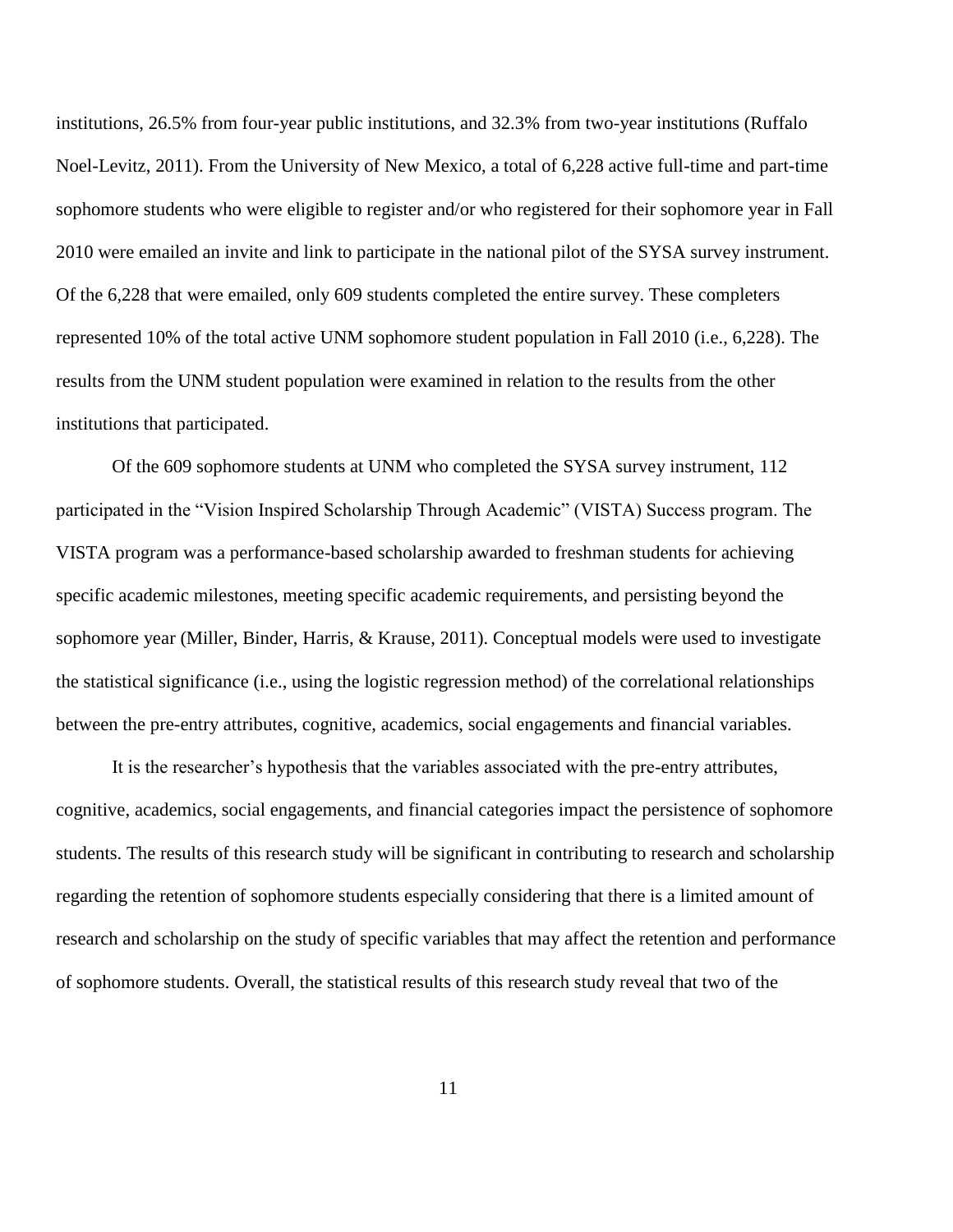financial variables (i.e., lottery scholarship and performance-based scholarship) have the most significant impact on the persistence of sophomore students at UNM.

### **Summary**

Many postsecondary institutions have implemented effective first-year programs and initiatives to retain freshman students. However, there is a new focus on the persistence or retention of sophomore students at the postsecondary level in order to increase graduation rates. This research study focuses on examining factors the impact the persistence of sophomore students that the University of New Mexico. Chapter 2 provides a review of research and scholarship associated with the retention of sophomore students. Chapter 3 includes a discussion of the quantitative methodology that this research study is based upon. Chapter 4 outlines the results of the research study. Chapter 5 includes a discussion of the findings and implications of this research study.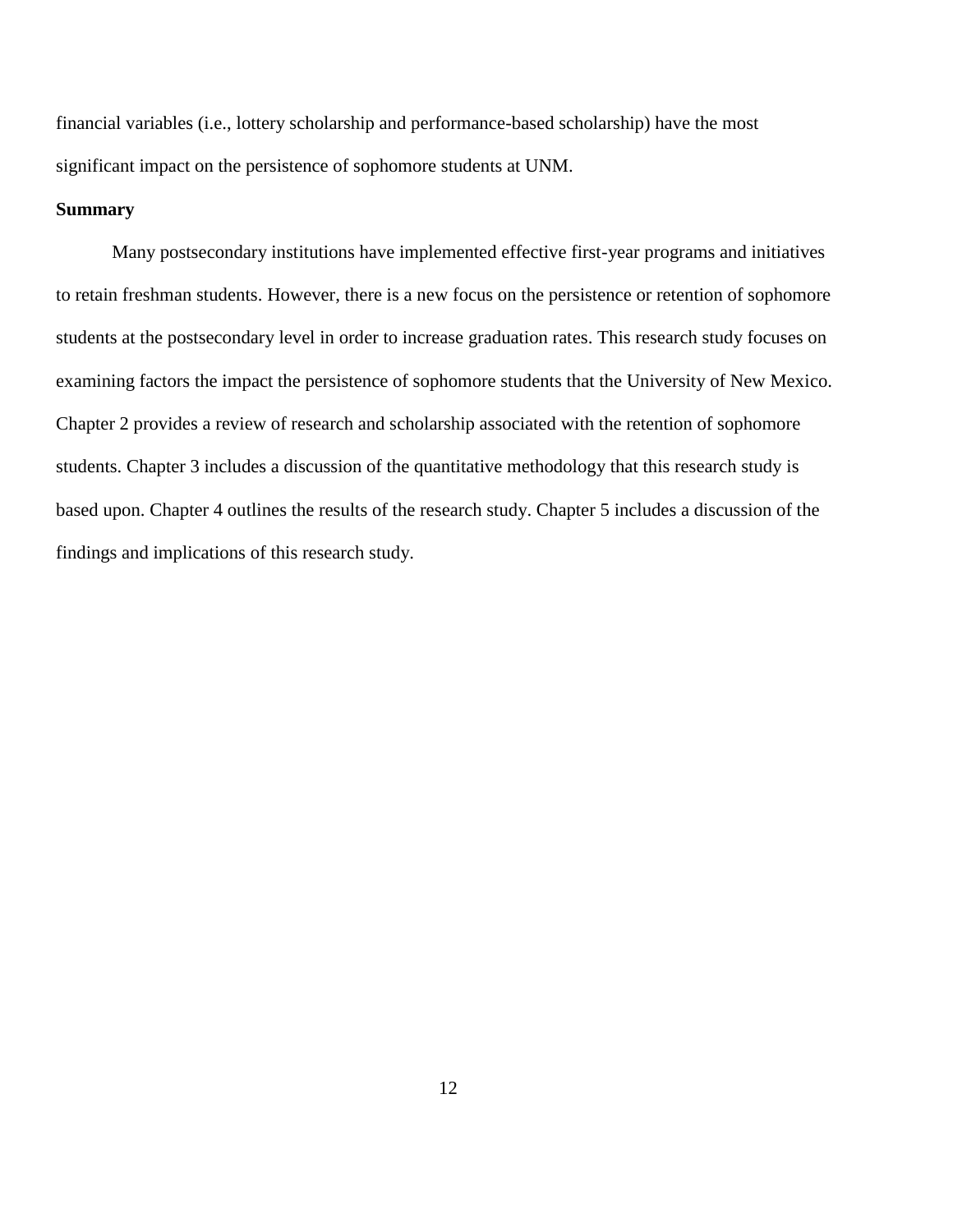### **Chapter 2: Literature Review**

### **Introduction**

The persistence of students has always been a major concern for university administrators. They have constantly tried to determine what contributes to or impact students' persistence (Demetriou & Schmitz-Sciborski, 2011). Researchers are divided on identifying specific variables that influence students' departure and/or persistence. There are an infinite number of confounding variables that could contribute to a student persisting or departing from college. Since the early 1970s, researchers such as Spady (1970), Tinto, (1975), Pascarella (1980), and Astin (1984) have been built and redefined student retention conceptual models to investigate college students' persistence or their uninterrupted continuation from one academic term to the next (Aljohani, 2016). It has been and continues to be a mystery as to why certain students persist, and others do not.

Spady (1970) was one of the first scholars who tried to confront this mystery. Building upon Spady's research, Tinto (1975) and Pascarella (1980) theorized that students' interactions with faculty could directly affect their academic persistence. Astin (1975, 1984) and Hurtado and Carter (1997) introduced theories that highlighted how variables associated with student involvement and socialcommunity organizations, respectively, could positively impact students' persistence. The following sections of Chapter 2 provides a review of literature and scholarship on the variables that are typically studied in student retention conceptual models associated with students' persistence and departure. (For the remainder of this dissertation, the following terms will be used interchangeably: social engagements, social interactions, social connections, collegial social engagements, collegial engagements, academic engagement, and student engagement.)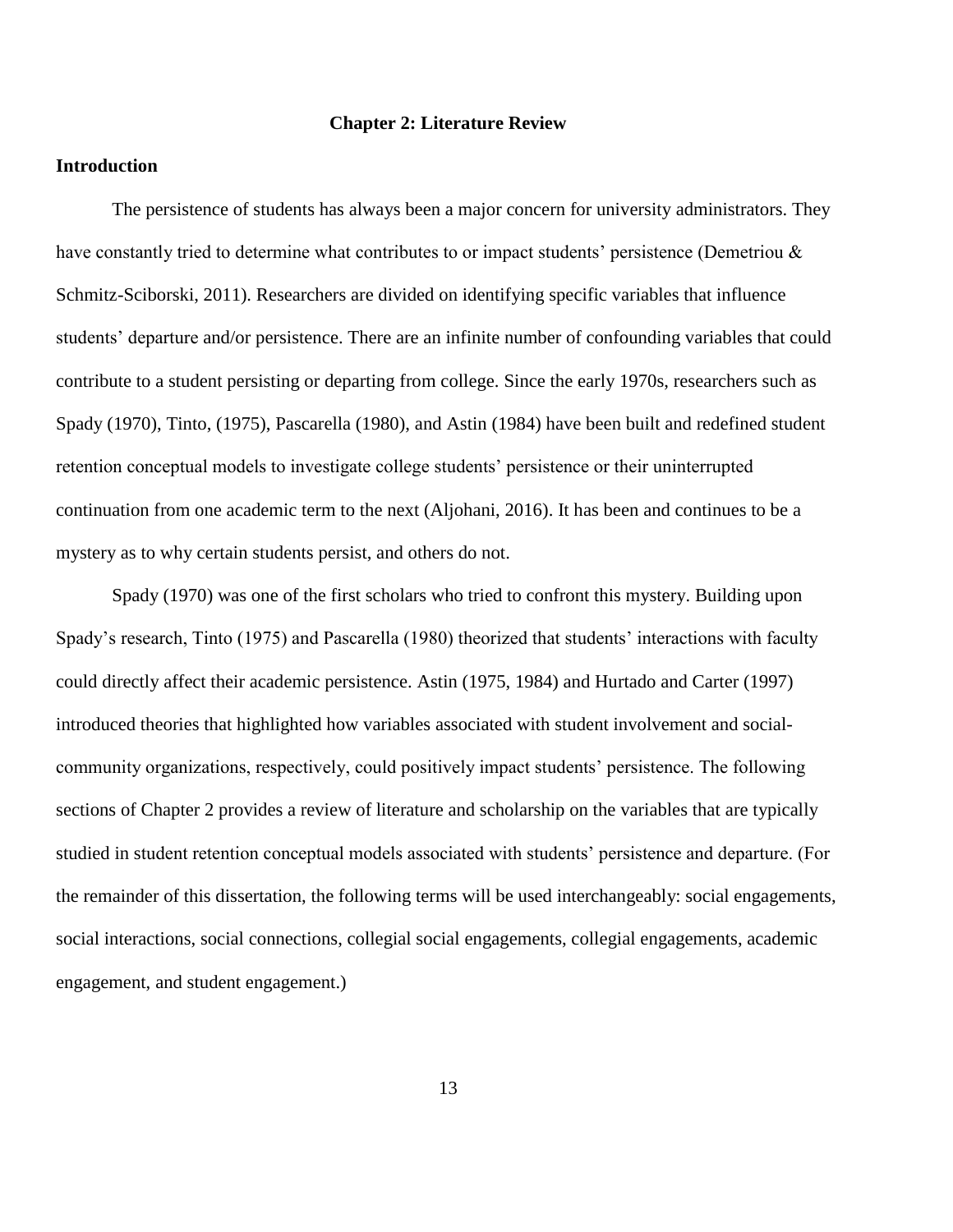### **Conceptual Models**

A conceptual model is a system for exploring and examining the correlational relationship between multiple variables (Data Warehousing, Conceptual Data Model, n.d.). Specifically, it "Clarifies what is known and not known about the system," and "Goes beyond simple cause and effect to explore linkages and feedbacks in complex systems" ("Research Planning Workshop," Conceptual Model, n.d., Slide 3). Historically, the use of student retention conceptual models in higher education is as an analytical tool to explain or draw comparisons between various theories and/or concepts (Reason, 2009). They also have been referred to as "Student Retention Theoretical Models" (Aljohani, 2016). Specifically, the persistence and departure conceptual models are the most commonly used student retention theoretical models for investigating complex correlational relationships (Spady, 1970; Tinto, 1975).

Many researchers have studied multiple variables that may impact the persistence and/or departure of college students, including the impact of these variables on their academic journey (Astin, 1984, 1993; Hurtado & Carter, 1997; Pascerella, 1980; Pascarella & Terenzini, 1991, 2005; Spady, 1970; Tinto, 1975). Pascarella and Terenzini (1991, 2005) concluded that numerous variables operate in many settings to impact student learning and persistence. Persistence and departure conceptual models formulate the foundation upon which this research study is based. Therefore, the following literature review explores and examines scholarship and research associated with these conceptual models, including variables that are typically analyzed with these models.

### **Persistence Model**

In 1970, Spady introduced a conceptual model to help explain why students leave college. Spady's conceptual model focused on pre-college academic abilities and social engagements during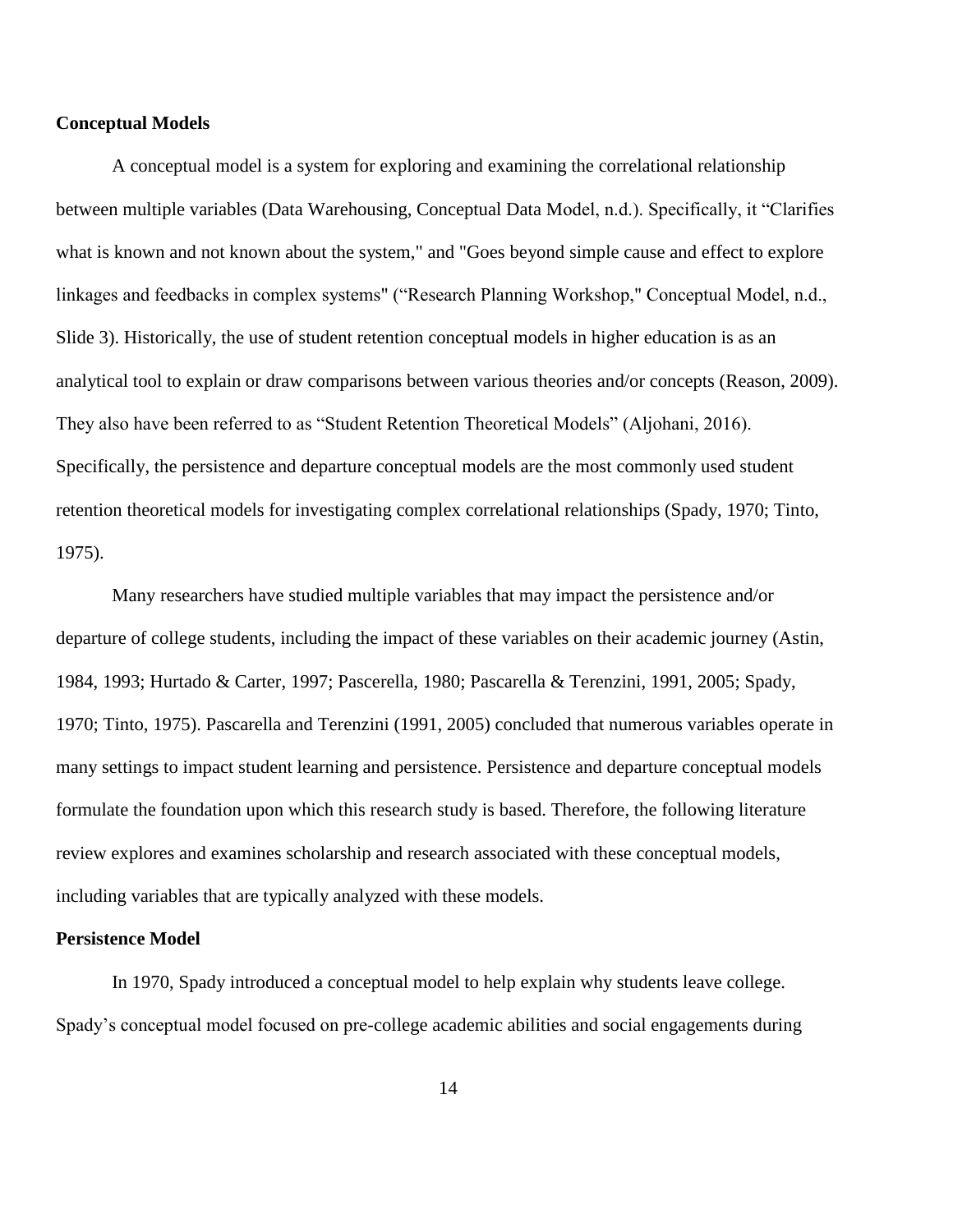college, including how they affected students' academic and social integration on campus as well as their persistence. Persistence conceptual models initially were based on the belief that pre-college academic abilities and social engagements had a direct influence on college academic achievement, which in turn influenced students' persistence (Cabrera, Nora & Castaneda, &, 1992; Nora & Cabrera, 1996; Pascarella & Terenzini, 1991). If students had positive social experiences in forming connections with various entities at the institution, then they were more likely to persist (Tinto, 2002).

Even though the persistence conceptual model initially focused on variables associated with precollege academic abilities and collegial social engagements, the variables that Spady initially identified for these two categories were narrow. Building upon Spady's (1970) work, Tinto (1975) identified additional variables associated with pre-college academic abilities and collegial social engagements with a focus on students' departure, which were incorporated into and explored through his departure conceptual model. The following sections on pre-college academic abilities and social engagements highlight the significance of these categories and their associated variables on students' persistence as well as provide an overview of the evolution of these categories in regard to the persistence and departure conceptual models.

**Pre-college academic abilities.** Spady's research was informed by literature and scholarship associated with social norms and the human condition. In particular, he used this literature and scholarship to investigate why students drop out of college. This led to Spady's assertion that there were two prevailing systems at work in all postsecondary institutions: academic and social (Aljohani, 2016, p. 2). In regard to the academic system, Spady (1970, 1971) identified two variables that often influenced students' decision to withdraw from college: grades and intellectual development. As for the social system, he determined that normative congruence and friendship support also were variables that often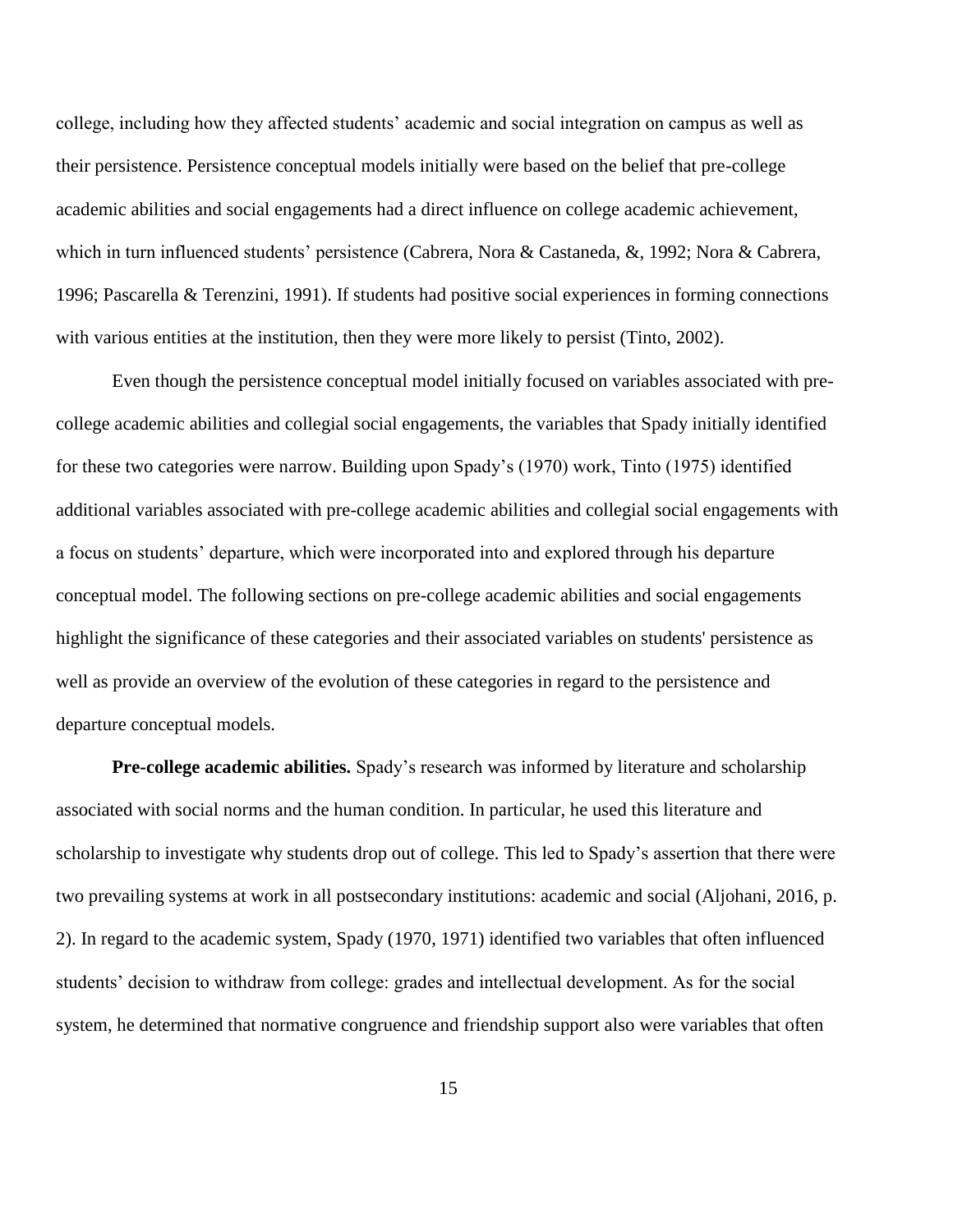influenced students' decision to withdraw from college (Aljohani, 2016, p. 2). In Spady's development of a persistence conceptual model, along with demographics (i.e., gender and ethnicity/race), grades and intellectual development (i.e., academic system category) became variables that reflected students' precollege academic abilities whereas normative congruence and friendship support (i.e., social system category) became variables that reflected students' collegial social engagements.

In building upon Spady's research, Tinto (1975) introduced additional variables associated with pre-college academic abilities. For instance, Tinto (1975) utilized a more comprehensive set of demographic variables in his departure conceptual model, which were referred to as pre-entry attributes. Tinto (1993) also included the following pre-college academic variables in his departure conceptual model: ACT/SAT scores and high school grade point average. Later in the 21<sup>st</sup> century, Yue and Fe (2017) revealed that "The characteristics students bring into college [i.e., pre-college academic abilities] not only affect chances of graduation but also time to degree: among the graduates, student groups with lower probabilities of graduation took longer than their counterparts to complete degrees" (p. 196).

For the purpose of this research study, pre-entry attributes were included in investigating the persistence of sophomore students. Due to the fact that these students had already completed their firstyear in college, variables associated with their pre-college academic abilities were not relevant for this research study. However, their cumulative grade point average (GPA) and earned credit hours were included as variables in examining the persistence of sophomore students. The pre-entry attributes category is further reviewed below under the "Departure Conceptual Model" section.

In his initial research, Tinto (1975) indicated how "institutional relationships associated with informal peer groups, semi-formal extracurricular activities, and interactions with faculty and administrative personnel could impact students' persistence" (p. 106). In 1993, Tinto expanded upon his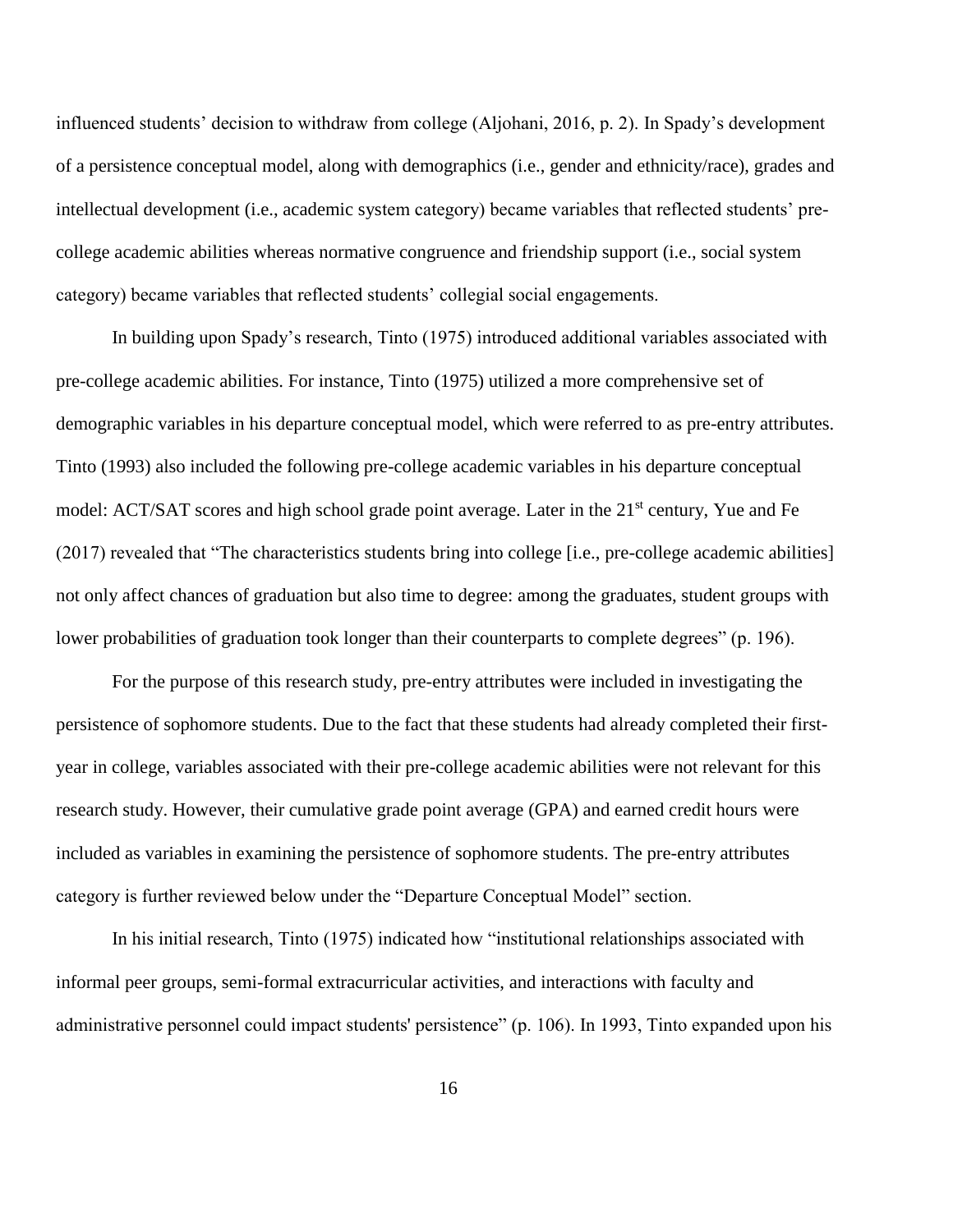initial research by elaborating on the significance of faculty involvement with students. He concluded that faculty interactions with students could significantly impact students' persistence. Similarly, Pascarella (1980) research on the significance of student-faculty informal contacts yielded evidence that suggested: "what transpire[d] between students and faculty outside of class may have a measurable, and possibly unique, positive impact on various facets of individual development during college" (p. 571). Building upon Tinto's work, researchers such as Hurtado and Carter (1997), Tierney (2004), Feldman (2005), and Colvin (2007) presented additional variables associated with collegial student engagements, like social-community organizations, tutoring, career services, and academic support programs. The following section provides a discussion of social engagements and the two key variables associated with it: faculty involvement and academic support programs.

**Social engagements.** Collegial social engagements have been proven to contribute to students' persistence and success (Tinto, 1993). Students' persistence is connected to multifaceted relationships, characteristics of institutions, and characteristics of individual students (Terenzini, Springer, Yeager, Pascarella, & Nora, 1996). Astin (1993) introduces the "student involvement theory" to highlight that "…the amount of student learning and personal development" that occurred equated to "…the quantity and quality of the physical and psychological energy that students invest[ed] in the college experience" (pp. 528-529). Social engagements can include various aspects of the institution. Students can be engaged in student government, student Greek activities, internships, work-study and other socialcommunity organizations (Hurtado & Carter, 1997). Tierney (2004) suggested that students should not lose who they are as they transition to college. In order to help students, maintain their identity, he discussed how it was important that opportunities and support for engagement were available to students.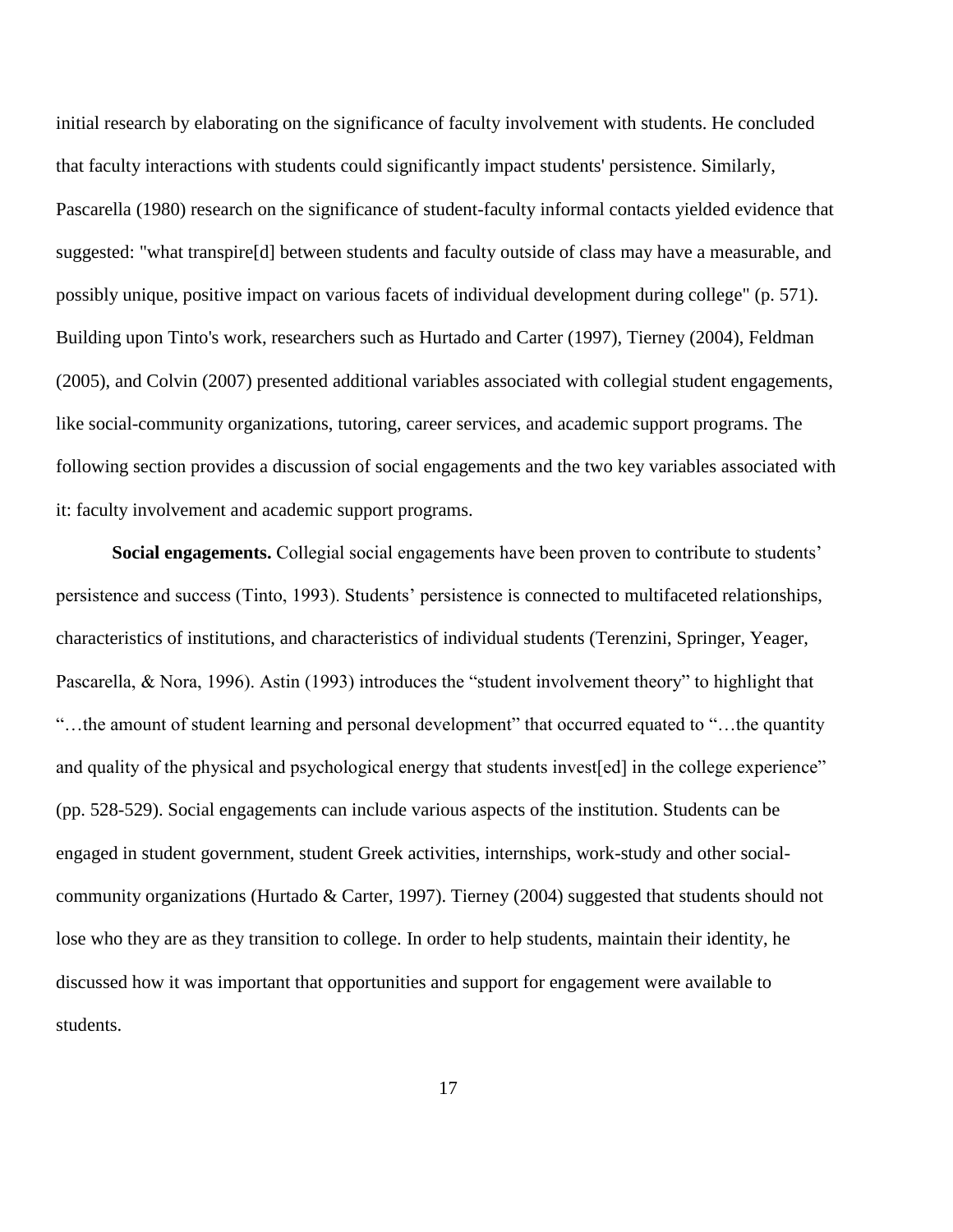Once students become involved in internships, service learning, and other extracurricular activities, they start to understand the academic and professional benefits of their social engagement in collegial activities. Both social and academic integration are important because they provide students with the support and motivation to complete their degree by submerging them in the social and academic climate of their institution (Rendon, 1995; Tinto, 1975 & 1993). According to Tinto (1975):

Successful encounters in these areas result in varying degrees of social communication, friendship support, faculty support, and collective affiliation, each of which can be viewed as important social rewards that become part of the person's generalized evaluation of the costs and benefits of college attendance and that modify his educational and institutional commitments. (p. 107)

Therefore, lack of degree completion could be reflective of a student not being engaged to or connected with the institution (Leppel, 2005). Overall, social connections at the institution would provide students with the positive experiences they need in order to persist in their academic journey (Astin, 1975).

*Faculty involvement.* The role of faculty involvement is paramount to the successful persistence and retention of students. "Given the faculty's more intimate and direct association with the academic system of the institution, it is not surprising that a number of studies have found that social interaction with the college's faculty is related to persistence in college" (Tinto, 1975, p. 109). Faculty members could provide the necessary mentoring and stewardship that students need to help them apply and transfer their academic knowledge to other contexts outside of the classroom, such as internships and research projects. In the 1990 Boyer Report, the authors stressed the importance of faculty involvement in students' freshman and sophomore year. Faculty involvement with students could stimulate intellectual inquiry as well as lead to opportunities to be involved in research. Unfortunately, faculty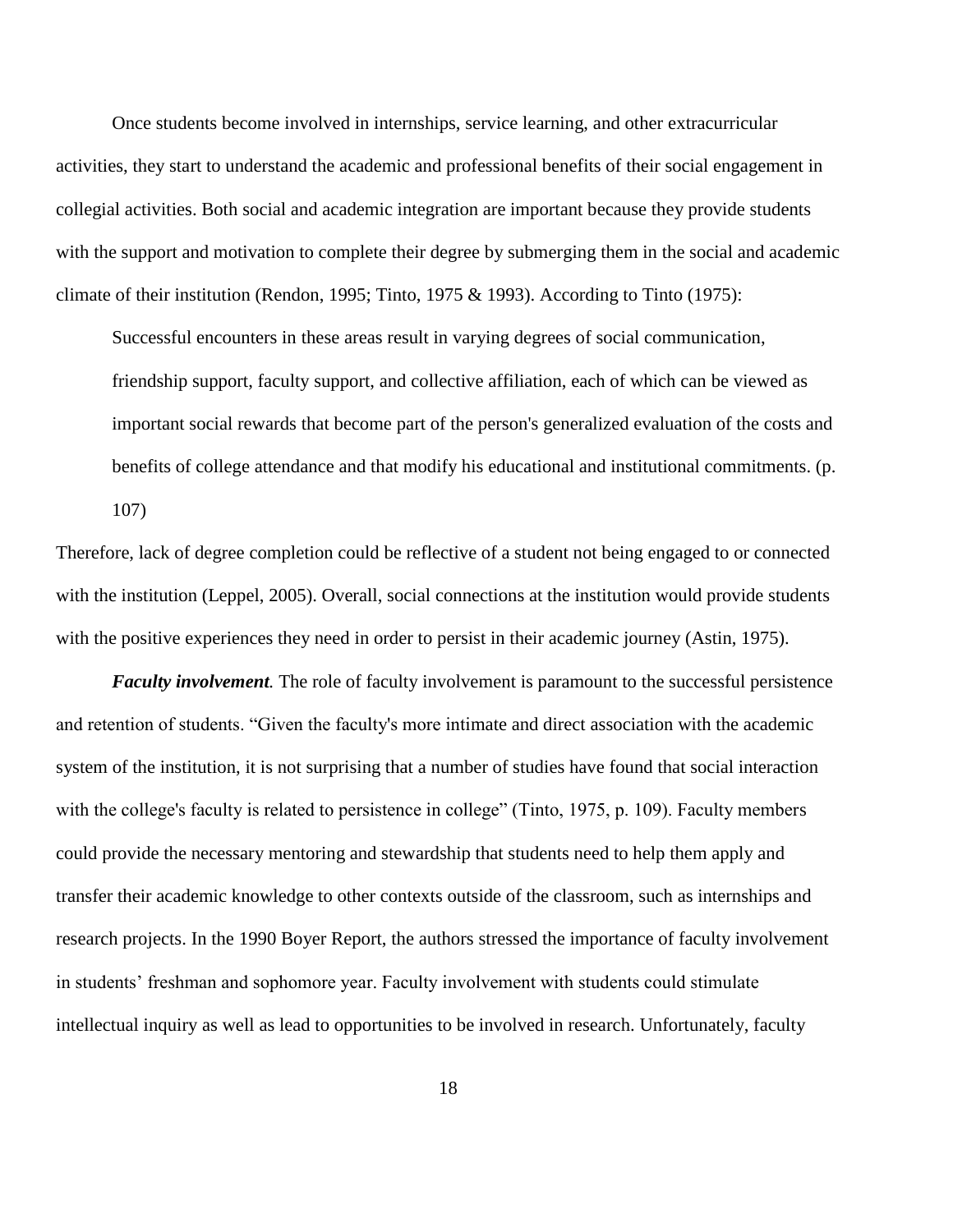involvement with freshman students is not a priority. In my experience, interactions between faculty and students typically are not solidified until students are accepted into their major and/or taking upper division courses.

In their research involving faculty-student focus group, Collier and Morgan (2008) found that students felt that it was their responsibility to contact the professor. On the other hand, "faculty members felt that it was students' responsibility to let them if they were experiencing academic trouble" (p. 434). In addition, faculty members felt that students should follow-up with them during office hours (p. 434). However, faculty members should focus on developing relationships with students during their freshman and sophomore year. In their research, Pascarella and Terenzini (1991) found that freshman students who had the highest amount of informal contacts with faculty ranked faculty members significantly higher, compared to those who had the lowest amount of informal contact, "as a source of positive influence on their intellectual development and on their personal development during the freshman year" (p. 552). Furthermore, Pascarella and Terenzini (1991) found that "students who interact[ed] with faculty, staff, and their peers outside of the classroom form[ed] educated opinions, attitudes, values, and aspirations based on those interactions" (p. 134). Therefore, early connections between faculty members and students could provide the foundation for freshman and sophomore students to start developing and exploring their academic or professional interests (Terenzini and Reason, 2005).

Student engagement is one of the most critical components of persistence and success. Tinto (1993) states that "nowhere is the importance of student involvement more evident than in and around the classrooms of the college" (p. 132). Faculty members can enormously affect students' academic journey during the first and second college years (Terenzini and Reason, 2005). According to Astin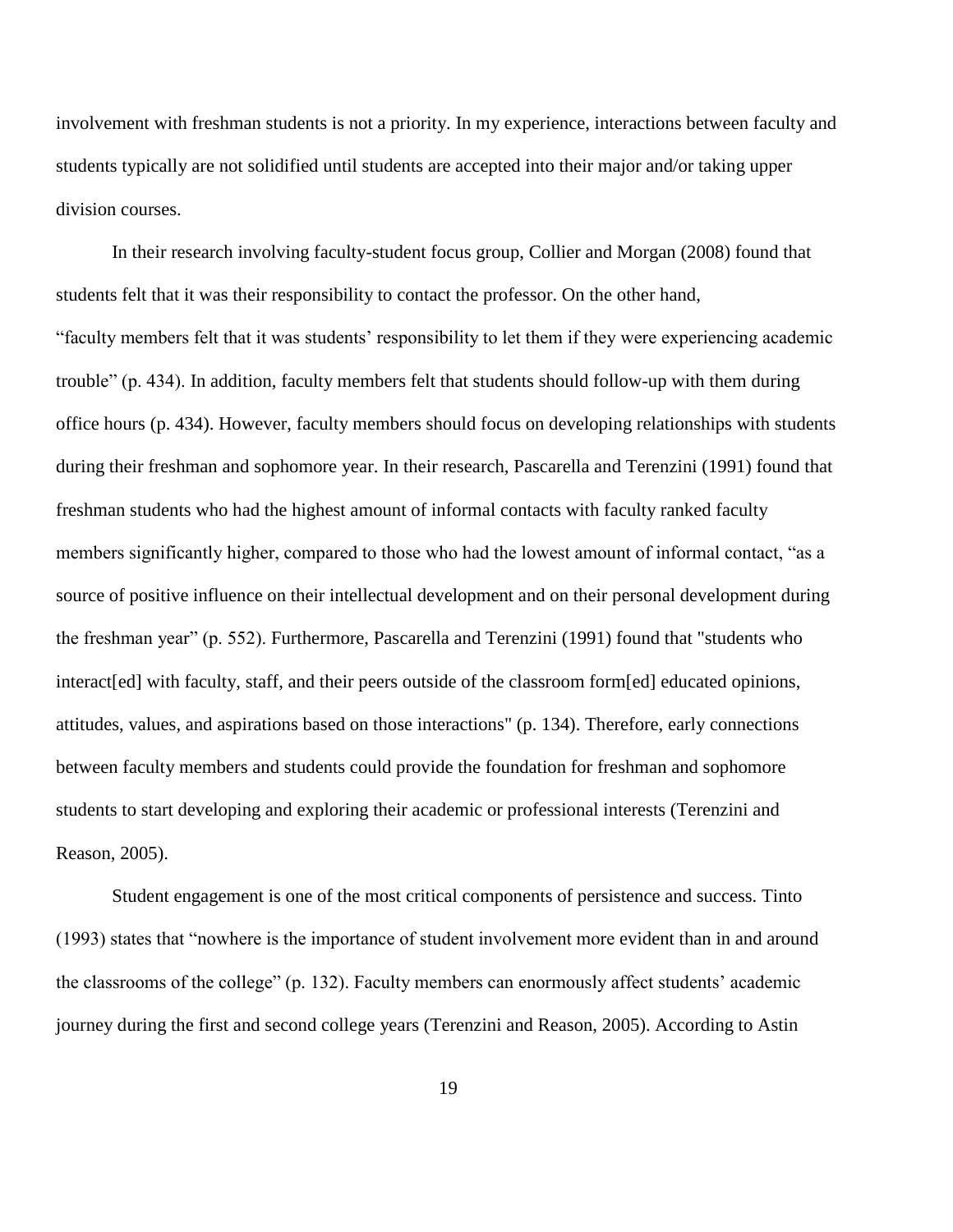(2001), students' involvement in activities like service learning, research, or internships with faculty members help them develop their identity and autonomy. Students that are socially engaged on campus have a much higher rate of persisting because they feel part of the campus community and/or experience a stronger sense of belonging (Hurtado & Carter, 1997). Overall, faculty involvement with students allows for a positive impact on persistence and degree completion **(**Pascarella & Terenzini, 1991).

*Academic support programs.* Academic support programs are created with the intention of increasing enrollment, retention, and degree completion (Kim, 2000). These programs provide students with academic and professional support (Xiong & Lee, 2011). "Programs directed at increasing student involvement can increase persistence. Academic as well as social involvement is important, and institutions should avoid social interaction at the expense of academic interaction" (Leppel, 2002, p. 445). They also provide students with access to social support networks that may lead to a "greater involvement on campus and better self-reported academic achievement" (Mattanah, Brooks, Brand, Quimby, & Ayers, 2012, p. 23). Astin (1984) indicates that because administrative student support personnel "frequently operate on a one-to-one basis with students, they are in a unique position to monitor the involvement of their clients in the academic process and to work with individual clients in an attempt to increase that involvement" (p. 526). "Ultimately, their goal is to help students learn selfsustaining skills that enable them to thrive and become independent learners" (Mahoney, 1998, p. 383). Therefore, academic support programs should be structured in a way that service and nurture the student holistically as an individual (Mahoney, 1998; Olive, 2008).

Students choose to engage academic support programs and social networks for various reasons. However, one of the main reasons students choose to participate is to feel a sense of belonging at the institution. Hurtado and Carter (1997) highlight how students' involvement in peer tutoring,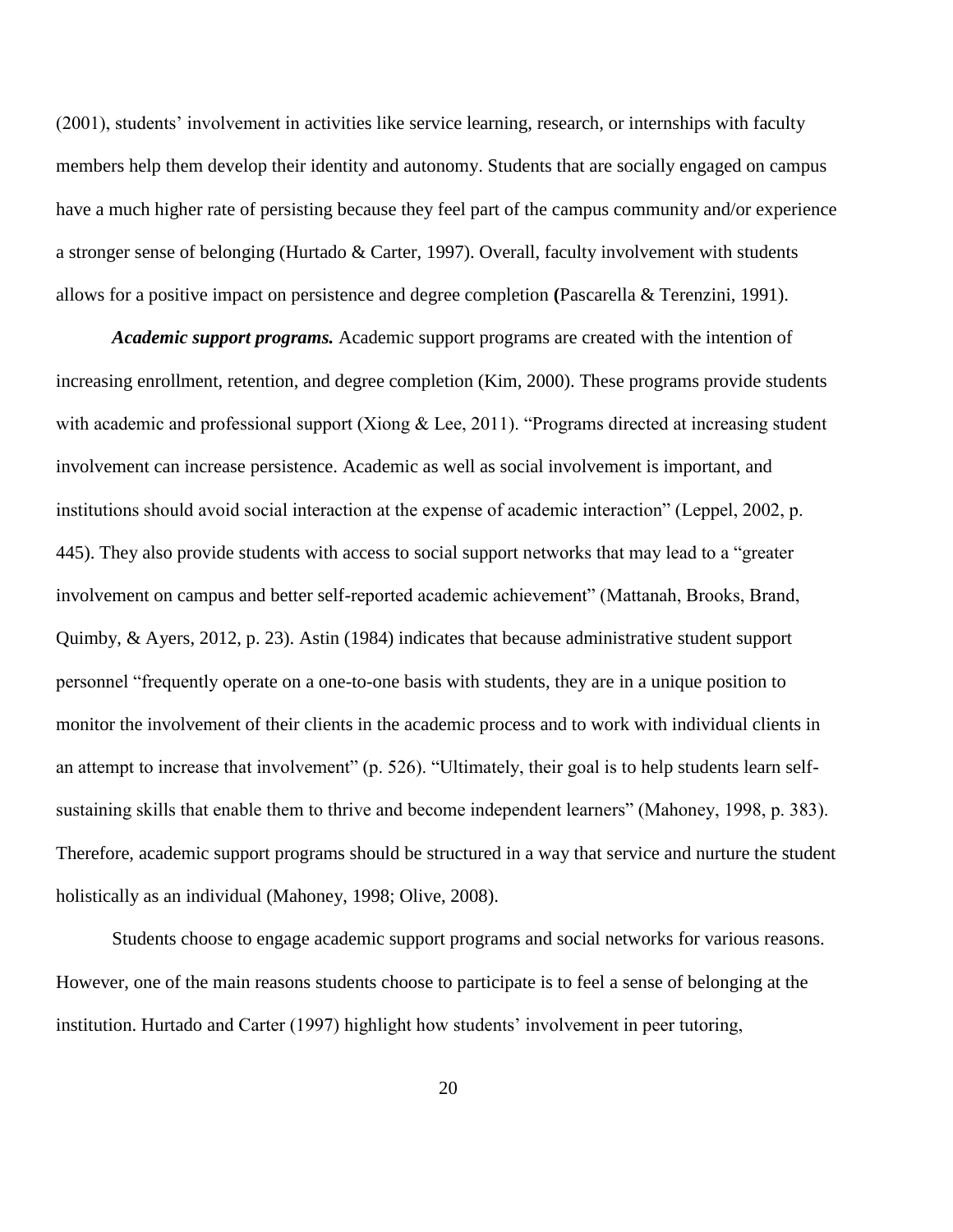participation in student organizations, and utilization of other academic support programs and social networks are instrumental in helping students to develop a sense of belonging. Students feel connected to the institution and are more liable to persist to degree completion when they are involved in academic support programs and social networks (Tinto 1993). Overall, effective academic support programs and social networks can aid students in persisting. For the purpose of this research study, academic support programs consist only of services and resources that students have the option of engaging. More specifically, the role of tutoring and career services as academic support programs as well as vehicles for social networking are reviewed in the following sections.

*Tutoring.* As a type of academic support program, tutoring supports students in socially and academically integrating into the campus environment (Stephen, O'Connell & Hall, 2008). A study by Reinheimer and McKenize (2011) "demonstrate the positive impact of tutoring on students' academic performance and retention in college" (p. 31). Tutoring connects students to peer and/or professional tutors. "Peering tutoring is a very old practice, traceable back at least as far as the ancient Greeks" (Topping, 1996, p. 322). Particularly, peering tutoring positively impacts the academic and social integration of students who both serve as tutors and utilize tutoring services. Participation in peer tutoring activities "suggest a merging of students' social and academic interactions that may contribute to their significant effect on sense of belonging in college" (Hurtado & Carter, 1997, p. 334).

Topping (1996) and Colvin (2007) research revealed that peer tutoring programs had a positive effect on the persistence of at-risk students by aiding them in improving their academic performance. In a study conducted by Coladarci, Willett, and Allen (2013), they discovered that there was a strong link between student retention and tutoring programs in the third semester or at the beginning of the sophomore year. This link showed that tutoring could have a significant impact on students' academic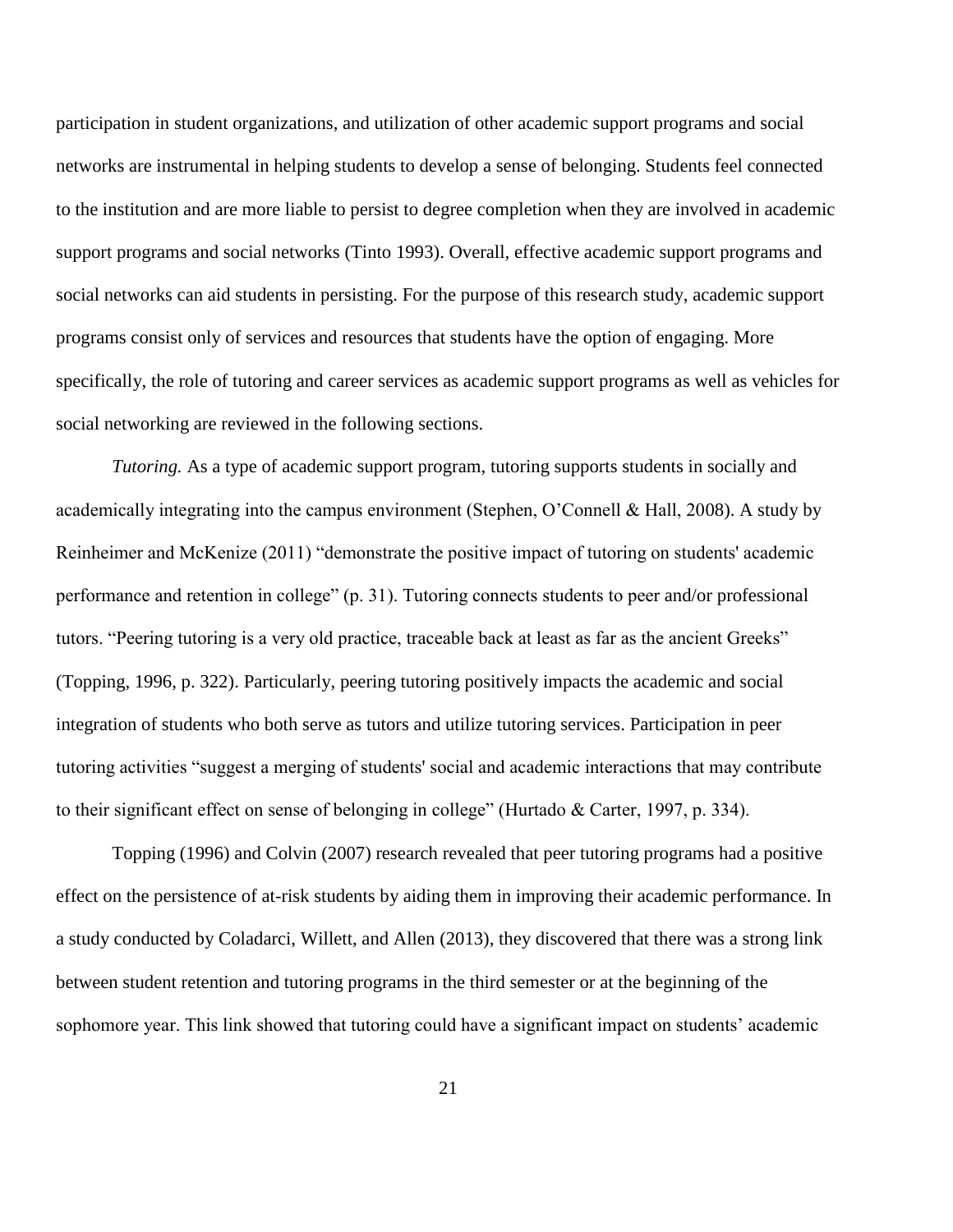success if they participated in tutoring programs earlier during their freshman and sophomore year. Tutoring could offer students an added layer of academic support that would also assist them in connecting to the institution.

In the past, one of the biggest challenges facing tutoring programs was that they were typically assumed to be a service and resource for students who were struggling academically. "However, as development and research in different formats of peer tutoring proceeded apace in more recent years, it became clear that peer tutoring is not necessarily only about transmission from the more able and experience…to the less able" (Topping, 1996, p. 322). Tutoring has shifted to become an academic support program that is embraced by students as a service and resource for them to utilize in order to support their academic success (MacDonald, 2000). "Pedagogical advantages for the tutee include more active, interactive and participative learning, immediate feedback, swift prompting, lowered anxiety with correspondingly higher self-disclosure, and greater student ownership of the learning process" (Topping, 1996, pp. 324-325). Thus, tutoring programs have become more complex and have branched out to include multiple types of services and resources to support students' academic success. Tutoring programs now involve interchanges that range from formal teaching in the classroom to sharing information in social settings (Colvin, 2007, p. 166). "In general, peer tutors help other students either on a one-to-one basis or in small groups by continuing classroom discussions, developing study skills, evaluating work, resolving specific problems, and encouraging independent learning" (Colvin, 2007, p. 166). Now, students understand the importance of engaging academic support programs like tutoring. Findings from a study by Reinheimer and McKenzie (2011) confirms that tutoring has an impact on retention.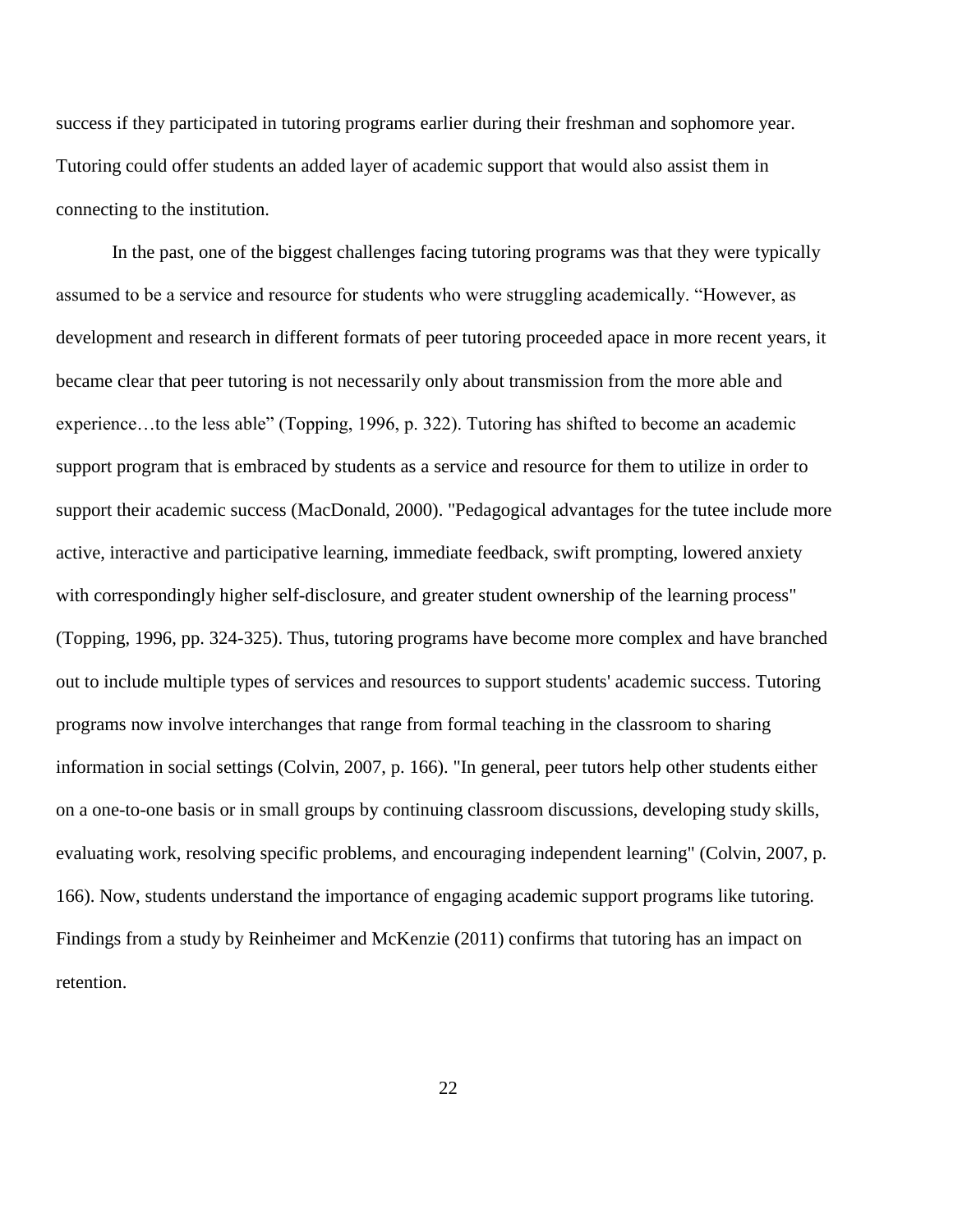*Career services.* As an academic support program, career services staff and personnel assist students in aligning their academic aspirations with their professional aspirations. They strive to teach students lifelong skills that could enable the students to obtain employment in meaningful and satisfying professions associated with their major (Raymoan, 1993). A survey administered by Ruffalo Noel-Levitz (2013) to 3,780 second-year students at four-year public institutions found that 78% of these students wanted to receive assistance in identifying "work experiences or internships related to [their] major" (p. 11). Gardner (2000) confirms that "Career services can assist students with connecting to opportunities related to the students' interests. The rapid change in the structure of the workplace, in methods for job posting, and in campus recruitment is reshaping program delivery in career services" (p. 75).

The significance of career services in impacting students' persistence has become more visible in recent literature and scholarship. "The economy, state and federal government policies, along with input from parents, employers, and other stakeholders, are some of the factors creating an increased focus on career services at colleges and universities" (Ledwith, 2014, p. 49). According to Perry, Cabrera, and Vogt (1999), "Career development theorists suggest that students who do not progress to higher levels of career maturity are more prone to dropping out" (p. 42). Feldman (2005) believes that introducing some aspect of career services into the freshman year could help in increasing students' satisfaction and persistence. Overall, career services can be instrumental not only in helping students persist to degree completion but also to transition from college to the workforce.

### **Departure Model**

Whereas Spady (1970) focused on the influence of academic and social systems on the persistence of students, Tinto (1975) highlighted the impact of academic and social integration on the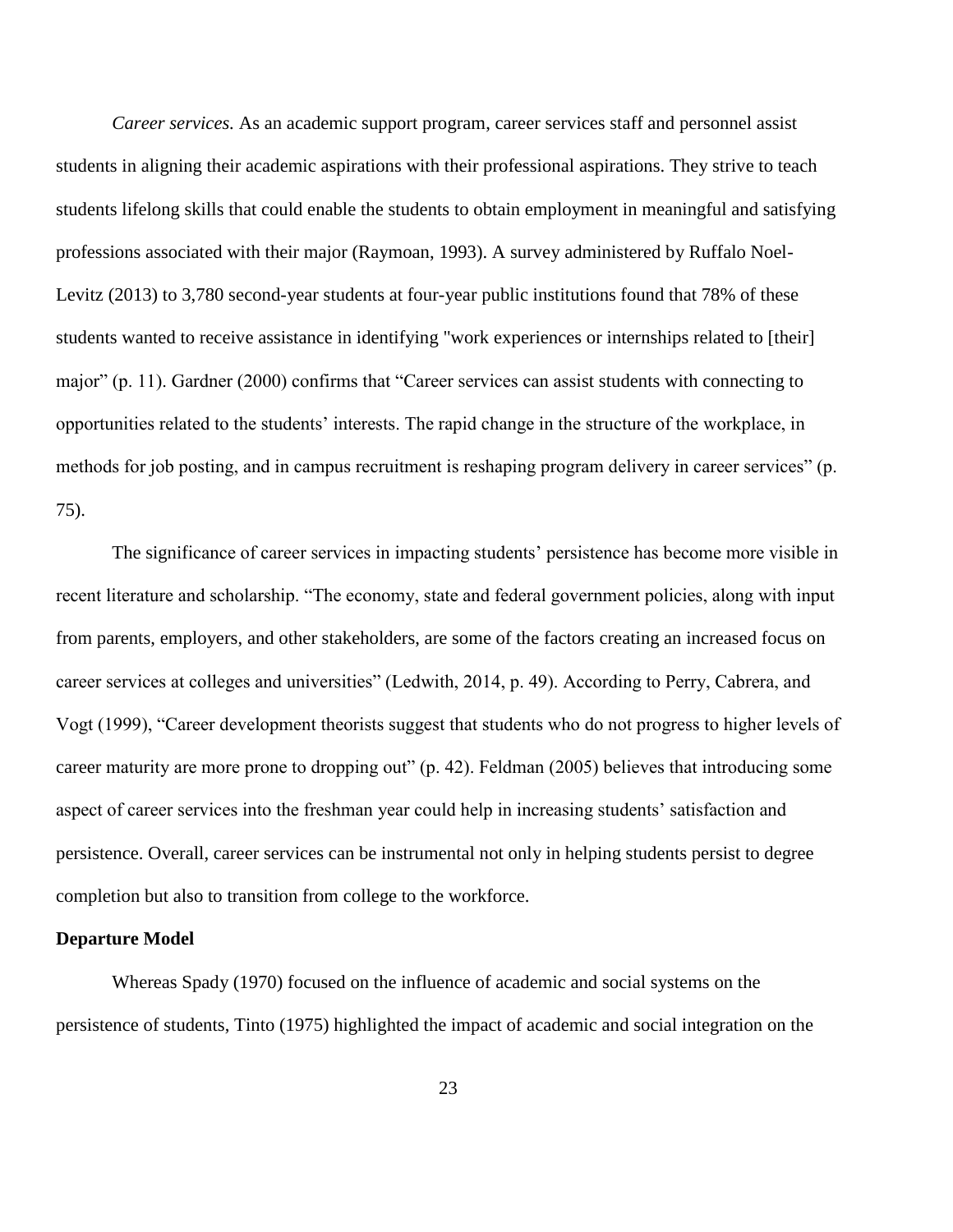departure of students. "Tinto's model of student departure has had the greatest influence on our understanding of student retention" ("College Student Retention," n.d., p. 6). Tinto (1975) asserted that academic integration related directly to how prepared students are in entering college. It also contributed to students' course load and GPA. Academic integration involved the extent to which students were adjusting to the "academic norms" of a university. Most importantly, successful academic integration also depended on how motivated and committed students were to achieving their goals (p. 103). On the other hand, successful social integration related directly to the extent students became socially engaged at the university. It included activities such as social-community organizations, faculty interactions, and tutoring which kept students connected to the university (p. 107). Rendon (1995) also confirmed that both academic integration, which consisted of grades, attendance, and contact with faculty and students, and social integration, which encompassed participation in extracurricular activities, clubs, and organizations, are equally important to student retention (p. 6).

Tinto (1993) Students successfully process through the stages stage of separation, transition, and incorporation when they integrated the academic and social systems of their college (p. 94). Separation is considered student's capacity to disengage from their previous academic and social system Separation is considered student's capacity to disengage from their previous academic and social system (Tinto, 1993, pp. 95-97). The transition occurs when students have successfully adjusted from being detached from their communities. They are learning to function on their own while still trying to adapt to new norms of their surroundings (Tinto, 1993, pp. 97- 98). Incorporation occurs when students have successfully integrated into their new college environment. However, they can be incorporated but still need assistance in how to be successful in pursuing academic goals (Tinto, 1993, pp. 98-99).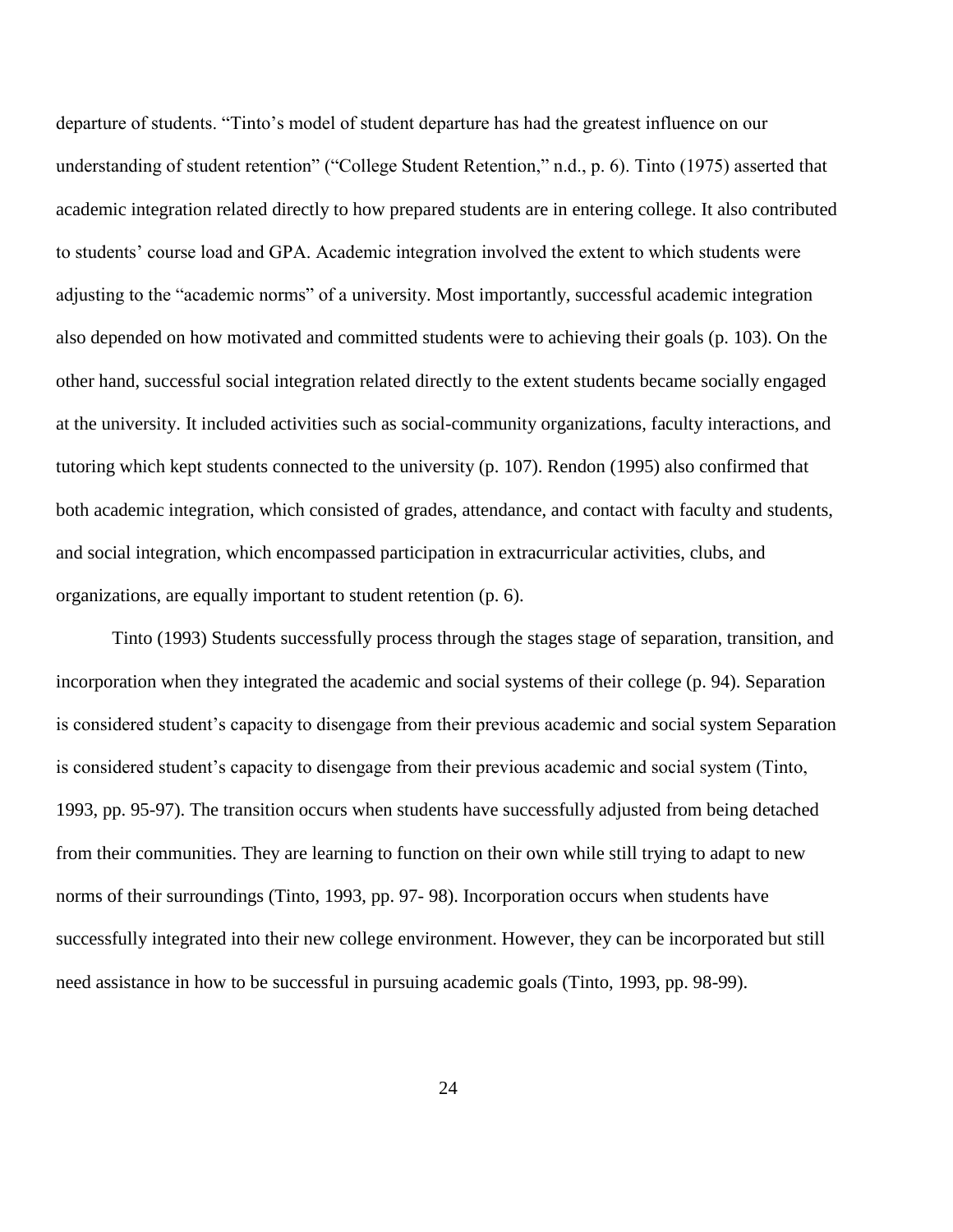Figure 2 below illustrates Tinto's initial departure model concept (1975, p. 89). It shows how goal and institutional commitment are key factors in determining whether students persist or dropout. They directly affect the degree to which students are able to academically and socially integrate at an institution. The departure model highlights how variables associated with prior qualifications, individual attributes, and family attributes are brought with students when they enter a university. Each of these variables can have a negative impact on the success of students' academic and social integration at the institution. However, the extent to which an institution provides students with proficient teaching, learning, support, facilities, financial aid, counseling, medical aid, etc. also can have a negative impact on the success of students' academic and social integration at the institution.

Figure 2.1.



*Tinto's 1975 Departure Model*

In Tinto's 1975 departure model, he focuses "on the environmental conditions under which departure is likely to occur…" (Tinto, 1993, p. 112). Tinto (1993) expanded upon his initial departure model concept by developing "an interactive model of student departure which describes and explains the longitudinal process by which individuals come to leave institutions of higher education" (Tinto,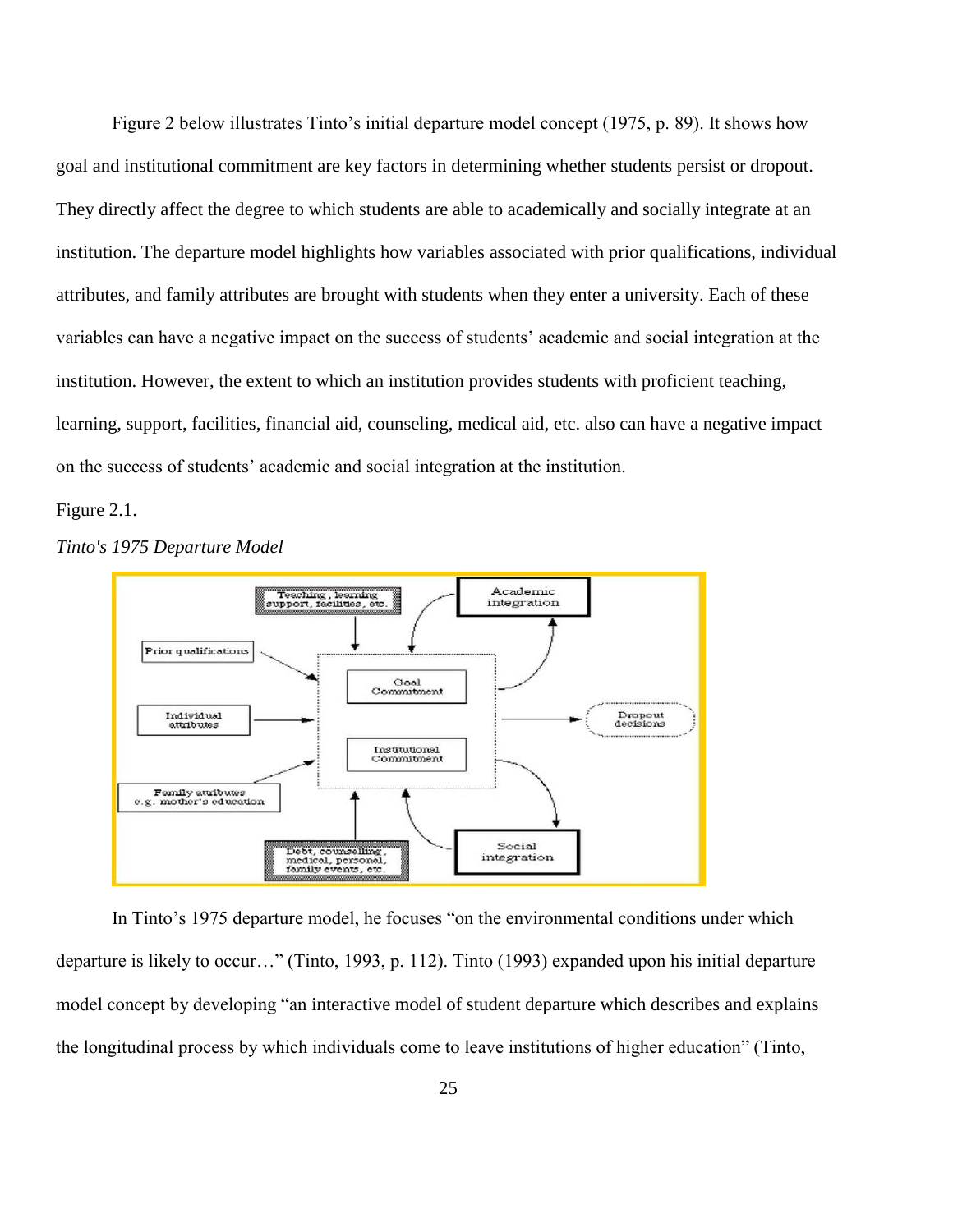1993, p. 112). The longitudinal departure model, first is "intended to speak to the longitudinal process of departure as it occurs *within an institution* of higher education;" secondly, it brings attention "the longitudinal process by which individuals come to *voluntarily* withdraw from institutions of higher education; and thirdly, "the model is *longitudinal and interactional* in character" (Tinto, 1993, pp. 112- 113).

One of the best forecasters of students' persistence is the degree to which they become academically and socially integrated at their university. The initial research of Spady (1970) and Tinto (1975) has informed the development of several college impact conceptual models and conceptual frameworks. From Pascarella's (1980) emphasis on the importance of the informal interactions between students and faculty, Astin's (1985) introduction of the "student involvement theory," Feldman and Newcomb's (1994) discussion of the sophomore slump, to Terenzini and Reason's (2005) development of "a conceptual framework that focuses on students' first, critical year and [that] takes into account the multiple student, faculty, and institutional influences [previous] research shows are involved in shaping first-year student learning and persistence" (p. 1), all of these researchers and others have explored, examined, and/or introduced "*intraindividual*," "*interindividual*," organizational and institutional structures, and other variables that affect the persistence and departure of students (Terenzini & Reason, 2005). Nevertheless, Reason (2009) asserts that "To parse out the effects of different organizational practices or cultures a study must include multiple organizations" (p. 678).

This research study particularly focuses on variables associated with the following categories which are associated with the departure conceptual model and consistently referenced in literature and scholarship related to students' persistence: pre-entry attributes, cognitive, academics, social engagements, and financials. The pre-entry attribute category consists of demographic variables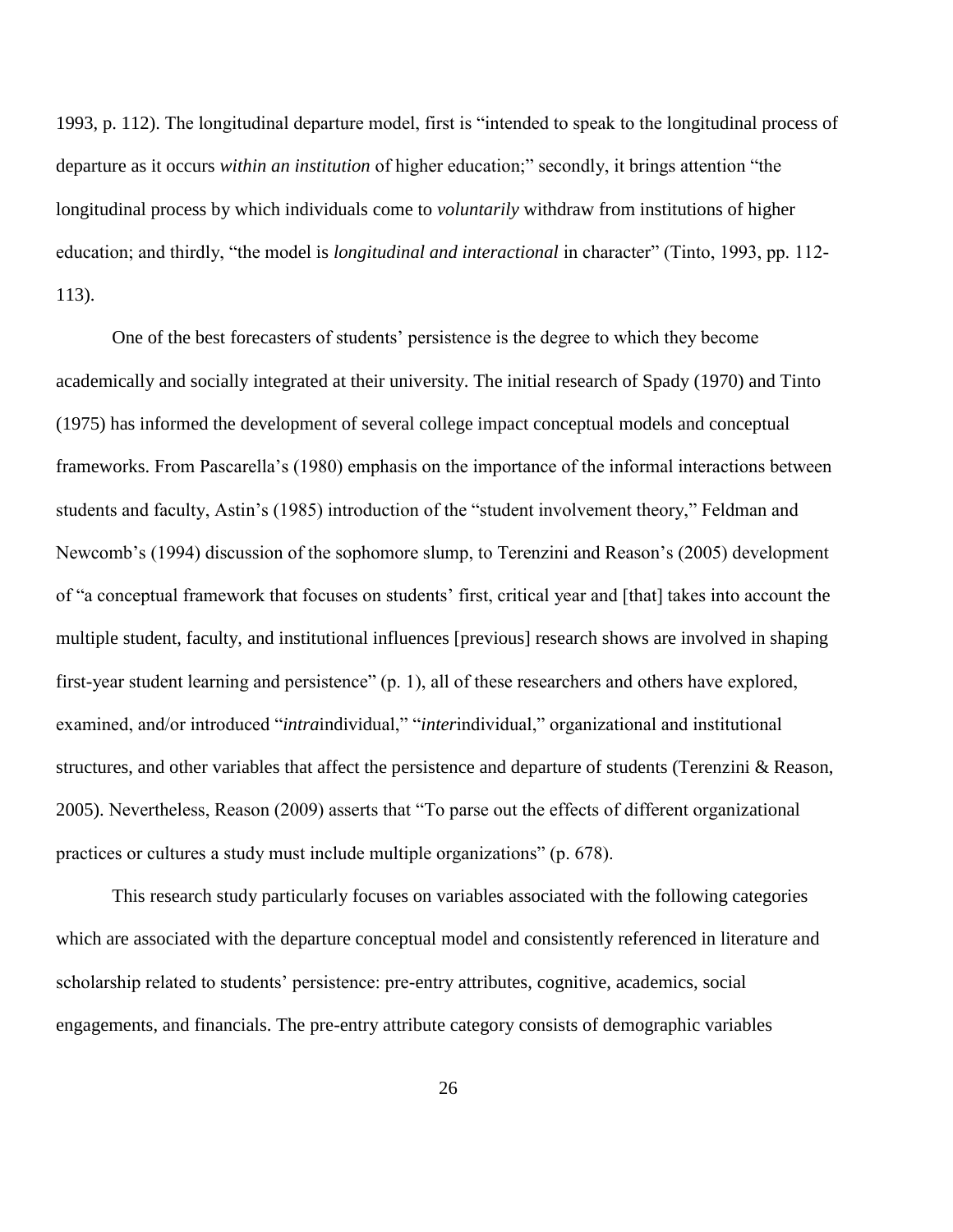associated with ethnicity, first-generation, and gender. The cognitive category encompasses motivation, self-efficacy, self-regulation, and future-time perspective variables. The academic category comprises of credit hours, grade point average, and advisement variables. The financial category includes student employment, lottery scholarship and/or other scholarships, and performance-based scholarship variables. The following sections provide a review of literature associated with these variables.

**Pre-entry attributes.** The pre-entry attributes category represents demographic variables that are often used as the first step in categorizing participants because they are captured at a set moment in time (Adelman, 2006, p. 23). Throughout the literature and scholarship regarding conceptual models on retention, there is a common theme on the importance of variables associated with pre-entry attributes that can explain whether students persist or depart (Astin, 1985; Hurtado & Carter, 1997; Pascarella,1980; Pascarella & Terenzini, 1991; Tinto, 1975, 1993). According to Adelman (2006), "Demographic variables are normally considered in the context of other aspects of student experience, behaviors, and attitudes when attainment of any kind (e.g., high school graduation, test scores, grades, college degree) is the dependent variable" (p. 23).

In this research study, the pre-entry attributes category is measured by three demographic variables: ethnicity, first-generation, and gender. Demographic variables are intertwined together. Therefore, it would be difficult to explore gender in a vacuum or any of the other demographic variables without taking the others into account. Previous research has shown that ethnicity and gender particularly tend to have an impact on students' persistence. "First-generation college students, most of whom come from low-income and minority backgrounds, face a number of challenges that make it more difficult for them not only to get into but through college as well" (Engle, Bermero, & Obrien, 2008, p. 13). Tinto (1975) confirms that: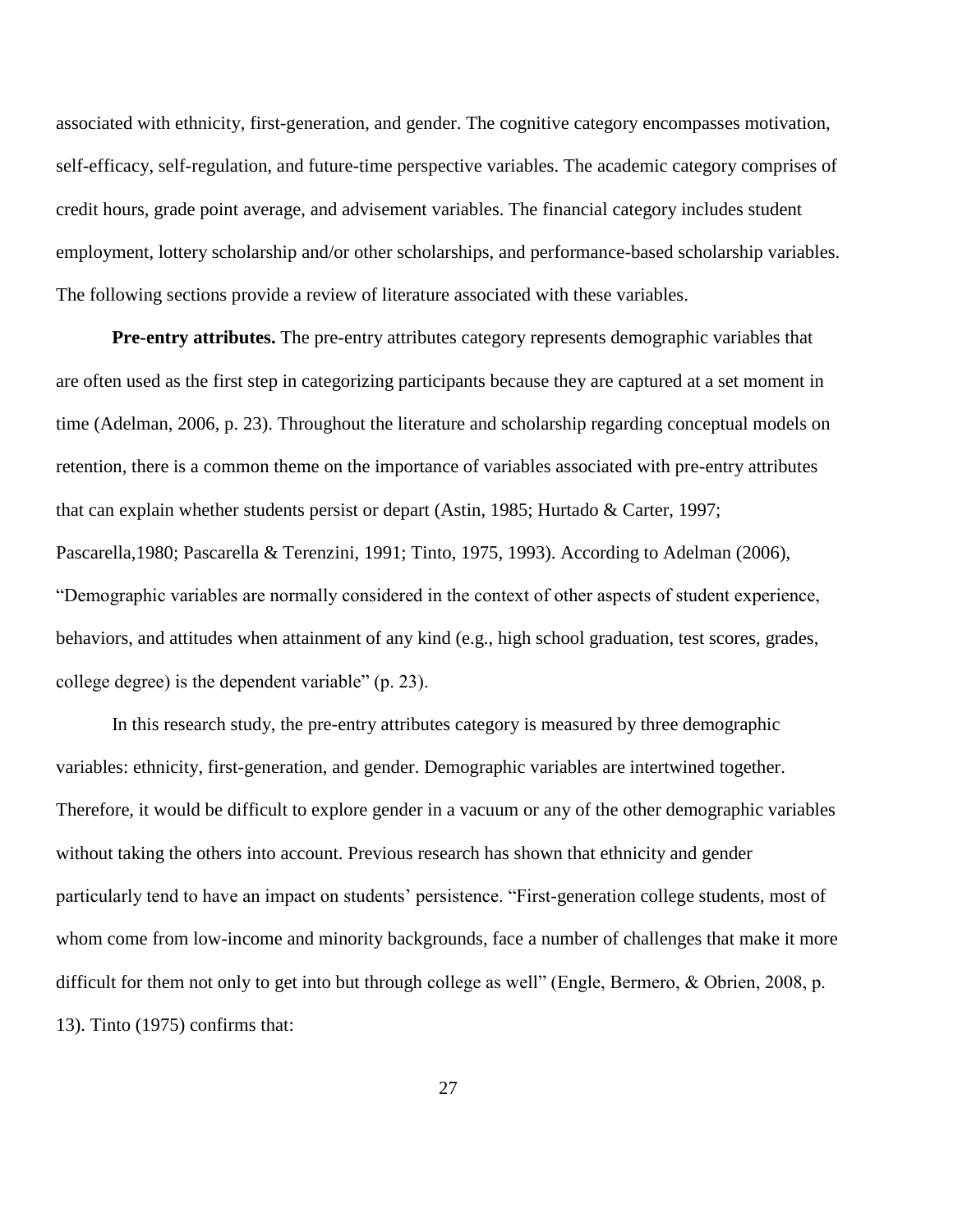First, there is simply too little information regarding the relationship between race and dropout from higher education. It is clear that race is an independent predictor of dropout (independent of both ability and social status), but it is unclear in which ways this aggregate relationship occurs. We simply do not know enough about the processes of interaction that lead individuals of different racial backgrounds to drop out from higher education. Nor do we know enough about how these processes relate to differing patterns of academic and social integration or how they vary between institutions of different academic and social characteristics. (p.119)

Overall, demographic variables play a vital role in students' persistence (Adelman, 2006; Bean, 1980; Tinto, 1993). First-generation and those are classified as having a wanted to touch bases about my travel low socioeconomic backgrounds typically face significant challenges in enrolling in postsecondary education (Engle, Bermero, & Obrien, 2008; Ishitani, 2003). A low socioeconomic background usually impacts the persistence of minority students on a much larger scale than it does white students. In their study, Yue and Fu (2017) found that males, "[Underrepresented minority] URM students, first-generation students, students who qualified for Pell grant, those who required Math or English remediation, those who did not have Pre-college experience and those who have lower high school GPA have notably lower probability of graduation" (p. 196). Each one of these demographic variables has been shown to have a direct correlation to students' persistence (Bean, 1980; Ishitani, 2003; Tinto, 1975).

*Ethnicity.* Students' ethnicity plays a fundamental role in their persistence (Leppel, 2002). Each ethnic group brings a certain level cognitive ability, level of engagement, and cultural influences to the university. *"*Research has indicated that Black students tend to have lower persistence rates than Whites. However, this persistence disadvantage disappears when other characteristics, including [grade point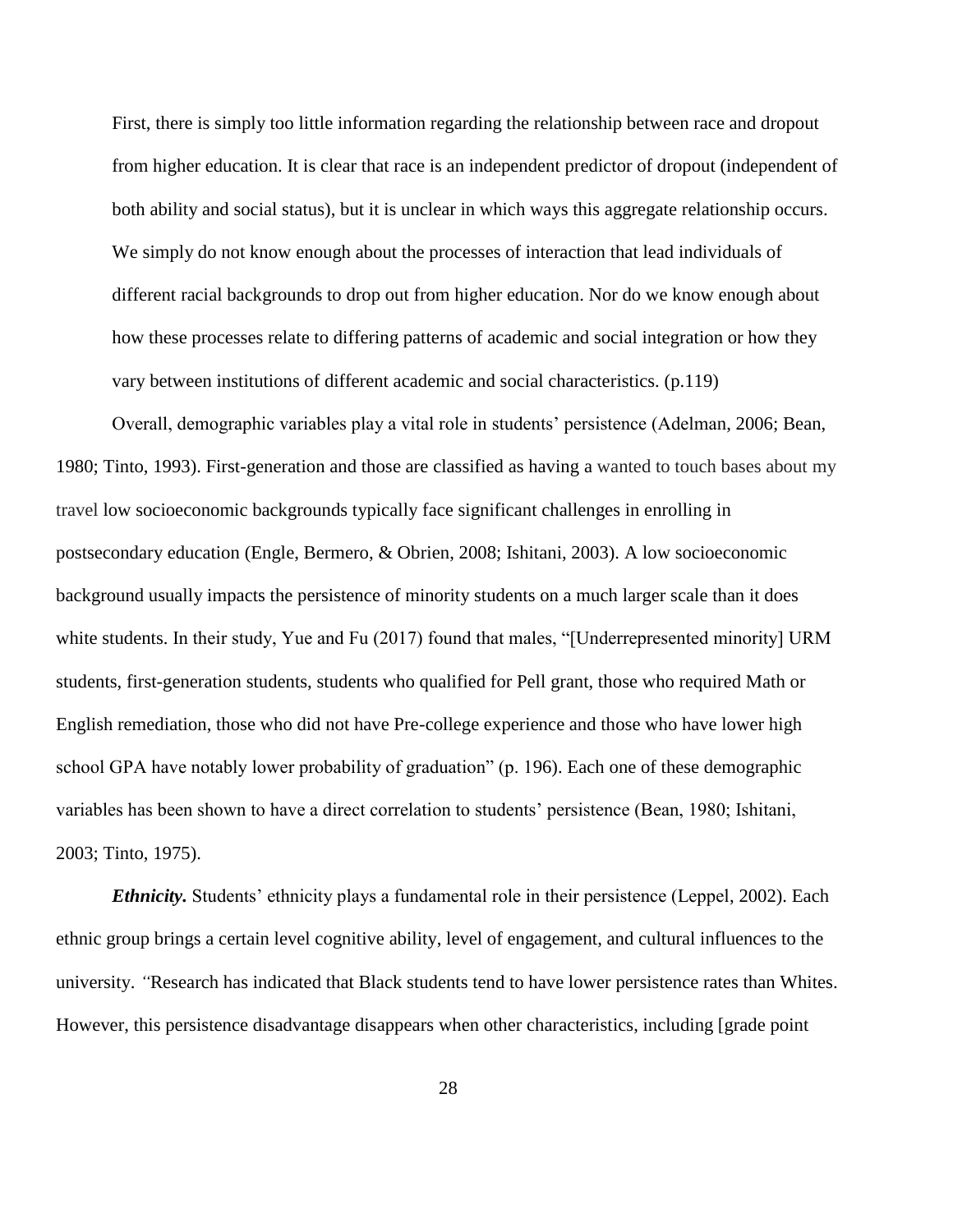average] GPA, are taken into consideration" (Leppel, 2002, p. 445). As the diversity of the college population continues to grow, it is becoming more common for first-generation students to attend college (Berger, Ramirez, & Lyons, 2005). Students' ethnicity plays a vital role in their persistence because each ethnic group brings with it certain cognitive variables, social variables, and cultural capital to the university (Arnold, 2012; Creighton, 2007; Leppel, 2002).

In his study on the differences in the first-year academic success of economic students from various ethnic background, Arnold (2012) found "that minority students gain less credits and have a higher dropout rate" (p. 317). Creighton (2007) confirmed in his research that "the retention of college students of underrepresented populations is complex and encompasses not only such issues as academic preparation but also commitment, belonging, and perseverance" (p. 8). According to Swail (2009), "Career colleges do a better job of graduating minority students than public institutions at both the twoand four-year levels" (p. 27). In his book *Leaving College,* Tinto (1987) "argued that overall differences in rates of four-year degree completion between Hispanics, blacks, and whites are at least partially due to the differences between those groups in their average ability test scores and socioeconomic status background" (p. 32). As the aforementioned research and others have shown, ethnicity is typically explored in conjunction with students' socioeconomic background and first-generation status.

*First-generation.* According to Chen (2005), "First-generation students are defined as those from families where neither parent attained any education beyond high school. These students are compared with two groups of students whose parents went to college…" (p. 2). The number of firstgeneration students in college is on a steady increase. First-generation students tend to have more family commitment, job pressures and need more guidance than students who are not first-generation students*.*  First-generation students, when compared to those that are not first-generation, may face different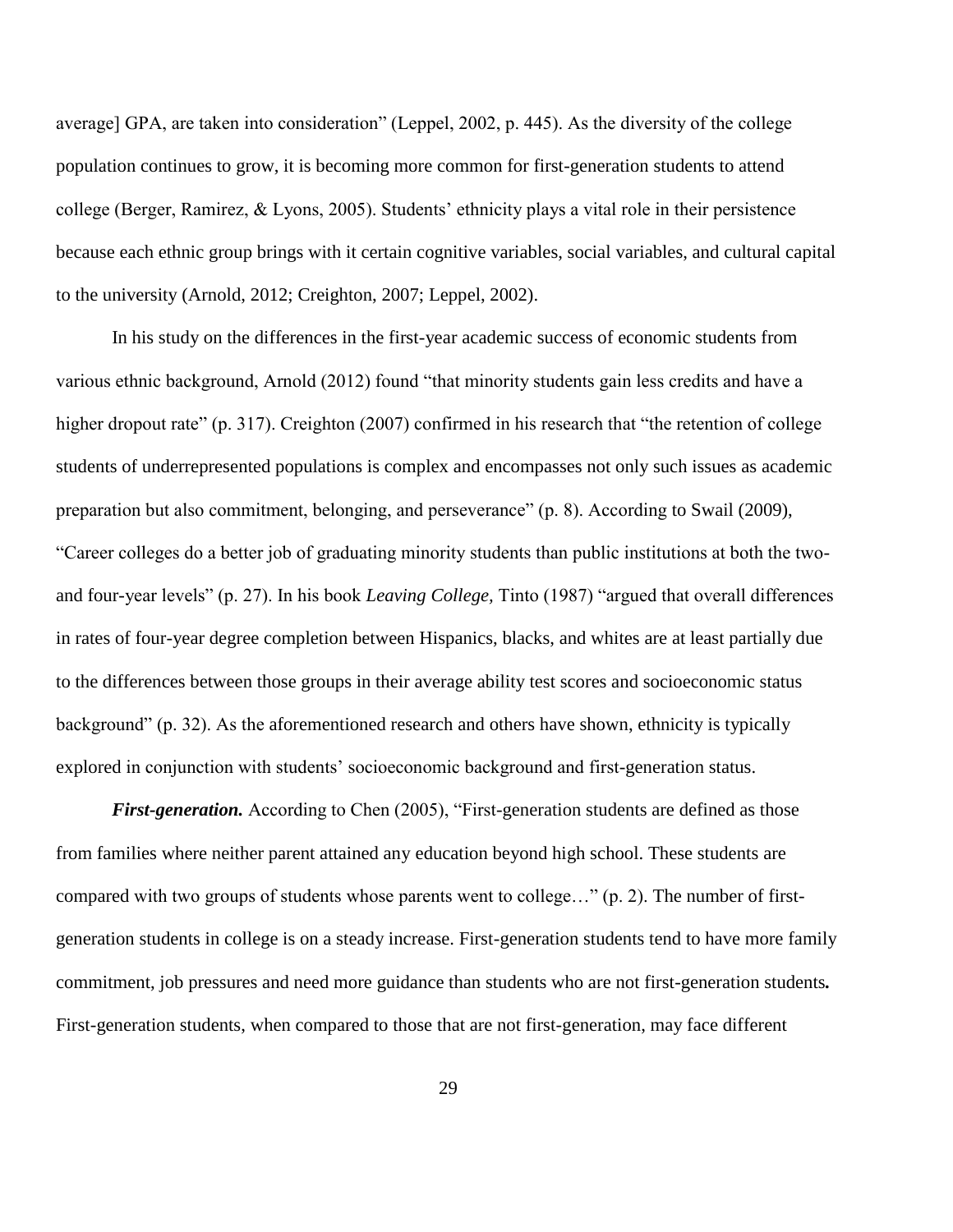barriers that in turn, affect their persistence (Rendon, 1995, p. 6). They usually do not have parents that can assist them with the college admission process. They tend to have to help their family financially, requiring them to work more hours than their peers that are not first-generation. In addition, they are more likely to have a harder time adjusting to the demands of college (Hurtado, Carter, & Spuler, 1996). "Nontraditional students who are the first in their family to attend college find the transition to college to be a disjuncture in their life trajectory" whereas "Traditional students consider college-going a normal, rational part of their life experience" (Rendon, 1995, p. 6).

First-generation students tend to have lower grade point averages (GPAs) in comparison to nonfirst-generation students. They typically have a "more significant challenge to prepare, enroll and succeed in higher education, because they do not always have the support that other students whose parents went to college have" (Swail, 2009, p.16). Collier and Morgan (2008) highlight how Tinto's (1975) model has been used by researchers to show that "social integration and academic integration are the best predictors of first-generation college student retention rates" (p. 426). First-generation students are less likely to graduate than peers who have at least one parent with a college education (Chen, 2005).

*Gender*. Gender continues to be a very critical variable that is used to study persistence. Gender is used to differentiate between the persistence of males and females. "However, institutional commitment is the most important variable in explaining dropout for students of both sexes" (Bean, 1980, p. 26). In addition, it is beneficial to use gender to examine the disparity between ethnic groups. Peter and Horn's (2005) research revealed that "in 1999–2000, women made up a greater percentage of Black students than they did among White, Hispanic, and Asian/Pacific Islander students and Black women earned proportionally more associate's and bachelor's degrees than Black men" (p. 43). Over the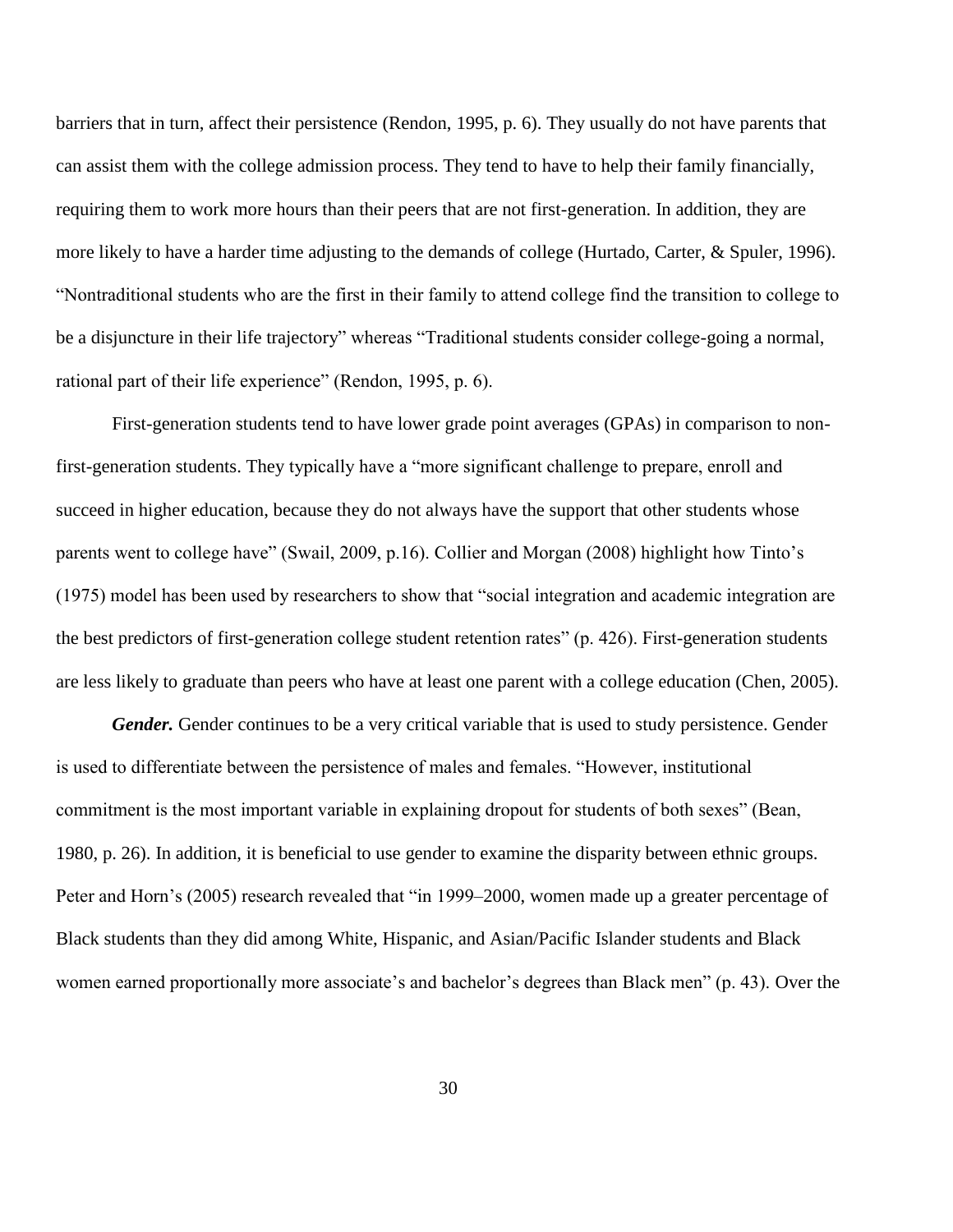last several years, women have dominated the increase in admissions, and they have had higher rates of persistence toward graduation (Francis, 2013; Peter & Horn, 2005).

Women tend to stay in college longer, enroll in more courses than men, and complete their degrees at a higher rate than men (Dwyer, Hodson, & McCloud, 2013). For example, male students who participated in Bellani's (2007) study expressed that they have a fear of failure (p. 85). "Excessive social integration seems to jeopardize men's academic performance" (Leppel, 2002, p. 445). Anxiety over big life choices and expectations held by others could cause men to avoid thinking about the future. These barriers for men tend to affect their persistence. "Over the last three decades, the educational gender gap favoring men, in many respects, has been reversed: women have surpassed their male peers in educational expectations, enrollment in postsecondary education, and college degree attainment (Freeman 2004)" (Peter & Horn, 2005, p. 1).

There is a push for institutions to figure out why males are falling behind in the achievement gap (Jacob, 2002; Leppel, 2002). Previous research has identified the impact of gender differences on college adjustment (Bean, 1980; Berman & Sperling, 1991; Kenny & Donaldson, 1991; Leppel, 2002). In their study, Conger and Long (2010) found that there is a correlation between males that enter college with a low high school grade point average (GPA) and males who earn lower GPAs and credit hours in their first semester of college (p. 184). Leppel (2002) also found that "…GPAs are higher for men who perceive themselves as above average in academic ability, are not Black or Asian, are older, are married, and have children" (p. 445). The findings of research like these illustrate what is happening across many institutions. Nationally, males are persisting to graduation slower than females. Females students are better preparing themselves for college by having higher high school GPAs (Conger & Long, 2010); Jacob, 2002; Peter and Horn, 2005; Reynolds and Burge 2004; & Reigle-Crumb, 2007), which in turns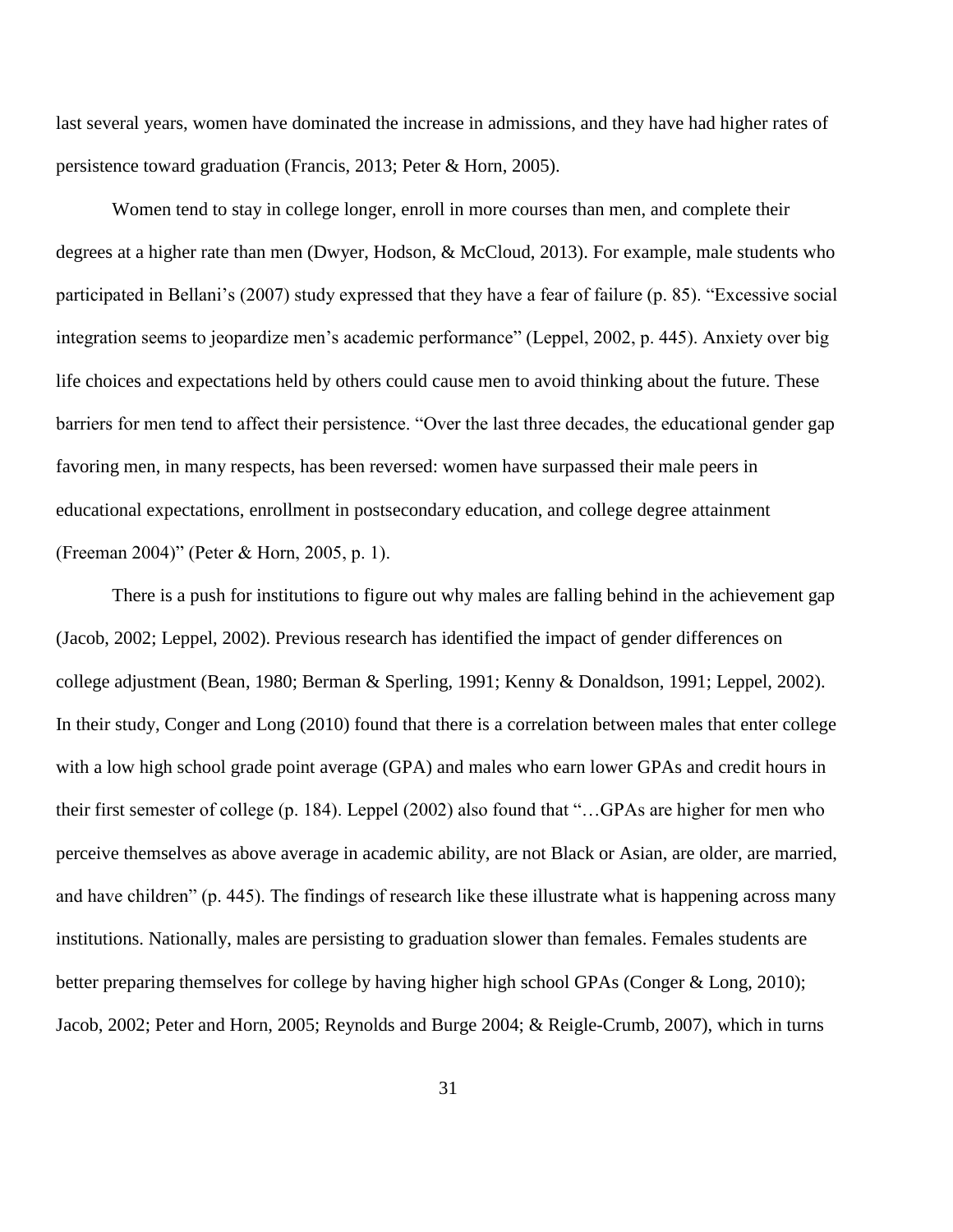has a positive influence on the success of postsecondary institutions. Jacob (2002) reveals that "higher returns to college and greater noncognitive skills among women account for nearly 90 percent of the gap" (p. 596).

**Cognitive.** Cognitive processes take on many forms (Bandura, 1993, p. 120). Variables associated with cognitive processes can be used to help predict students' persistence. In particular, the level of students' cognitive ability will help them to academically and socially integrate. Pintrich and De Groot (1990) studied how "different cognitive strategies, such as rehearsal, elaboration, and organizational strategies have been found to foster active cognitive engagement in learning" (p. 33) and increase student achievement. The successful utilization of cognitive processes and strategies to academically and socially integrate at a university involves students' ability to:

…draw on their knowledge to construct options, to weight and integrate predictive factors, to test and revise their judgments against the immediate and distal results of their actions, and to remember which factors they had tested and how well they had worked. (Bandura, 1994, p. 120)

"Motivational determinants are also strongly associated with academic and social adaptation" (Bean & Eaton, 2000, p. 52). High intrinsic motivation is important in driving students to excel cognitively, which can lead to persistence and academic success (Meece & McColskey, 1997). If students come to college with low motivation, they are more likely to struggle and not persist. As students earn more credit hours and achieve a higher grade point average (GPA), they will become more invested in their academic success. This investment can lead to academic motivation which then transpires into students becoming more socially engaged at the institution. Students participation in social engagements such as the services and resources of academic support programs further support,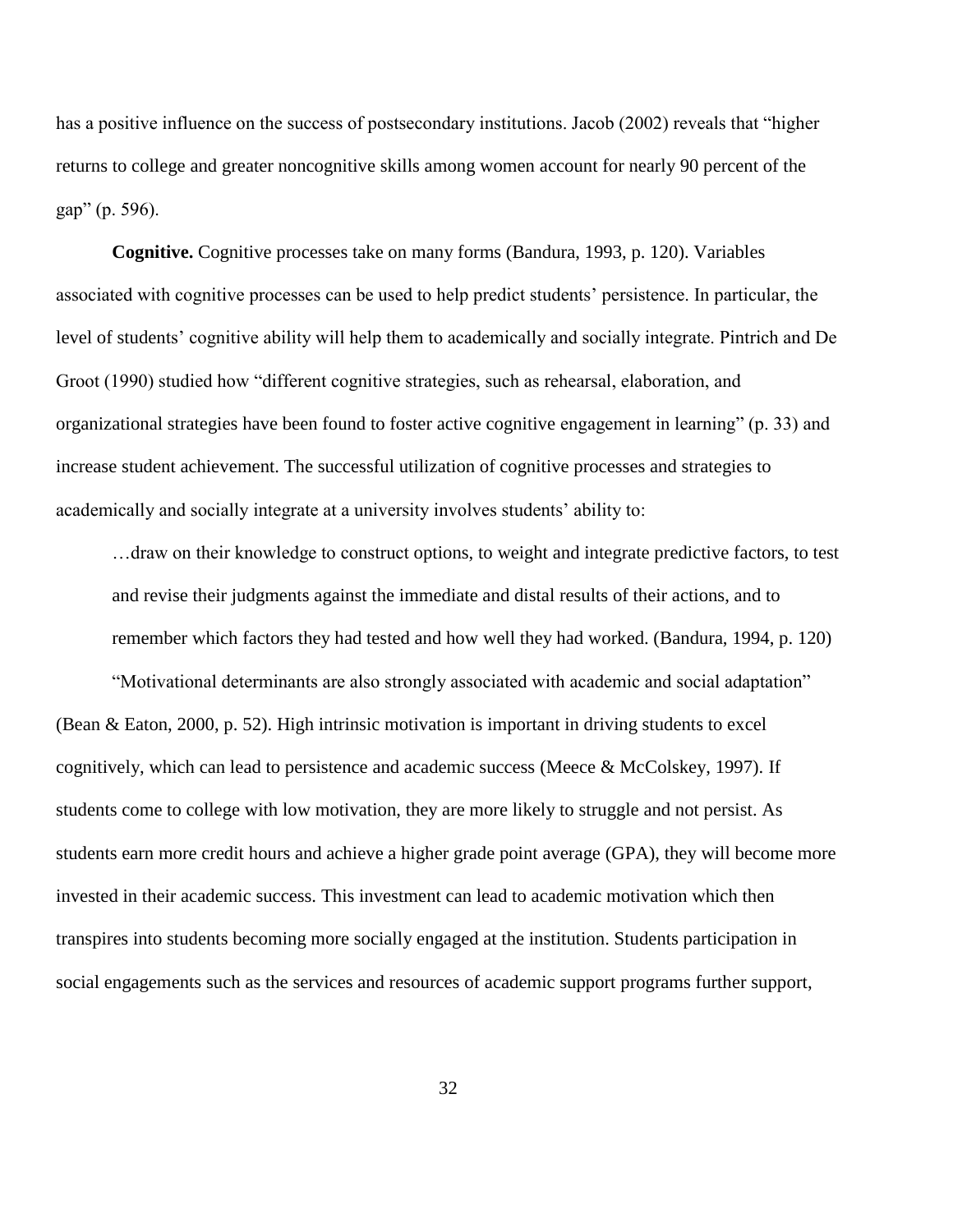develop, and strengthen their cognitive processes. The cultural environment of the university can influence the degree to which students exhibit the variables associated with the cognitive category.

Self-regulation, self-efficacy, and motivation are the three common cognitive variables that are often researched on student persistence. "The greater motivation and self-regulation of learning of selfefficacious students produces higher *academic achievement*… (Zimmerman, 2000, p. 88). However, this research study also incorporates future-time perspective (FTP) as a cognitive variable. FTP is relatively new and is becoming more relevant in understanding students' persistence. The following sections include a review of literature associated with these three cognitive variables.

*Motivation*. "Students form motivational beliefs that are specific to particular academic tasks and contexts. Some of those beliefs, however, generalize across different situation" (Bong, 2004, p. 287). Brophy (1987) reveals how "Student motivation to learn is an acquired competence developed through general experience, but stimulated most directly through modeling, communication of expectations, and direct instruction or socialization by significant others (especially parents and teachers)" (p. 40). According to Pintrich and De Groot (1990), there is evidence that there is a correlation between "students' perceptions of the classroom as well as their individual motivational orientations and beliefs about learning" and their "cognitive engagement and classroom performance" (p. 33). Friedman and Mandel (2011) confirmed that "Students who are motivated to achieve positive results and improve upon their past performance appear to do better academically than their peers that report less motivation to perform well" (p. 11). In his study, Killen's (1994) "Results indicated that nine of the ten factors students perceived to be the most influential in terms of their success at university were factors within their control. These included 'self-motivation,' 'self-discipline' and 'consistent effort'" (Devlin, 2002, p. 127).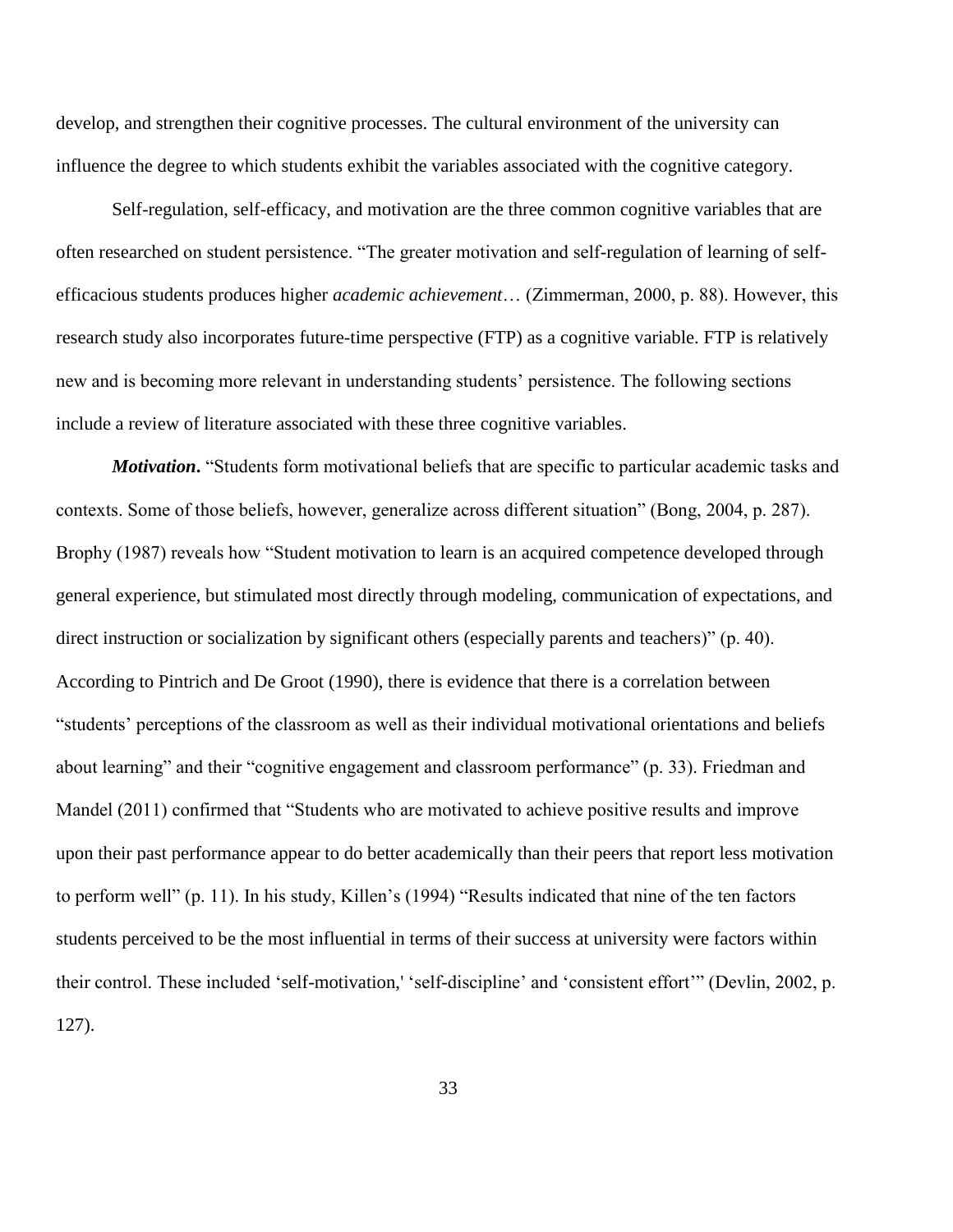It is apparent that "Improving students' motivation is generally viewed as important because it is related to high achievement" (Meece & McColskey, 1997, p. v). Students' motivation plays a critical role in their academic success and commitment to college. "Self-motivation involves standards against which to evaluate performance. By making self-rewarding reactions conditional on attaining a certain level of behavior, individuals create self-inducements to persist in their efforts until their performances match self-prescribed standards" (Bandura, 1977, p. 193). Therefore, students' commitment to college provides an insight into how they value their college education; the degree to which they are satisfied with college life; and their understanding of the long-term benefits of degree completion. "If activated in particular learning situations, motivation to learn functions as a scheme or script that includes not only affective elements but also cognitive elements such as goals and associated strategies for accomplishing the intended learning" (Brophy, 1987, pp. 40-41).

*Self-efficacy.* "Self-efficacy is defined as a self-evaluation of one's competence to successfully execute a course of action necessary to reach desired outcomes" (Zajacova, Lynch, & Espenshade, 2005, p. 678). It is a multidimensional construct (Zajacova et al., 2005; Zimmerman, 2000). "Other theories have emphasized the importance of student motivational variables such as self-efficacy and self-esteem, and how these variables interact with such things as academic persistence and performance (Bean & Eaton, 2000)" (Friedman & Mandel, 2011, p. 3). The level of students' self-efficacy as it relates to academic capability is formed before they enter college and can fluctuate during their college journey. Self-efficacy plays a vital role in students' academic success. It has long been studied as an indicator of academic performance and retention for college freshmen (Zajacova et al., 2005). When academic selfefficacy is low, students are less likely to persist in college (Bandura, 1977, p. 207). Pajares (1996) also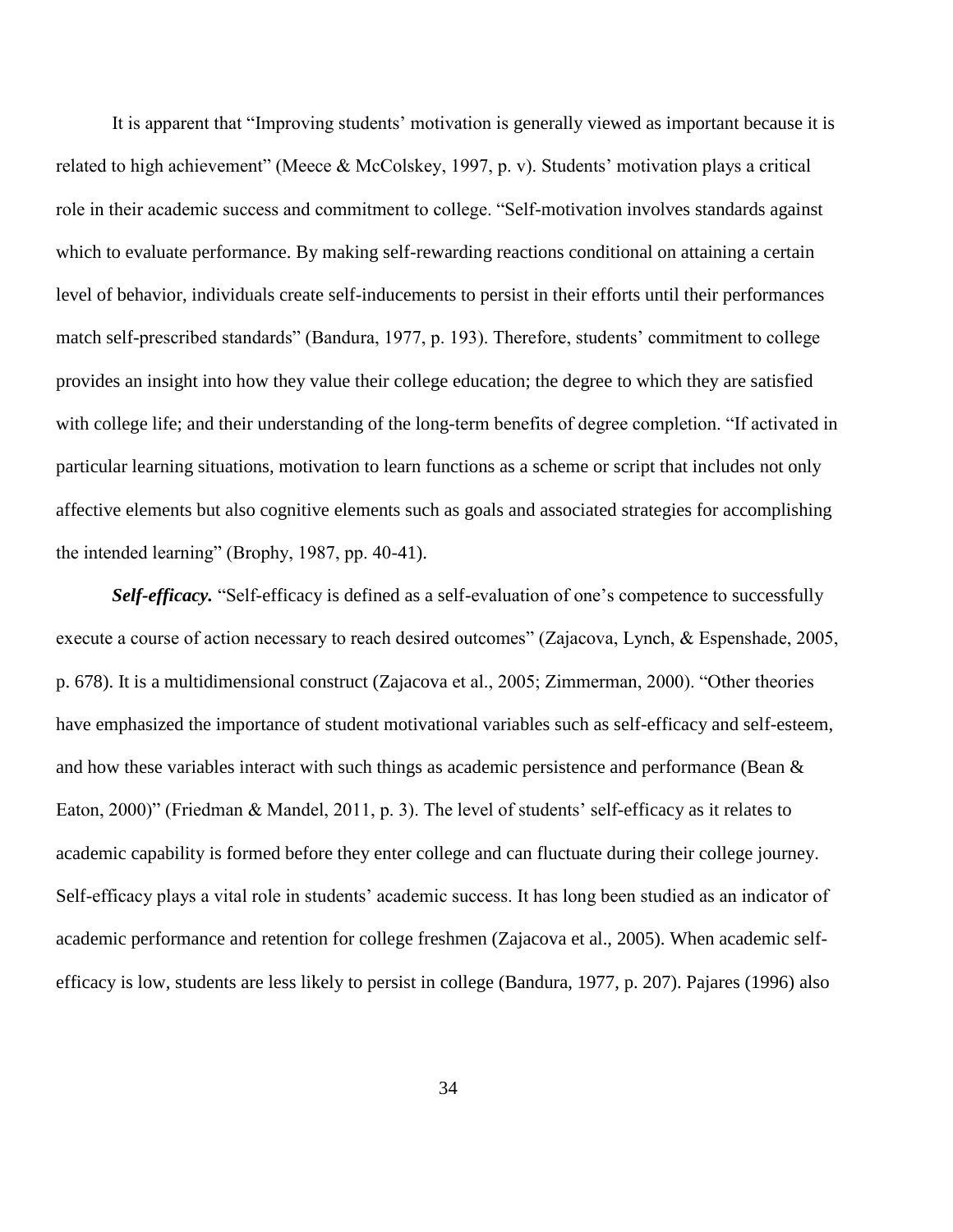reveals that "People with low self-efficacy may believe that things are tougher than they really are, a belief that fosters stress, depression, and a narrow vision of how best to solve a problem" (pp. 544-545).

Self-efficacy can assist students in transitioning to college. The level of self-efficacy students exhibits depends upon the "difficulty of a particular task, such as spelling words of increasing difficulty; *generality* pertains to the transferability of self-efficacy beliefs across activities, such as from algebra to statistics; *strength* of perceived efficacy is measured by the amount of one's certainty about performing a given task" (Zimmerman, 2000, p. 83). "Efficacy beliefs help determine how much effort people will expend on an activity, how long they will persevere when confronting obstacles, and how resilient they will prove in the face of adverse situations" (Pajares, 1996, p. 544). A higher sense of efficacy will lead to greater efforts, persistence, and resilience (Pajares, 1996, p. 544).

*Self-regulation*. Zimmerman (2000) asserts that "Self-efficacy beliefs also provide students with a sense of agency to motivate their learning through use of such self-regulatory processes as goal setting, self-monitoring, self-evaluation, and strategy use" (p. 87). Like self-efficacy, self-regulation also is a very important aspect of students' persistence and academic success. "However, knowledge of cognitive and metacognitive strategies is usually not enough to promote student achievement; students also must be motivated to use the strategies as well as regulate their cognition and effort" (Pintrich & De Groot, 1990, p. 33). Deci, Ryan, and Williams (1996) clarify that "The highest level of self-regulation involves actions that are freely undertaken because the person finds them interesting or important, and the lowest level involves doing an activity only because the person feels forced by some external agent" (p. 166). Moreover, self-regulation can impact students' professional success. "The ideas that there are some similarities in the way individuals self-regulate in both academic and professional settings provides an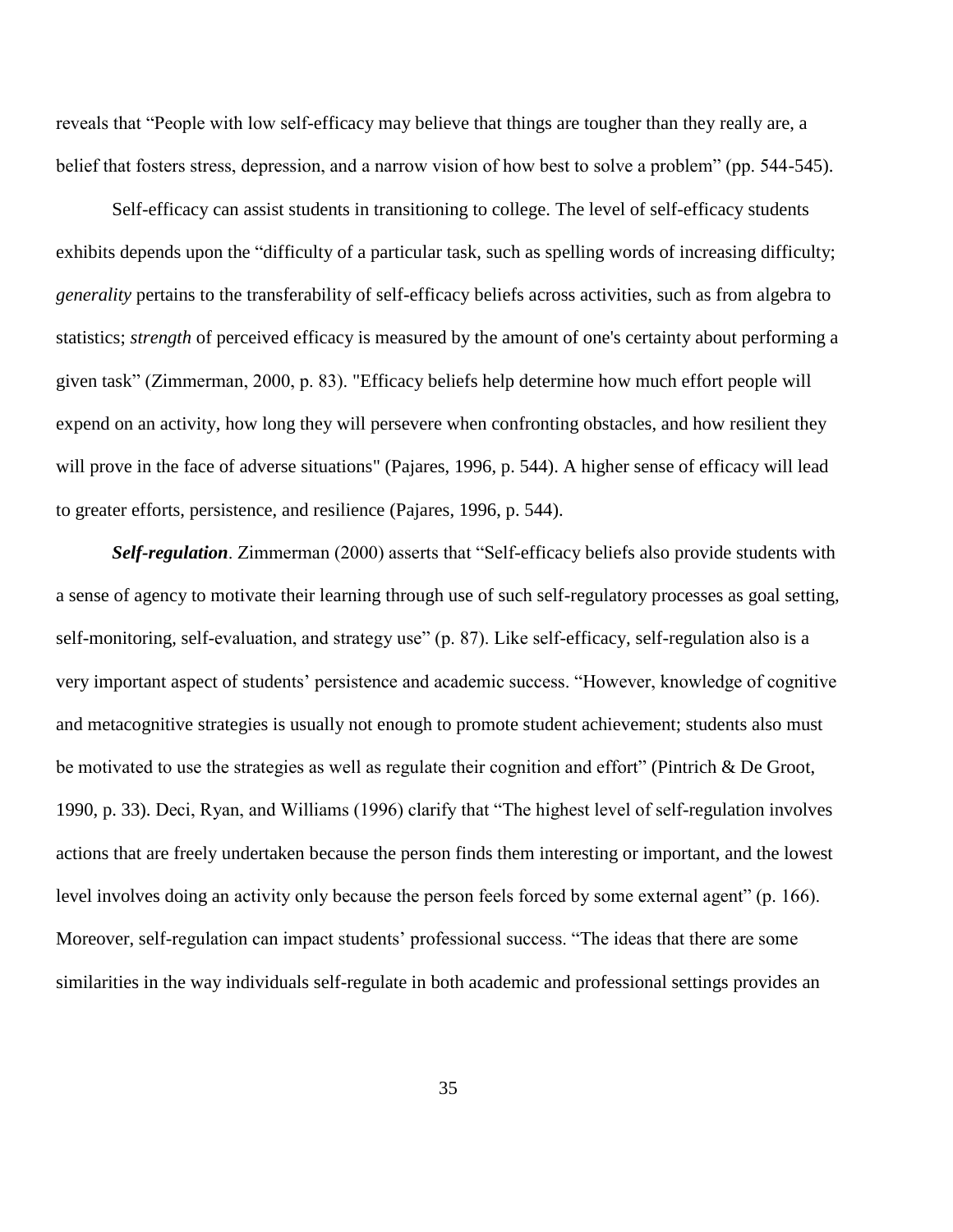important link to the concept of life-long learning and the importance of academic self-regulatory behaviors" (Ruban & Amaury, 2002, p. 2).

An awareness of students' ability to self-regulate is very important because they must be able to regulate their study time, balance their social life, and family time**.** Pintrich and De Groot (1990) discuss "three components of students' self-regulated learning: (a) *expectancy*, beliefs about their ability to perform a task, (b) *value*, goals and beliefs about the importance and interest of the task, and (c) *affective*, emotional reactions to the task" (p. 33). Overall, students must be disciplined in their decisionmaking, academic and social habits, and time-management skills in order to effectively self-regulate.

*Future-time perspective.* The future-time perspective (FTP) concept is relatively new in literature and research regarding students' motivation and persistence. *"*FTP is the "degree to which and the way in which the chronological future is integrated into the present life-space of an individual through motivational goal-setting processes" (Husman & Lens, 1999, p. 114)*.* Spady, Tinto, and other early researchers who have utilized conceptual models to examine students' retention, persistence, or departure from college did not take into consideration FTP as a variable, including its bearing on students' persistence, academic achievement, and professional aspirations. When students engage in an activity, they can be motivated by immediate, present, and/or future goals. In other words, FTP is the process by which students decide how current practices and activities would serve to motivate them in reaching their future goals. "Some teachers indicate that actively participating in present school activities helps a student exercise skills and talents that will be needed in future education and career" (Vansteenkiste, Simons, Lens, Soenens, Matos, & Lacante, 2004, p. 755). Students with a long FTP are able to anticipate the value of their current decisions and activities in defining their future goals, and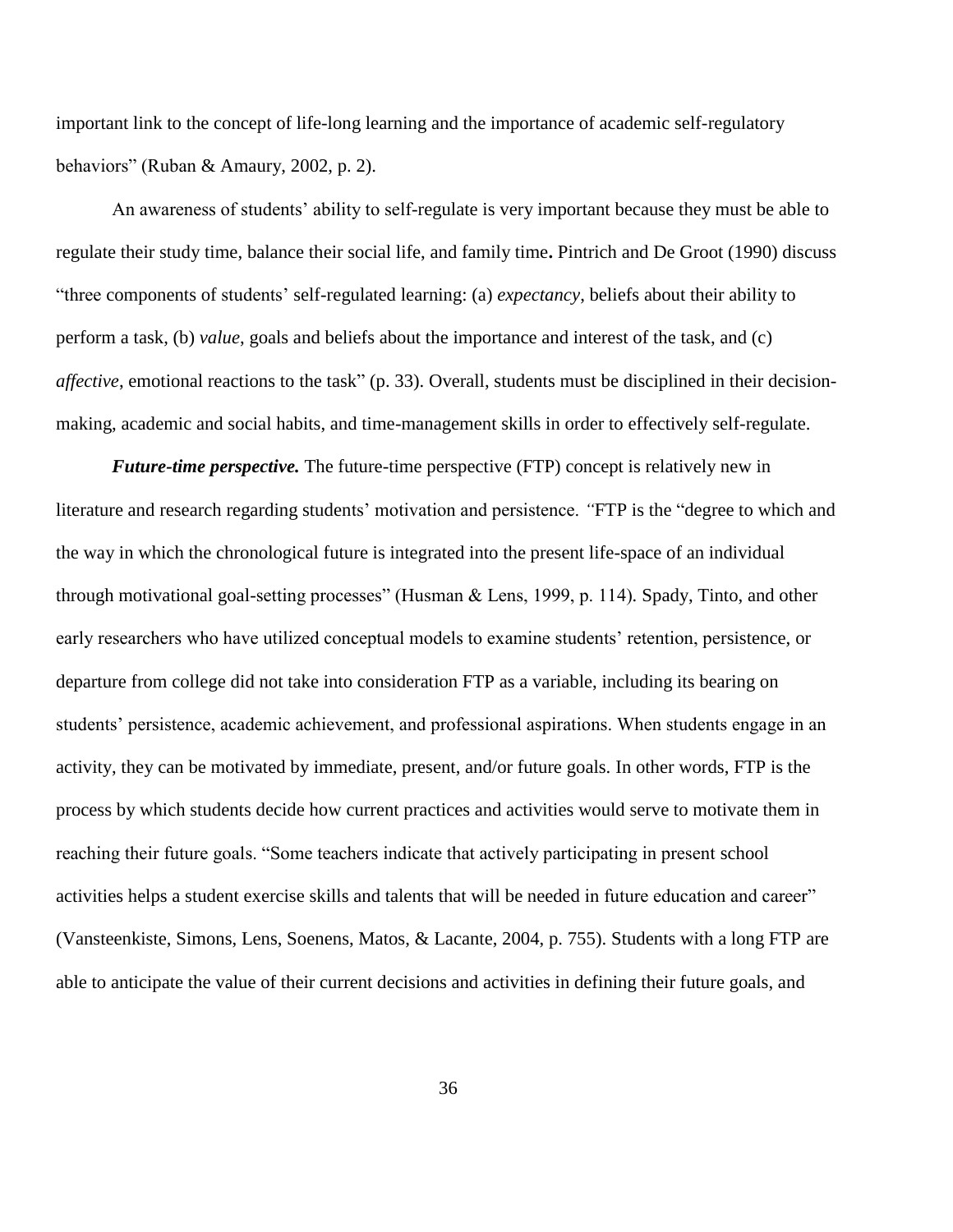adapt their academic and social behaviors accordingly, whereas students with a short FTP dissociate their current decisions and activities from their future goals (Husman & Lens, 1999).

According to Leondari (2007), there are two very important aspects of FTP that are relevant to academic achievement: instrumentality and valance (p. 19). Instrumentality refers to the cognitive aspect that involves anticipating the implications of one's current actions to his/her future goals (Leondari, 2007, p. 19). For instance, if a student elects not to take advantage of academic support programs, such as tutoring services, for additional support for a test, it could not only hamper his/her performance on the test but also impact his/her future academic success. On the other hand, valence involves the value or importance that is placed on certain future goals. Because it "has been shown to be associated with adaptive behavior and positive motivation," valence can be vital to supporting students' persistence (Leondari, 2007, p. 19). "The motivational importance of an individual's perception of the future [or valance] … mediates [his/her] long-term motivation and supplies direction for the achievement of a desired goal" (Leondari, 2007, pp. 19-20). However, Vansteenkiste et al. (2004) warn that there is a need for further research to examine or explore whether increasing the perceived usefulness, intrinsic value, and/or extrinsic value of a current decision or activity "is a sufficient condition to promote optimal study motivation or whether the content of the future goal also matters in understanding why some students are better motivated, perform well, and persist afterwards with study-related activities" (p. 755).

**Academics.** Research has shown that academic variables have been leading predictors of students' persistence. They are usually "investigated in tandem with social variables (e.g. peer relationships, campus involvement) in order to provide a more comprehensive picture of how students become acclimated to and integrated in campus environments" (Wood, 2012, p. 3). Specifically,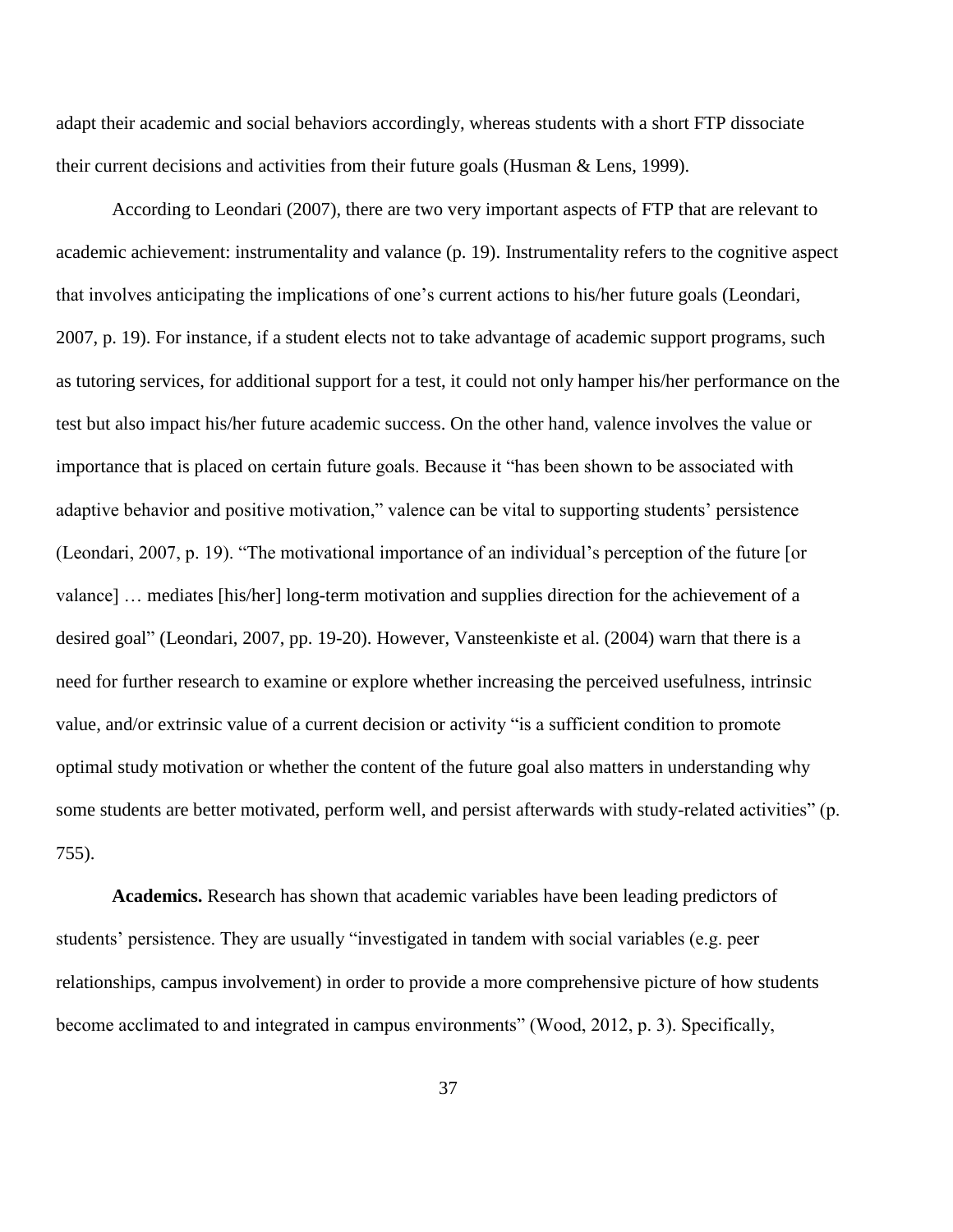academics variables provide an insight into how well students will persist as well as the level of their academic achievement. They can range from grade point average (GPA), major change, informal meetings with faculty, etc. (Wood, 2012, p. 1). "Success at challenging tasks, particularly in the academic domain, often requires being able to generate multiple pathways to goals" (Synder, Shorey, Cheavens, Pulvers, Adams, & Wiklund, 2002, p. 820). Wood's (2012) study found "that select variables reflective of academic integration [such as 'students' grade point average, whether a student ever received an incomplete, repeating courses for higher grades, withdrawing from courses after the add or drop deadline, and informal meetings with faculty" (pp. 15-16)] serve as significant predictors of black male persistence and attainment in the community college" (p. 15).

Bong (2004) discusses three different goal-orientations that are used to characterize, define, and inform students' academic behaviors and engagement (p. 288). Mastery goal-oriented students "strive to acquire new information to improve their competence. Performance-approach, goal-oriented students, in contrast, are motivated mainly by their strong desire to outperform others and to document their superior ability…." (Bong, 2004, p. 288). Additionally, "Achievement goal orientations have like-wise been linked significantly to diverse indexes of motivation and performance outcomes" (Bong, 2004, p. 288).

Synder, Shorey, Cheavens, Pulvers, Adams, and Wiklund (2002) explain how the two types of goal that students typically pursue "set up adaptive or mal-adaptive achievement patterns reflecting either a mastery or a helpless orientation" (p. 820). Students who choose learning goals exhibit a mastery-orientation, which means that they "are actively engaged in their own learning, including assessing the demands of various assignments, planning the strategies they will use to meet those demands, and monitoring their progress at staying on track" (Synder, et al., 2002, p. 820). In contrast, students "who exhibit a helpless response when confronted with challenges are interested primarily in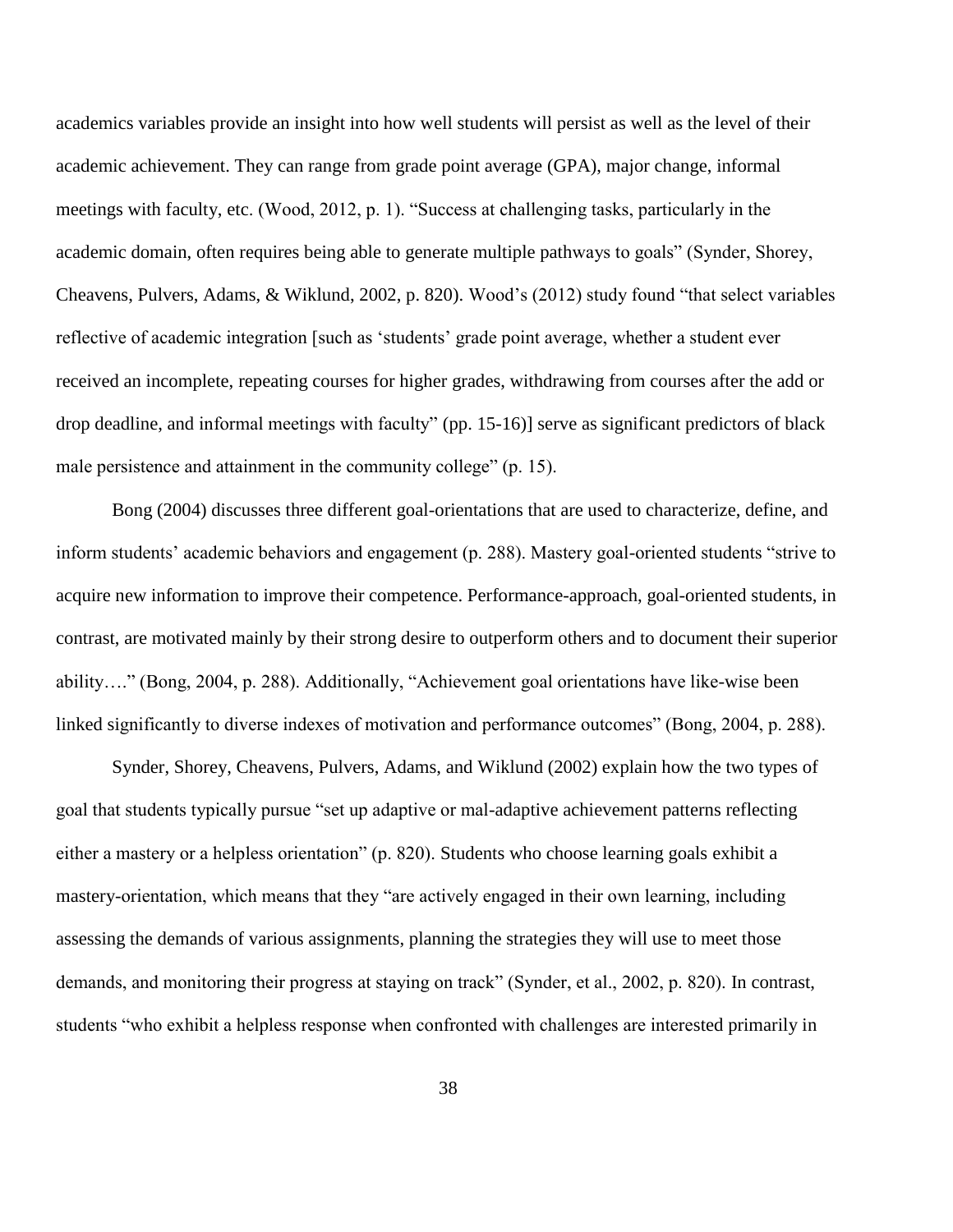performance goals or low-effort goals that enable them to look good and be assured of success" (Synder et al., 2002, p. 820). These students "are more likely to take easy rather than more difficult classes in which the potential for success is greater" (Synder et al., 2002, pp. 820-821). As a result, students' pursuit of learning goals versus performance goals can be instrumental in determining not only the effectiveness of their academic and social integration but also the success of their academic and college journey. For the purpose of this research study, credit hours, GPA, and advisement are reviewed in the following section as variables of the academic category.

*Credit hours.* The purpose of credit hours in postsecondary has been evolving since the 20<sup>th</sup> century. "It has morphed from a measure of degree credit into a vehicle for institutional accounting, public accountability, and cross-institutional transfer" (Wellman, 2005, p. 20). Credit hours are the primary catalyst that determines if students can persist to the next college classification level. The total number of credit hours for which students are enrolled per semester also is used to calculate the number of credit hours they earned. At the University of New Mexico (UNM), students who earned 25 credit hours or less are classified as freshman; students who earned 26-59 credit hours are considered sophomores, and students who earned 60-94 and 95 or more credit hours are classified juniors and seniors, respectively ("What is my classification," "UNM Student Classifications" section, n.d.). "Research suggests that the strongest predictors of degree attainment are average student credit hour load per term, followed by total credit hours earned" (Yue & Fu, 2017, p. 190). Students are not able to progress to the next classification level and persist to degree completion until they have earned or accumulated the required credit hours associated with each classification level. Arnold (2012) confirms "the general finding that minority students gain less credits and have a higher dropout rate," (p. 317).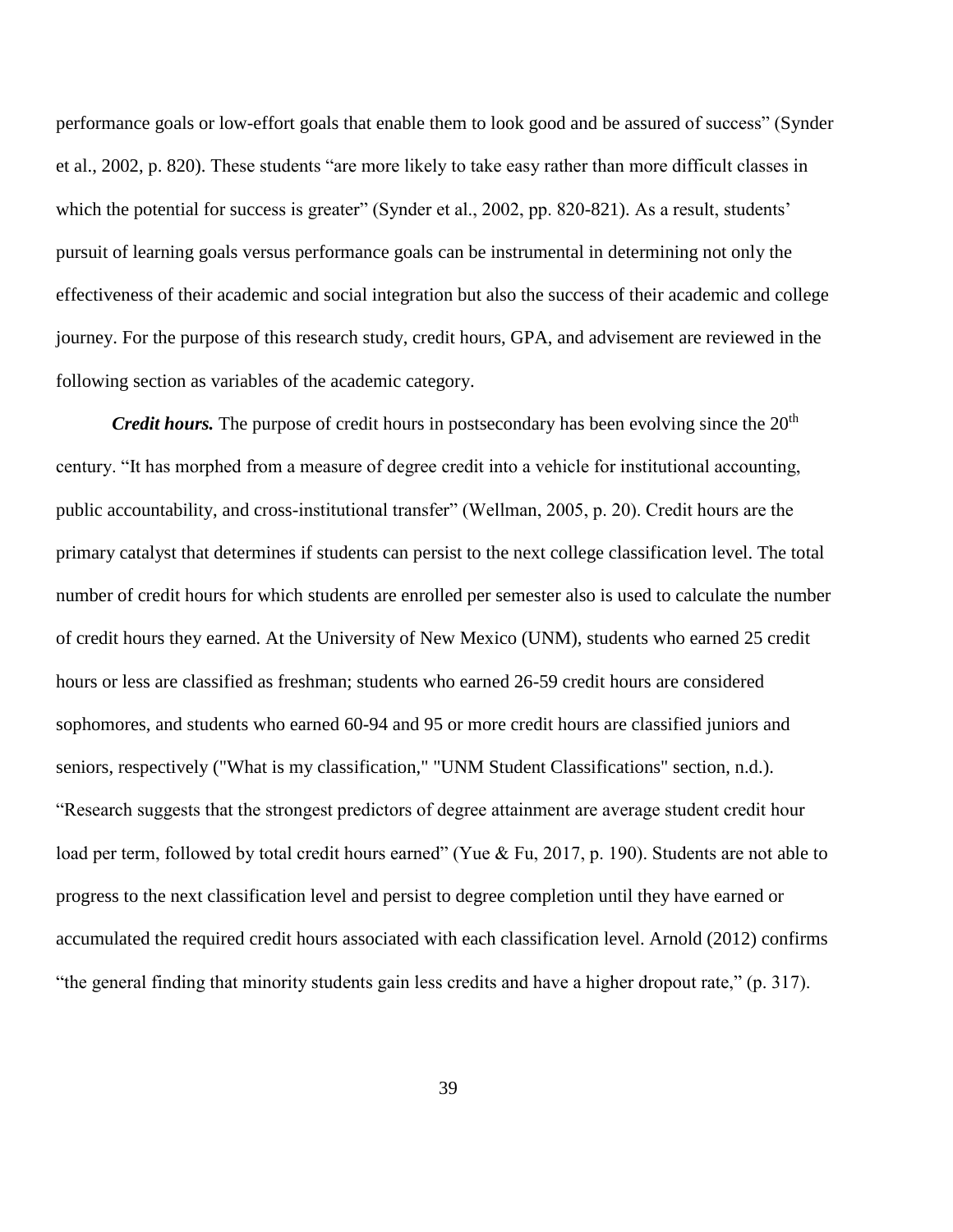Currently, the national trend for degree completion is at least 120 earned credit hours (Wellman, 2005, p. 20). "Despite the nominal connection between credits and contact hours, institutions can and do vary course credits depending on academic criteria such as the rigor of the course requirements or the level of instruction" (Wellman, 2005, p. 20). For credit hours to manifest to a degree, the student must declare a major and stick with it until degree completion. "Students decisions to enroll (whether they are retained term to term), enrollment intensity (number of units enrolled) and term success (earned units out of enrolled units) interact to act as time-dependent factors of time to degree" (Yue & Fu, 2017, p. 190). Unfortunately, students accumulate more credit hours when they are undecided, undeclared, or transitioning between majors. As a result, students that declare and commit to a major early are more likely to graduate within four to five years. Yue and Fe's (2017) study confirm "that academic performance is the most important factor, followed by students' decisions on majors (such as having double majors/minors)" (p. 184). Although it "has been the object of growing criticism for several decades…, Like it or not, [the credit hour] is the glue that holds together our diverse and uniquely American 'system' of higher education" (Wellman, 2005, p. 20).

*Grade point average*. As students earn credit hours, their grade point average (GPA) either increases or decreases. Students' GPA is vital to them remaining in good academic standing. "College students who are in academic difficulty often do not seek appropriate measures of intervention to improve their college grade-point average (GPA) and to prevent academic dismissal from school" (Schee, 2007, p. 50). The University of New Mexico (UNM) requires that students maintain their academic standing with a minimum cumulative GPA of 2.0 (UNM University Catalog 2016-2017, "Satisfactory Academic Progress," n.d.). In their study's conceptual model, Yue and Fe (2017) define academic performance in three aspects: term GPA, cumulative GPA and earned cumulative units (p.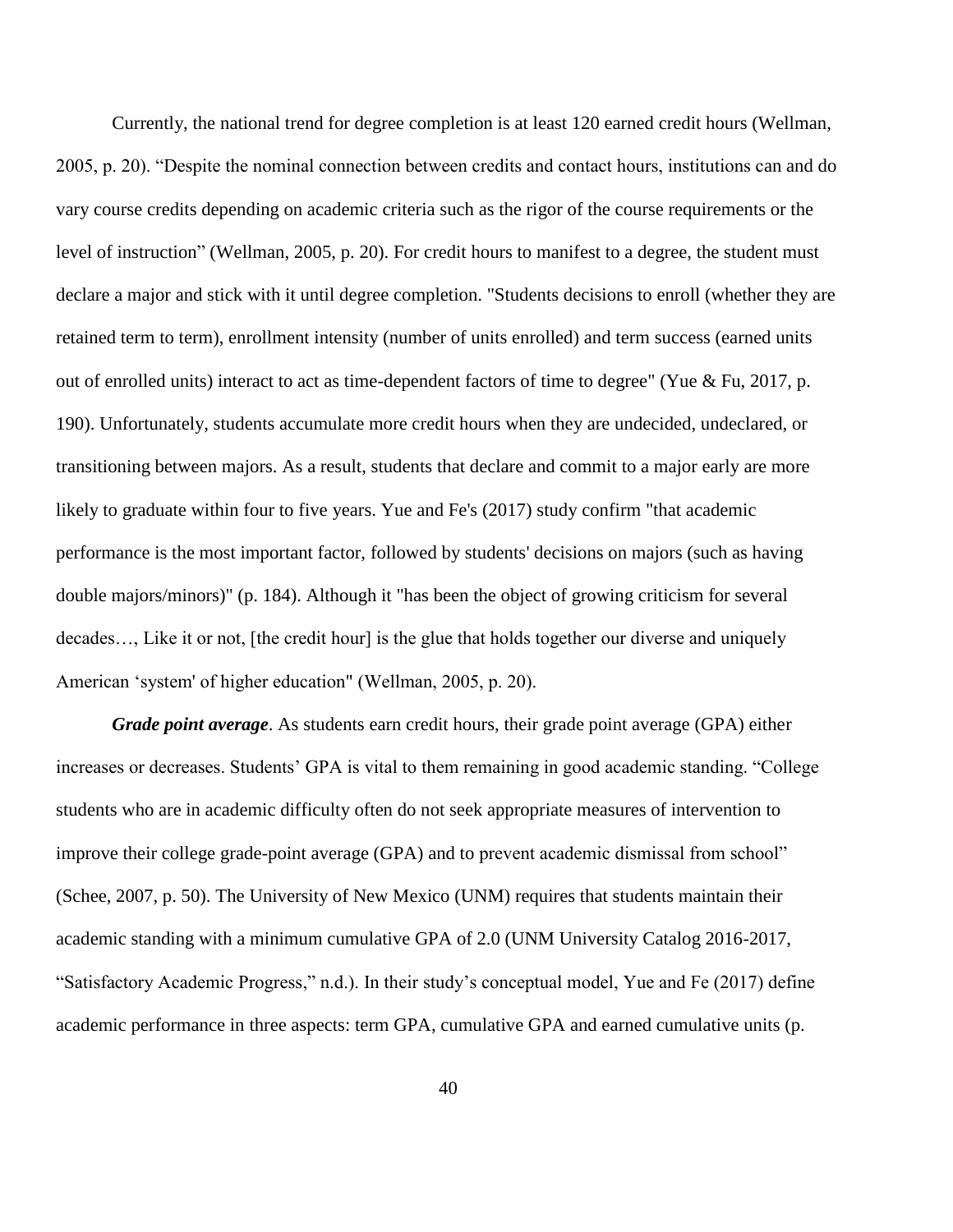190). Consequently, GPAs are critical variables in predicting whether or not students will persist. "Lower grades are negatively associated with retention, while higher grades predict academic success" (Gifford, Briceno-Perriott, Mianzo, 2006, p. 23).

It is obvious that "Low term GPA indicates a higher probability of course repeats and fewer earned credit units per team, while low cumulative GPA signals a slow accumulation of total earned credit units, leading to longer time in school before degree completion" (Yue & Fe, 2017, p. 190). Nevertheless, although grade point average is usually used to examine academic integration, it should not be the only measurement to predict students' academic success. However, Collins and Morgan (2008) caution that relying solely on GPAs "without investigating the ways that other forms of academic integration influence grades" limits our measurement and understanding of the impacts of academic integration (p. 426). Abrams and Jernigan's (1984) research on a group of high-risk college freshman students demonstrated "that high-risk entering students' willingness seek assistance from either reading teachers or tutors is the most accurate predictor of their first semester college GPAs…" (p.271). In fact, they found that no pre-college academic abilities, such as admission test scores and high grades, "adequately distinguished those students who completed their freshman year in good academic standing from those who failed" (Abrams & Jernigan, 1984, p. 271). Furthermore, in their study on the retention of sophomore students, Bradley and Blanco (2010) examine the impact of the "Focus" program on getting sophomore students involved in leadership and service activities as well as in training sophomore students "to be mentors in their junior and senior years to help build transition skills they will need in the workplace.… Students in the program show progress in many areas, including higher GPAs than those not in the program" (Bradley & Blanco, 2010, p. 21). Overall, as students' progress through their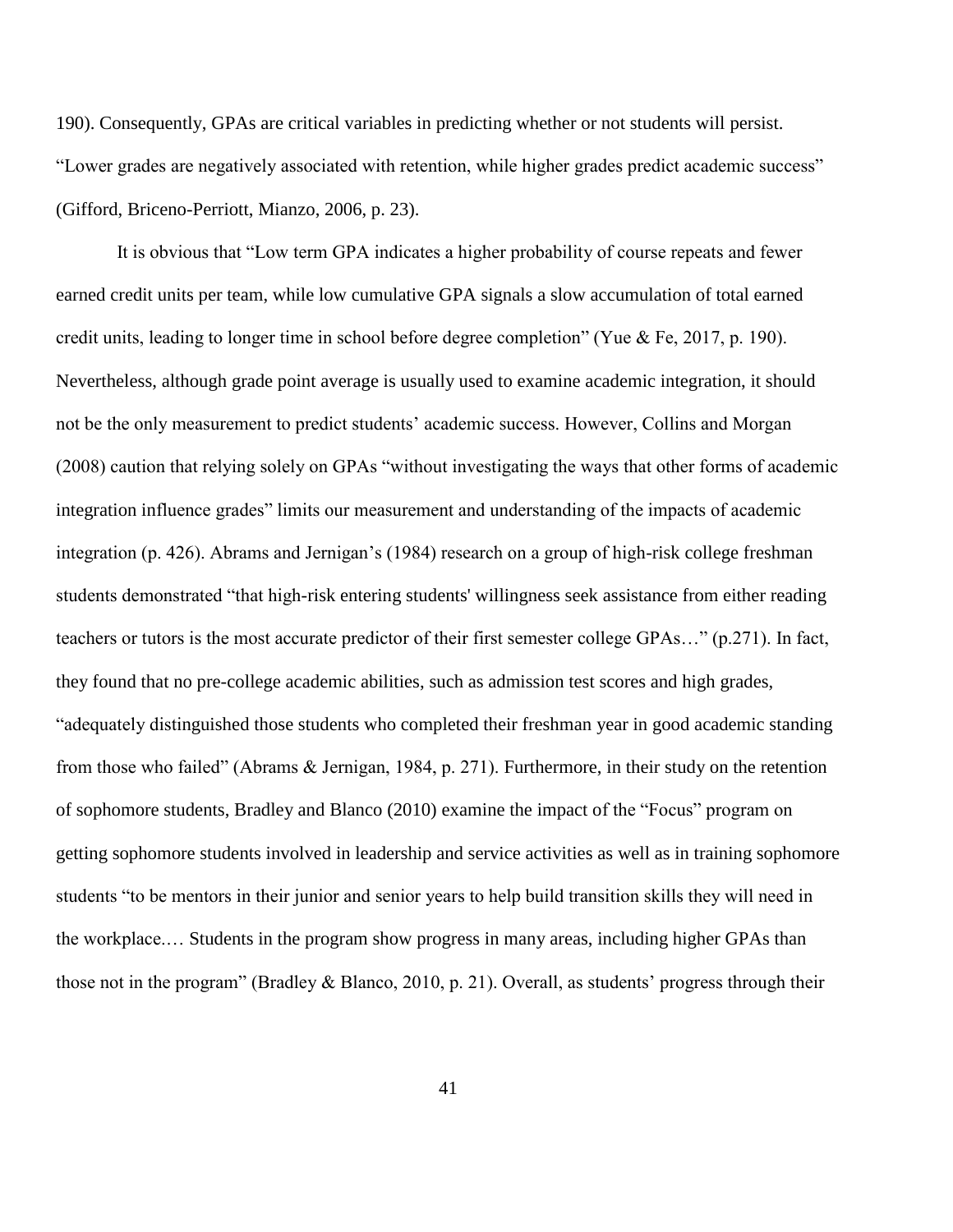academic journey, it is necessary that administrators, faculty, and advisors take into consideration how multiple academic variables may influence students' persistence to degree completion.

*Advisement.* Academic advising has always been a part of the higher education process. More specifically, it is an essential part of the general educational mission of higher education institutions. Good academic advising can positively influence students' self-efficacy, self-regulation, and future-time perspective (FTP). According to Kimball and Campbell (2013), "Advising is paradoxically a relatively new profession with a long history…. academic advising has always been a part of higher education first as the work of college faculty members, later as student affairs personnel, and finally professional advisors" (p. 4). Currently, academic advising practices refer "to situations in which an institutional representative gives insight or direction to a college student about an academic, social, or personal matter. The nature of this direction might be to inform, suggest, counsel, discipline, coach, mentor, or even teach" (Kuhn, 2008, p. 3). Therefore, when students start college, it is vital that they work in partnership with their academic advisor in order to ensure that they are on the correct academic trajectory as it relates to selecting a major, earning enough credit hours each semester, maintaining a high-grade point average (GPA), and ultimately, persisting toward degree completion.

Drake (2011) also reiterates how academic advising "helps students to value the learning process, to apply decision-making strategies, to put the college experience into perspective, to set priorities and evaluate events, to develop thinking and learning skills, to make choices…" (p.10) while also providing them with an opportunity "to develop a personal, consistent relationship with someone in the institution who cares about them" (p.10). When academic advising is done well, students are guided and mentored in their: negotiation of the higher education maze; making of effective and thoughtful decisions about their futures; adaption of their life skills to the new academic world; and cultivation of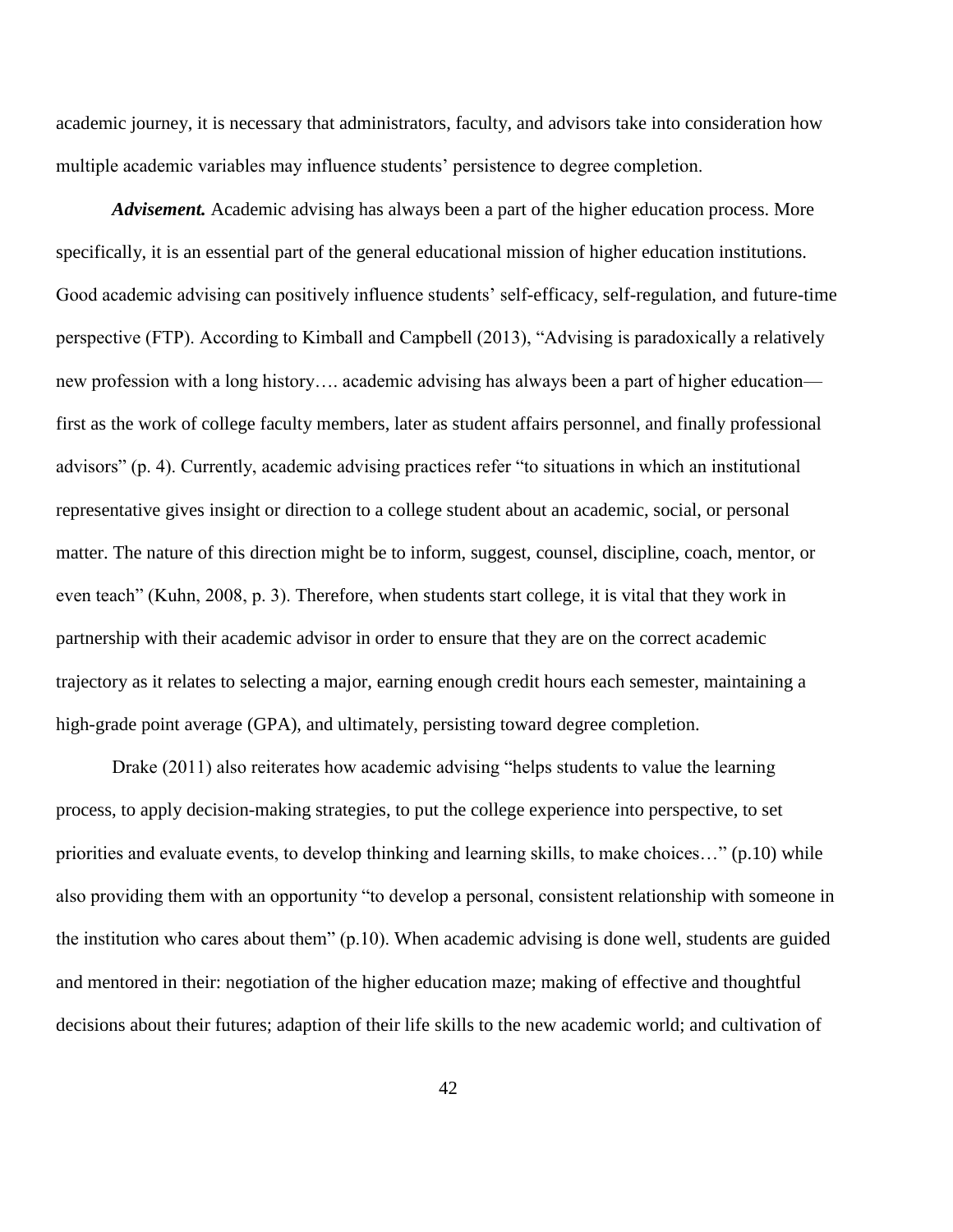the academic skills and knowledge they need to succeed (Drake, 2011; Kimball & Campbell, 2013; Kuhn, 2008). Subsequently, academic advisors play a pivotal role in supporting student achievement and helping students reach their academic and professional potential (Kimball & Campbell, 2013, p. 11).

Structured academic advising critically contributes to students' retention and persistence (Drake, 2011; Kuhn, 2008; Pascarella & Terenzini, 2005). Improvements in academic advising ranks in response to established interventions for increasing retention have led to "a widespread appeal of academic advising as a means of promoting student retention" (Metzner, 1989, p. 422). Consequently, the connection between academic advising and persistence is becoming increasingly prevalent. In particular, academic advisors are becoming instrumental in impacting retention and graduation rates. Students that have regular and meaningful contact with their academic advisor tend to have higher self-esteem, stronger confidence in their academic trajectory, and a better understanding of their academic and professional goals (Kuh, 2008). As the advising profession shifts from its intellectual, theoretical, and practical foundations toward its impact, "the power of high-quality advising becomes all the more clear and with it the need to continue to expand advisor knowledge of best practices of within the profession" (Kimball & Campbell, 2013, pp. 9-10). For instance, Kuh (2008) asserts that academic advisors should be knowledgeable about the persistence and graduation statistics associated with various ethnic groups when working with students from different backgrounds (p. 70). The transition in the focus on academic advisors from simply academic support personnel to influential facilitators in the success of students' academic and social integration points to the interconnected "power of advising, communicating, mentoring and student success and persistence to graduation" (Drake, 2011, p. 8).

Nevertheless, "No universal prescription applies to academic advising because each situation and the ways of individuals interpret it differ. Academic advisors must first and foremost understand how a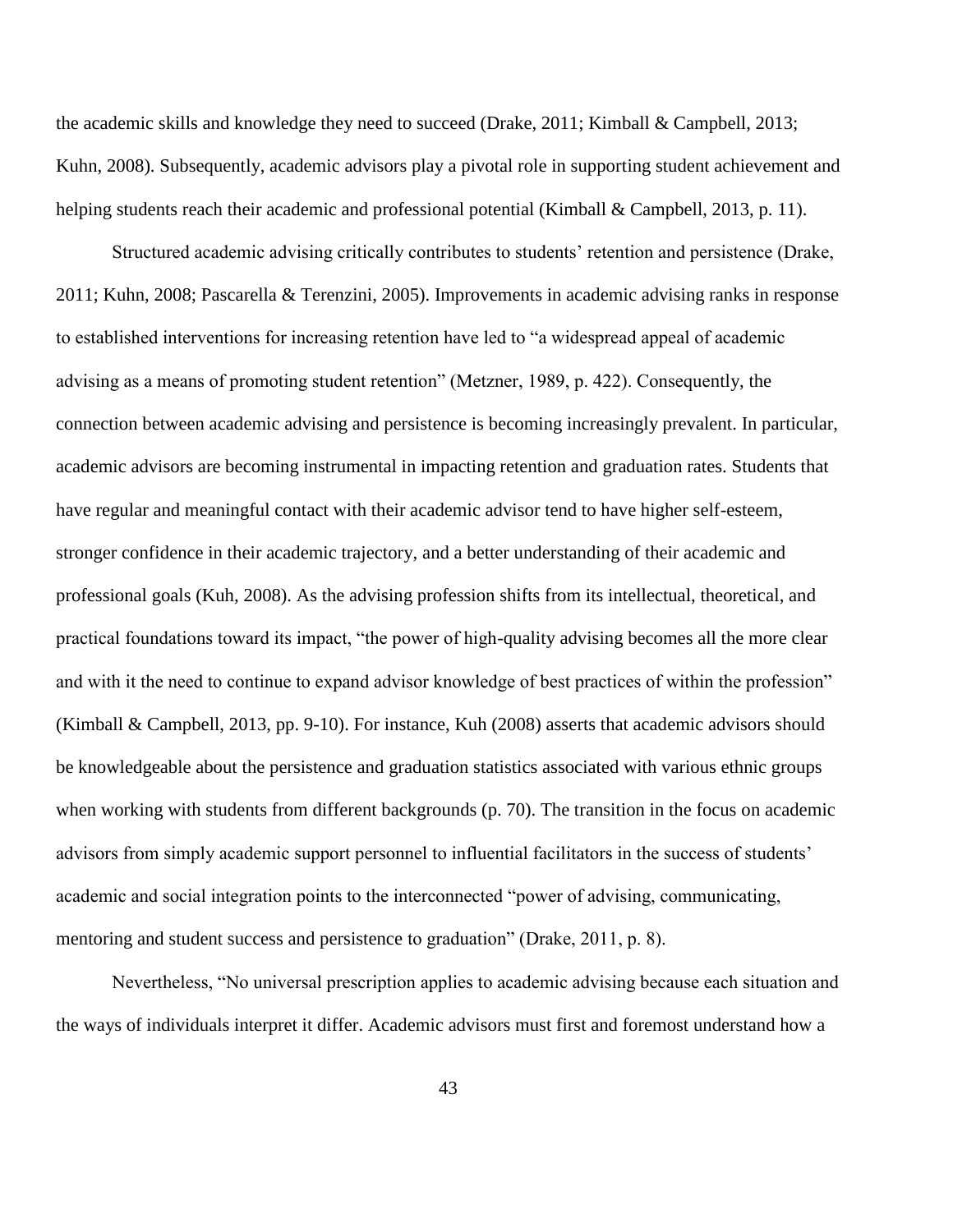student interprets his or her situation…" (Kimball & Campbell, 2013, p. 8). There are several implications for administrators, faculty, and academic support professionals in creating a learning environment necessary for students' academic success and persistence. "Advising is thought to be most effective in terms of promoting student growth, learning, and success when it is integrated into academic support services and when it is sensitive to the developmental needs of diverse students" (Kuh, 2008, p. 70). Therefore, it is important that faculty, administrators, and academic support professionals focus not only on building relationships with students in order to ensure that they are academically and socially engaged and connected but also on establishing effective collaborative relationships and partnerships with each other to better serve, support, and develop students holistically (Drake, 2011). "Students who are the happiest and academically the most successful have developed a solid relationship with an academic advisor, a faculty member, or an administrator who can help them navigate the academic and social shoals of the academy" (Drake, 2011, p. 10).

Overall, academic advisors provide guidance and partnership to assist students in discovering their path along with ensuring that students are taking the necessary course work and credit hours they need to persist to degree completion. Outside of students' own intrinsic motivation, academic advising can serve as an external motivation that helps students in their academic and vocational achievements. Without good academic advising, students can become susceptible to academic challenges, which can lead to frustration, disenchantment, and ultimately, departure.

**Financials.** Even though we understand how important variables associated with the pre-entry attributes, cognitive, and academics categories are in examining students' persistence and departure, having the financial means to stay in college also is a strong indicator in determining students' persistence. Financial aid includes a broad spectrum of financial assistance (Patel et al., 2013, p. 1).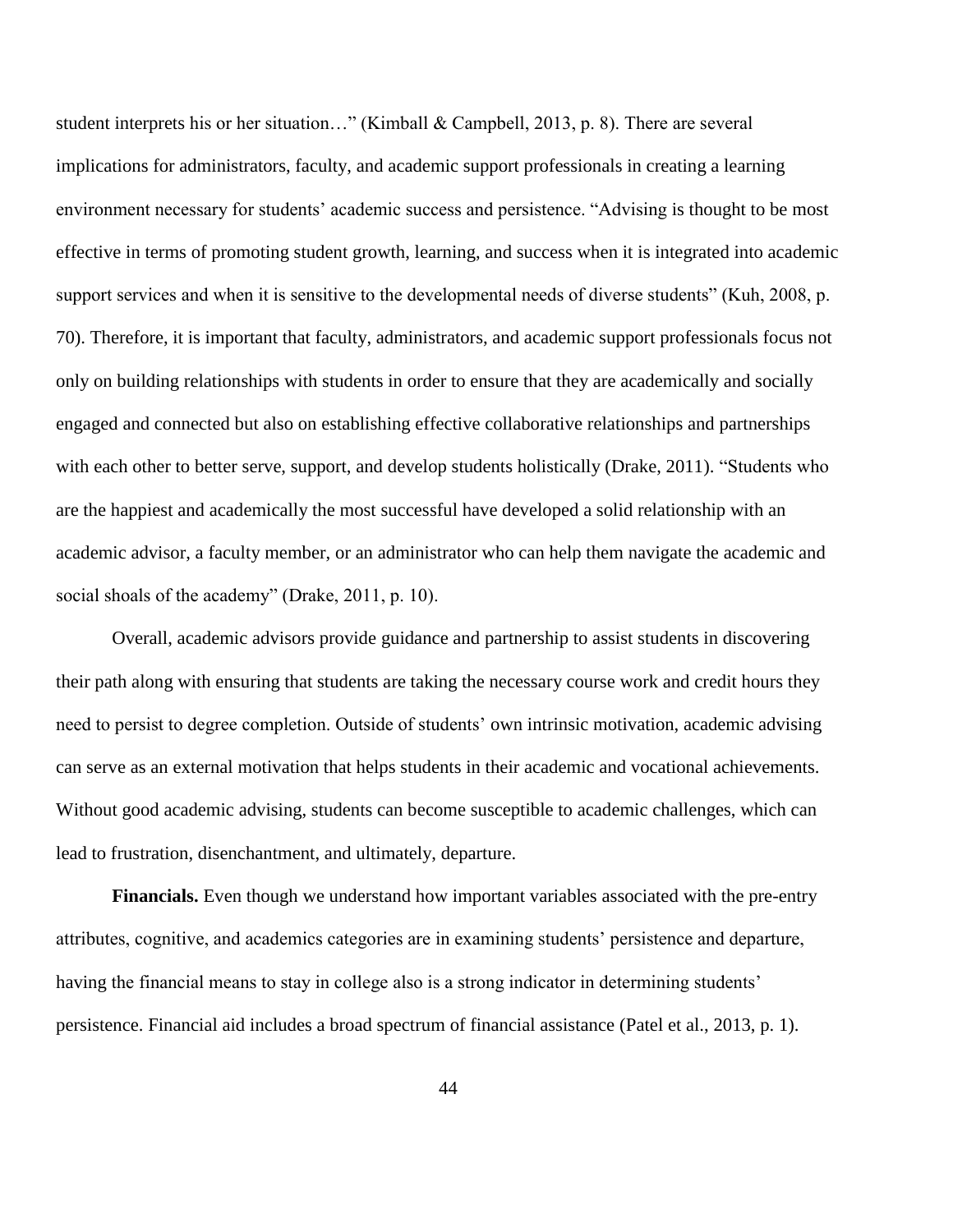Although there has been an increase in various forms of financial assistance, such as merit-based scholarship programs, "Need-based aid has continued to be the dominant form of financial aid" (Doyle, 2012, p. 398). "Evidence suggests that financial aid as a whole (the combination of grants, scholarships, loans, work-study jobs, and other aid) is positively associated with students enrolling in college and staying there" (Patel, Richburg-Hayes, de la Campa, & Rudd, 2013, p. 1). However, although "Student financial aid programs have become an increasingly important component of the financing of higher education" (Jensen, 1981, p. 280), it is not clear if financial assistance, such as financial aid and scholarships, specifically contributes to student retention and academic performance (Patel et al., 2013, p. 1). D'Amico, Morgan and Robertson's (2011) "Findings show enrollment in developmental studies courses, gender, and availability of financial resources are significant when predicting student persistence. The number of credit hours earned each semester, age, and gender are significant when examining students' likelihood of graduating" (p. 774). Their findings highlight the impact of financial assistance along with other variables in supporting students' persistence. There is still little literature, and research on the direct influence financial assistance have on students' persistence (Patel et al., 2013, p. 1).

It is important to note that the emphasis in federal, state, and higher education policies and procedures tend to focus more on providing better access to postsecondary institutions by increasing financial assistance to students and/or their families. For instance, the Tennessee HOPE lottery-funded scholarships "are intended to increase residents' access to college broadly, but also to incentivize bright, college-going students to stay in their home state" (Bruce & Carruthers, 2013, p. 31). However, Jensen (1981) points out that it is relatively unknown if increases to financial assistance as well as enhancements in access and choice to a postsecondary education have also specifically resulted in an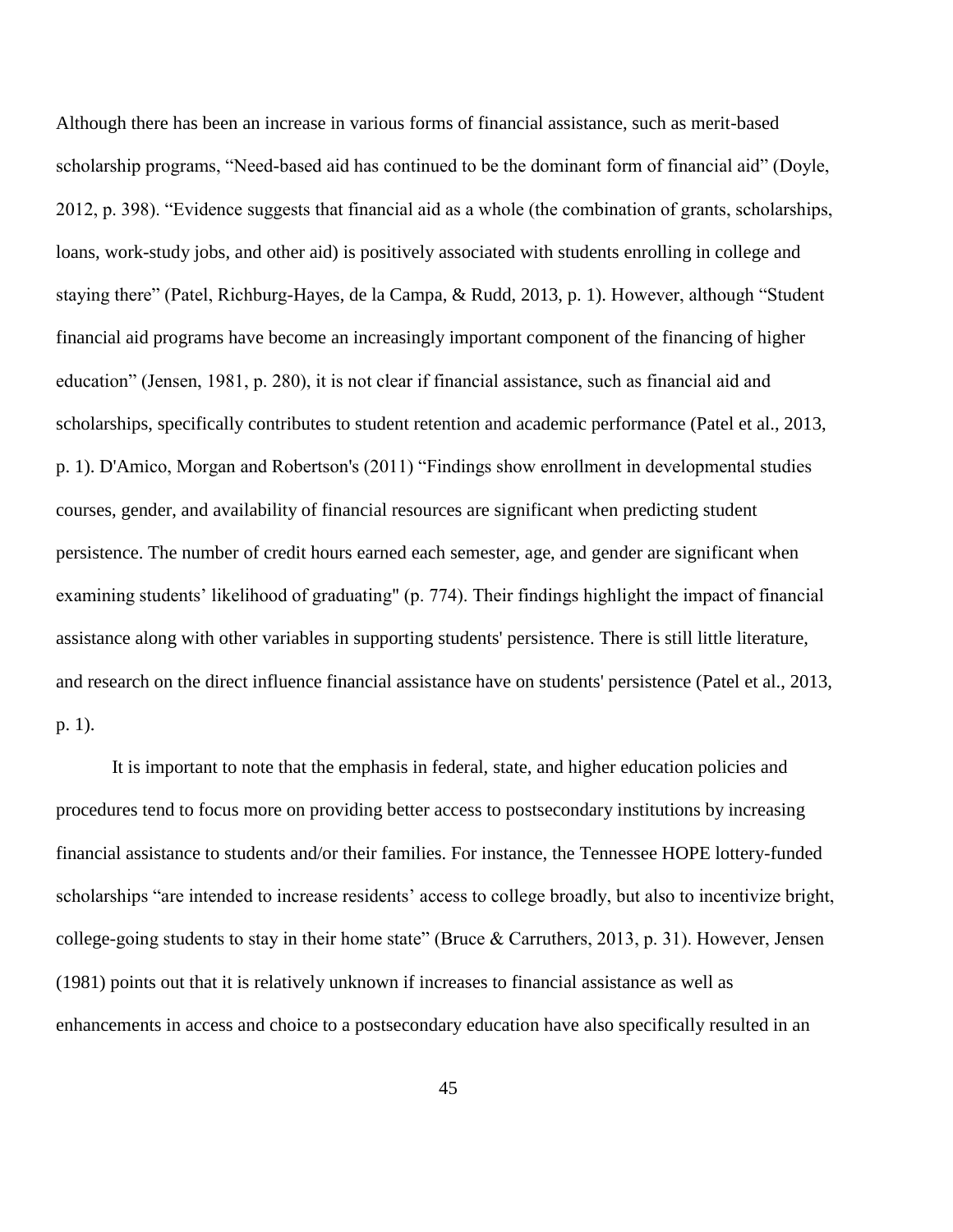increase in retention and persistence (p. 281). Regardless of the strives we have been making in increasing financial assistance and enhancing access to higher education institution, the cost of obtaining a college degree has continued to increase over the years, which has made it harder for students and/or their families to pay for their postsecondary education.

The increase in the cost of a postsecondary education has become even more problematic as state and federal budget cuts have led to significant decreases in the allocation of financial assistance to higher education institutions. According to Patel et al. (2013):

Policymakers, education leaders, and communities across the country recognize the need to improve college attendance and success but are constrained by the current budgetary environment. Meanwhile, students themselves face mounting college costs, and financial aid has not been able to keep pace. This affects both college enrollment and persistence, and low-income students are especially disadvantaged. (p. 1)

Today, students and/or their families depend more on financial aid, student employment, state financial support programs, such as lottery-funded educational awards, and scholarships to access college. However, most forms of financial aid often lead to student debt and/or do not sufficiently cover college expenses (Astin, 1999; Shireman, 2009). Subsequently, students have to supplement loans and scholarships with employment more than any other generation of students. On a positive note, students who are engaged in student employment or work-study opportunities tend to be more dedicated to their academic success (Astin, 1999). On a negative note, "The purpose of financial aid is not merely to make it possible for a student to pay tuition and buy books and supplies, it is to get more students to and through college" (Shireman, 2009, p. 55). Due to increasing cost of a postsecondary education, even student employment is becoming inadequate in supplementing college expenses. "It's not worth covering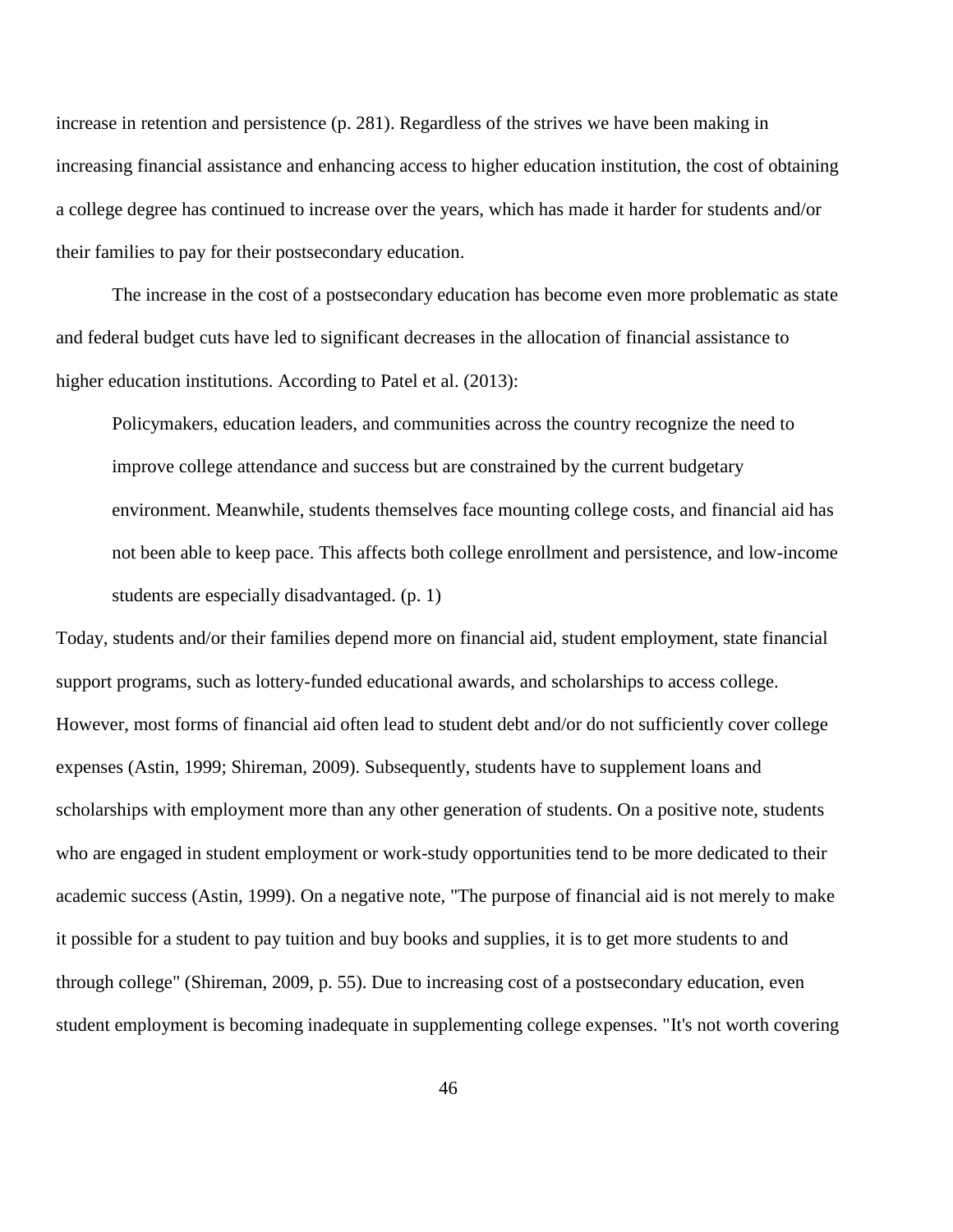the tuition and books unless the student also has the time to be a student" (Shireman, 2009, p. 55). Consequently, for the purpose of this research study, the student employment, state-funded lottery and/or other scholarships, and performance-based scholarship variables are reviewed in the following sections.

*Student employment.* To offset college expenses, students are under more pressure today to work while pursuing a postsecondary education. "As more college students are relying on part- or fulltime work to help pay for their education, federally financed work-study jobs are becoming harder to find" (Lipka, 2007, p. 1). Increases in college expenses have posed an additional challenge to students' persistence. St. John's (1990) study highlights how increases in college tuition negatively impacted the persistence of sophomore students to their junior year (p. 169). Fortunately, research has shown that student employment can have a positive impact on students' academic achievement and persistence (Orszag, Orszag, & Whitmore, 2001; Leppel, 2002, 2005).

Hood, Craig, and Ferguson (1992) purport that students who have a reasonable work schedule tend to have a higher grade point average (GPA). Furthermore, Stinebrickner and Stinebrickner (2003) assert that the number of hours that a student works can impact the magnitude by which they persist. One of the administrators that is involved in the work-study placement program at his postsecondary institution is referenced in Lipka's (2007) article as proclaiming that "work-study students in an oncampus job with a more moderate number of hours are much more likely to finish school" (p. 2). In other words, working too many hours could hinder students' persistence.

However, Ehrenberg and Sherman (1987) discuss the negative impact of students working offcampus in comparison to the positive impact of working on-campus. This difference can be related to the impact working on-campus has in supporting students' social engagements, social integration, and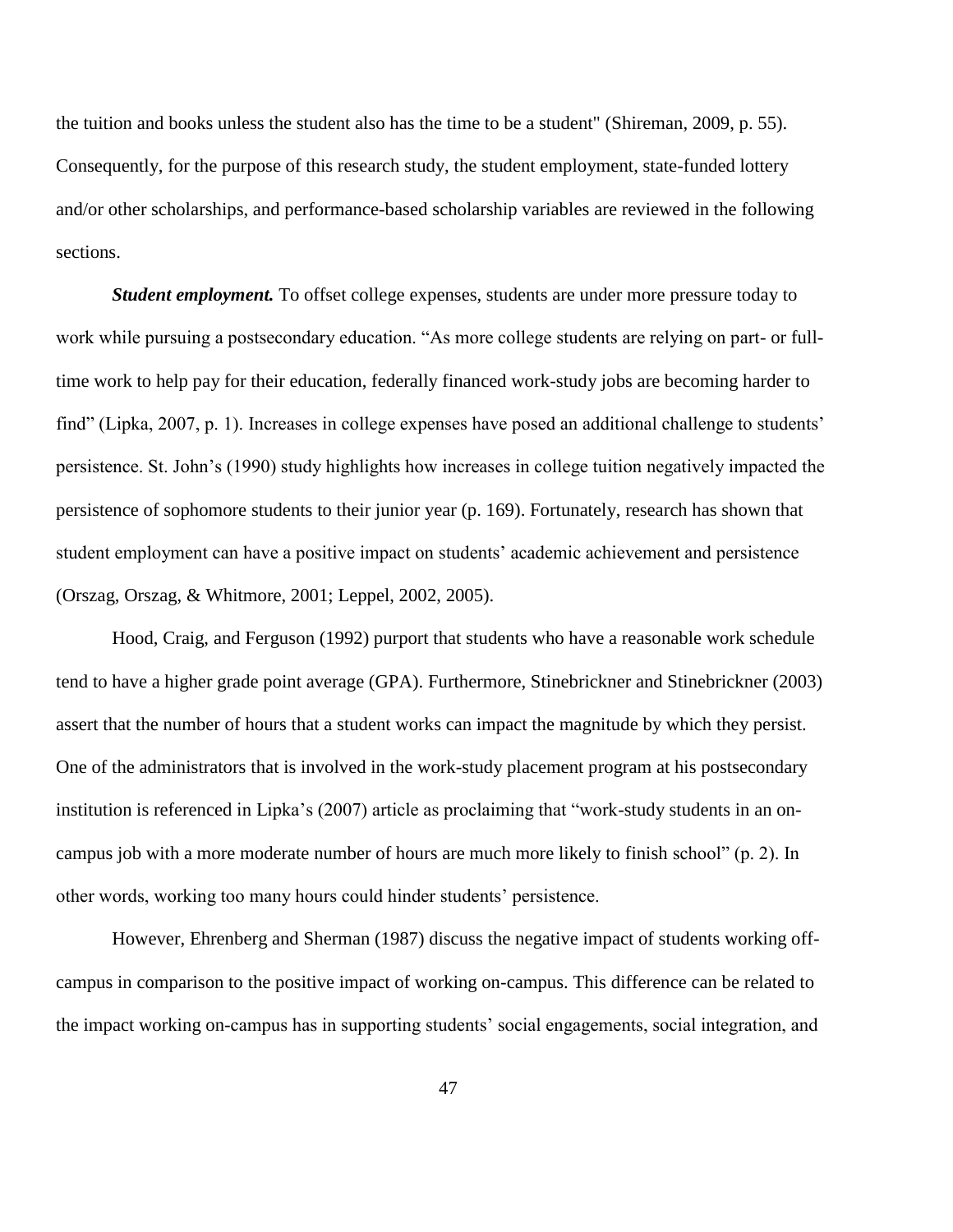sense of belonging at college. In addition, Lipka (2007) reveals that "work-study jobs have advantages over regular part-time employment. Income from a regular job may diminish a student's future aid eligibility…" since these earnings are not factored into the federal financial aid formula (p. 2). Nevertheless, there is little recent research that focuses solely on students' persistence, particularly in relation to sophomore students.

*Lottery scholarship.* Several states across the United States have created lottery systems that support high school graduating residents in attending a college in-state. A certain percentage of the lottery revenue is used to subsidize postsecondary education and provide financial assistance to in-state secondary education graduates. Each state has different criteria for determining how high school graduates are eligible for the lottery scholarship. Some state-funded scholarship programs provide needbased aid. "Most of the states which have broad-based financial aid award their aid on a need-based basis" (Doyle, 2010, p. 398). For the purpose of this research study, this section focuses on the New Mexico Legislative Lottery Scholarship which is also referred to as the New Mexico Lottery Scholarship. It is a merit-based scholarship program that provides financial assistance to high school graduates during their second semester in college based solely on their academic performance during their first semester at a two- or four-year higher education institution in New Mexico.

In other words, the New Mexico Lottery Scholarship is only awarded to New Mexico high school graduates after they complete their first semester in college if they have met the academic requirements. The academic requirements follow: 1) high school graduates must start their first fall semester of college immediately after their high school spring commencement; 2) as a college freshman, students must earn at least 15 credit hours during their first fall semester; 3) students must complete their first fall semester in college with a minimum 2.5 cumulative grade point average (GPA); and 4)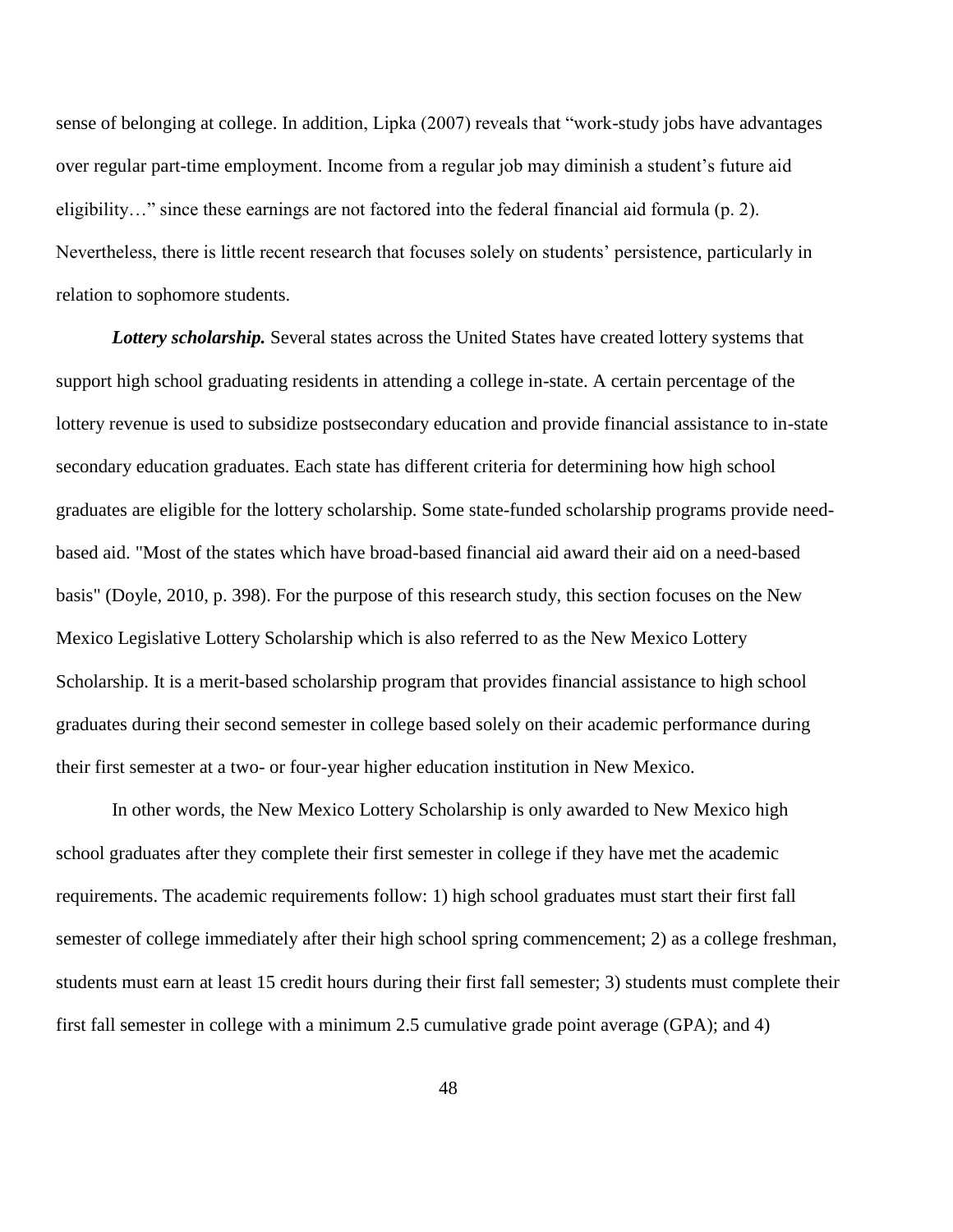complete the FASFA application and registration process to transition to their second semester of college. The New Mexico Lottery Scholarship covers approximately 80% to 90% of students' college tuition. As a merit-based scholarship program, the New Mexico Lottery Scholarship supports students who have exhibited low and high academic performances as well as students from low and high socioeconomic backgrounds. As a result of the New Mexico Lottery Scholarship program, Binder, Ganderton, and Hutchens (2002) found that less academically prepared students, regardless of their socioeconomic status, were now able to access in-state colleges and that academically high performing students were attracted to attending college in state (p. 51).

Since the New Mexico Lottery Scholarship is not awarded until students complete their first full semester in college, high school graduates have the option of applying for financial assistance for their first fall semester in college, which must immediately follow their high school spring commencement. The New Mexico 3% Scholarship, also known as the Bridge Scholarship, is a one-time scholarship award that is issued to students based on their high school academic performance. The amount of the award varies amongst the postsecondary institutions in New Mexico. At the University of New Mexico (UNM), students are able to receive approximately \$1,500 for their first fall semester in college if they meet the following academic criteria: 1) graduate from a New Mexico high school with at least a 3.0 GPA; 2) earn a designated minimum score as determined by the postsecondary institution on the ACT, SAT, GED, or High School Equivalency Test (HiSET); 3) be a New Mexico resident; 4) complete the FASFA application; and 4) be enrolled at a New Mexico higher education institution.

From the time of the first award in 1997 to the spring of 2015, over 103,510 students have received financial assistance from the New Mexico Lottery Scholarship (New Mexico Lottery Fiscal Year 2015 Annual Report, p. 6). In their study on the impact of the New Mexico Lottery Scholarship on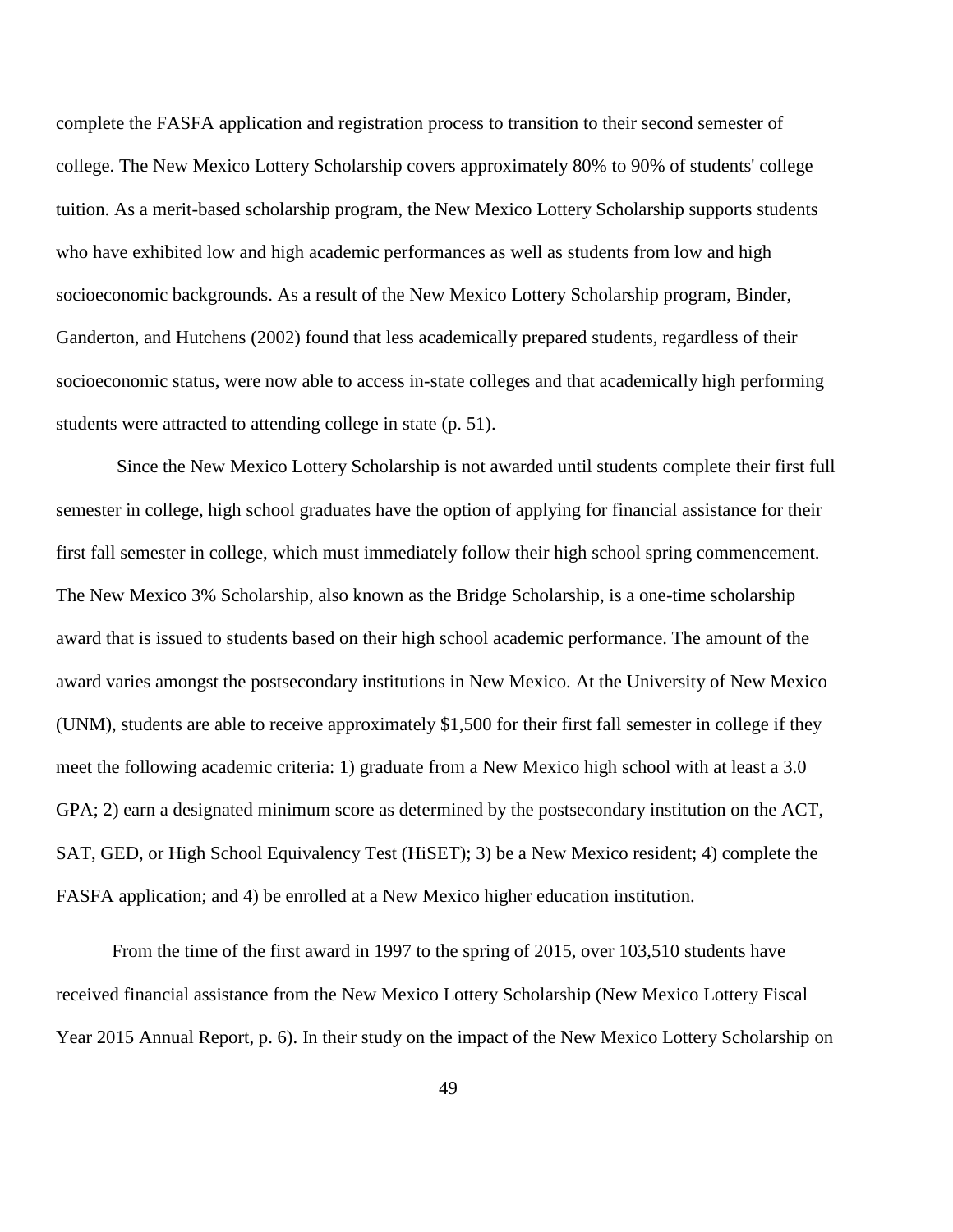the enrollment rates at the UNM, Binder, et al. (2002) reveal that the average fall enrollment rate increased dramatically to 78% from 1,271 (based on the Fall Cohorts of 1994, 1995, and 1996) to 2,237 (based on the Fall Cohorts of 1998 and 1999) (p. 15). However, little is known regarding the impact these higher enrollment rates have had on increasing students' persistence and degree completion rates.

*Performance-based scholarship.* The performance-based scholarship (PBS) is a relatively new and innovative concept in the study of student persistence. The goal of the PBS is to alleviate the financial burdens of college students from low socioeconomic backgrounds and reward them based on their academic performance (Patel et al., 2013, pp. 1-2). Unlike merit-based scholarships, performancebased scholarships award students at multiple points throughout their academic journey as they meet a series of short- and long-term performance benchmarks based on their current academic performance instead of a prior performance such as their high school grade point averages (GPAs) (Patel et al., pp.1- 2). Performance-based scholarships (PBSs) "are paid in addition to Pell Grants – the main federal source of need-based aid – and other existing financial aid programs, including state and institutional grants. Students, therefore, have more money to cover academic and living expenses…," reducing their dependency on college student loans (Patel et al., pp.1-2).

The Bill and Melinda Gates Foundation, along with other researchers and organizations, has contributed significantly to the recent trend of funding PBSs (Shireman, 2009, p.56). It provides the funding for PBSs to various higher education institutions in order to assist in increasing the retention and persistence of students at two- and four-year colleges (Press Room, "New Initiative to Double the Number of Low-Income Students," n.d., para.1). The Bill & Melinda Gates Foundation has "announced grants totaling \$69 million to organizations working to improve college enrollment and completion rates in America. With the goal of getting more young people to and through college, the foundation aims to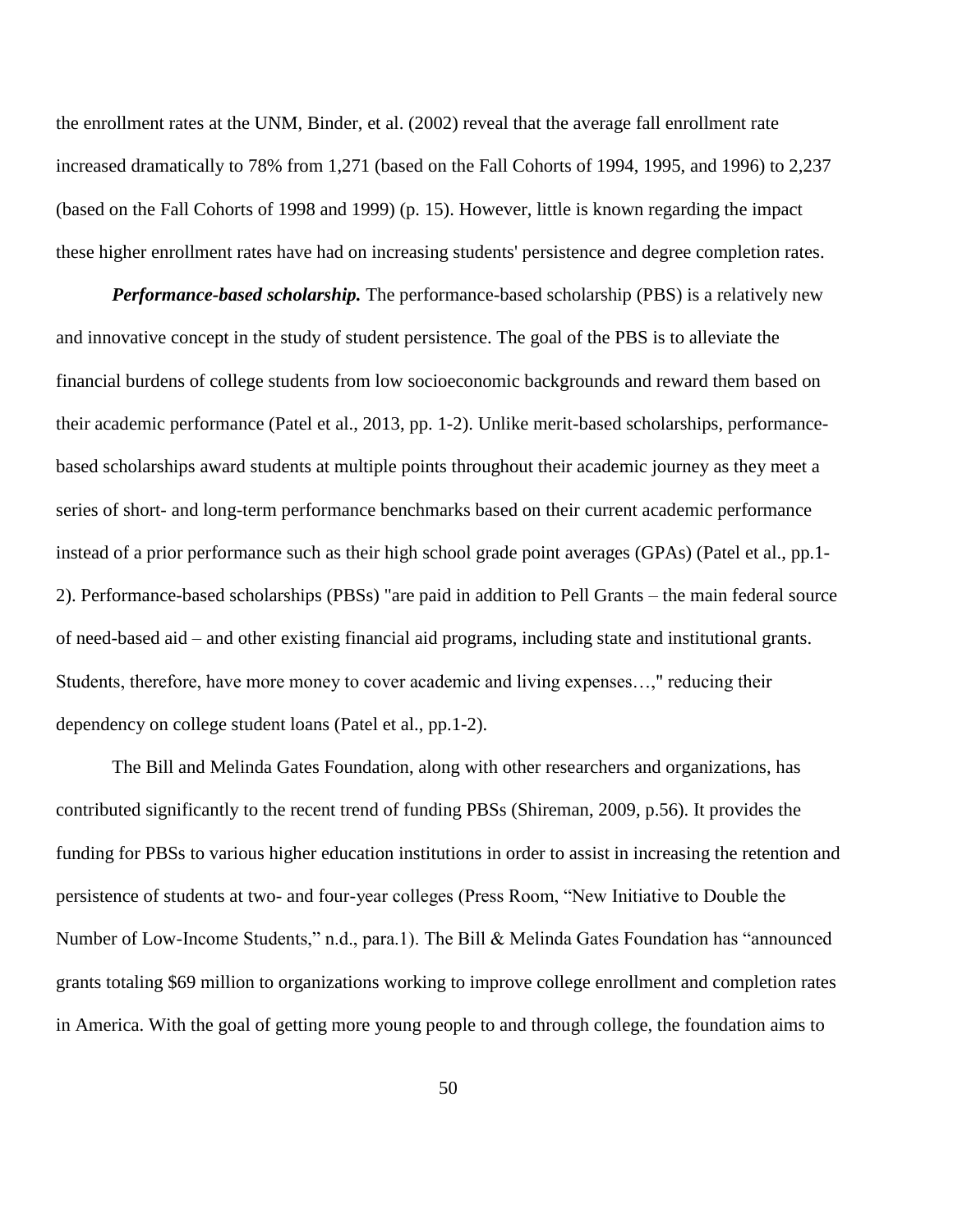double the number of low-income students" who have a postsecondary degree or credential and professional vocation by the age of 26 (Press Room, "New Initiative to Double the Number of Low-Income Students," n.d., para.1). For the purpose of this research study, the impact of the Vision Inspired Scholarship Through Academic (VISTA) Success performance-based scholarship program on the persistence of sophomore students at the University of New Mexico (UNM) is investigated. The Manpower Demonstration Research Corporation (MDRC) has taken the lead in studying how the PBS concept impacts students' persistence by launching several Performance Based Scholarship Demonstrations, which focus on increasing financial support for low-income students as well as creating a platform for students to persist to degree completion. "All of the programs in the demonstration use a random assignment design, the 'gold standard' in all program evaluation" (Patel et al., 2013, p. 2). MDRC has implemented Performance Based Scholarship Demonstrations:

…in six states with over 12,000 students, eight institutions, and one intermediary to test several different scholarship designs and to address on a much larger scale and in a wide range of settings the questions of whether this innovative form of financial aid can improve academic achievement in both the short and long term (Patel, et al., 2013, pp. 1-2).

The first of these Performance Based Demonstrations was conducted by Binder, Harris, and Krause (2011) who found that students who received as scholarship of \$1,000 for two semesters were "more likely to enrolled in college full time exhibited higher rates of semester to semester retention (especially in the second and third semester) and passed more courses and college credits" (p. 10). Another demonstration was the MDRC's Opening Doors Demonstration in Louisiana. The implementation of this initiative in Louisiana contributed to "substantial improvements in full-time enrollment, persistence, credit accumulation, grades…" (Patel et al., 2013, pp. 1-2). The Open-Door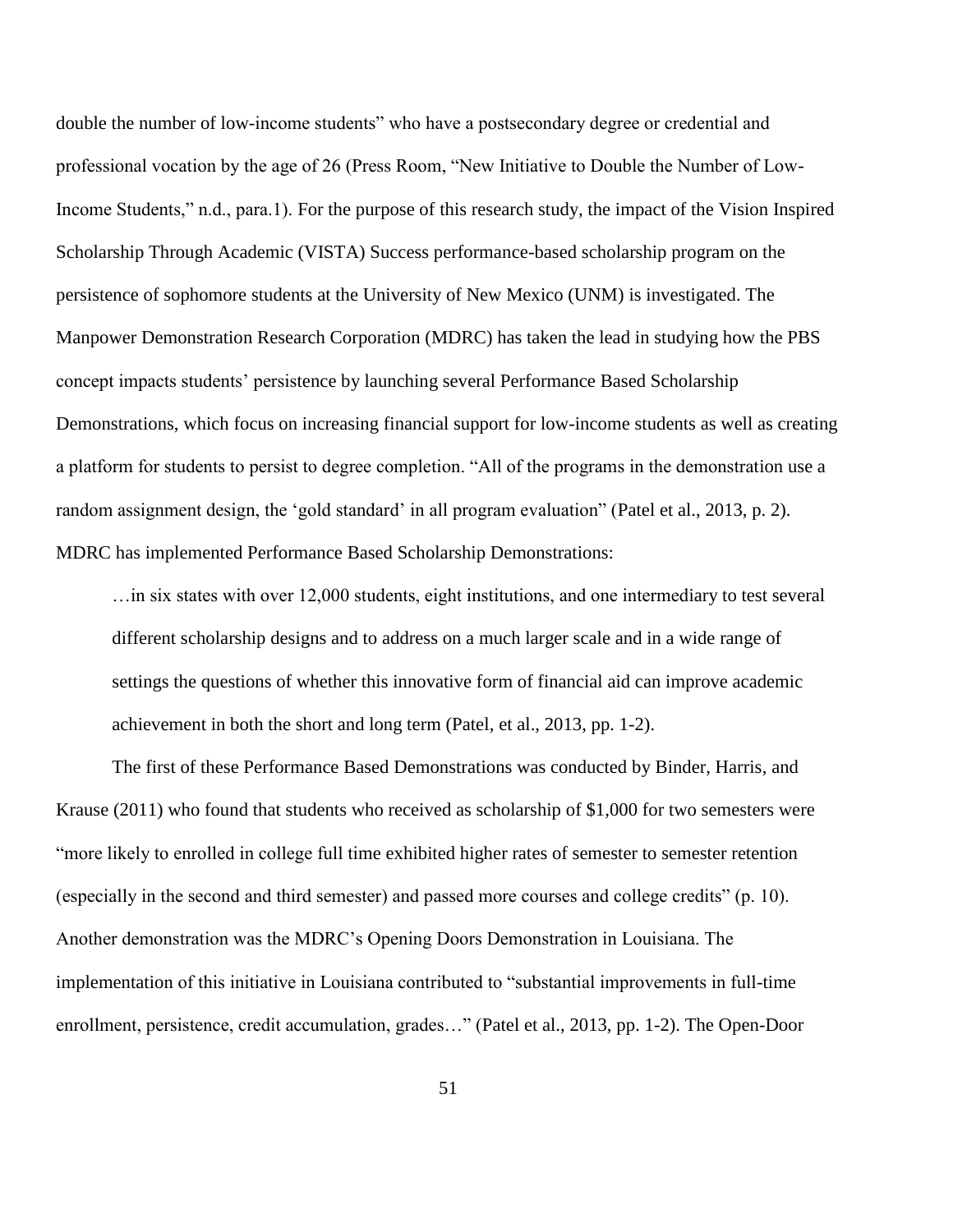scholarship students took more credit hours and passed more courses than students who were not part of the scholarship program.

The VISTA scholarship program is unique from the other postsecondary institutions that are involved in the PBS Demonstrations initiative. It is unique because it is the only program that includes an advising component. UNM is the only four-year flagship university participating in the demonstrations that offers the scholarship to first-time, freshman students. Most of the UNM students that participate in the VISTA scholarship program are from low socioeconomic backgrounds and have some unmet financial needs. Students who are assigned to the VISTA program are eligible to receive \$1,000 per semester for four semesters. The \$1,000 payment is divided up into three separate payments: 1) if they enroll in at least 12 credit hours, student will receive \$250 on the  $21<sup>st</sup>$  day of the semester; 2) if they receive a passing mid-term grade for at least 12 credit average with a GPA of 2.0 or higher, students will earn \$250 in the middle of the semester; and 3) if they have a 2.0 GPA or higher and earned at least 12 credit hours by the end of the semester, students are awarded \$500 at the end of the semester. The number of required credit hours rise to 15 in the second through the fourth semester. Successful VISTA students will acquire at least 57 credit hours by the end of their fourth semester. The impact of the VISTA performance-based scholarship program, particularly on the persistence of sophomore students, is examined in this research study.

### **Summary**

This research study focuses on variables associated with the pre-entry attributes, cognitive, academics, social engagements, and financials categories on the persistence and departure of college sophomore students. Starting with Spady's (1970) persistence conceptual model and Tinto's (1975) departure conceptual model, these variables and others have been added and removed in various student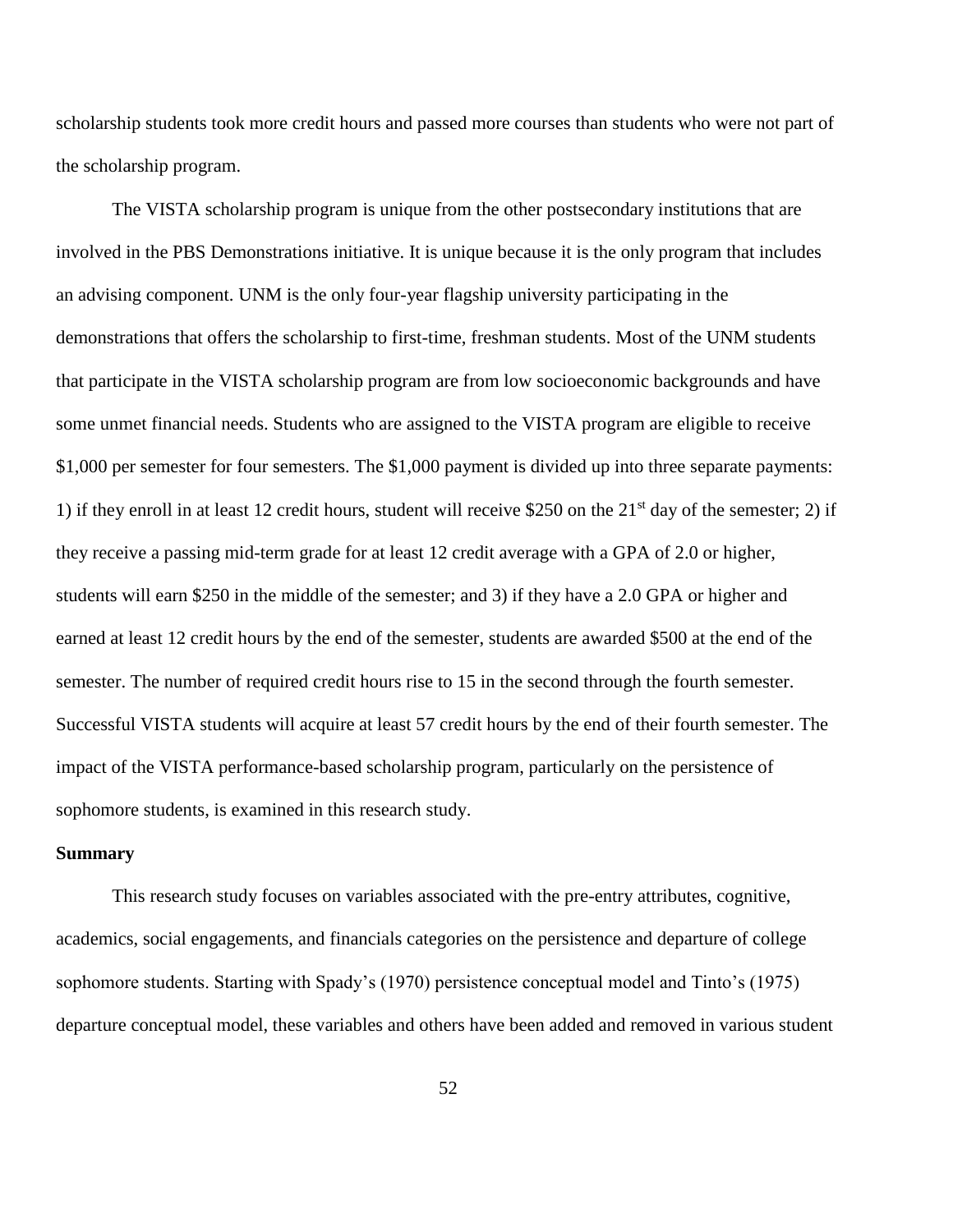retention conceptual models by researchers over the years in their investigation of students' persistence and departure. Chapter 2 provides a review of literature regarding the variables that are examined in this research study.

Due to limited literature and scholarship regarding the persistence of sophomore students, the overarching research question for this study involves the examination of variables that effect the persistence of a sampled population of 609 sophomore students at UNM. The quantitative research methodology that is used to investigate the following guiding research questions is discussed in Chapter

#### 3:

- 1. Do students' ethnicity, gender and whether or not they are first-generation college students predict their persistence?
- 2. Do students' motivation, self-efficacy, self-regulation and future-time perspective predict their persistence when they are sequentially merged with the variables associated with the pre-entry attributes category?
- 3. Do credit hours, grade point averages (GPAs), and academic advisement influence students' persistence when they are sequentially merged with the variables associated with the preentry attributes and cognitive categories?
- 4. Do faculty involvement and academic support programs influence students' academic persistence when they are sequentially merged with the variables associated with the preentry attributes, cognitive, and academics categories?
- 5. Do student employment, a state-funded lottery scholarship and/or other scholarships, and a performance-based scholarship impact students' persistence when they are sequentially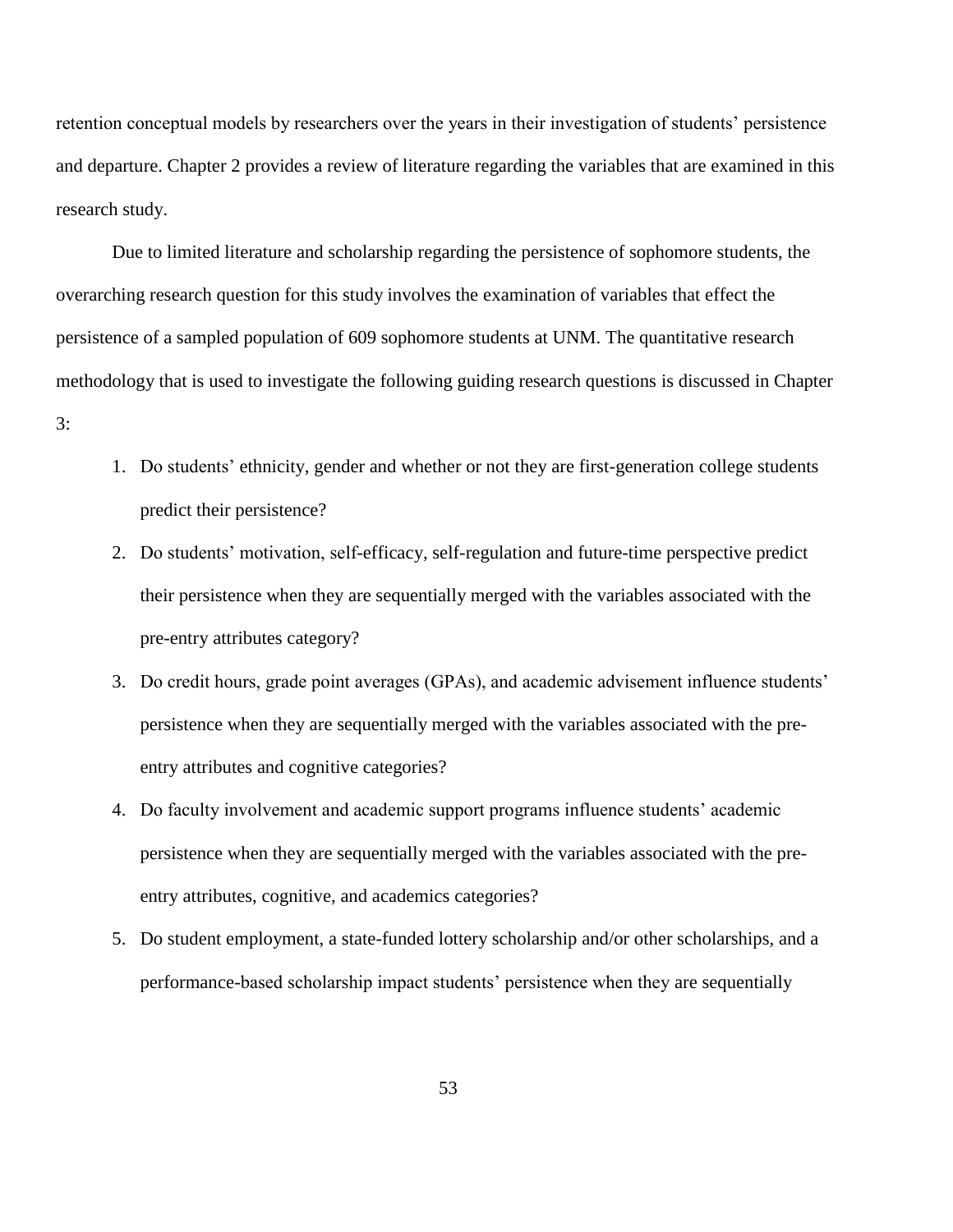merged with the variables associated with the pre-entry attributes, cognitive, academics, and social engagements categories?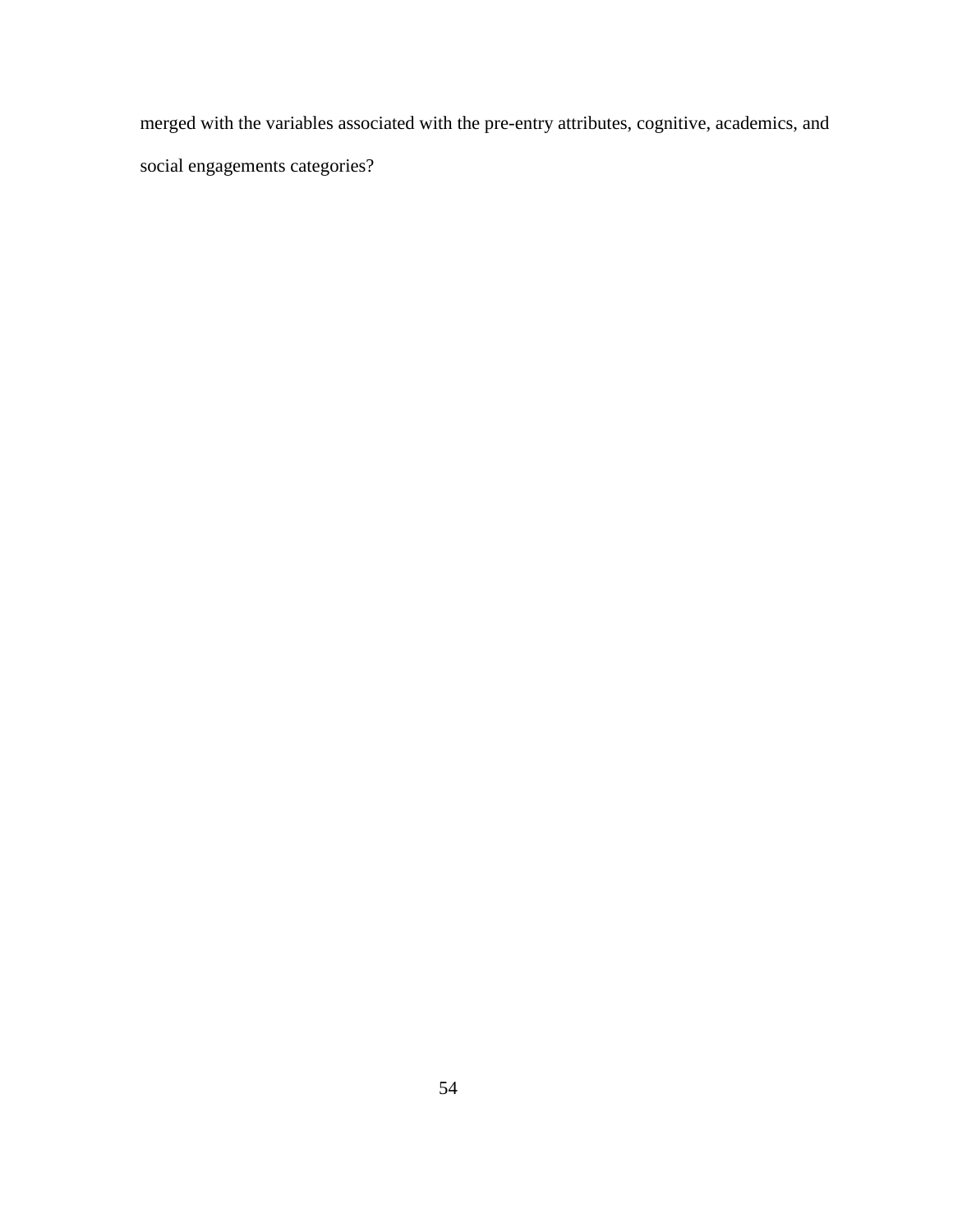## **Chapter 3: Research Methodology**

# **Introduction**

Literature and scholarship regarding the retention of freshman students have indicated that the implementation of first-year experiences and initiatives among higher education institutions throughout the United States have been effective in increasing the persistence of freshman students to their third semester or sophomore year (Clark, 2005); Demetriou & Schmitz-Sciborski, 2011; Pattengale & Schreiner, 2000; *Turner & Thompson, 2014*). Unfortunately, this primary focus on the retention of freshman students failed to take into consideration the persistence of these students after their first-year. The discontinuation of the structured support and services that are provided to students during their firstyear have to led to academic and social difficulties as they transition to and attempt to navigate their sophomore year. As a result, sophomore students have become known as "invisible students" (Schreiner & Pattengale, 2000, p. 20).

According to Juillerat (2000), the efforts that have been put into retaining freshman students "need to be extended to the 'middle children,' who may have gotten off to a good start, but who may never reach alumni status if they are not better nurtured and served" (Juillerat, 2000, p. 29). The invisibility that sophomore students are experiencing has contributed to what has become known as the sophomore slump (Freedman, 1956; Pattengale & Schreiner, 2000; Tobolowsky & Cox, 2007). The sophomore slump is a manifestation of barriers and issues that usually are triggered by variables associated with pre-entry attributes, cognitive, academics, social engagements, and financials. Consequently, the purpose of this research study is to analyze the effect of specific variables on the sophomore slump.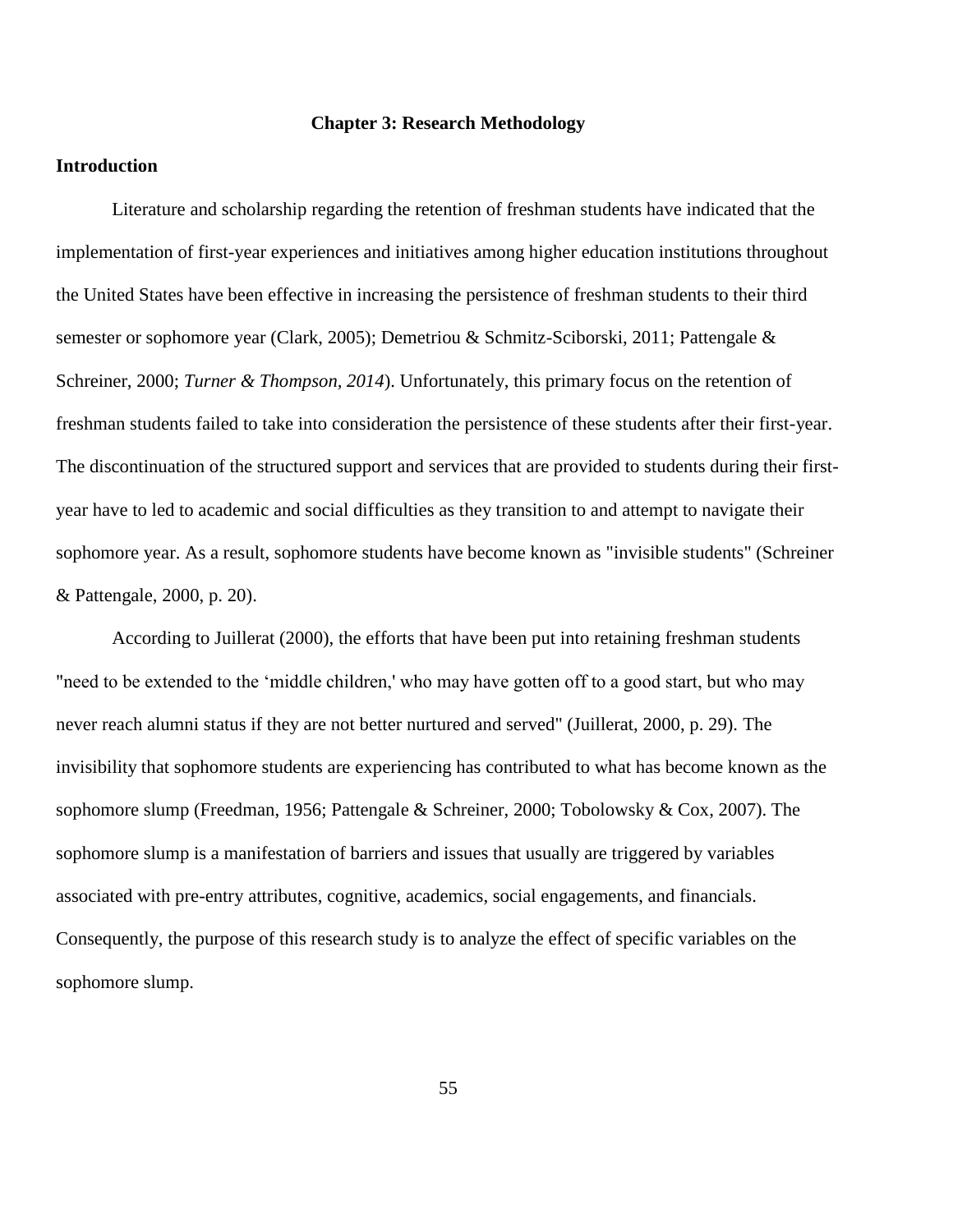The following overarching research question is the premise of this research study: What are the variables associated with the pre-entry attributes, cognitive, academics, social engagements, and financials categories that effect the persistence of sophomore students? This overarching research question is examined using the following guiding research questions:

- 1. Do sophomore students' ethnicity, gender, and first-generation status effect their persistence?
- 2. Do sophomore students' motivation, self-efficacy, self-regulation and future-time perspective effect their persistence when they are sequentially merged with the variables associated with the pre-entry attributes category?
- 3. Do credit hours, grade point averages (GPAs), and academic advisement influence sophomore students' persistence when they are sequentially merged with the variables associated with the pre-entry attributes and cognitive categories?
- 4. Do faculty involvement and academic support programs influence sophomore students' persistence when they are sequentially merged with the variables associated with the preentry attributes, cognitive, and academics categories?
- 5. Do student employment, a state-funded lottery scholarship and/or other scholarships, and a performance-based scholarship impact sophomore students' persistence when they are sequentially merged with the variables associated with the pre-entry attributes, cognitive, academics, and social engagements categories?

This research study is based on a quantitative research methodology. Information and data were collected and analyzed from the University of New Mexico (UNM) and a survey instrument created by Ruffalo Noel-Levitz, which was first administered as a pilot in 2011 to sophomore students throughout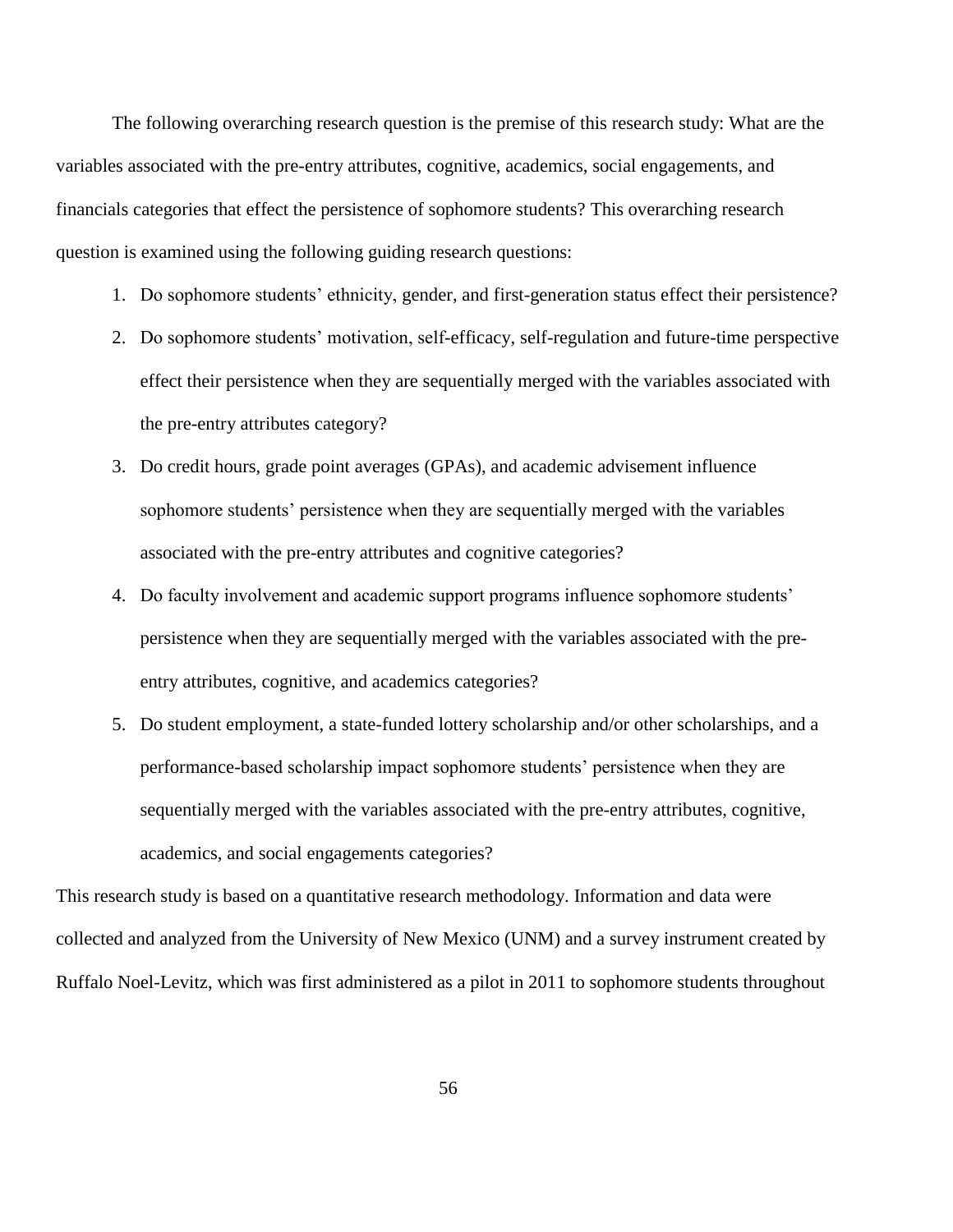the United States. The following sections of Chapter 3 provide a review of the research method and process that was used to develop and implement this research study.

## **Quantitative Research Methodology**

Quantitative research is used to address specific research questions and hypotheses and involves the process of collecting, analyzing, interpreting, and writing the results of a study (Creswell, 2002; Williams, 2007). However, a quantitative research methodology is used to quantify a problem by using numbers to represent different variables in order to reach a conclusion based on experimentation and objective and systematic observations (Belli, 2008, pp. 59-60). Quantitative research consists of three broad main classifications: experimental, causal comparative, and descriptive (Williams, 2007, p. 66).

Belli (2008) explains that the "A primary goal for experimental research is to provide strong evidence for cause and effect relationships" (p. 60), which involves the researcher investigating "the treatment of an intervention into the study group and then measures the outcomes of the treatment" (Williams, 2007, p. 66). Similar to the experimental research method, causal comparative research involves cause and effect relationships (Williams, 2007, p. 66). However, the causal comparative research method focuses on the cause and effect interactions between independent and dependent variables (Johnson, 2000, p. 1; Williams, 2007, p. 66). The descriptive research method focuses on describing a situation, the characteristics and/or behaviors of a sample population, or any aspects of a phenomenon (Dudovskiy, n.d.; Williams, 2007). This research method mainly encompasses correlational, developmental design, observational studies, and survey research (Dudovskiy, n.d., para. 5; Johnson, 2000, p. 1; Williams, 2007, p. 67).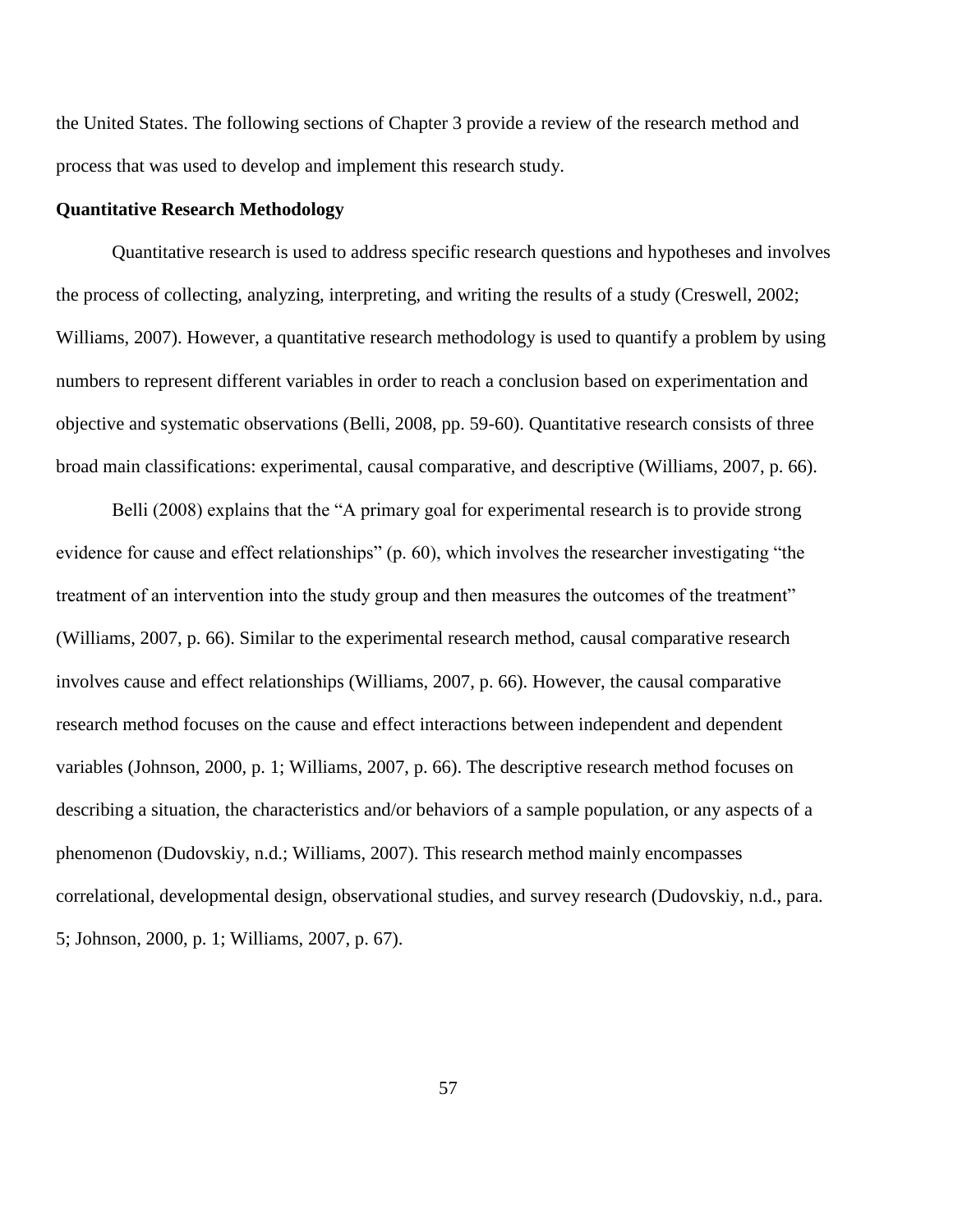It is based on the descriptive research method and incorporates aspects of both the correlational and survey research design. The correlational research design closely resembles the experimental and casual comparative research methods in that it also involves cause and effect relationships. However, it focuses on the interactions between quantitative variables instead of the impact of an intervention on a sample population (e.g., experimental research method) or the casual comparative relationships between dependent and independent variables (e.g., causal comparative research method) (Johnson, 2000; Williams, 2007). The survey research design involves the collection and analysis of data associated with a closed-ended instrument or open-ended items (Creswell, 2002; Dudovskiy, n.d.; Williams, 2007). The incorporation of aspects of both the correlational and survey research design into this research study is reflective of the convergent parallel mixed methods design (Creswell, 2002). "The key assumption of this approach is that both qualitative and quantitative data provide different types of information—often detailed views of participants qualitatively and scores on instruments quantitatively…" (Creswell, 2002, p. 269).

The qualitative data were reflected in various institutional information and data that were retrieved from the University Advisement Center (UAC), Financial Aid Office, and Student Information System (e.g., Banner) at the University of New Mexico (UNM). The qualitative codes associated with this data were changed into quantitative variables, which reflected a process known as "data transformation." This process involved quantifying and categorizing the qualitative codes for each associated variable into one or more of the following five quantitative categories: pre-entry attributes, cognitive, academics, social engagements, and financials (Creswell, 2002, p. 273). On the other hand, data from the 2011 pilot administration of the Second-Year Student Assessment (SYSA) survey instrument represented the quantitative data that were analyzed in this research study. Subsequently, the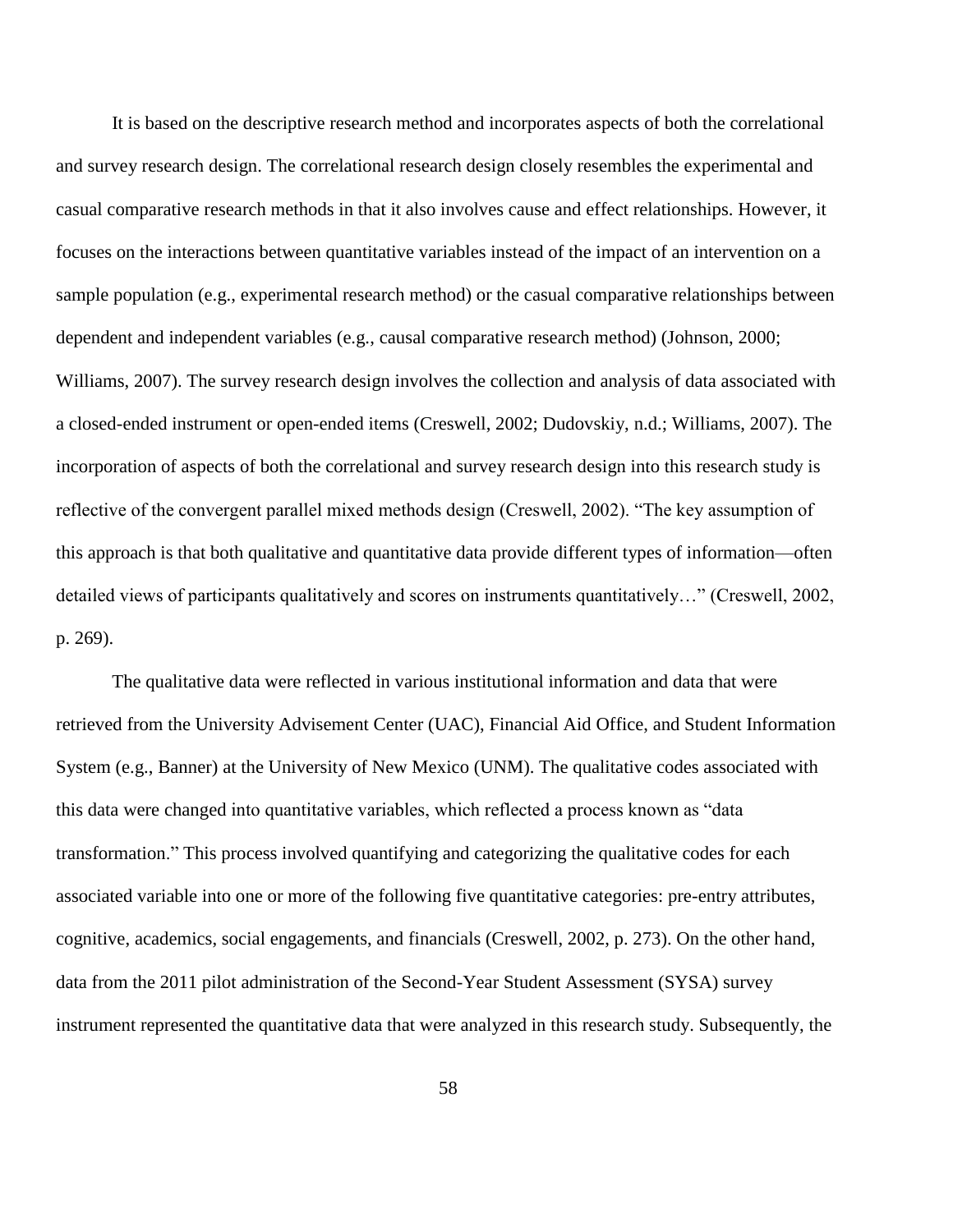student retention conceptual models became the avenue by which the two quantitative databases (e.g., Quantitative Database 1: the SYSA survey instrument data and Quantitative Database 2: the *transformed* institutional information and data from the UAC, Banner, and Financial Aid Office) were effectively merged as predictor variables for statistical analysis using the logistic regression model (Creswell, 2002, p. 273). The survey instrument, quantitative databases, sample population, and data analysis method are discussed in the sections below.

## **Survey Instrument**

The primary data sources for this research study were secondary data from the Second-Year Student Assessment (SYSA) survey instrument and institutional data from UNM. Quantitative Database 1 consisted of secondary data that were collected in Fall 2010 from the SYSA survey instrument which was administered by Ruffalo Noel-Levitz to sophomore students nation-wide. Across the United States, 8,613 students from various two- and four-year, private, and public institutions participated in this process. UNM was invited to participate in the norming pilot of the SYSA instrument, along with 63 other colleges and universities. One purpose of using secondary data is "to replicate or extend previously observed findings or to address new research questions that were not addressed in the first analysis" (Greenhoot & Dowsett, 2012, p. 3). Data from the SYSA survey instrument was used to expand on knowledge regarding sophomore students' persistence. The use of this secondary data allowed for a comprehensive investigation of the overarching research question and the associated guiding research questions for this research study.

In order to utilize secondary data from this survey instrument, the researcher had to be 1) familiar with the original data, including a general understanding of how the original data were collected and analyzed, as well as 2) familiar with the conceptual framework that was used to create the survey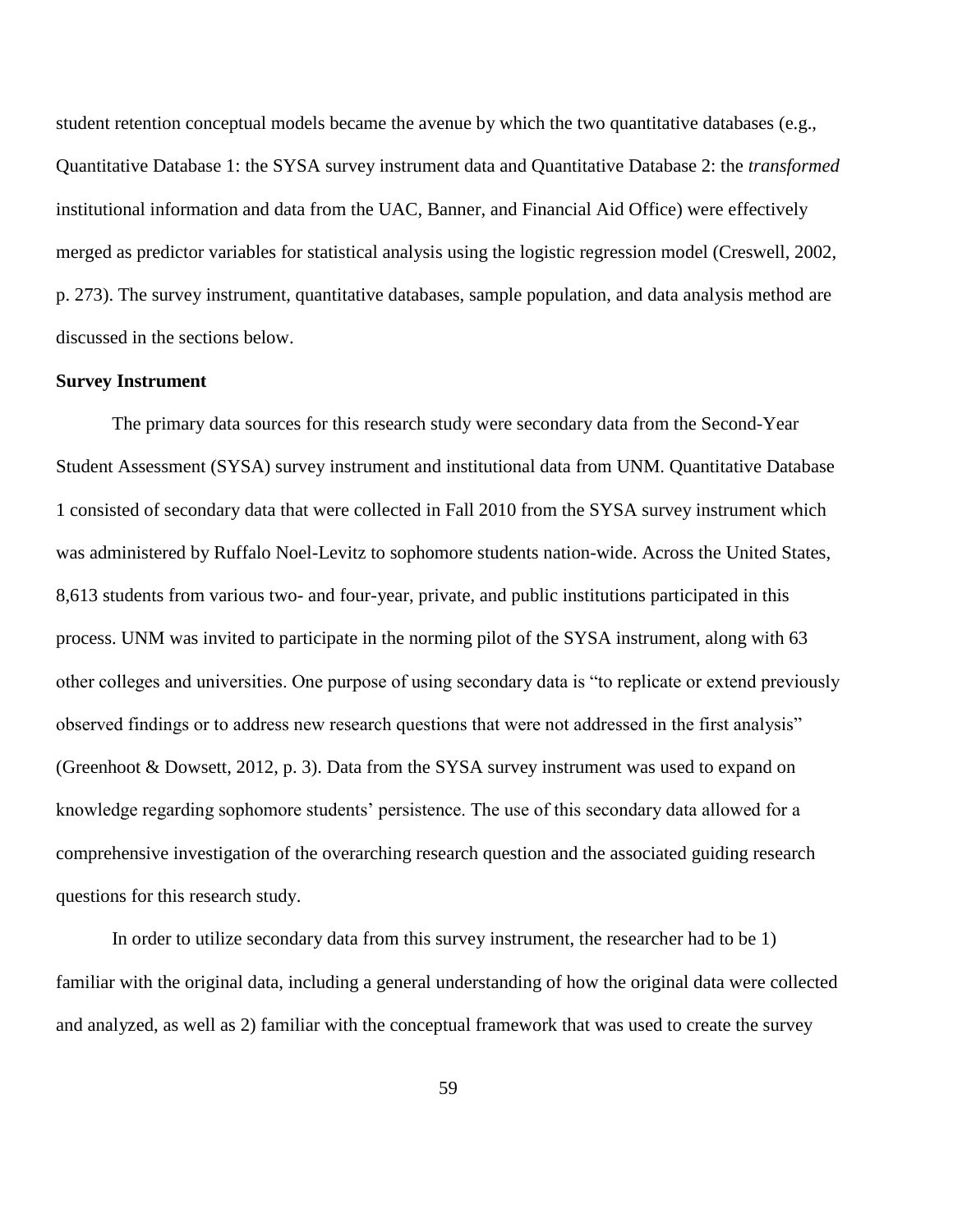(Smith, 2008). The raw data from the Fall 2010 pilot of the SYSA were not publicly shared. Only the colleges and universities that participated in the norming of the survey instrument had access to the original data. However, secondary data could pose a problem with not being able to adequately address the research question of the research study it was being used for (Johnson, 2014). The secondary data collected from the SYSA survey instrument contained a breadth of survey items that allowed for the direct alignment of the survey items to one of the guiding research questions for this research study (i.e., refer to Appendix A on page 119).

It is important to note that the researcher used her discretion to select specific survey items from the SYSA survey instrument and mapped them to no more than one of the guiding research questions. In addition to incorporating secondary data from the SYSA survey instrument, supplementary qualitative information and data from UNM had to be identified and quantified in order to enable the researcher to address all of the guiding research questions, and ultimately, respond to the overarching research question of this research study (i.e., refer to Appendix A on page 119).

Ruffalo Noel-Levitz is a national consulting organization that specializes in enrollment and student success. In 2009, Ruffalo Noel-Levitz created the SYSA survey instrument, which was very similar to its freshman year survey--"College Student Inventory." In particular, the purpose of the SYSA survey instrument was "to provide institutions with information that facilitates more timely and precise responses to needs and expectations of the individual student, as well as specific cohorts of students" (Noel-Levitz, 2011, p. 5). The SYSA survey instrument was created as an early alert measurement to identify sophomore students that could be at-risk academically in order to assist higher education institutions in determining necessary interventions. To create the SYSA instrument, Ruffalo Noel-Levitz's researchers identified strengths and needs of college sophomore students through an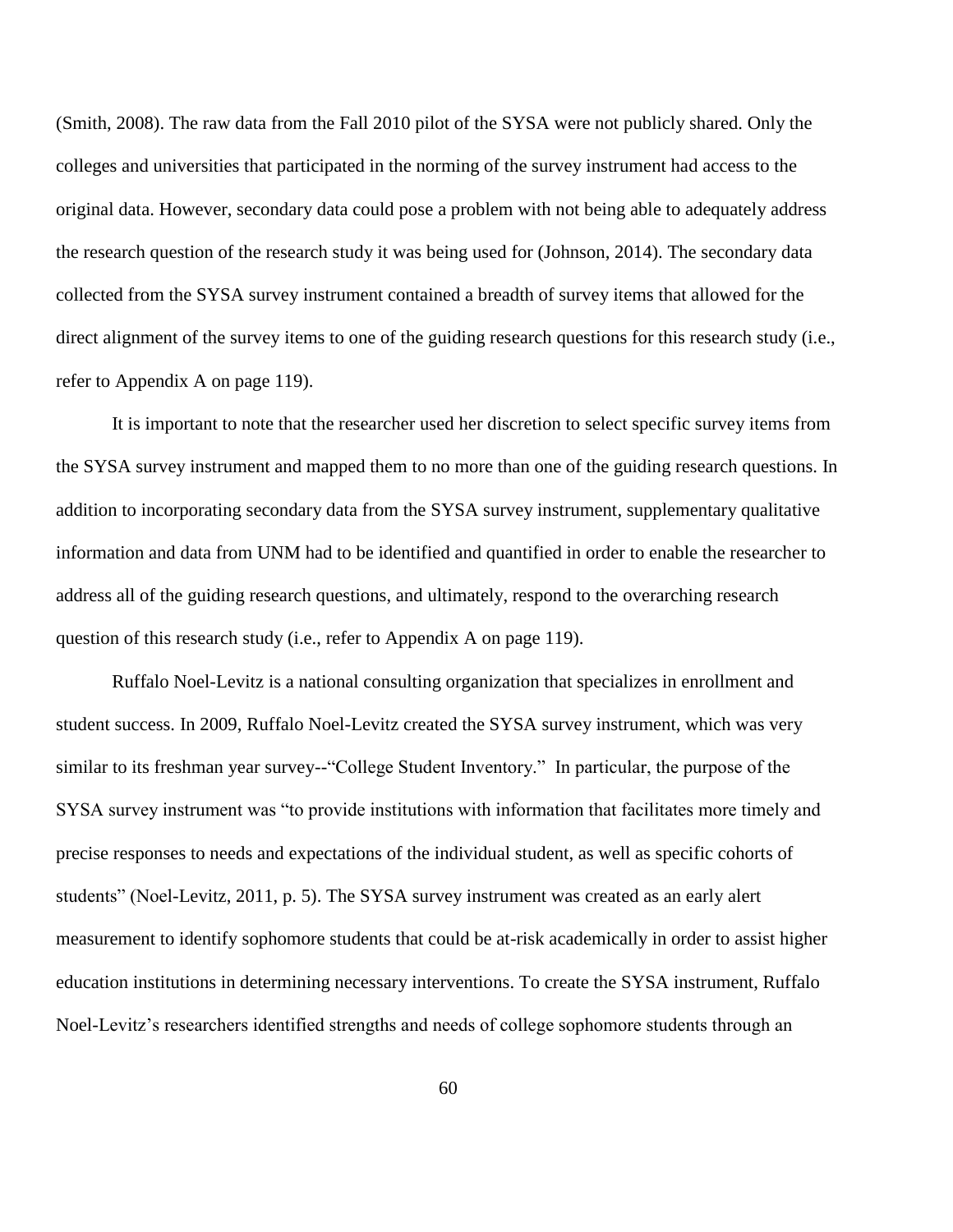extensive review of literature and research on this population. This was used to inform and develop the conceptual framework for the SYSA instrument. The conceptual framework consisted of the following five factors:

- *1. Academic risk factors* -They represented internal/external factors that hampered sophomore students' persistence. Ruffalo Noel-Levitz (2011) found that if a student was not adequately prepared for the intensification of his course work after the first semester, then the student was more likely to become academically at-risk.
- *2. Advising risk factors* They represented factors that were associated with possible misadvising or not receiving enough advisement especially during those critical periods of registration and selecting or changing a major. The absence of integration between advising and career planning could be a major challenge for second-year students, especially when a student's career plan was underdeveloped or the student had not selected a major which contributed to a limited academic focus by the student.
- 3. *Social and personal relationships risk factors* They represented factors outside of the academic setting that could affect a student's academic success. The relationship factor was significant, especially in the second-year of college when interactions with friends from high school and home were being diminished and new friendship outlets were needed. Therefore, collegial peer relationships became more significant, as well as social engagements with clubs and organizations that offered leadership opportunities.
- 4. *Financial risk factors* They represented potential financial barriers that can prevent a student from persisting. These factors could stem from a student not receiving enough financial aid or having to work more hours than usual to pay tuition. With family and financial support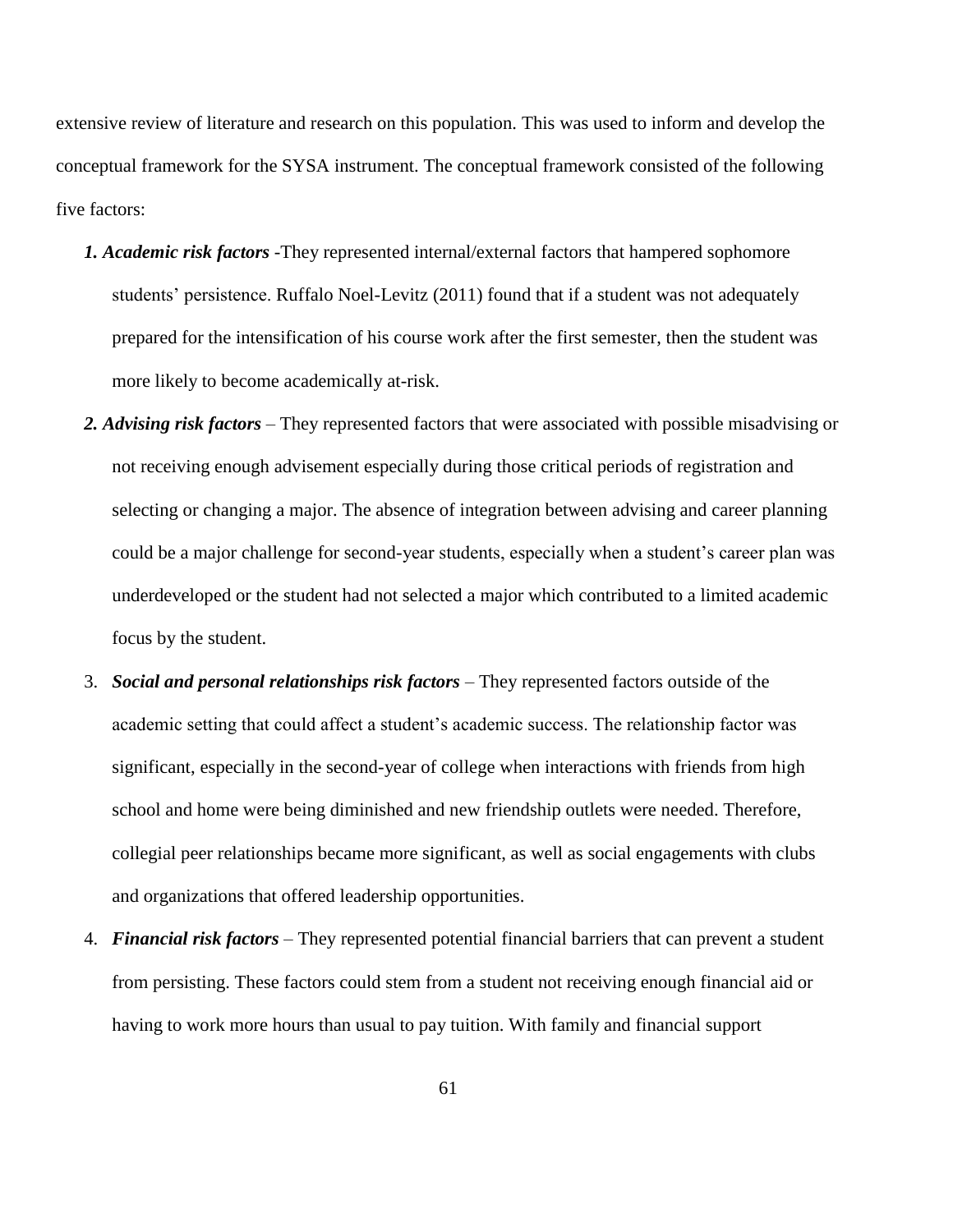diminishing, including first-year grants and scholarships being replaced with student loans, students were likely to become financially at-risk. The lack of personal financial skills also exacerbated the potential financial risk factor even further.

*5. Career planning risk factors* –They represented factors associated with a lack of career guidance. It was imperative that students connected with Career Services early in their academic journey. Students tended to wait until their senior year to start meeting with a career counselor. The career counsel could help students get additional clarity about their professional aspirations including the educational background, training, and internship needed for the profession. Because Ruffalo Noel-Levitz used very board factors in the conceptual framework for the SYSA survey instrument, for the purpose of this research study, a mapping matrix was created as Appendix A (i.e, page 119) to identify and categorize which survey items from the SYSA survey instrument, and associated quantitative codes, were used as secondary data.

**Survey instrument reliability and validity.** The SYSA survey instrument included a total of 78 survey items. These survey items were organized into four major areas: student information, student needs and interest, motivational assessment, and institutional impressions. The survey items were based on a seven-point Likert Scale and/or yes/no options. More specifically, the SYSA survey instrument measured the extent to which sophomore students' self-efficacy, self-regulation, motivation, future-time perspective, faculty interaction, academic programs (i.e., tutoring and career services), academic advisement, and student employment predicted their persistence from the third to the fifth semester. The norming pilot of the SYSA survey instrument in Fall 2010 was to assist Ruffalo Noel-Levitz in determining the validity of the four major areas and associated survey items. This pilot included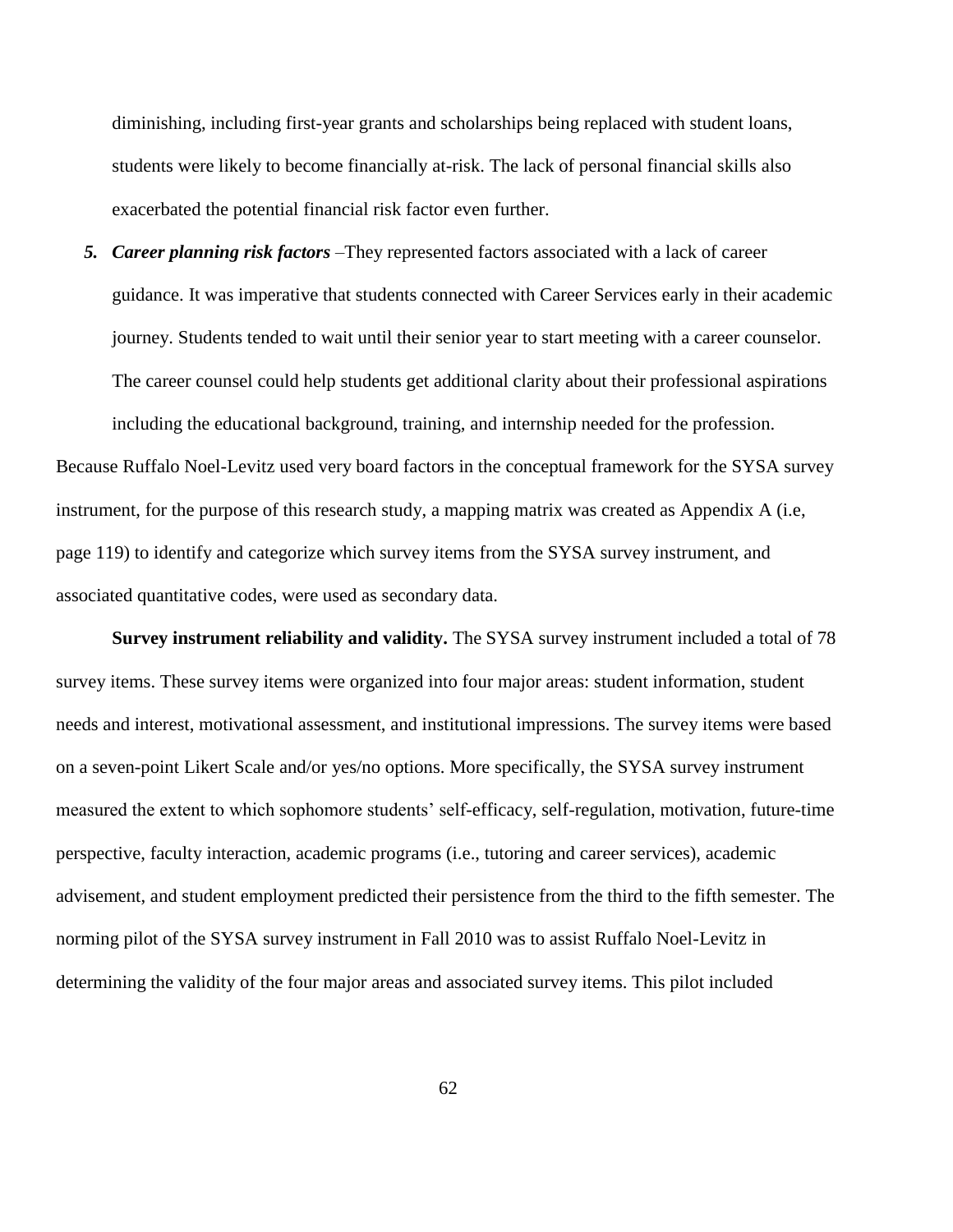responses from both incomplete and complete surveys in the dataset. However, for this research study, the researcher only included secondary data only from completed surveys.

In 1994, Nunnally and Bernstein introduced seven point-weighted scales that had been used by multiple researchers to determine the reliability of studies related to student success. The seven scales that were defined by Nunnally and Bernstein were:

- 1. *Academic Confidence*: Refers to one's self-belief of doing well in academic studies.
- 2. *Commitment to College*: Refers to the value one places on college education and longterm benefits.
- 3. *Engaged Learning:* Refers to the positive energy one invests in his/her learning.
- 4. *Leadership:* Refers to self-perceptions of being accepted as a leader.
- 5. *Transition:* Refers to the degree of comfort with the various changes one experiences as a student.
- 6. *Family Support:* Refers to the satisfaction one feels with the communication within the family structure.
- 7. *Financial Security:* Refers to one's level of comfort with the financial resources available while attending college.

Based on the 2011 SYSA Pilot Project Notes report, these seven scales particularly were identified *a priori* by Ruffalo Noel-Levitz's researchers to measure the reliability of their research findings. The Cronbach's Alpha Reliability Coefficient was estimated for each of the seven scales. The general rule of thumb was that estimates of .70 or higher indicated good internal consistency (Nunnally & Bernstein, 1994). Based on the information presented below in Table 3.1, it was concluded that the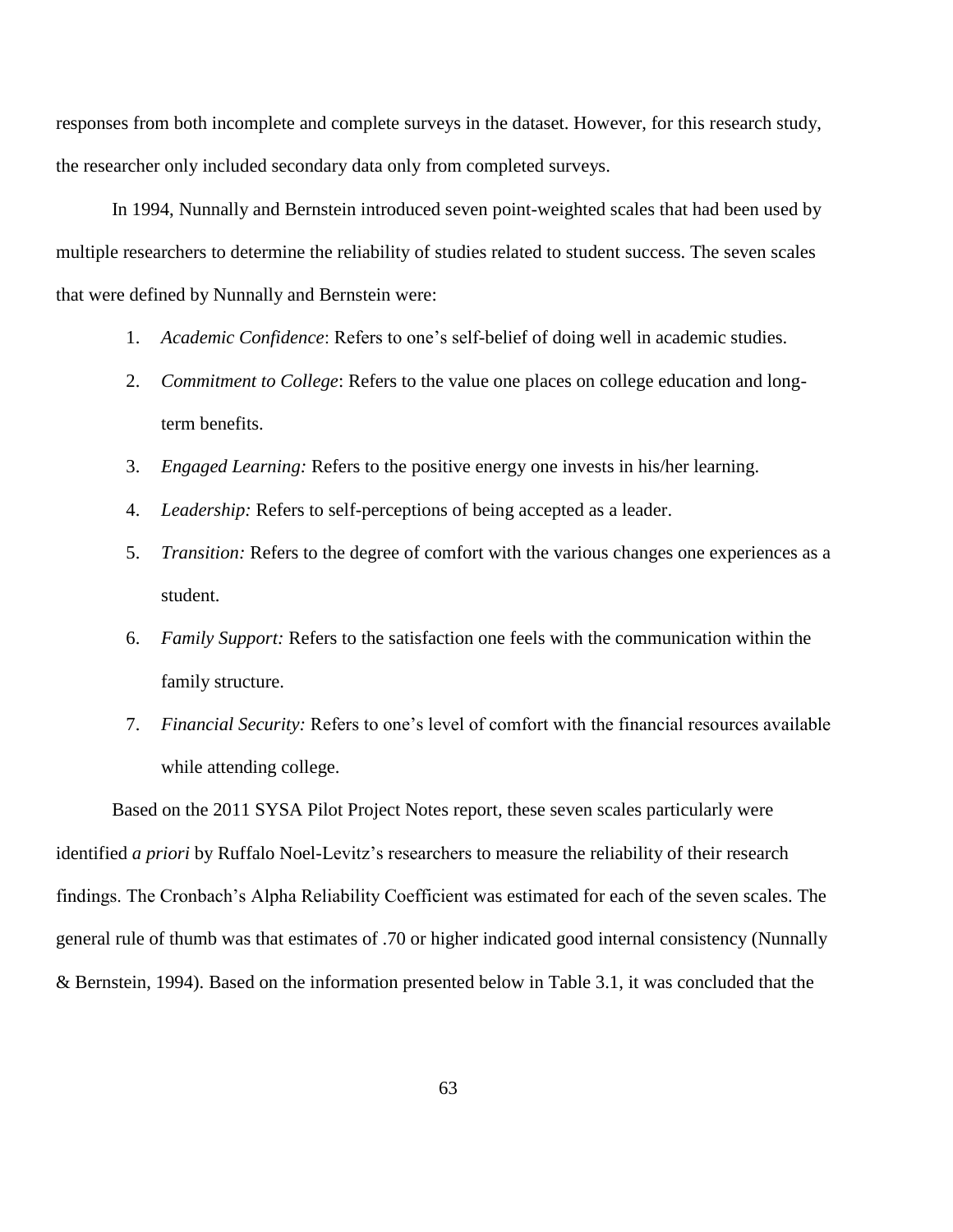reliability of the seven scales in relation to the SYSA survey instrument demonstrated a good internal

consistency.

Table 3.1.

#### *Reliability of Final SYSA Scales*

| Scale                        | Estimate of Cronbach's $\alpha$ |
|------------------------------|---------------------------------|
| Academic Confidence          | 0.834                           |
| <b>Commitment to College</b> | 0.839                           |
| <b>Engaged Learning</b>      | 0.861                           |
| Leadership                   | 0.845                           |
| Transition                   | 0.854                           |
| <b>Family Support</b>        | 0.867                           |
| <b>Financial Security</b>    | 0.858                           |

## **Quantitative Database 1: SYSA Instrument– Secondary Data**

In the Fall 2010 pilot of the SYSA instrument, a total of 64 colleges and universities, including the University of New Mexico (UNM), was invited to participate in the norming of this survey instrument. The survey was sent to over 15,000 sophomore students at various two- and four-year, private, and public institutions throughout the United States. However, only 8,613 sophomore students participated in starting or completing the survey. In particular, 609 active sophomore students at UNM completed the survey out of the 6,228 active sophomore students who were emailed the survey in Fall 2010. Active sophomore students were described as full-time and part-time students who were eligible to register and/or who registered for their sophomore year at UNM in Fall 2010. Therefore, the secondary data that were utilized in this research study from the sampled population represented 10% of the total sophomore student population at UNM, which significantly mirrored the general demographical traits of the total UNM student population.

A total of 21 out of 78 survey items from the SYSA survey instrument were selected by the researcher of this research study. These survey items were categorized and mapped to the following five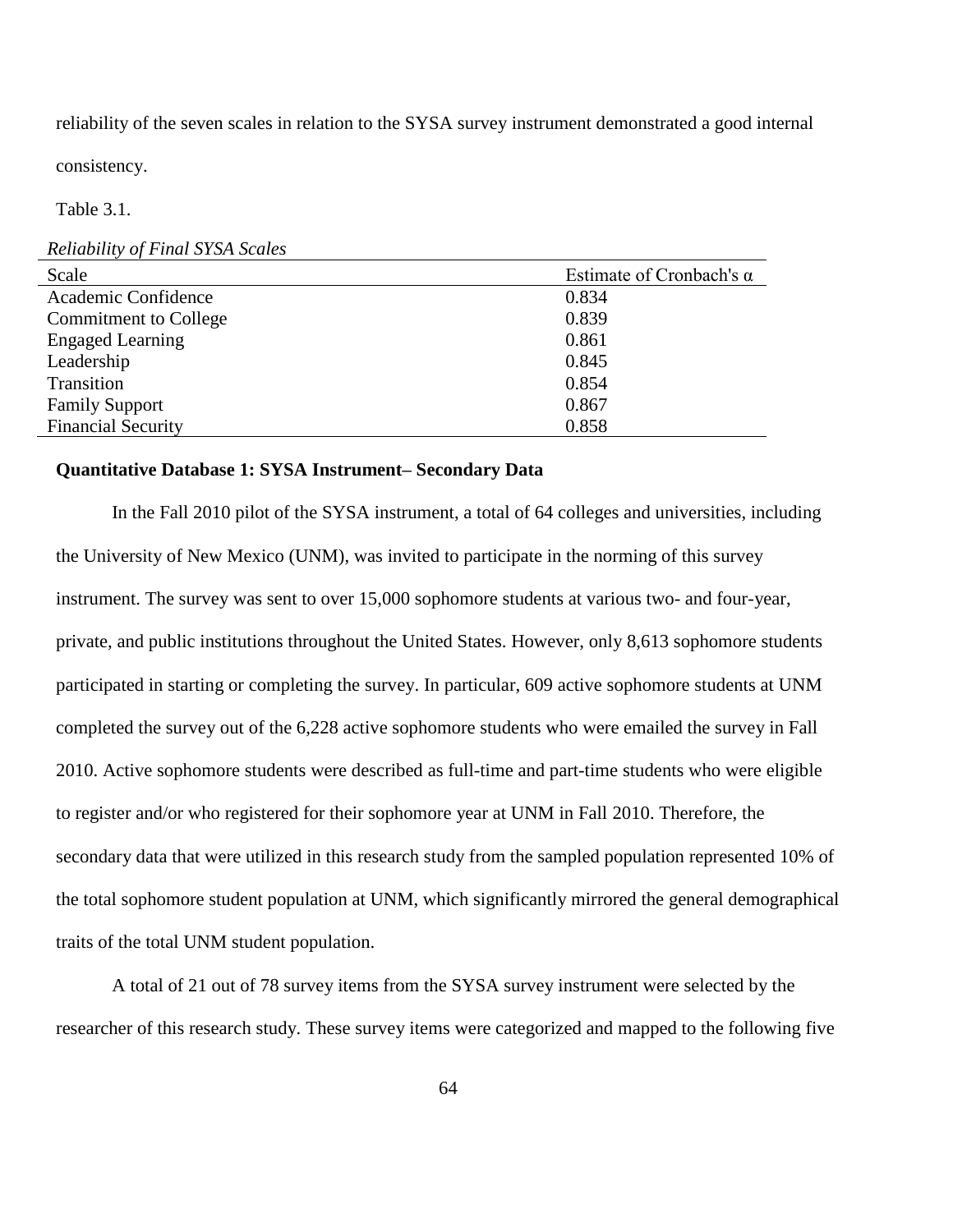categories and associated variables that were investigated in this research study: pre-entry attributes (i.e., ethnicity, gender, and first-generation status), cognitive (i.e., self-efficacy, self-regulation, future-time perspective, and motivation), academics (i.e., GPA, credit hours, and academic advisement), social engagements (i.e., academic support programs and faculty involvement), and financials (i.e., student employment, lottery scholarship/other scholarships, and performance-based scholarship (i.e., Vision Inspired Scholarship Through Academic (VISTA) Success program)). Each variable was labeled with a quantitative code which was used to construct the conceptual models. Because the variables associated with Quantitative Database 1 were based on numerical and non-numerical secondary data collected from the SYSA survey instrument, the numerical secondary data in this research study also were referred to as continuous or discrete variables. These variables were defined as variables that were assigned either any numerical value (i.e., continuous) or a predetermined specific numerical value (i.e., discrete) that could be measured, whereas the non-numerical secondary data were referred to as categorical variables. These variables were initially designated with non-numerical values (Statistics How To, n.d.). In this research study, the following variables were identified as continuous variables: self-efficacy, self-regulation, future-time perspective, and motivation. The following were identified as discrete variables: academic advisement and credit hours. The categorical variables that were identified are ethnicity, gender, firstgeneration status, cumulative grade point average, academic programs, faculty involvement, academic advisement, lottery scholarship and/or other scholarships, student employment, and performance-based scholarship. Notice that the academic advisement variable was identified as both discrete and categorical variables because it consisted of quantitative data that were both discrete and categorical. Each conceptual model was then mapped to the one of the five guiding research questions for this study. Also, refer to Appendix A (i.e., page 119) to review the mapping matrix of the categories, survey items, and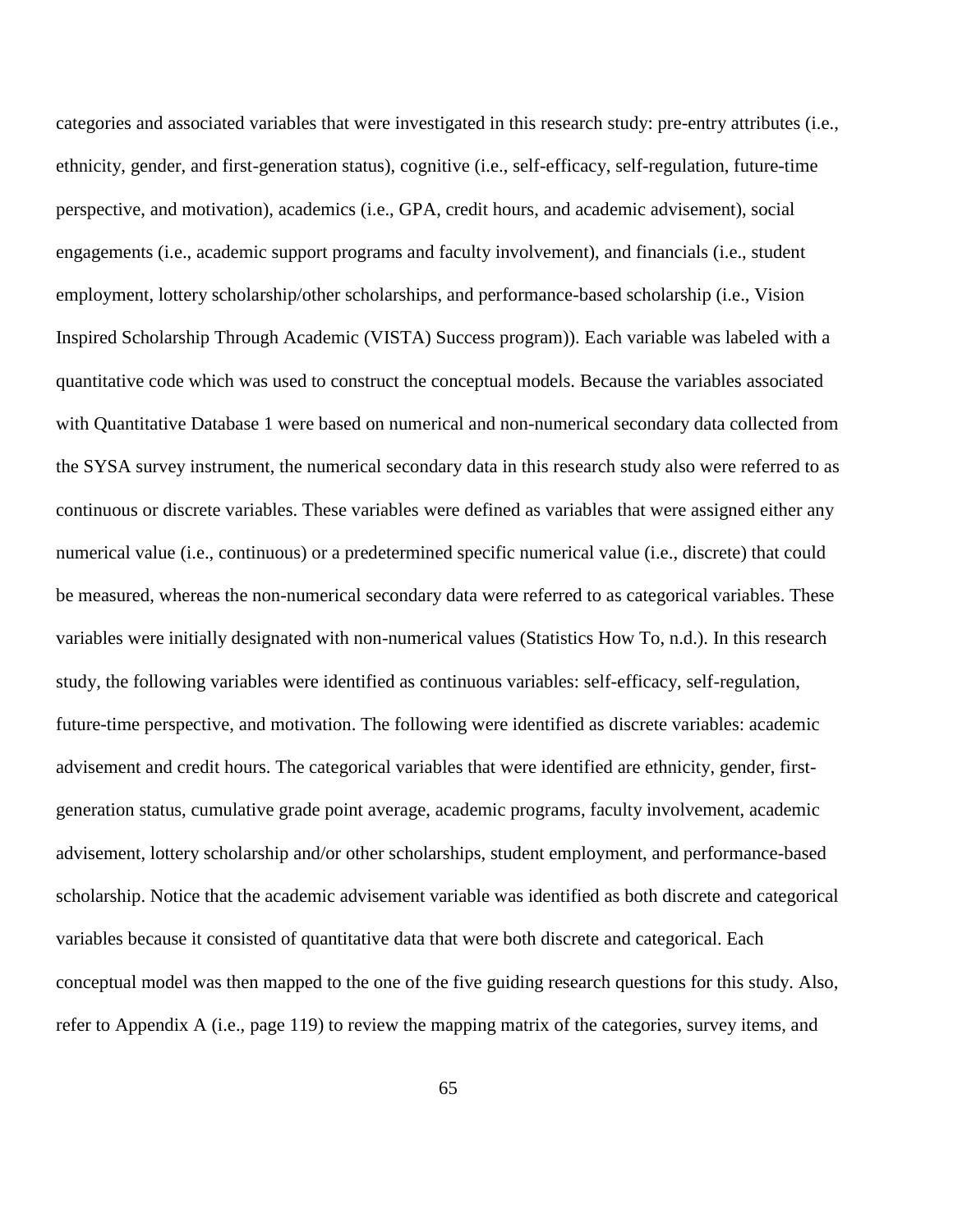quantitative codes associated with Quantitative Database 1. A detailed breakdown of each category and associated data source, survey items, and quantitative codes are provided in the following sections.

**Pre-entry attributes.** The three variables associated with this category were: ethnicity, firstgeneration status, and gender. None of the survey items from the SYSA survey instrument were used in Quantitative Database 1 for this category.

**Cognitive.** The four variables associated with this category were: self-efficacy, self-regulation, motivation, and future-time perspective. The quantitative abbreviation for the self-efficacy variable was SE. Secondary data for three survey items were selected and utilized from the SYSA survey instrument for this variable. The quantitative abbreviation for the self-regulation variable was SR. Secondary data for three survey items were selected and utilized from the SYSA survey instrument for this variable. The quantitative abbreviation for the future-time perspective variable was FT. Secondary data for two survey items were selected and utilized from the SYSA survey instrument for this variable. The quantitative abbreviation for the motivation variable was MO. Secondary data for three survey items were selected and utilized from the SYSA survey instrument for this variable.

For the cognitive category, the responses to the three survey items that were mapped to the SE variable were based on a seven-point Likert Scale that ranged from a low of "Strongly disagree (SD1)" to a high of "Strongly agree (SA7)." The quantitative codes for the SE variable and associated survey items were SEJUDGEMENT (i.e., SYSA Q14), SECONFIOPIN (i.e., SYSA Q39), and SEFIQURING (i.e., SYSA Q4). The responses to the three survey items that were mapped to the SR variable were based on a seven-point Likert Scale that ranged from a low of "Strongly disagree (SD1)" to a high of "Strongly agree (SA7)." The quantitative codes for the SR variable and associated survey items were SRAPPLYLRN (i.e., SYSA Q27), SRDLLBORING (i.e., SYSA Q44), and SRDEDICATED (i.e.,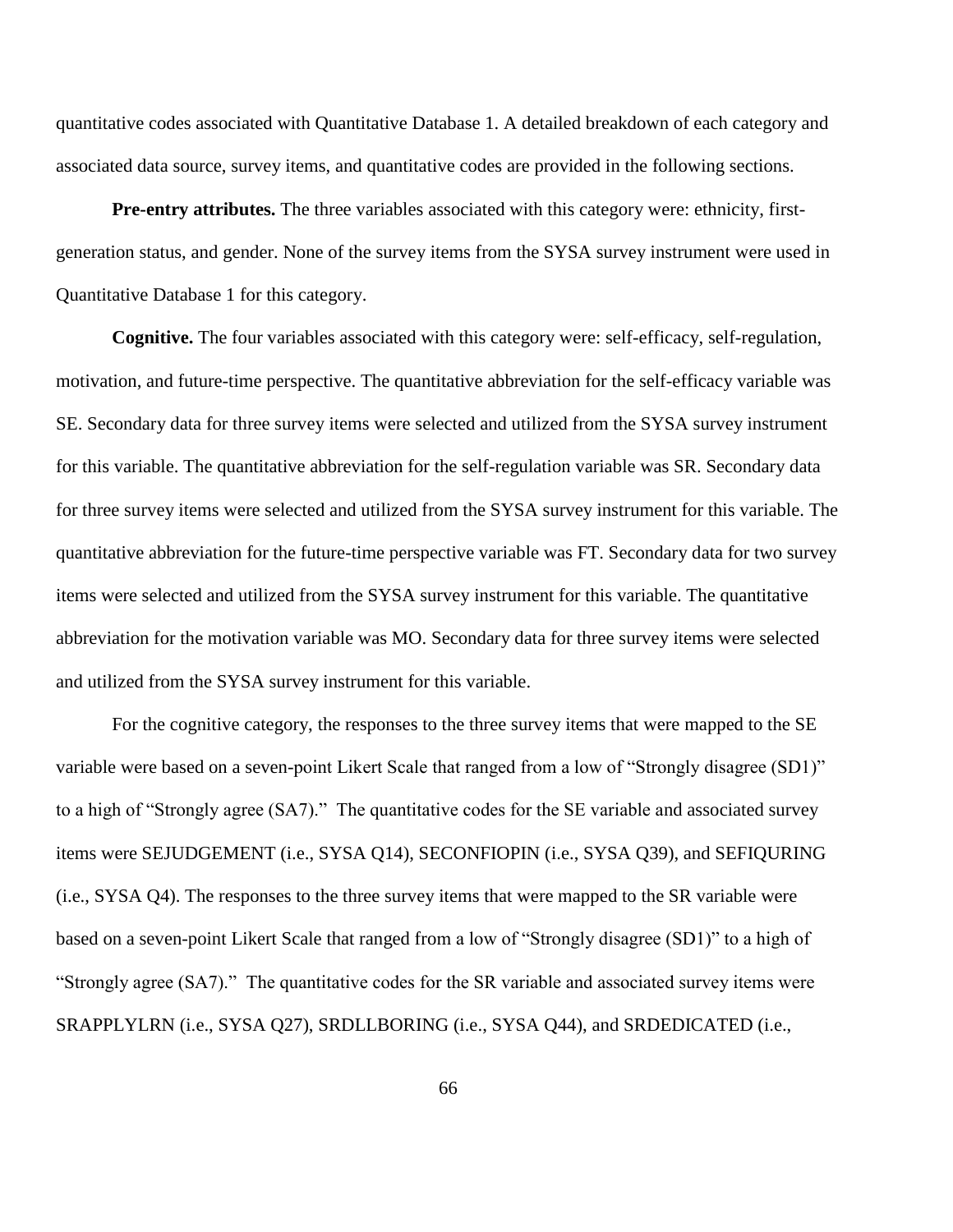SYSA Q49). The responses to the two survey items that were mapped to the FT variable were based on a seven-point Likert Scale that ranged from a low of "Completely dissatisfied (CD1)" to a high of "Completely satisfied (CS7)." The quantitative codes for the FT variable and associated survey items were FTOPPORTACT (i.e., SYSA Q70) and FTLEADERSHIP (i.e., SYSA Q73). The responses to the three survey items that were mapped to the MO variable were based on a seven-point Likert Scale that ranged from a low of "Strongly disagree (SD1)" to a high of "Strongly agree (SA7)." The quantitative codes for the MO variable and associated survey items were MOMOTIVE (i.e., SYSA Q12), MOPUREDUGO (i.e., SYSA Q15), and MOCONFUSED (i.e., SYSA Q31).

**Academics.** The three variables associated with this category were: credit hours, grade point average (GPA), and academic advisement. None of the survey items from the SYSA survey instrument were used in Quantitative Database 1 for the credit hours and GPA variables. The quantitative abbreviation for the academic advisement variable was AD. Secondary data for three survey items were selected and utilized from the SYSA survey instrument for this variable.

For the academics' category, the responses to the three survey items that were mapped to the AD variable were based on a "Yes (1)" or "No (0)" scale. The quantitative codes for the AD variable and associated survey items were ADSLACPROGLSTYR (i.e., SYSA Q52), ADACADPLANLSTYR (i.e., SYSA Q53), and CAGOALSLSTYR (i.e., SYSA Q56).

**Social engagements***.* The two variables associated with this category were: faculty involvement and academic support programs. The quantitative abbreviation for the faculty involvement variable was FI. Secondary data for one survey item were selected and utilized from the SYSA survey instrument for this variable. The quantitative abbreviation for the academic support programs variable consisted of tutoring (TU) and career services (CA). Secondary data for two out of an overall total of four survey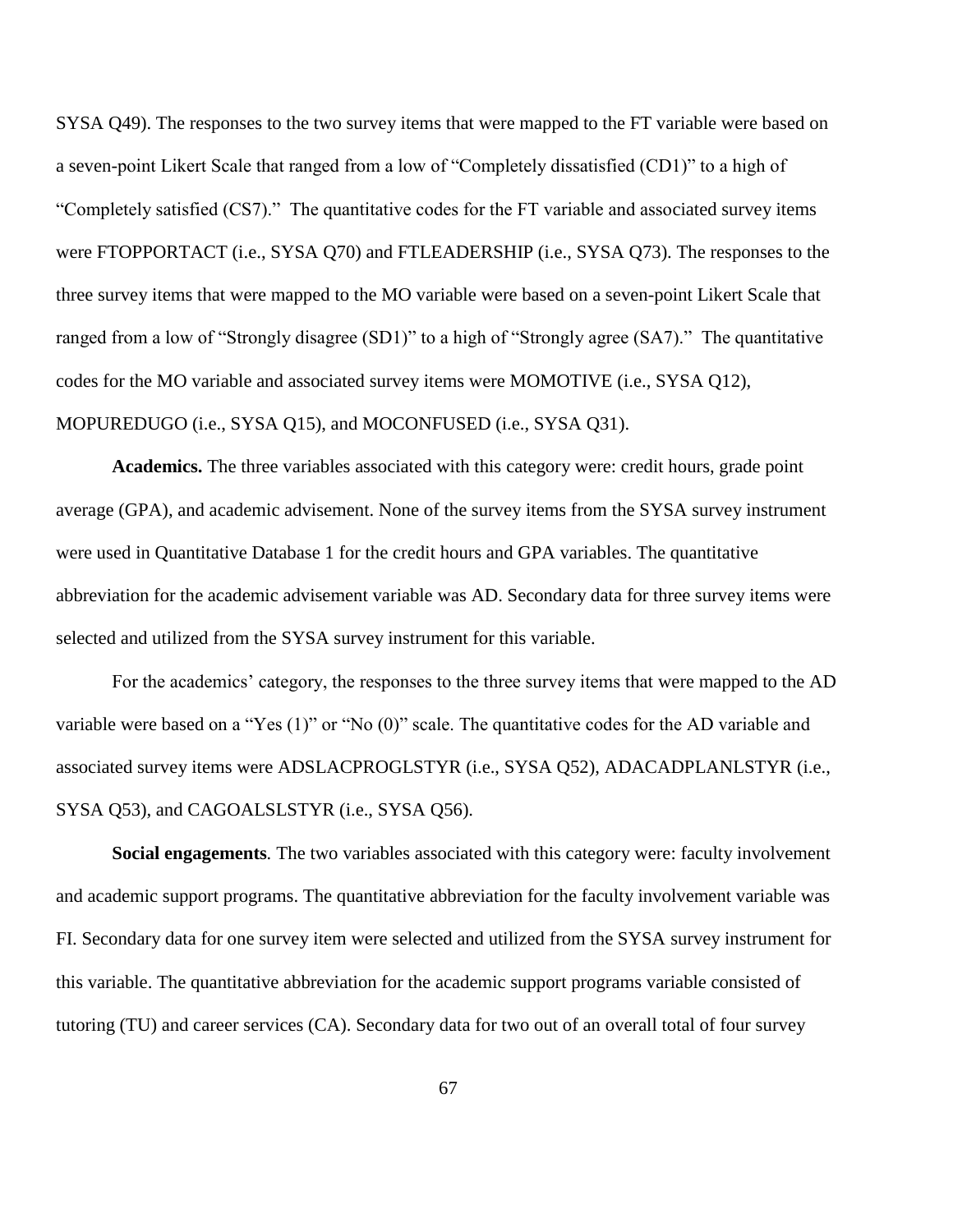items for academic support programs were selected and utilized from the SYSA survey instrument for the TU variable. Secondary data for two out of an overall total of four survey items for academic support programs were selected and utilized from the SYSA survey instrument for the CA variable.

For the social engagements category, the responses to the one survey item that was mapped to the FI variable were based on a "Yes (1)" or "No (0)" scale. The quantitative code for the FI variable and associated survey item was WORKATALL (i.e., SYSA Q1). The responses to the two survey items that were mapped to the TU variable were based on a "Yes (1)" or "No (0)" scale. The quantitative codes for the TU variable and associated survey items were HSTDYSKLSTYR (i.e., SYSA Q50) and TUTORLSTYR (i.e., SYSA Q51). The researcher equated the responses to these survey items to the University of New Mexico's Center for Academic Program Support (CAPS), which was the primary academic support provider of tutoring services. The responses to the two survey items that were mapped to the CA variable were based on a "Yes (1)" or "No (0)" scale. The quantitative codes for the CA variable and associated survey items were CACRCHCELSTYR (i.e., SYSA Q57) and CAWKINTERLSTYR (i.e., SYSA Q58). The researcher equated the responses to these survey items to the University of New Mexico's Career Services Office, which was the primary academic support provider of services regarding professional opportunities and vocational aspirations.

**Financials***.* The three variables associated with this category were: student employment, lottery scholarship/other scholarships, and performance-based scholarship (i.e., VISTA). None of the survey items from the SYSA survey instrument were used in Quantitative Database 1 for the lottery scholarship/other scholarships and performance-based scholarship (i.e., VISTA) variables. The quantitative abbreviation for student employment variable was SW. Secondary data for one survey item were selected and utilized from the SYSA survey instrument for this variable.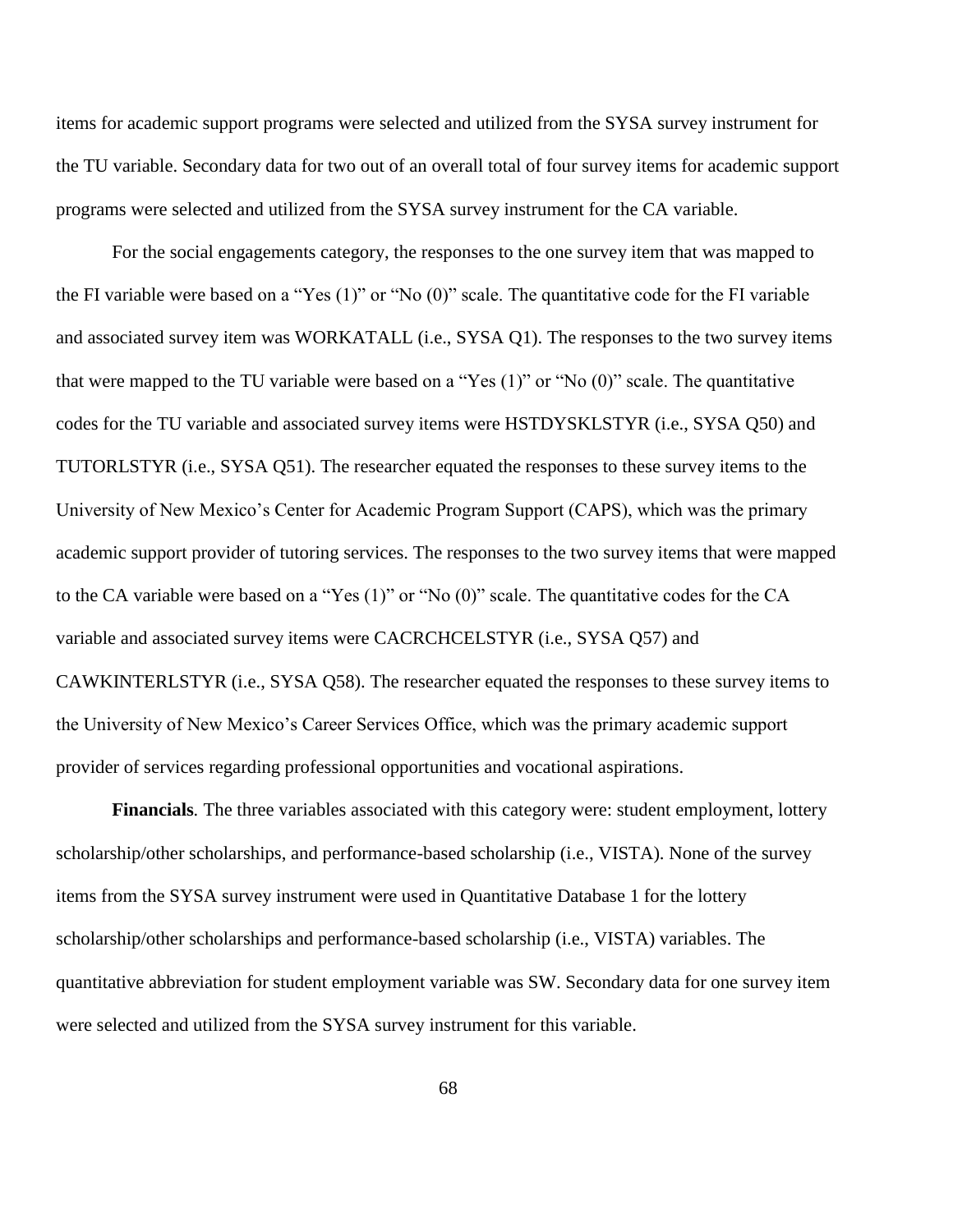For the financials category, the responses to the one survey item that was mapped to the SW variable were based on a "Yes (1)" or "No (0)" scale. The quantitative code for the SW variable and associated survey item was WORKATALL (i.e., SYSA Q1).

## **Quantitative Database 2: Institutional Data - UAC, Banner and Financial Aid Office**

In addition to the secondary data that was utilized for Quantitative Database 1, the researcher selected and quantified pertinent institutional data associated with the following five categories: preentry attributes (i.e., ethnicity, gender, and first-generation status), cognitive (i.e., self-efficacy, selfregulation, future-time perspective, and motivation), academics (i.e., GPA, credit hours, and academic advisement), social engagements (i.e., academic support programs and faculty involvement), and financials (i.e., student employment, lottery scholarship/other scholarships, and performance-based scholarship (i.e., VISTA). The institutional data for this research study was acquired by the researcher from three main sources at the University of New Mexico (UNM): University Advisement Center (UAC), Banner, and Financial Aid Office. A quantitative code for each institutional data was created and included in the conceptual models along with the quantitative codes associated with the secondary data in Quantitative Database 1. Because the variables associated with Quantitative Database 2 consisted of finite and non-numerical institutional data collected from Banner, UAC, and the Financial Aid Office, they were referred to in this research study as discrete and categorical variables, respectively (Statistics How To, n.d.). Refer to Appendix A (i.e., page 119) to review the mapping matrix of the categories, institutional data, and quantitative codes associated with Quantitative Database 2. A detailed breakdown of each category and associated institutional data, data source, and quantitative codes are provided in the following sections.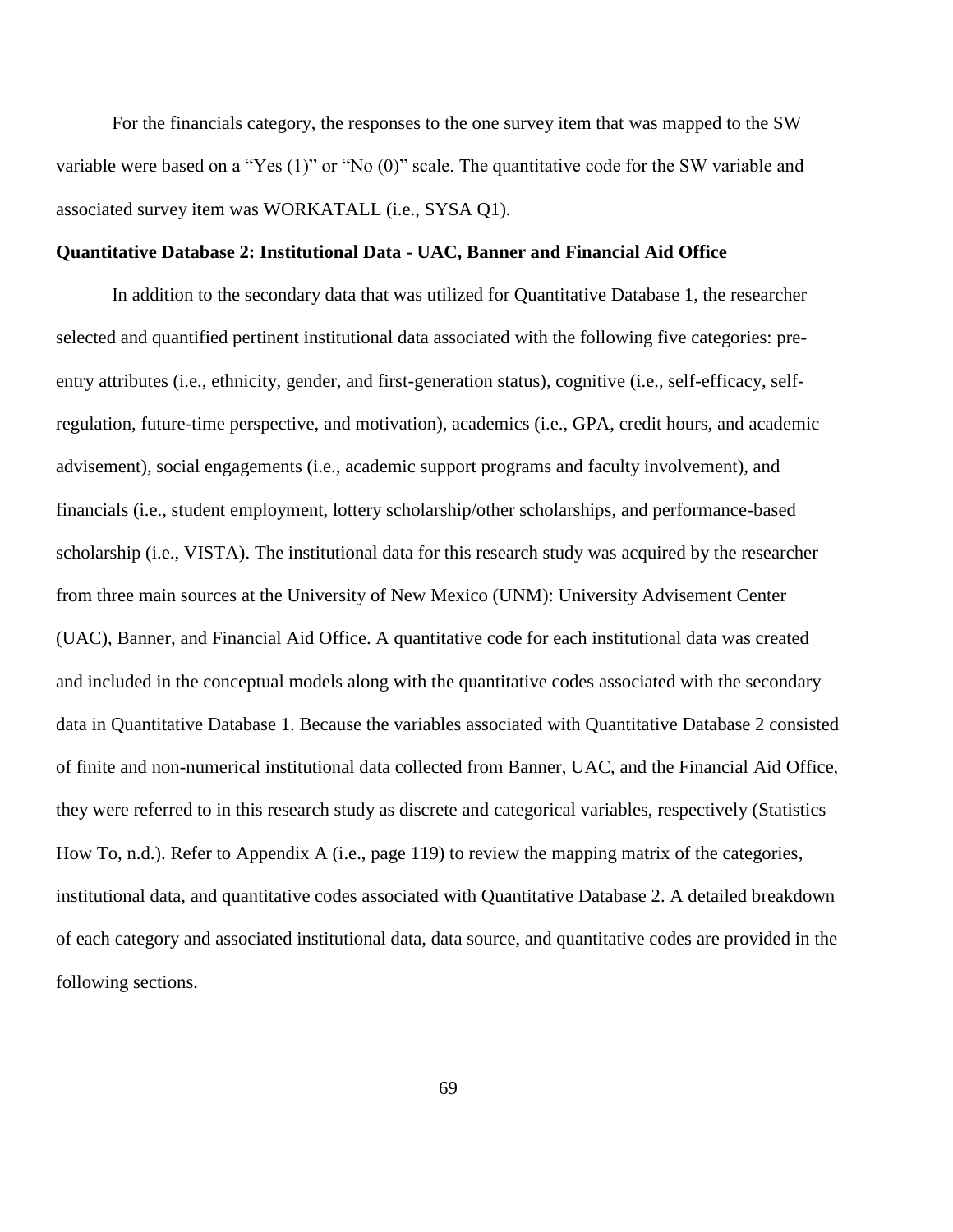**Pre-entry attributes.** The three variables associated with this category were: ethnicity, firstgeneration status, and gender. The institutional data for the ethnicity variable were collected from Banner for each of the 609 completers of the SYSA instrument. The institutional data for the firstgeneration status variable were provided by the Financial Aid Office for each of the 609 completers of the SYSA instrument. The institutional data for the gender variable were collected from Banner for each of the 609 completers of the SYSA instrument.

For the pre-entry attributes category, the institutional data that were mapped to the ethnicity variable were based on a "Yes (1)" or "No (0)" scale. The quantitative codes for the ethnicity variable and associated institutional data were AIndian, Asian, Black, White, and Hispanic. The institutional data that were mapped to the first-generation status variable were based on a "Yes (1)" or "No (0)" scale. The quantitative code for the first-generation status variable and associated institutional data were First Generation. The institutional data that were mapped to the gender variable were based on a "Female (1)" or "Male (0)" scale. The quantitative code for the gender variable and associated institutional data were GenderNew.

**Cognitive.** The four variables associated with this category were: self-efficacy, self-regulation, motivation, and future-time perspective. Institutional data were not used in Quantitative Database 2 for this category.

**Academics.** The three variables associated with this category were: credit hours, grade point average (GPA), and academic advisement. Institutional data were not used in Quantitative Database 2 for the academic advisement variable. The institutional data for the credit hours variable were collected from Banner for each of the 609 completers of the SYSA instrument. The institutional data for the GPA variable were collected from Banner for each of the 609 completers of the SYSA instrument. The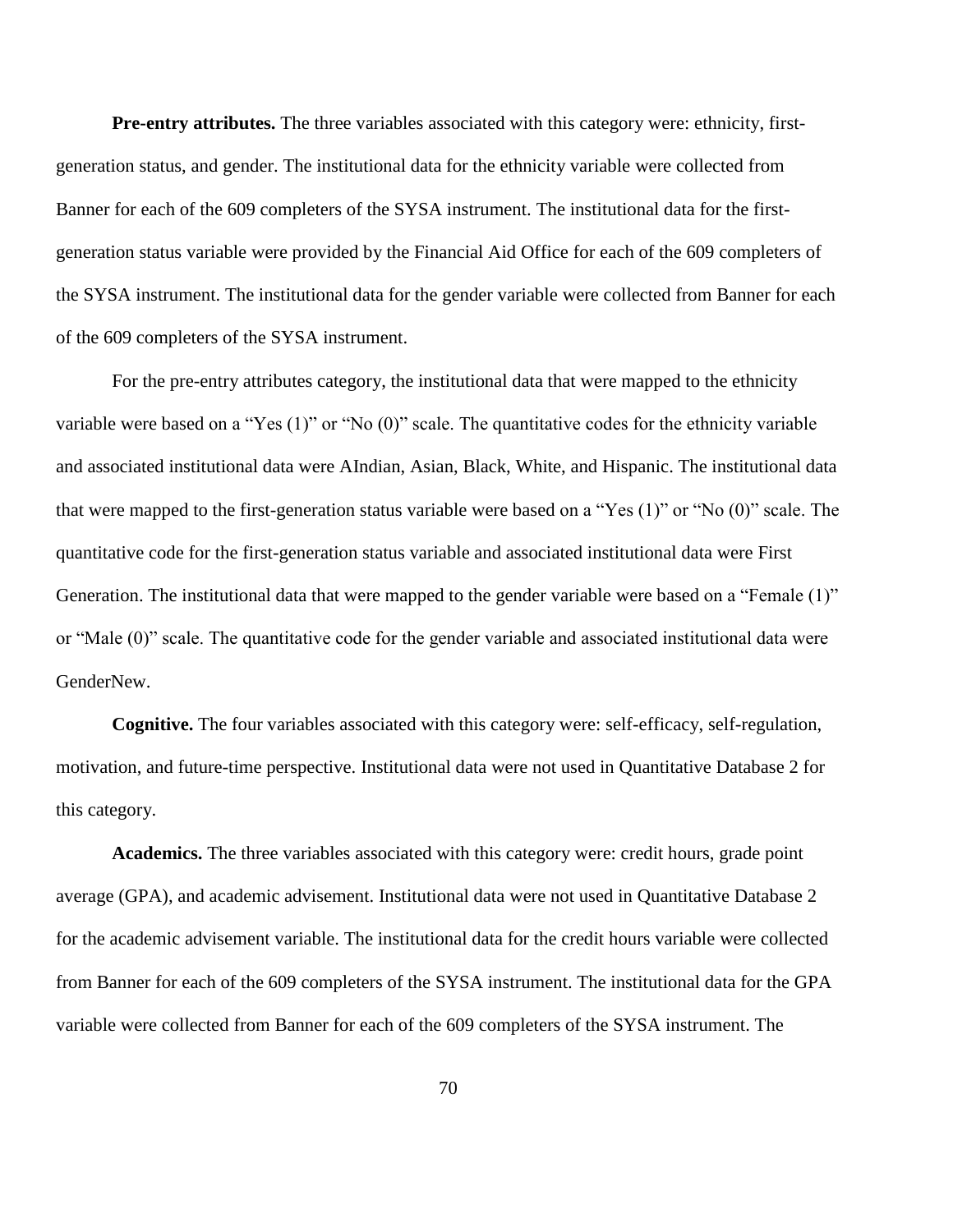institutional data for the academic advisement variable (i.e., which had a quantitative abbreviation of AD) were provided by the UAC from the AdvisorTrax software for each of the 609 completers of the SYSA instrument.

For the academics' category, the institutional data that were mapped to the credit hours variable were based on the actual number of credit hours enrolled. The quantitative codes for the credit hours variable and associated institutional data were CE201080 (i.e., actual number of credit hours enrolled during Fall 2010), CE201110 (i.e., actual number of credit hours enrolled during Spring 2011), CE201180 (i.e., actual number of credit hours enrolled during Fall 2011), and CE201210 (i.e., actual number of credit hours enrolled during Spring 2011). This was one of the two variables that also was referred to as a discrete variable. The institutional data that were mapped to the GPA variable were based on a scale of four ranges: 1.0 - 1.49 (1) or All Other (0), 1.5 – 2.49 (1) or All Other (0), 2.5 – 3.49 (1) or All Other (0), and 3.5 - 4.0 (1) or All Other (0). The cumulative GPA from the Fall 2010, Spring 2011, Fall 2011, and Spring 2012 were utilized. The quantitative codes for the GPA variable and associated institutional data were CUMGPA4, CUMGPA3.49, CUMGPA2.49, and CUMGPA1.49. The institutional data that were mapped to the academic advisement variable were based on the actual number of advising visits. The quantitative code for the academic advisement variable and associated institutional data was AdvisingActual (i.e., actual number of advising visits from 1 thru 10 and 11 or more). This variable was not only one of the two discrete variables but also a categorical variable.

**Social engagements***.* The two variables associated with this category were: faculty involvement and academic support programs. Institutional data were not used in Quantitative Database 2 for this category. However, the secondary data collected from the SYSA survey instrument for the tutoring and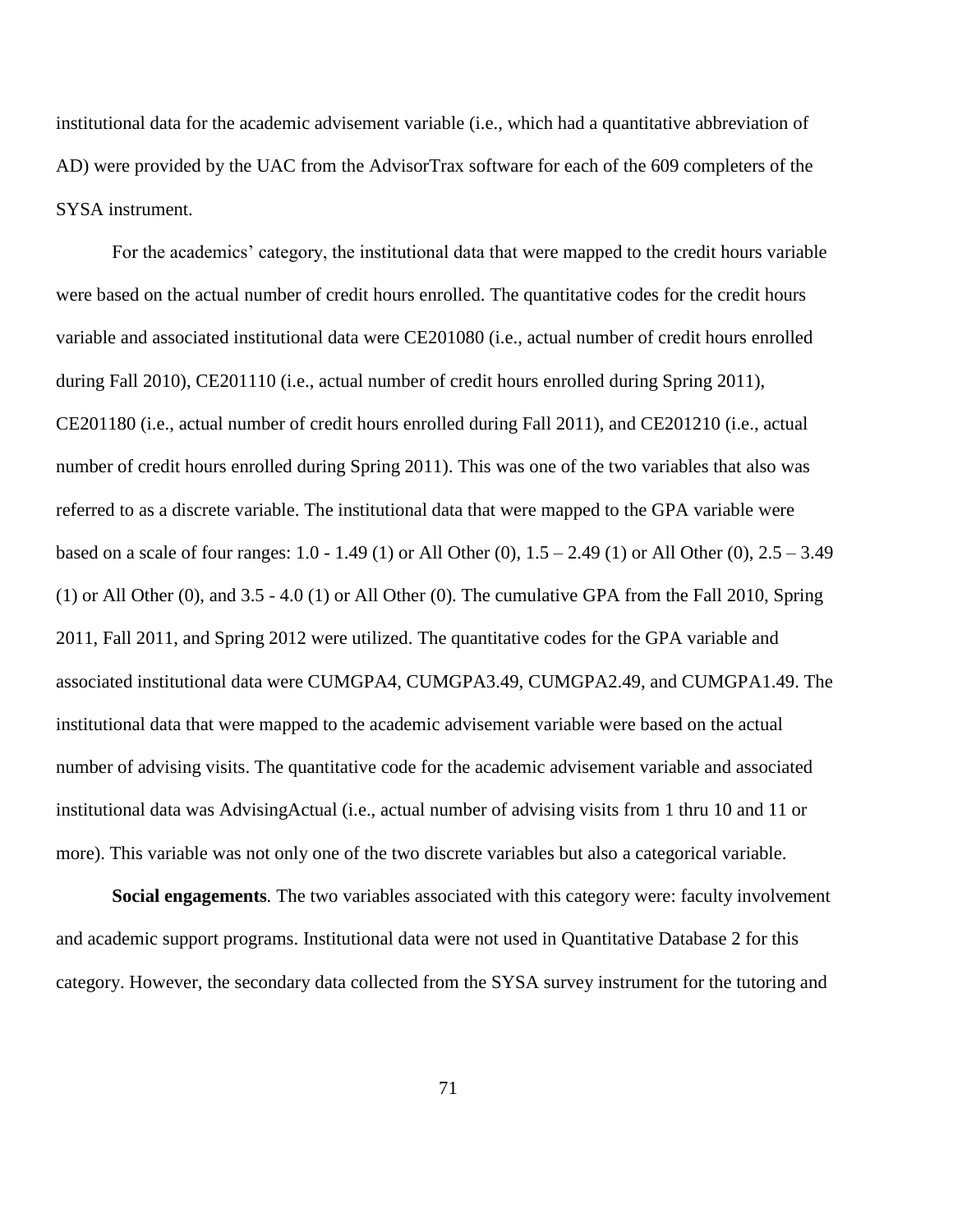career services variables--associated with the overall academic support programs variable--were equated with the 609 completers usage of UNM's CAPS and Career Services Office.

**Financials***.* The three variables associated with this category were: student employment, statefunded lottery scholarship/other scholarships, and performance-based scholarship (i.e., VISTA). Institutional data were not used in Quantitative Database 2 for the student employment variable. The institutional data for the state-funded lottery scholarship/other scholarships variable were provided by the Financial Aid Office for each of the 609 completers of the SYSA instrument. The institutional data for the performance-based scholarship variable were provided by the Financial Aid Office for each of the 609 completers of the SYSA instrument.

For the financials category, the institutional data that were mapped to the state-funded lottery scholarship/other scholarships variable were based on a "Yes (1)" or "No (0)" scale. The quantitative code for the state-funded lottery scholarship/other scholarships variable and associated institutional data were LOTTSCH. The institutional data that were mapped to the performance-based scholarship variable were based on a "Yes (1)" or "No (0)" scale. The institutional data collected for this variable were equated with the 112 out of 609 completers that participated in the VISTA program at UNM. The quantitative code for the performance-based scholarship variable and associated institutional data were PartVISTA.

## **Sample Population**

For the Fall 2010 pilot of the SYSA instrument, sophomore students that were enrolled at a broad cross-section of public and private and four-year and two-year postsecondary institutions participated in the normalization of this survey instrument (Ruffalo Noel-Levitz (2011). The UNM University Advisement Center (UAC) sent the following student data to Ruffalo Noel-Levitz for the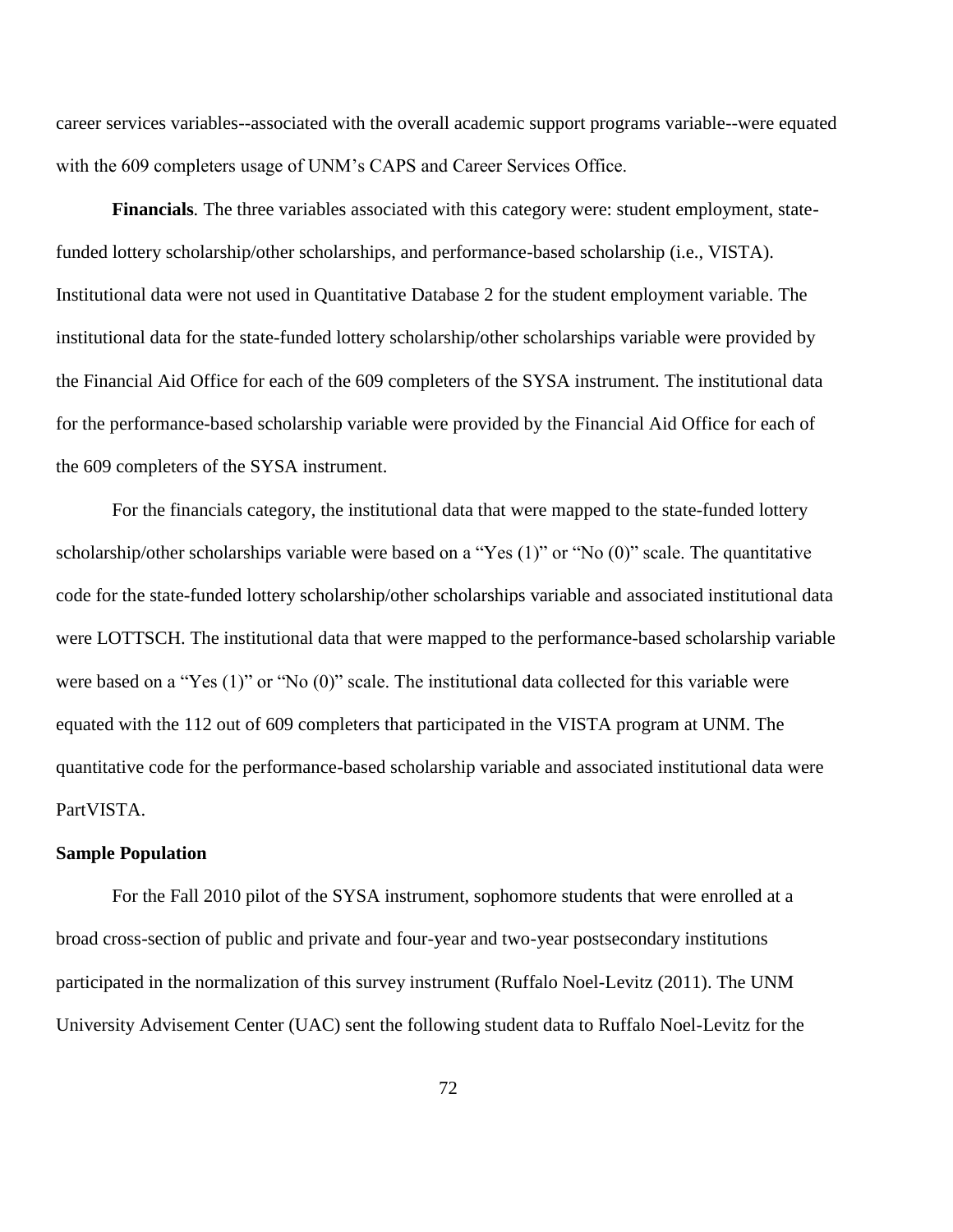pilot: student name, UNM email address, and confirmation of the eligibility of the student to register during Fall 2010. In particular, student data was sent to 6,228 active sophomore students who were fulltime and part-time students that were eligible to register and/or who registered for their sophomore year at UNM in Fall 2010. At UNM, a sophomore student was identified as someone who successfully earned between 27-60 credit hours. Ruffalo Noel-Levitz then emailed an invitation to participate with a link to the SYSA instrument. Out of the 8,613 sophomore students that participated, 41.2% came from four-year, private postsecondary institutions, 26.5% came from four-year, public postsecondary institutions, and 32.3% came from two-year postsecondary institutions (Ruffalo Noel-Levitz, 2011). Out of the 6,228 active sophomore students at UNM who were sent the invitation to participate, 789 partially completed the survey instrument and 609 completed the entire survey instrument. Of the 609 sophomore students who completed the survey instrument, 112 also participated in the VISTA performance-based scholarship program.

As illustrated in Table 3.2 below, 69.1% (i.e.,  $N = 421$ ) of the 609 UNM participants were female whereas 30.9% (i.e.,  $N = 188$ ) were male. In addition, 4.6% (i.e.,  $N = 28$ ) were Asian, 4.3% (i.e.,  $N =$ 26) were Black, 42.2% (i.e.,  $N = 257$ ) were Hispanic, 6.9% (i.e.,  $N = 42$ ) were American Indian, and 42% (i.e.,  $N = 256$ ) were White. Also, 30% (i.e.,  $N = 185$ ) of the 609 UNM participants were firstgeneration and 70 % were not (i.e.,  $N = 424$ ).

There is a significant difference in the national and UNM student population percentages for American Indian and Hispanic participants because the State of New Mexico has a higher population of American Indians and Hispanics compared to other postsecondary institutions that participated in the Ruffalo Noel-Levitz pilot of the SYSA instrument. Also, the University of New Mexico (UNM) is designated as a Hispanic-serving institution. To be designated as a Hispanic-serving institution, at least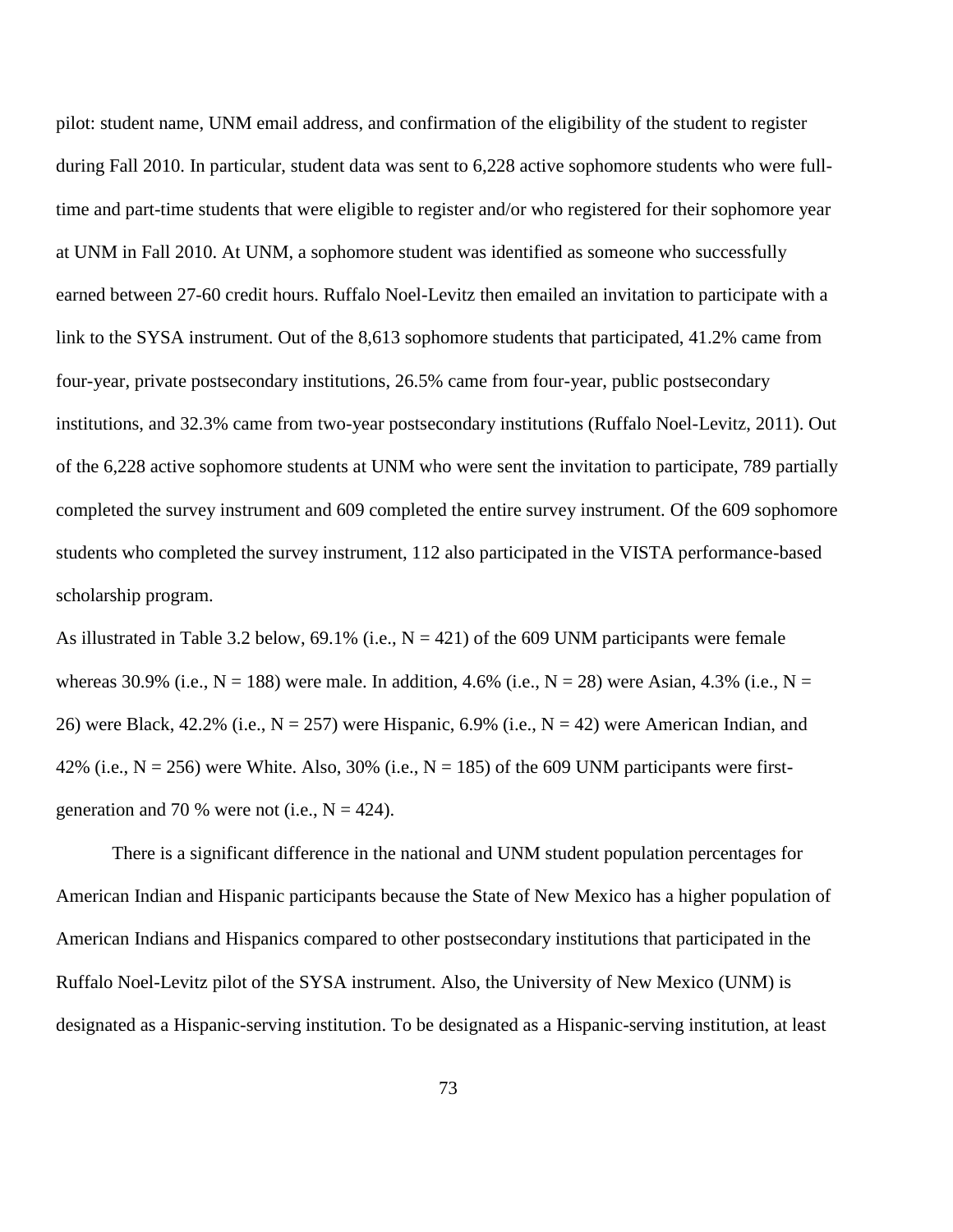25% of the student population must be Hispanic. In Fall 2010, UNM had a total Hispanic student

population of 40.2% (2009-2010 UNM Factbook. p. 7).

# Table 3.2.

# *Comparisons of Demographic Percentages for Fall 2010*

| Ethnicity                       | National<br>Participants<br>$N=8,628$ | <b>UNM</b> Participants<br>$N = 609$ | <b>UNM Student</b><br>Population<br>$N = 20,655$ |
|---------------------------------|---------------------------------------|--------------------------------------|--------------------------------------------------|
| Black/African American          | 21.4                                  | 4.3                                  | 3.1                                              |
| American Indian/Alaskan Native  | 0.09                                  | 6.9                                  | 6.1                                              |
| Asian/Pacific Islander          | 3.7                                   | 4.6                                  | 3.4                                              |
| White/Caucasian                 | 57.3                                  | 41.9                                 | 41.5                                             |
| Hispanic/Latino                 | 10.4                                  | 42.2                                 | 40.2                                             |
| Multiethnic/other ethnic origin | 3.3                                   | $\overline{0}$                       | 2.4                                              |
| Prefer not to respond           | 2.2                                   | $\overline{0}$                       | 3.3                                              |
| <b>Gender</b>                   |                                       |                                      |                                                  |
| Female                          |                                       | 69.1                                 | 55                                               |
| Male                            |                                       | 30.9                                 | 45                                               |
| <b>First-Generation Status</b>  |                                       |                                      |                                                  |
| Yes                             | N/A                                   | 30                                   |                                                  |
| N <sub>0</sub>                  | N/A                                   | 70                                   |                                                  |

Note: Percentage may not equal to 100% due to rounding.

It was notable that 38% more females completed the SYSA instrument. Another notable observation was that the percentages of Hispanic and White participants from UNM were nearly identical with only a 0.2% difference. For this research study, White students were designated as the reference group because they represented the largest overall student population at UNM. In addition, researchers from the Ruffalo Noel-Levitz organization found that 38% of the 8,628 participants earned between 31 - 45 college credit hours and 10% were enrolled in courses at other postsecondary institutions. This was important to note because the number of college credit hours a student earned as a sophomore influenced to some degree whether they persisted to the next semester (Kuh, Kinize, & Buckley, 2006).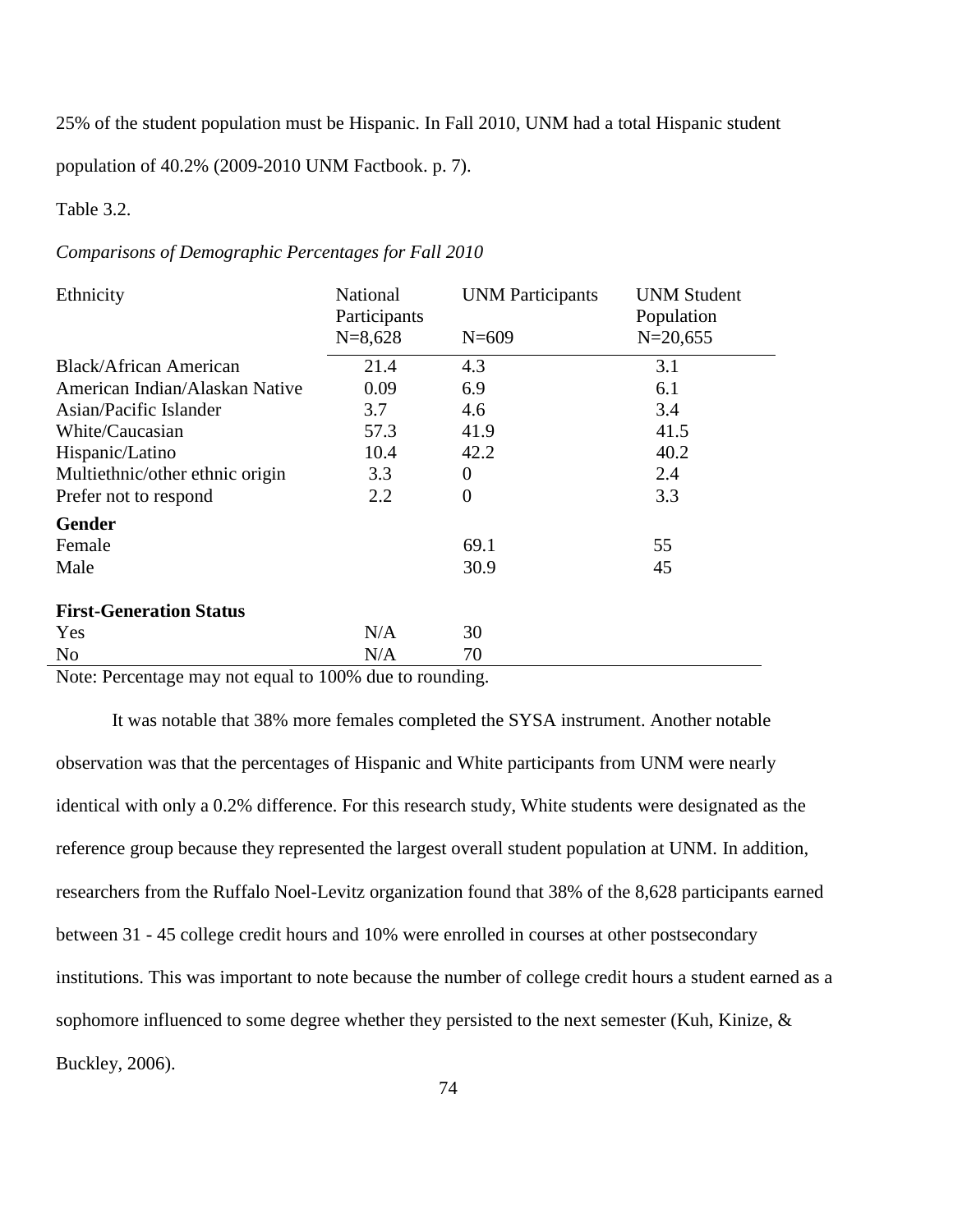#### **Data Analysis Method**

The logistic regression data analysis method was used to examine the effect of variables associated with the pre-entry attributes, cognitive, academics, social engagements, and financials categories on the persistence of a sample of sophomore students (i.e.,  $N = 609$ ) at the University of New Mexico (UNM). Logistic regression is a "viable statistical technique for studying a phenomenon such as the influential factors of persistence as it addresses dichotomous dependent variables with multiple explanatory variables that are continuous and categorical" (Nunnally & Bernstein, 1994, pp. 7-8). A series of student retention conceptual models were investigated as logistic regression models utilizing the Statistical Package for Social Science (SPSS) software. A total of five models were utilized by the researcher to examine the five guiding research questions of this research study. These models consisted of variables that were merged into a total of five sequential blocks. The use of the logistic regression method was significant because it allowed the researcher to sequentially test and analyze the statistical significance of the variables within each model.

A significant level or alpha level of .01, denoted by the symbol " $\alpha$ ," was applied to the five logistic regression models in order to determine which continuous, discrete, and categorical variables had a statistical effect on the persistence of the sample of UNM sophomore students that participated in the Fall 2010 piloted of the SYSA survey instrument (Trochim, 2006). The purpose of applying this alpha level value in the regression models was to avoid Type 1 errors, which would inaccurately indicate that a variable had an effect on persistence when it did not. Due to the low N-number of the sampled population, an alpha level of .01 instead of .05 was applied. Each logistic regression model was constructed with the following block structures: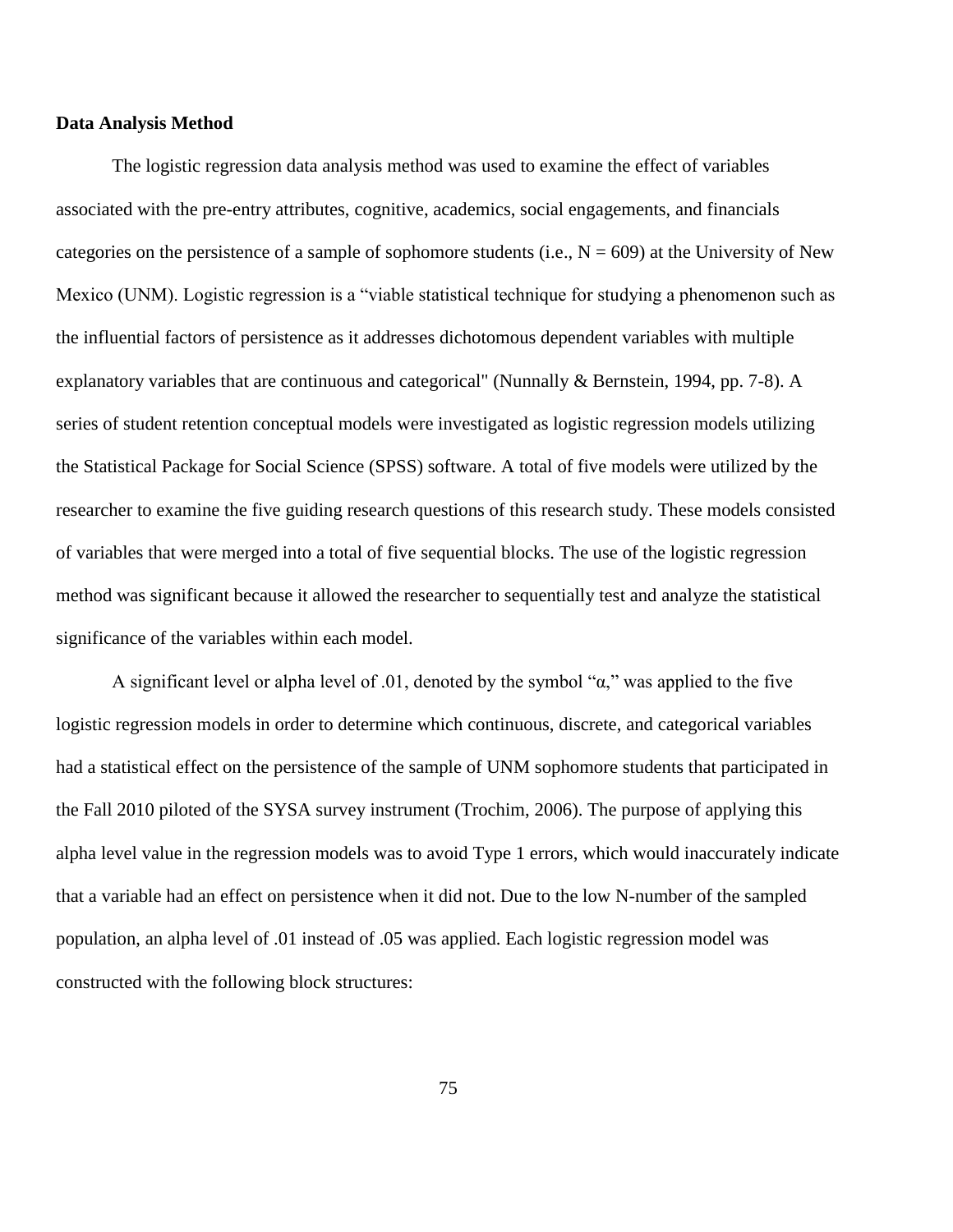**Model 0.** Model 0 represented the baseline (null) model. Model 0 focused only on persistence as the dependent variable without any of the continuous, discrete, or categorical variables, as independent variables, added to the model. In other words, Model 0 consisted of persistence as the baseline dependent variable against which the other models are sequentially compared. According to the institutional data that were provided by the University Advisement Center (UAC) from the AdvisorTrax software, 47.6% (i.e.,  $N = 290$ ) of the UNM participants persisted from the Fall 2010 to Spring 2011 semester and 52.4 % (i.e.,  $N = 319$ ) did not persist from the Fall 2010 to Spring 2011 semester. The quantitative code for the persistence variable was Perenrolle. The institutional data that were mapped to the persistence variable were based on a "Yes (1)" or "No (0)" scale.

**Model 1.** Model 1 also represented Block 1. Model 1 focused on the variables associated with the pre-entry attributes category, which was used to investigate guiding research question one. This category consisted of the following variables: ethnicity, gender, and students' first-generation status.

The merging of the quantitative codes for each variable are displayed below.

# **Model 1** =  $β_0 + [β_1(AFRICAN AMERICAN) + β_2(AMERICAN INDIAN) + β_3(ASIAN) +$  $\beta_4(HISPANIC) + \beta_5(FIRST-GENERATION) + \beta_6(GENDER)$

**Model 2.** Model 2 consisted of Block 1 and Block 2. Model 2 focused on the variables associated with the pre-entry attributes and cognitive categories, which were used to investigate guiding research question two. These categories consisted of the following variables: ethnicity, gender, firstgeneration status, self-efficacy, self-regulation, motivation, and future-time perspective.

The merging of the quantitative codes for each variable are displayed below.

**Model 2** =  $\beta_{0+}$  [β<sub>1</sub>(AFRICAN AMERICAN) + β<sub>2</sub>(AMERICAN INDIAN) + β<sub>3</sub>(ASIAN) + β<sub>4</sub>  $(HISPANIC)$  +  $\beta_5(FIRST-GENERATION)$  +  $\beta_6(GENDER)$ ] +  $\beta_7(SELF-EFFICACY)$  +  $\beta_8(SELF REGULATION$ ) +  $\beta$ <sub>9</sub>(MOTIVATION) +  $\beta_{10}$ (FUTURE-TIME PERSPECTIVE)]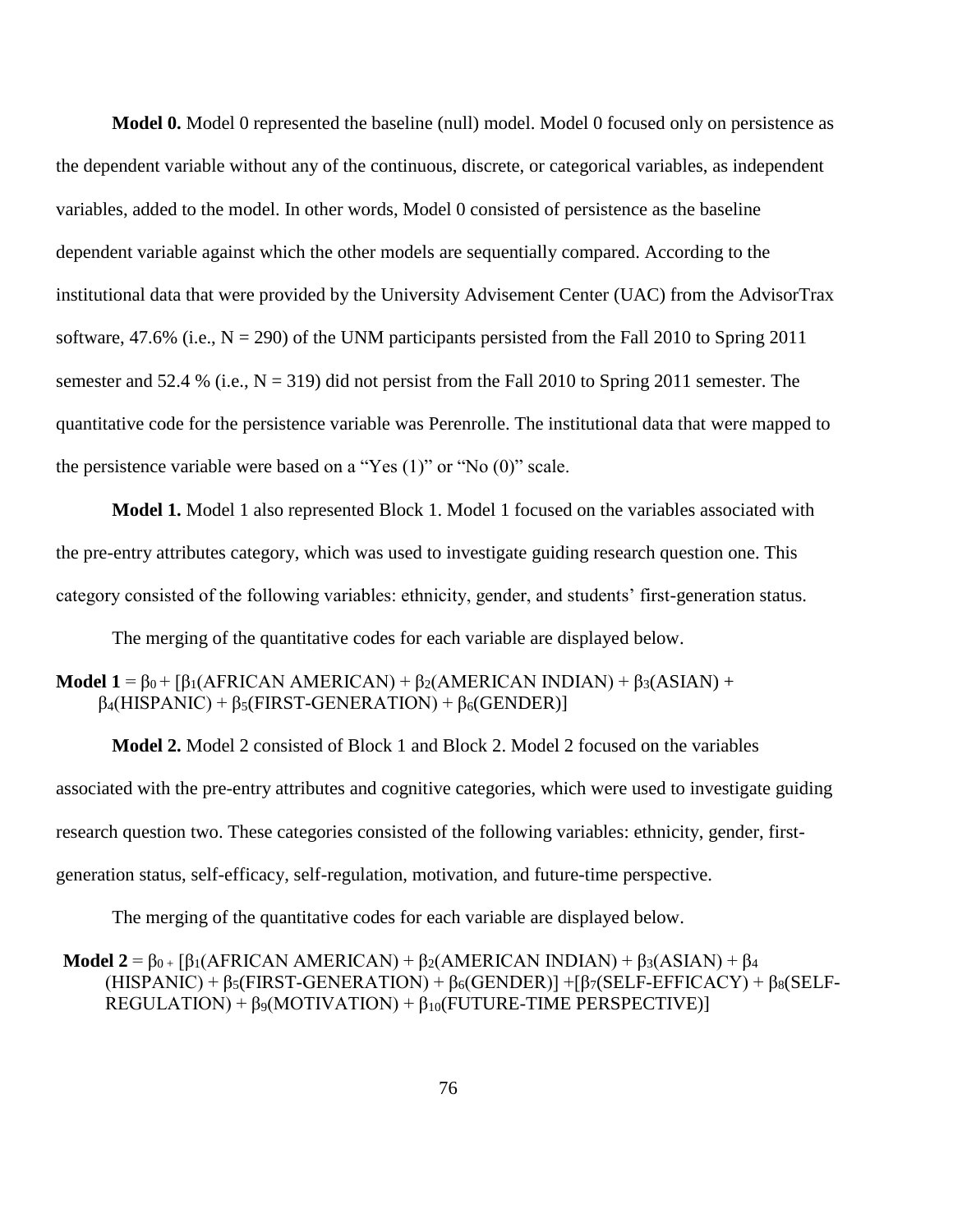**Model 3.** Model 3 consisted of Block 1, Block 2, and Block 3. Model 3 focused on the variables associated with the pre-entry attributes, cognitive, and academics categories, which were used to investigate guiding research question three. These categories consisted of the following variables: ethnicity, gender, first-generation status, self-efficacy, self-regulation, motivation, future-time perspective, grade point averages, credit hours, and academic advisement.

The merging of the quantitative codes for each variable are displayed below.

**Model 3** =  $\beta_{0+}$  [ $\beta_1$ (AFRICAN AMERICAN) +  $\beta_2$ (AMERICAN INDIAN) +  $\beta_3$ (ASIAN) +  $\beta_4$ (HISPANIC) +  $\beta_5$ (FIRST-GENERATION) +  $\beta_6$ (GENDER)] + [ $\beta_7$ (SELF-EFFICACY) +  $\beta_8$ (SELF-REGULATION) +  $\beta_9$ (MOTIVATION) +  $\beta_{10}$ (FUTURE-TIME PERSPECTIVE)] +  $\beta_{11}(CUMGPA) + \beta_{12}(CREDIT EARNED) + \beta_{13}(ADVISINGACTUAL) +$  $\beta_{14}$ (ADSLACPROGLSTYR)+  $\beta_{15}$ (ADACADPLANLSTYR) +  $\beta_{16}$ (CAGOALSLSTYR)]

**Model 4.** Model 4 consisted of Block 1, Block 2, Block 3, and Block 4. Model 4 focused on the variables associated with the pre-entry attributes, cognitive, academics, and social engagements categories, which were used to investigate guiding research question four. These categories consisted of the following variables: ethnicity, gender, first-generation status, self-efficacy, self-regulation, motivation, future-time perspective, grade point averages, credit hours, academic advisement, faculty involvement, and academic support programs (e. g., tutoring [Center for Academic Program Support (CAPS)] and career services).

The merging of the quantitative codes for each variable are displayed below.

**Model 4** =  $\beta_{0+}$  [ $\beta_1$ (AFRICAN AMERICAN) +  $\beta_2$ (AMERICAN INDIAN) +  $\beta_3$ (ASIAN) +  $\beta_4(HISPANIC) + \beta_5(FIRST-GENERATION) + \beta_6(GENDER) + \beta_7(SELF-EFFICACY) +$  $\beta_8$ (SELF-REGULATION) +  $\beta_9$ (MOTIVATION) +  $\beta_{10}$ (FUTURE-TIME PERSPECTIVE)] +  $\beta_{11}(CUMGPA) + \beta_{12}(CREDIT EARNED) + \beta_{13}(ADVISINGACTUAL) +$  $\beta_{14}$ (ADSLACPROGLSTYR) +  $\beta_{15}$ (ADACADPLANLSTYR) +  $\beta_{16}$ (CAGOALSLSTYR)] +  $[\beta_{17}(HSTDYSKLSTYR)] + \beta_{18} (TUTORLSTYR) + \beta_{19}(CACRCHCELSTYR) +$  $\beta_{20}$ (CAWKINTERLSTYR) +  $\beta_{21}$ (FIINTERACTINS)]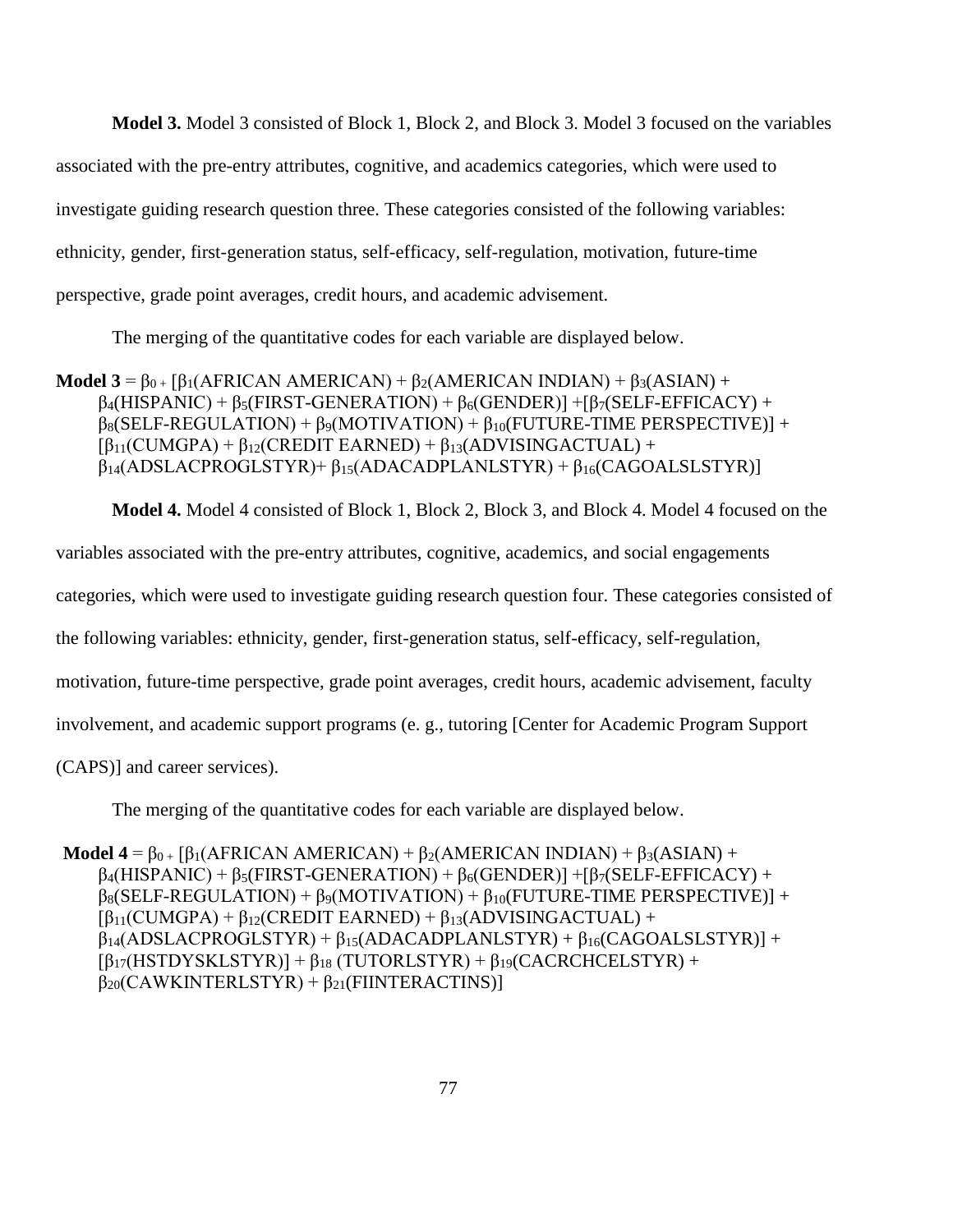**Model 5.** Model 5 consisted of Block 1, Block 2, Block 3, Block 4, and Block 5. Model 5

focused on the variables associated with the pre-entry attributes, cognitive, academics, social engagements, and financials categories, which were used to investigate guiding research question five. These categories consisted of the following variables: ethnicity, gender, first-generation status, selfefficacy, self-regulation, motivation, future-time perspective, grade point averages, credit hours, academic advisement, faculty involvement, academic support programs (e. g., tutoring [Center for Academic Program Support (CAPS)] and career services), student employment, state-funded lottery scholarship/other scholarships, and performance-based scholarship (e.g., VISTA).

The merging of the quantitative codes for each variable are displayed below.

**Model 5** =  $\beta_{0+}$  [ $\beta_1$ (AFRICAN AMERICAN) +  $\beta_2$ (AMERICAN INDIAN) +  $\beta_3$ (ASIAN) +  $\beta_4$  $(HISPANIC) + \beta_5(FIRST-GENERATION) + \beta_6(GENDER) + [\beta_7(SELF-EFFICACY) +$  $\beta_8$ (SELF-REGULATION) +  $\beta_9$ (MOTIVATION) +  $\beta_{10}$ (FUTURE-TIME PERSPECTIVE)] +  $\left[\beta_{11}(CUMGPA) + \beta_{12}(CREDIT EARNED) + \beta_{13}(ADVISINGACTUAL) + \right]$  $\beta_{14}$ (ADSLACPROGLSTYR) +  $\beta_{15}$ (ADACADPLANLSTYR) +  $\beta_{16}$ (CAGOALSLSTYR)] +  $\left[\beta_{17}(HSTDYSKLSTYR) + \beta_{18}(TUTORLSTYR) + \beta_{19}(CACRCHCELSTYR) + \right]$  $β_{20}(CAWKINTERLSTYR) + β_{21}(FINTERACTINS)] + [β_{22}(WORKATAL) + β_{23}(LOTTSCH)$  $+ \beta_{24}$ (PARTVISTA)]

In order to effectively use the logistic regression data analysis method for this research study, dummy coding was applied to several of the continuous and categorical variables. Dummy coding only used ones and zeros to recode variables (O'Grady & Medoff, 1988). Along with quantitative codes, dummy coding was a method used for re-coding or quantifying continuous and categorical variables (O'Grady & Medoff, 1988). Refer to Appendix A on page 119 for a list of the survey/secondary data and institutional data that were dummy coded for this research study.

**Tests of statistical significance.** In a logistic regression model, the goodness of fit or prediction of model fit is measured by calculating the difference between the deviance of the model with no predictors (Dnull), which is a measure of the worst model possible compared to the perfect model, and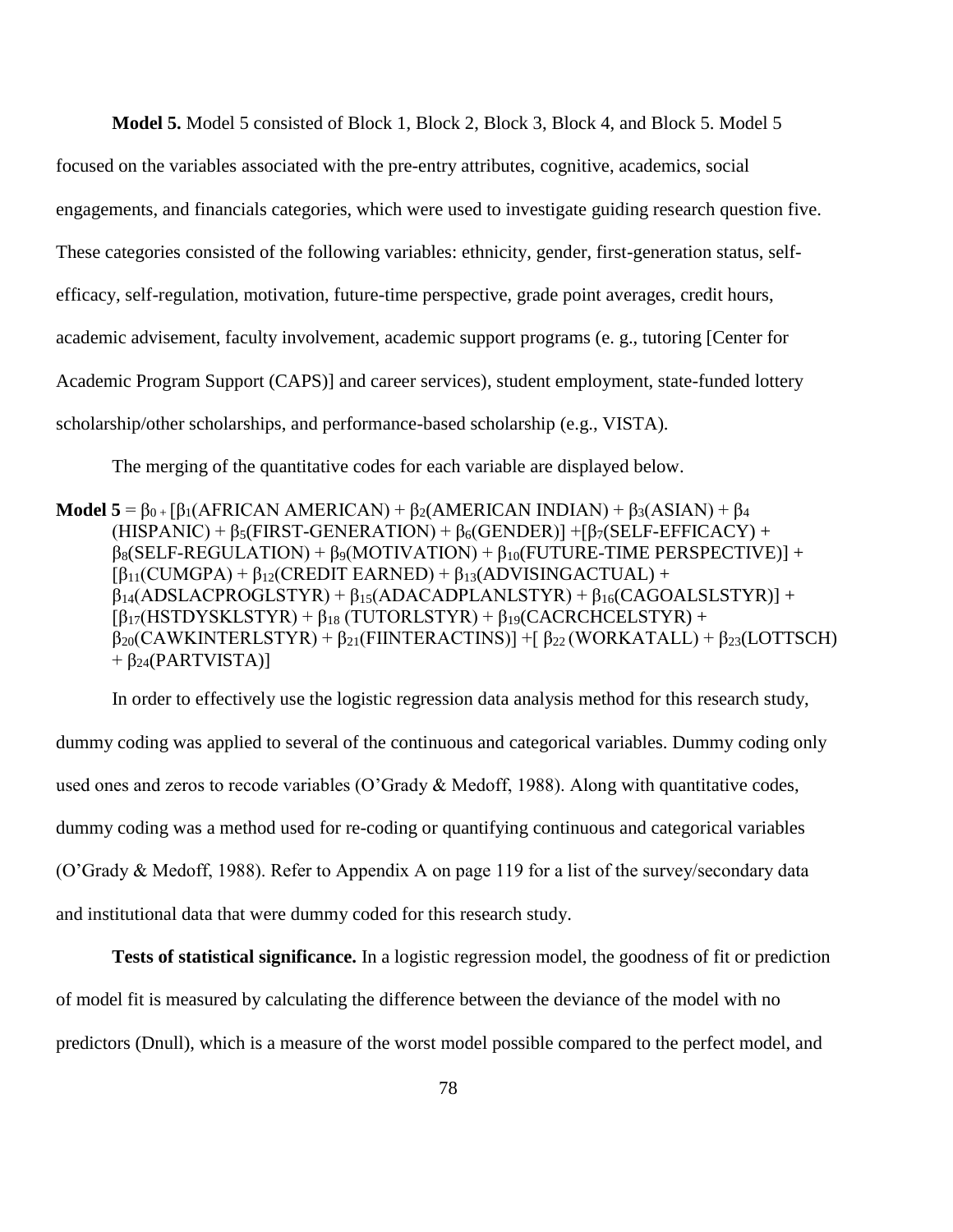the deviance of the model with k predictors (Dk), which is a measure of the model with these k predictors compared to the perfect model. The G statistics (i.e., goodness of fit) are generated in SPSS by running the Hosmer-Lemeshow Test and are represented by the formula  $D_{null}$  -  $D_{k3}$ , which is a measure of the goodness of the contribution from the predictor set. This formula also includes the  $X^2$ distribution with k degrees of freedom. A pseudo  $R^2$  index is calculated using the deviances and can be formulated as  $R_L^2 = (D_{null} - D_k)/D_{null}$ . The overall value range is from zero and one (Cohen, Cohen, West, & Aiken, 2003, p. 505).

SPSS includes two pseudo  $R^2$  indices, the Cox and Snell (e.g., range of zero to .75) and the Nagelkerke (e.g., range of zero to one). The Nagelkerke  $R^2$  index "corrects the Cox and Snell  $R^2$  index by dividing the Cox and Snell index by the maximum possible value it can reach for a given proportion of cases" (Cohen, Cohen, West, & Aiken, 2003, p. 505). The Cox and Snell index is always lower than the Nagelkerke  $R^2$  index. This research study reports on both of the pseudo  $R^2$  indices as well as the -2 Log likelihood (-2LL), which is a measure of how successfully the model was able to predict the dichotomous outcomes. The lower the value for -2LL, the higher the predictive effect of the variables over the null model with no predictors (Cohen, Cohen, West, & Aiken, 2003).

The -2 Log Likelihood statistics and the Hosmer-Lemeshow Test are reviewed to "assess for significant improvement in the overall model" (Pallant, 2013, p. 183). The Hosmer-Lemeshow Test is used to examine the level of agreement between the predicted outcomes and the observe outcomes. In short, it tests the null hypothesis that the model is good. As the chi-square statistic increases, the pvalue decreases. A model is considered good if the p-value is high. However, if the p-value is <.05, then the model does not adequately fit the variables. The SPSS Variables in the Equation and Classification Tables also are used by the researcher to evaluate the model fit (Pallant, 2013).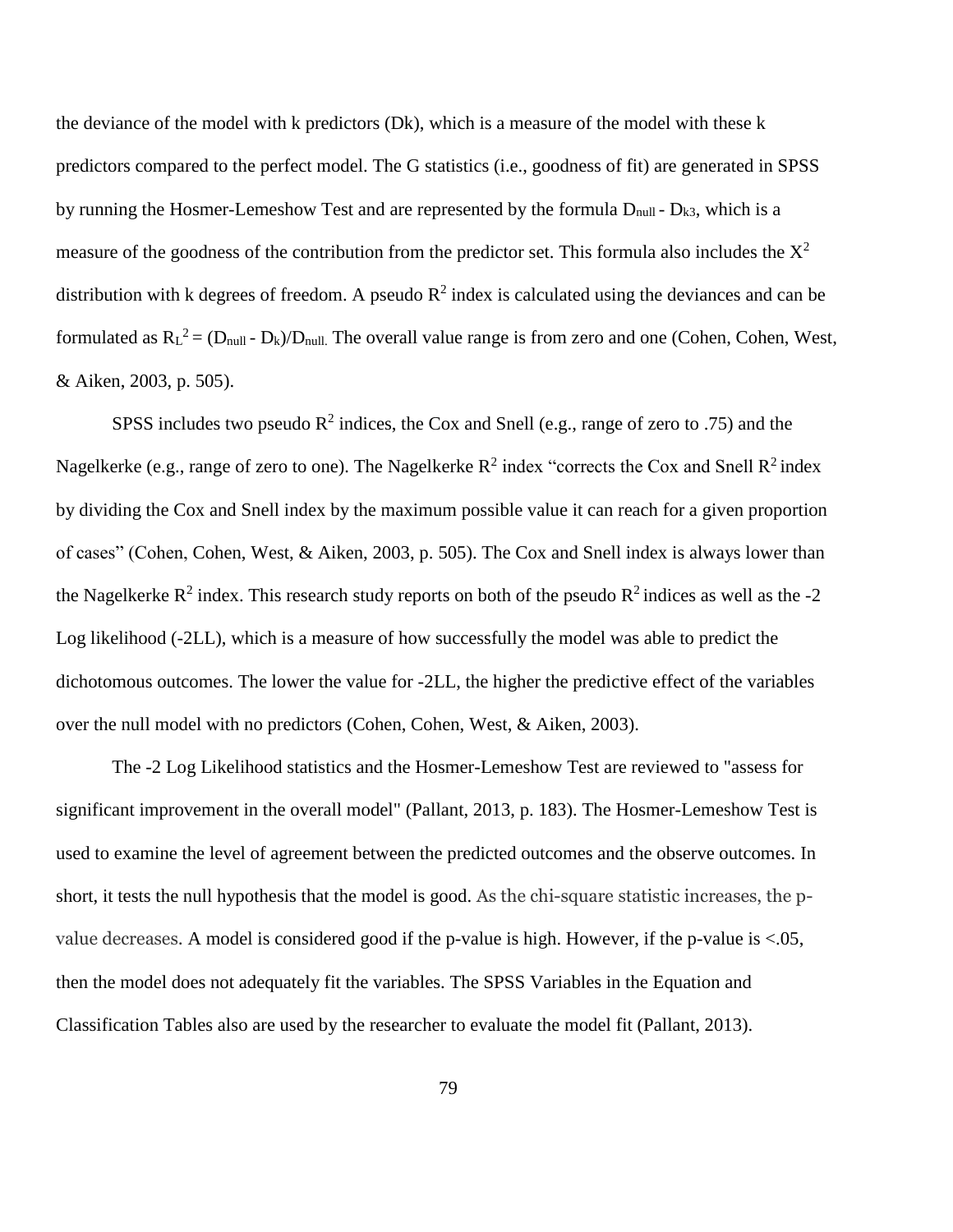The Wald statistic is used to test the impact of a single variable in the prediction of the dichotomous outcome of whether or not persistence to the next semester occurred. The Wald statistic is a way of testing the significance of variables in a statistical model. It "is one of a number of ways of testing whether the parameters associated with a group of explanatory variables are zero" (Kyngas & Rissanen, 2001, p. 774). The standard Wald statistic for reporting a predictor variable as significant in a model is  $p < .05$  (Pallant, 2013). The significance of each block within the five models as well as the individual predictor variables are evaluated using the Wald statistic. In each model, the variables are examined as to their contribution and likelihood in effecting the persistence of a sampled population of sophomore students at the University of New Mexico (UNM).

The Omnibus Test of Model Coefficient is used for predicting the effect of the 21 independent variables that comprise the five models on the outcome variable of persistence. The Omnibus Test "uses chi-square to see if there is significant difference between the Log-likelihood of the baseline model and the new model" (Using Statistical Regression Method, n.d., p.1).

#### **Summary**

Chapter 3 provides an overview of the quantitative research methodology that was used to implement this research study. The SPSS software was utilized to conduct a logistic regression data analysis on five student retention conceptual models. Chapter 4 outlines the statistical results in connection to the five guiding research questions. Lastly, Chapter 5 provides a discussion of the implications of the results in relation to the overall research question as well as in relation to student persistence and success.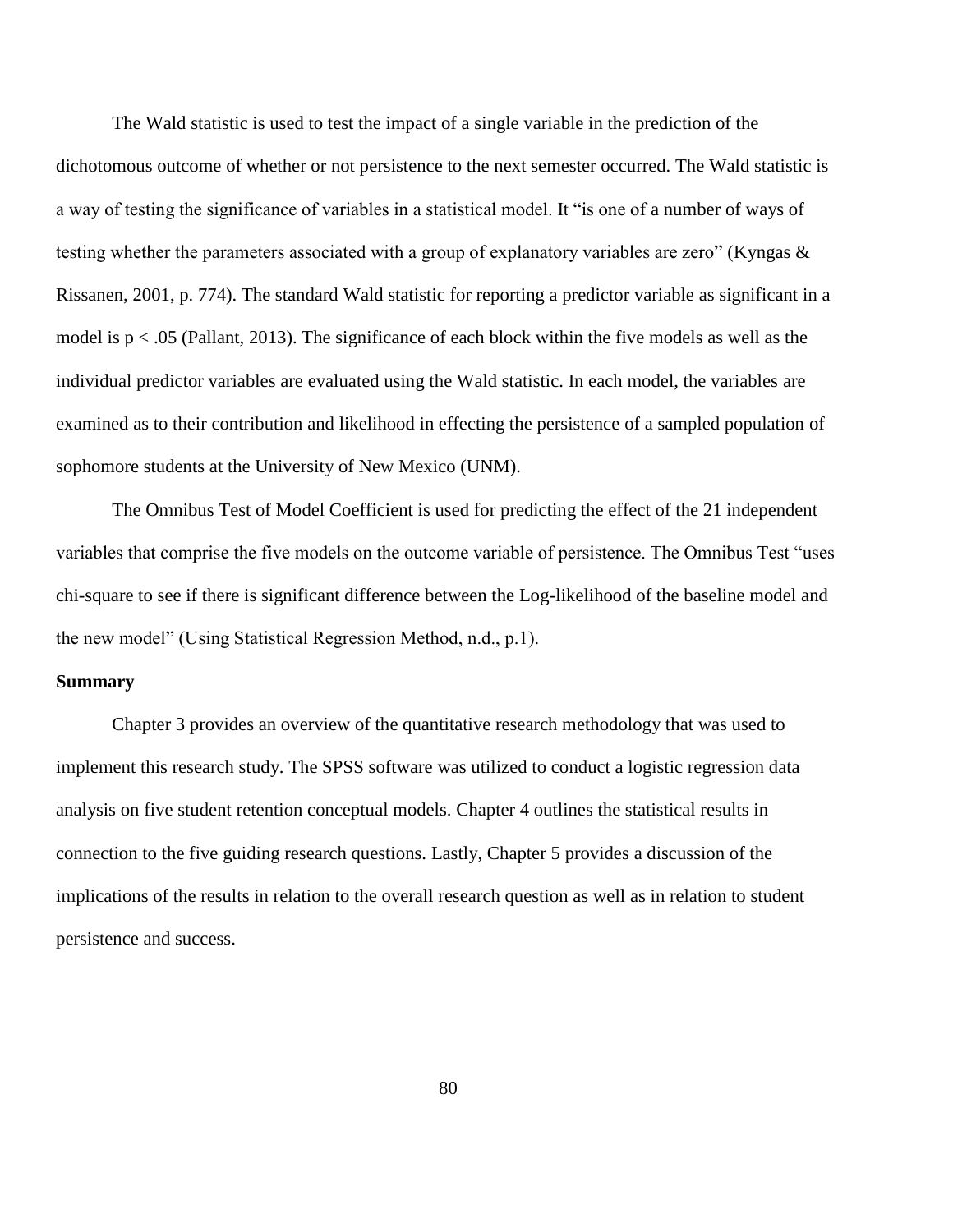## **Chapter 4: Results**

# **Introduction**

The purpose of this research study was to explore the persistence of a sample population of sophomore students at the University of New Mexico (UNM). In particular, the following overarching research question was investigated: What are the variables associated with the pre-entry attributes, cognitive, academics, social engagements, and financials categories that effect the persistence of sophomore students?

In this chapter, the statistical analyses and results of this research study are discussed. The following five guiding research questions are analyzed in relation to the associated statistical results:

- 1. Do sophomore students' ethnicity, gender, and first-generation status effect their persistence?
- 2. Do sophomore students' motivation, self-efficacy, self-regulation and future-time perspective effect their persistence when they are sequentially merged with the variables associated with the pre-entry attributes category?
- 3. Do credit hours, grade point averages (GPAs), and academic advisement influence sophomore students' persistence when they are sequentially merged with the variables associated with the pre-entry attributes and cognitive categories?
- 4. Do faculty involvement and academic support programs influence sophomore students' persistence when they are sequentially merged with the variables associated with the preentry attributes, cognitive, and academics categories?
- 5. Do student employment, a state-funded lottery scholarship and/or other scholarships, and a performance-based scholarship impact sophomore students' persistence when they are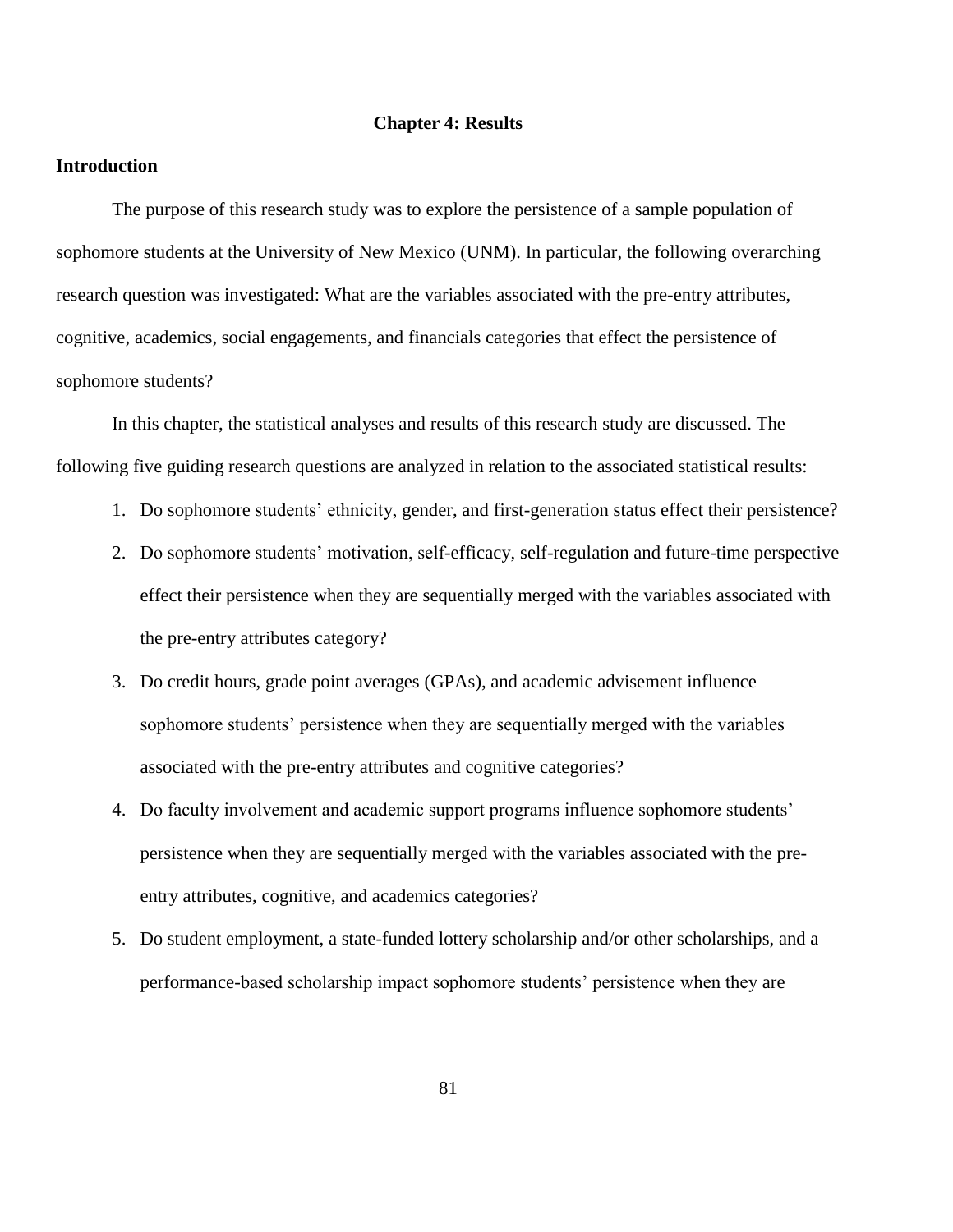sequentially merged with the variables associated with the pre-entry attributes, cognitive, academics, and social engagements categories?

#### **Quantitative Databases Results**

In this section, an overview is provided of the results that were collected from the Second-Year Student Assessment (SYSA) survey instrument, which was created Ruffalo Noel-Levitz, and the University of New Mexico (UNM). The results were based on a sampled population of 609 sophomore students from UNM who completed the survey in Fall 2010. These students were eligible for registration and/or were registered as sophomore students at UNM during the Fall 2010 semester. They entered as first-time, full-time, freshman students at UNM in Fall 2009. These students also had to have earned at least 26 credit hours in order to be classified as sophomore students at UNM. Sixty-nine percent of the sampled population was female. The largest ethnic population of students represented in the sample were Hispanic (i.e., 42.2%) and White (i.e., 42%). The second highest ethnic population was American Indian (i.e., 6.9%), with the Asian (i.e., 4.6%) and African American (i.e., 4.3%) student population representing the smallest group. In addition, 424 (i.e., 70%) of the students were not first-generation.

As for the financial demographics of the sampled population, 58.1% worked or had student employment. In regard to scholarship awards, 56.7% (i.e.,  $N = 345$ ) received financial support from the New Mexico Lottery Scholarship with 11.3% (i.e.,  $N = 69$ ) of the 609 completers having both the lottery scholarship and an additional nonperformance-based scholarship. Lastly, out of the 609 completers, 18.4% (i.e.,  $N = 112$ ) participated in the Vision Inspired Scholarship Through Academic (VISTA) Success performance-based scholarship program.

The results for Quantitative Database 1 and 2 were organized according to the following three types of variables, which were statistically examined in this research study: continuous, discrete, and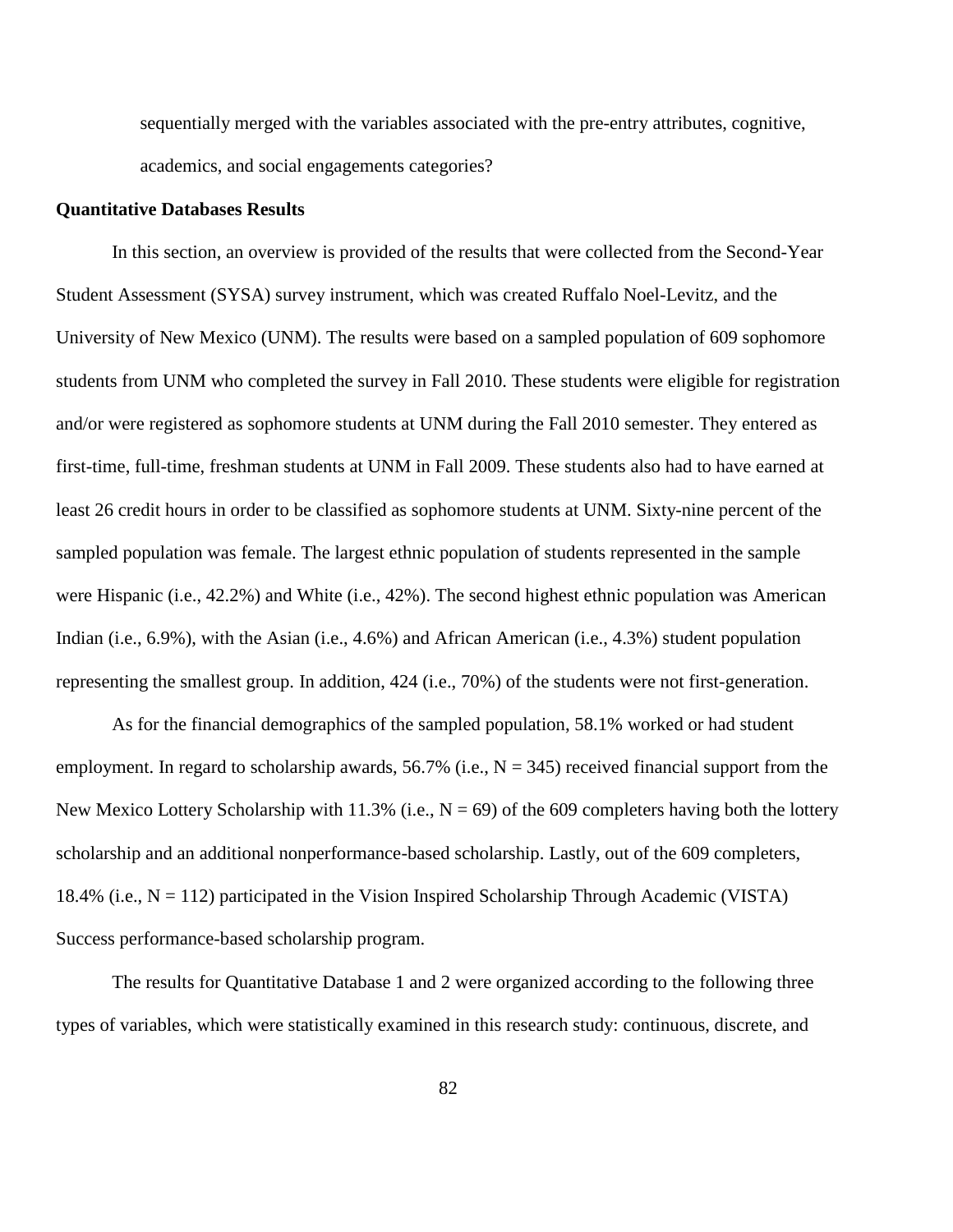categorical. Refer to Appendix A on page 119 to access a mapping of the categories, data source, survey items and institutional data, quantitative codes, and ranges. Refer to Appendix B on page 127 to review statistical results associated with the five models. The sample size/frequency, mean (i.e., M), standard deviation (i.e., SD), and range (i.e. Likert Scales) were calculated for the following continuous variables: self-efficacy (i.e., SEJUDGEMENT, SECONFIOPIN, and SEFIQURING), self-regulation (i.e., SRAPPLYLRN, SRDLLBORING, and SRDEDICATED), future-time perspective (i.e., FTOPPORTACT and FTLEADERSHIP), and motivation (i.e., MOMOTIVE, MOPUREDUGO, and

MOCONFUSED). These results were used in the logistic regression data analysis method in order to investigate the effect of the continuous variables on the persistence of the sampled population.

These results are illustrated in Table 4.1 below.

# **Table 4.1.**

| <b>Variable</b>       | <b>Quantitative Code</b>    | M    | <b>SD</b> | Likert Scale Range (1 thru 7)      |
|-----------------------|-----------------------------|------|-----------|------------------------------------|
|                       | <b>SEJUDGEMENT</b>          | 6.11 | 1         | SD1, D2, SD3, N4, SA5, SA6, SA7    |
| Self-Efficacy<br>(SE) | <b>SECONFIOPIN</b>          | 5.92 | 1.09      | SD1, D2, SD3, N4, SA5, SA6, SA7    |
|                       | <b>SEFIQURING</b>           | 5.26 | 1.34      | SD1, D2, SD3, N4, SA5, SA6, SA7    |
|                       | <b>SRAPPLYLRN</b>           | 5.41 | 1.32      | SD1, D2, SD3, N4, SA5, SA6, SA7    |
| (SR)                  | Self-Regulation SRDLLBORING | 5.29 | 1.4       | SD1, D2, SD3, N4, SA5, SA6, SA7    |
|                       | <b>SRDEDICATED</b>          | 6.42 | 1.06      | SD1, D2, SD3, N4, SA5, SA6, SA7    |
| Future-Time           | <b>FTOPPORTACT</b>          | 4.42 | 1.64      | CD1, MD2, SD3, NSD4, SS5, MS6, CS7 |
| Perspective<br>(FT)   | <b>FTLEADERSHIP</b>         | 4.43 | 1.55      | CD1, MD2, SD3, NSD4, SS5, MS6, CS7 |
|                       | <b>MOMOTIVE</b>             | 6.11 | 1.19      | SD1, D2, SD3, N4, SA5, SA6, SA7    |
| Motivation<br>(MO)    | <b>MOPUREDUGO</b>           | 5.99 | 1.09      | SD1, D2, SD3, N4, SA5, SA6, SA7    |
|                       | <b>MOCONFUSED</b>           | 4.97 | 0.35      | SD1, D2, SD3, N4, SA5, SA6, SA7    |

## *Results of the Continuous Variables*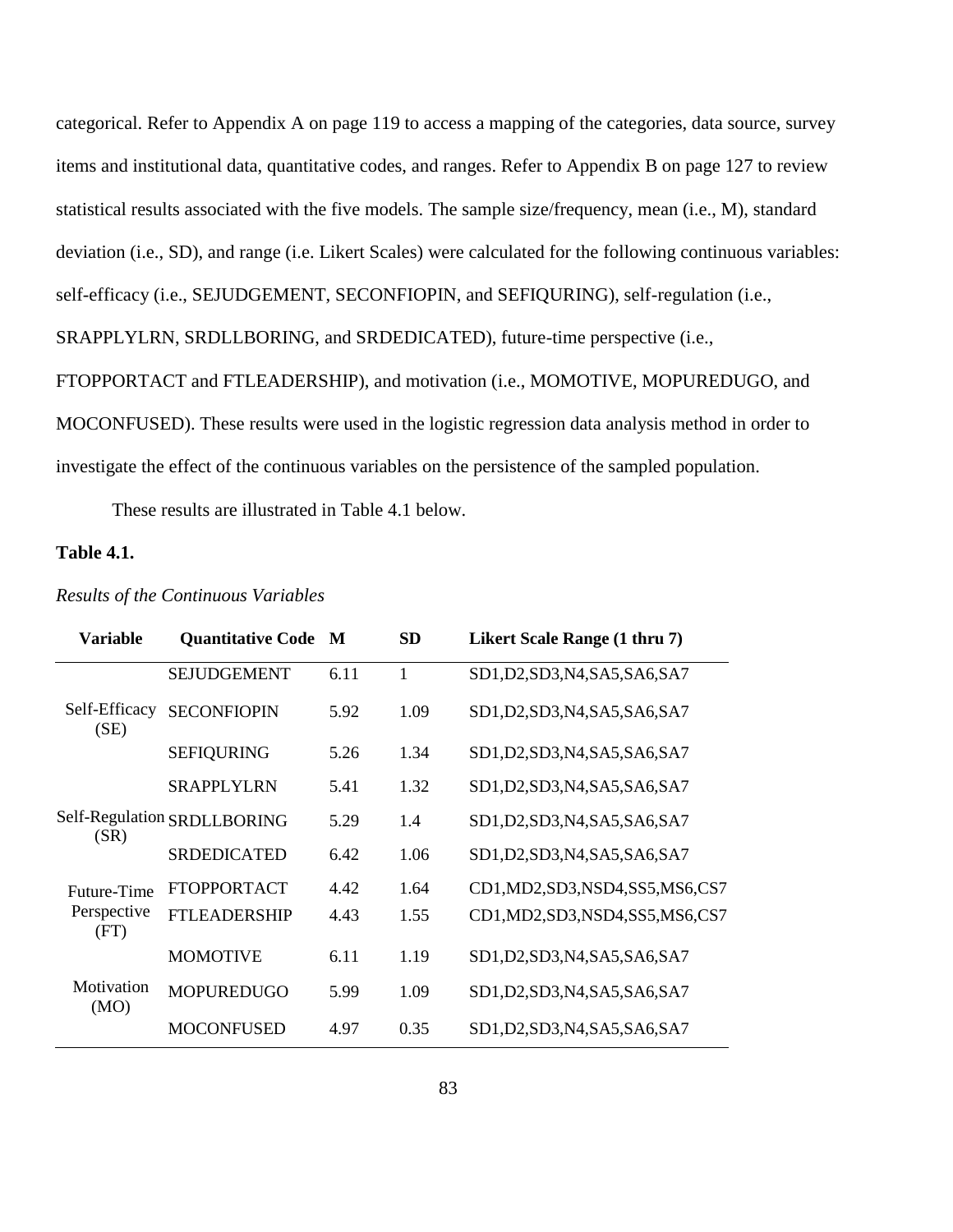The sample size/frequency, mean (i.e., M), standard deviation (i.e., SD), and range (i.e. actual number (Min-Max)) were provided for the following discrete variables: earned credit hours (i.e., CE201080, CE201110, CE201180, and CE201210) and academic advisement (i.e., AdvisingActual). It is important to note that the results associated with the earned credit hours included a minimum and maximum value of 0 and 22 for the Fall 2010, 0 and 27 for Spring 2011, 0 and 21 for the Fall 2011, and 0-21 for the Spring 2012 semesters. For the actual number of advising visits, the minimum and maximum value was 0 and 30. These results were used in the logistic regression data analysis method in order to investigate the effect of the discrete variables on the persistence of the sampled population.

These results are illustrated in Table 4.2 below.

#### Table 4.2.

| <b>Variable</b>                             | <b>Quantitative</b><br>Code | M     | <b>SD</b> | <b>Actual Number Range</b><br>(Min-Max) |
|---------------------------------------------|-----------------------------|-------|-----------|-----------------------------------------|
| <b>Earned Credit Hours</b><br>(Fall 2010)   | CE201080                    | 9.67  | 7.9       | $0-22$                                  |
| <b>Earned Credit Hours</b><br>(Spring 2011) | CE201110                    | 14.15 | 4.35      | $0 - 27$                                |
| <b>Earned Credit Hours</b><br>(Fall 2011)   | CE201180                    | 11.37 | 6.12      | $0 - 21$                                |
| <b>Earned Credit Hours</b><br>(Spring 2012) | CE201210                    | 10.96 | 6.27      | $0 - 21$                                |
| Academic Advisement                         | AdvisingActual              | 6     | 4.1       | $0 - 30$                                |

#### *Results of the Discrete Variables*

The sample size/frequency, mean (i.e., M), standard deviation (i.e., SD), and range (i.e. dummy coded (0-1)) were provided for the following categorical variables: ethnicity (i.e., AIndian, Asian, Black, White, and Hispanic), first-generation status (i.e., First Generation) gender (i.e., GenderNew), cumulative grade point average (GPA) (i.e., CUMGPA4, CUMGPA3.49, and CUMGPA2.49), academic advisement (i.e., ADSLACPROGLSTYR, ADACADPLANLSTYR, and CAGOALSLSTYR), academic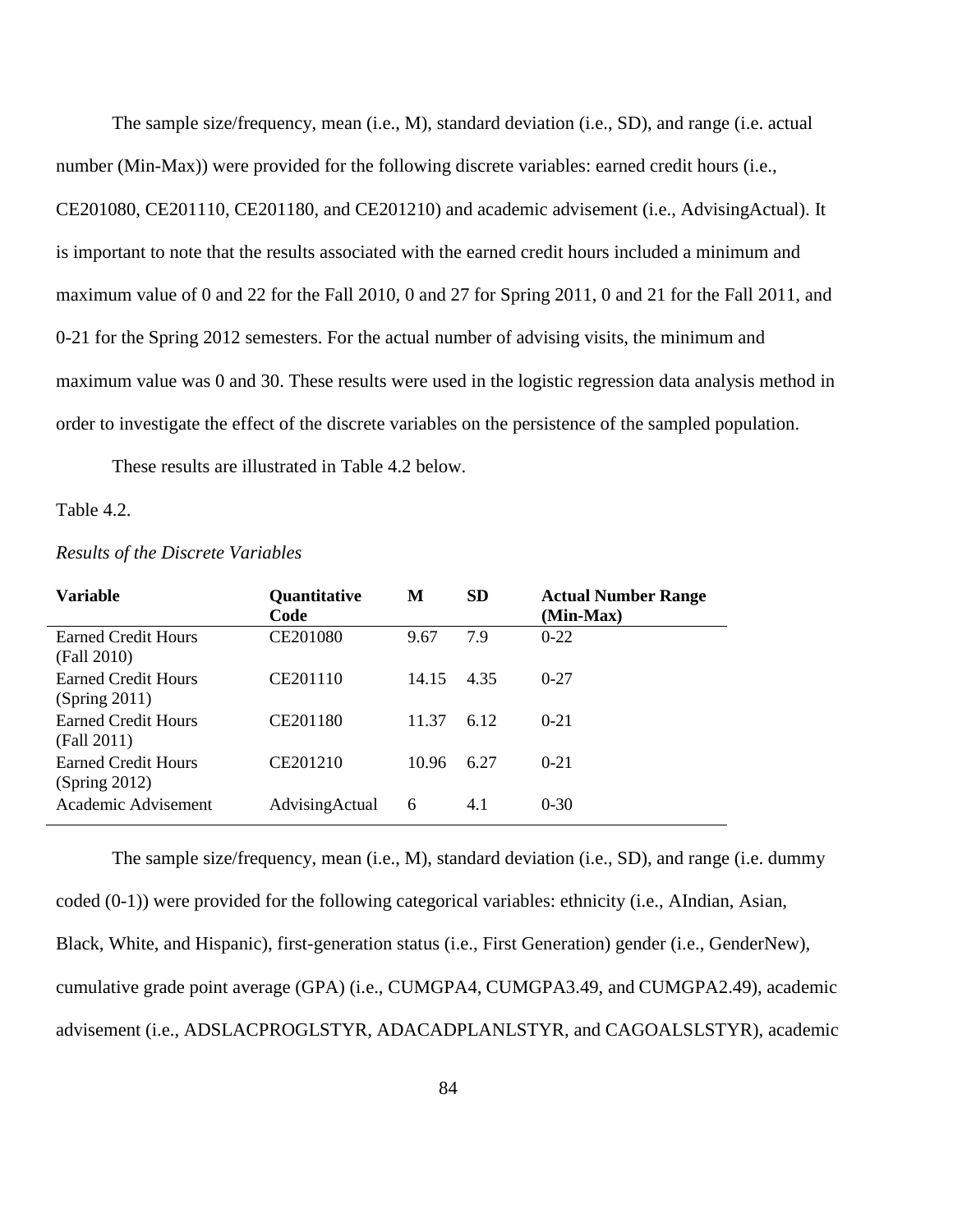programs (i.e., HSTDYSKLSTYR, TUTORLSTYR, CACRCHCELSTYR, and CAWKINTERLSTYR), lottery scholarship and/or other scholarships (i.e., LOTTSCH), performance-based scholarship (i.e., PartVISTA), and student employment (i.e., WORKATALL). These results were used in the logistic regression data analysis method in order to investigate the effect of the categorical variables on the persistence of the sampled population.

These results are illustrated in Table 4.3 below.

## Table 4.3.

| <b>Variable</b>                  | <b>Quantitative Code</b> | M     | <b>SD</b> | <b>Dummy Coded</b><br>Range $(0-1)$ |
|----------------------------------|--------------------------|-------|-----------|-------------------------------------|
| Ethnicity                        | AIndian                  | 0.069 | 0.253     | $0-1$                               |
|                                  | Asian                    | 0.046 | 0.209     | $0-1$                               |
|                                  | <b>Black</b>             | 0.043 | 0.202     | $0-1$                               |
|                                  | Hispanic                 | 0.422 | 0.494     | $0-1$                               |
| <b>First-Generation Status</b>   | <b>First Generation</b>  | 0.304 | 0.46      | $0-1$                               |
| Gender                           | GenderNew                | 0.691 | 0.462     | $0-1$                               |
| <b>Cumulative GPA</b>            | <b>CUMGPA4</b>           | 0.43  | 0.495     | $0-1$                               |
|                                  | CUMGPA3.49               | 0.471 | 0.499     | $0-1$                               |
|                                  | CUMGPA2.49               | 0.09  | 0.286     | $0-1$                               |
| Academic Advisement              | <b>ADSLACPROGLSTYR</b>   | 0.567 | 0.496     | $0-1$                               |
|                                  | <b>ADACADPLANLSTYR</b>   | 0.204 | 0.403     | $0-1$                               |
|                                  | <b>CAGOALSLSTYR</b>      | 0.346 | 0.476     | $0-1$                               |
| Academic Programs:               | <b>HSTDYSKLSTYR</b>      | 0.284 | 0.451     | $0 - 1$                             |
| Tutoring (CAPS)                  | <b>TUTORLSTYR</b>        | 0.35  | 0.477     | $0-1$                               |
| Academic Programs:               | <b>CACRCHCELSTYR</b>     | 0.261 | 0.439     | $0-1$                               |
| <b>Career Services</b>           | <b>CAWKINTERLSTYR</b>    | 0.199 | 0.399     | $0 - 1$                             |
| <b>Student Employment</b>        | <b>WORKATALL</b>         | 0.581 | 0.493     | $0-1$                               |
| Lottery                          | <b>LOTTSCH</b>           | 0.113 | 0.317     | $0 - 1$                             |
| Scholarship/Other                |                          |       |           |                                     |
| Scholarships                     |                          |       |           |                                     |
| Performance-based<br>Scholarship | <b>PartVISTA</b>         | 0.184 | 0.387     | $0-1$                               |

## *Results of the Categorical Variables*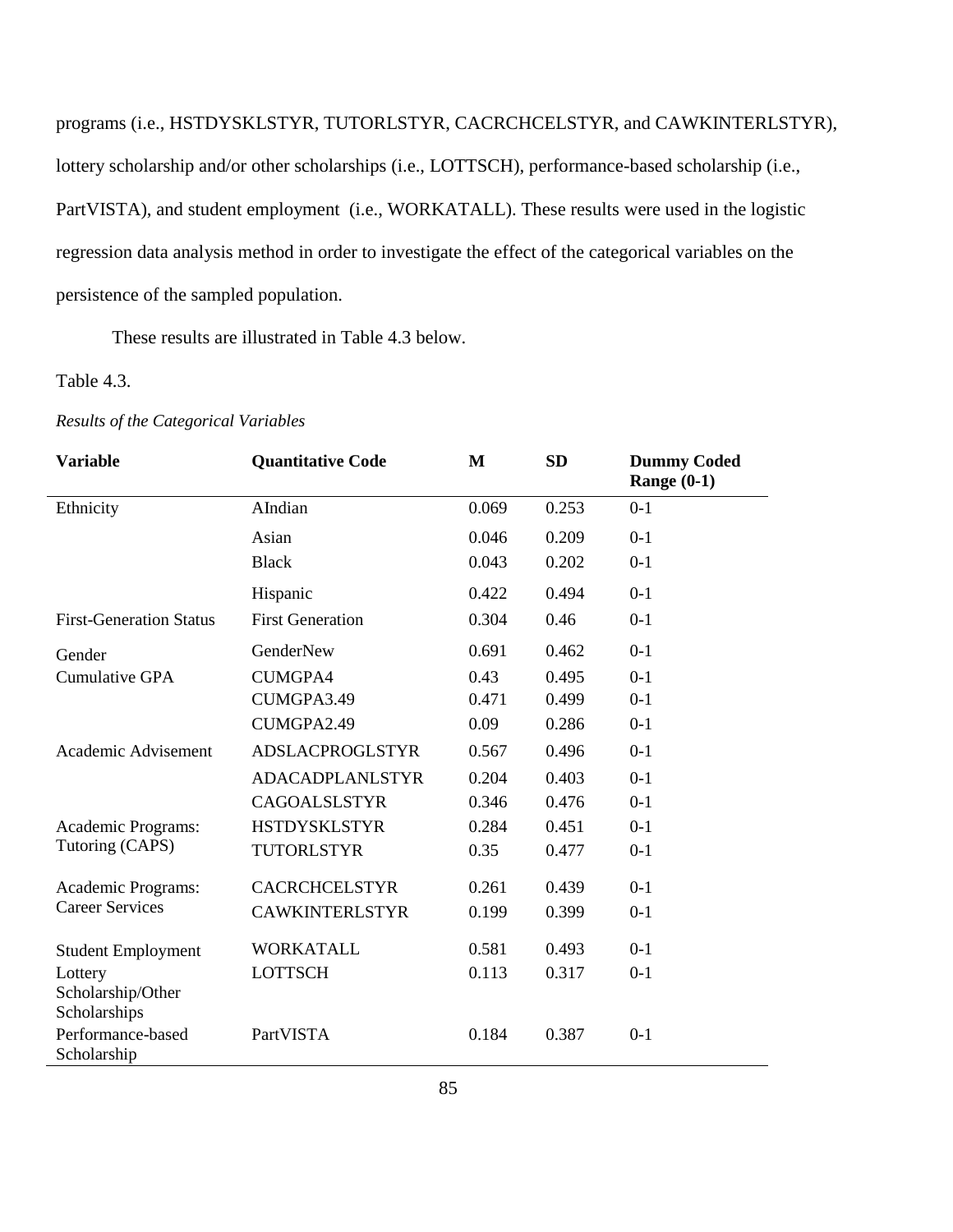## **Statistical Results**

As discussed in Chapter 3, five logistic regression models were created to address the five guiding research questions for this research study. The model design was used to statistically measure the effect of various variables on the persistence of sophomore students. In order to ensure that the five models were properly configured, the nonexistence of multicollinearity was determined by calculating the Variance Inflation Factor (VIF) value. The VIF value for each model was below the standard VIF threshold of 10, which indicated that there was little variance inflation between the variables (Cohen, Cohen, West, & Aiken, 2003). As a result, multicollinearity was not detected, which meant that none of the variables had to be removed from any of the models.

Logistic regression Models 1 thru 5 were built upon Model 0. The -2 Log Likelihood, Hosmer-Lemeshow Test, and the SPSS Variables in the Equation and Classification Tables were used to evaluate the effect of the independent variables on the dependent variable of persistence in order to determine if Model 5 illustrated a higher impact on the persistence of sophomore students compared to Models 0 thru 4. The baseline results associated with Model 0 were that  $47.6\%$  (i.e., N = 290) of the 609 UNM participants persisted from the Fall 2010 to Spring 2011 semester (i.e., dummy coded as 1) and 52.4 %  $(i.e., N = 319)$  did not persist from the Fall 2010 to Spring 2011 semester (i.e., dummy coded as 0). The -2 Log Likelihood value steadily decreased as each model was examined. The steady decrease indicated that the sequential addition of variables in each model increasingly impacted persistence.

According to Pallant (2003), the Hosmer and Lemeshow Test was used to determine the goodness of fit of a model by calculating the chi-square statistic, degrees of freedom (i.e., df), and statistical significance (i.e., p-value) of the independent variables in the model. A chi-square statistic was considered poor if the p-value was <.05. Moreover, the p-value represented the probability of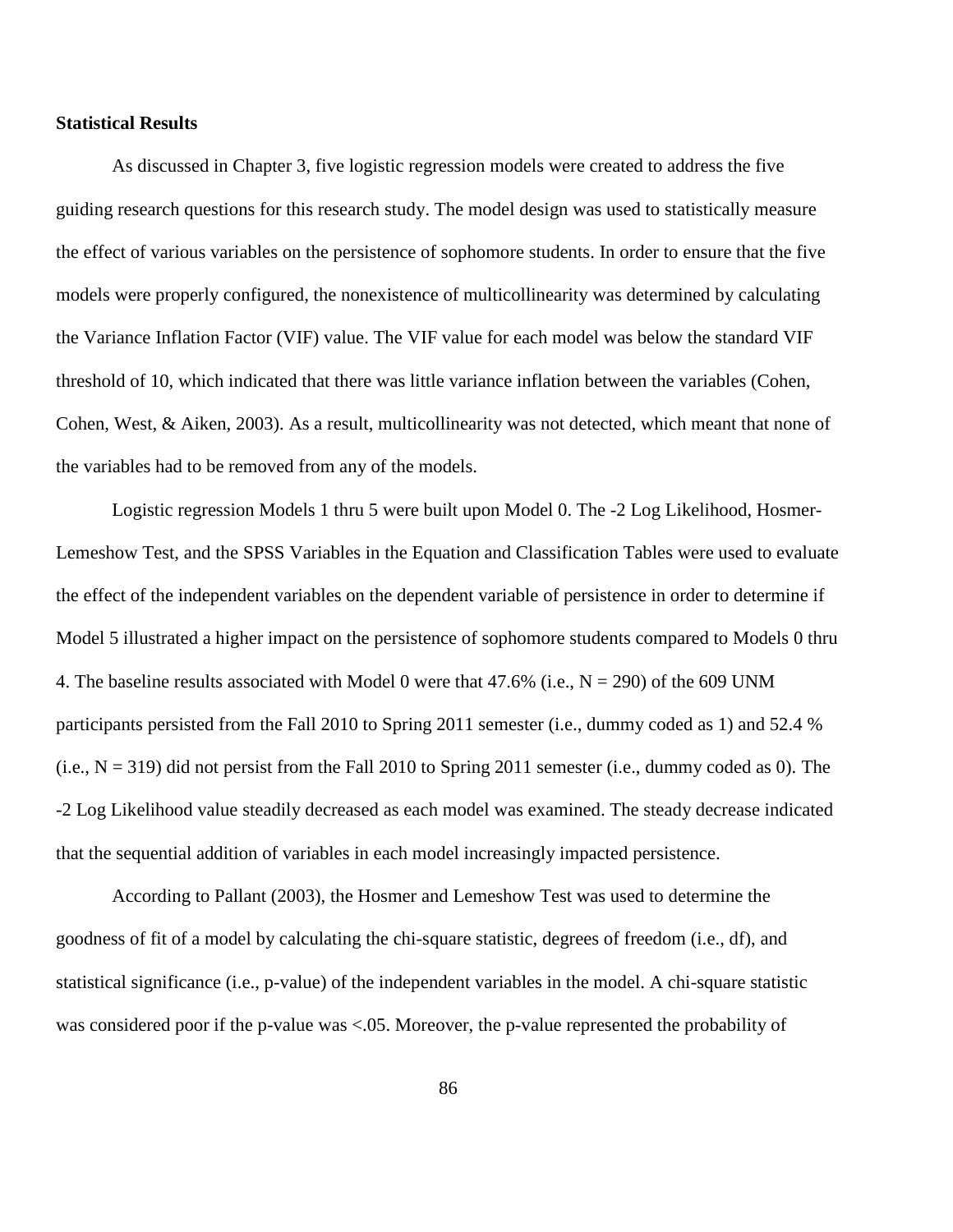obtaining the chi-square statistic if there was no effect of the categories and their associated independent variables on the dependent variable of persistence (Logistic Regression SPSS Annotated Output, n.d.). The SPSS Variables in the Equation Table displayed the p-value associated with each variable based the Hosmer and Lemeshow Test. In Model 1, the pre-entry attributes category had a p-value of .634. In Model 2, the cognitive category had a p-value of .013. In Model 3, the academics category had a p-value of .011. In Model 4, the social engagements category had a p-value of .000. In Model 5, the financials category had a p-value of .319. Based on the average p-values, there was a good fit between the variables in Models 1 and 5. On the other hand, there was not a good fit between the variables in Models 2, 3, and 4.

The SPSS Classification Table provided the percentage to which the model either correctly predicted that persistence did occur (i.e., sensitivity) or correctly predicted that persistence did not occur (i.e., specificity). Models 3 and 4 had a higher sensitivity than specificity at 69% and 68.3%, respectively. In other words, 66.5% of the participants were correctly classified as persisting to the next semester in Model 3; and 66.7% of the participants were correctly classified as persisting to the next semester in Model 4. On the other hand, Models 1, 2, and 5 had a higher specificity than sensitivity at 62.1%, 65.8%, and 74.9%, respectively. In other words, 55% of the participants were correctly classified as not persisting to the next semester in Model 1; 58.5% of the participants were correctly classified as not persisting to the next semester in Model 2; and 70.1% of the participants were correctly classified as not persisting to the next semester in Model 5.

The remainder of this section provides a detailed breakdown of the statistical results for each model.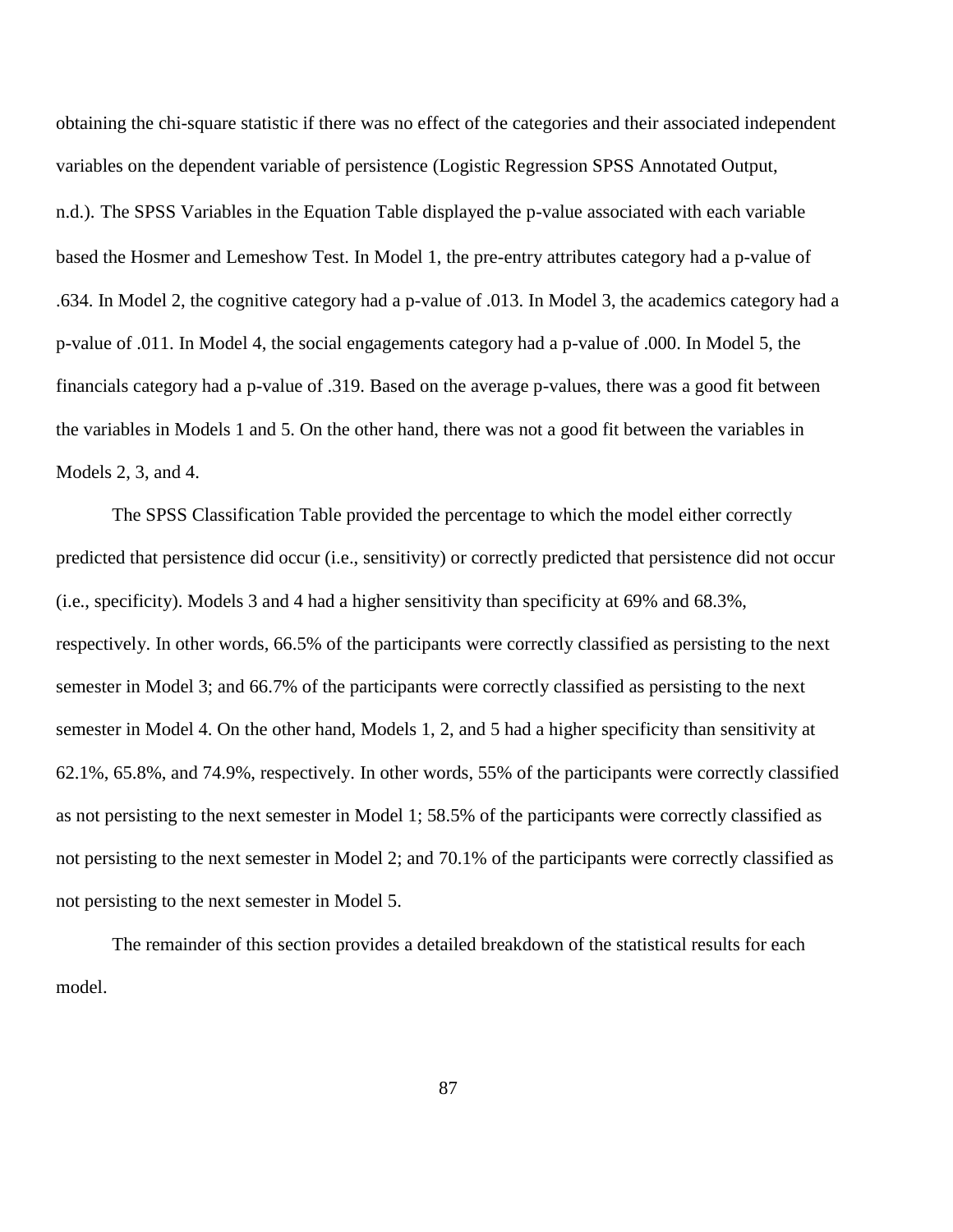**Model 0.** The quantitative code for the persistence dependent variable was Perernolle. It was used as the baseline to determine the effect of the independent variables or covariates on persistence as they were sequentially added in Model 1 thru 5. As the null model and as expected, the specificity was higher than the sensitivity in Model 0, which meant that the classification of 52.4% of the participants as not persisting to the next semester was predictively correct.

**Model 1.** Model 1 analyzed the variables associated with the pre-entry attributes category, which was used to investigate guiding research question one. This category consisted of the following variables: ethnicity, gender, and first-generation status.

The merging of the quantitative codes for each variable is displayed below.

# **Model 1** =  $β_0 + [β_1(AFRICAN AMERICAN) + β_2(AMERICAN INDIAN) + β_3(ASIAN) +$  $\beta_4(HISPANIC) + \beta_5(FIRST-GENERATION) + \beta_6(GENDER)$

Based on the Omnibus Test that was ran on both Model 1 and Block 1, the chi-square statistic was 11.805 with a p-value of .066. Even though the average p-value for Model 1 is greater than .05, the African American variable had a p-value of .018, which is less than .05. Thus, demonstrating that this variable was statistically significant. For Model 1, the African American variable was the only variable that had a p-value that was less than .05. Model 1 shows that there is an increase in the prediction from 52.4% in Model 0 to 55% of the participants being classified as not persisting to the next semester. The specificity for Model 1 is 62.1%. In other words, the pre-entry attributes category may have consisted of at least one variable that negatively impacted persistence.

The pseudo  $R^2$  indices, Cox and Snell and Nagelkerke, have a value of .019 and .026, respectively. These results indicate that Model 1 accounts for between 1.9% and 2.6% of the variance in persistence indicating that adding the pre-entry attribute variables to the model added significantly to the model to predict students' persistence for the six variables in model 1.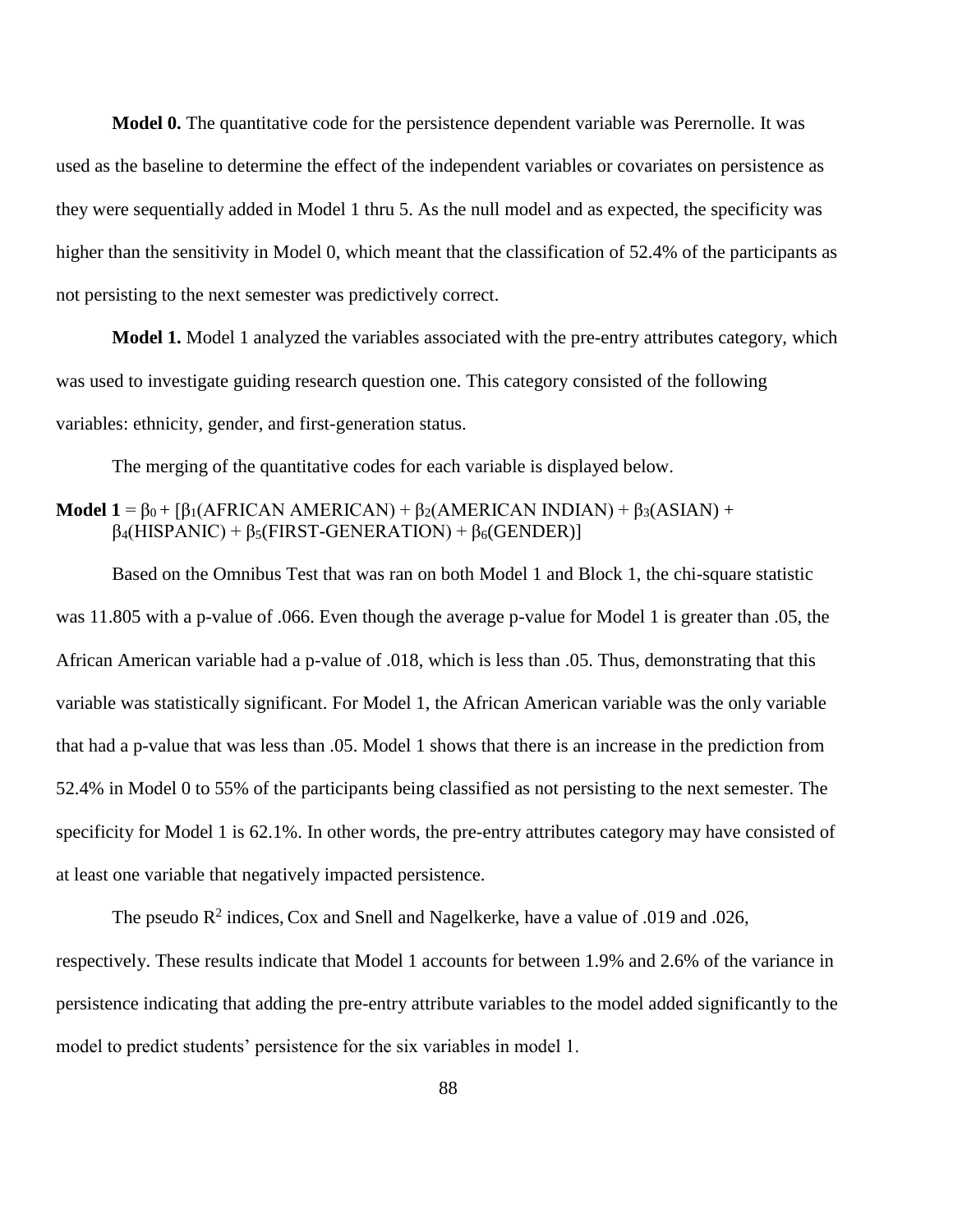Taking into consideration the crosstab and the fit model, ethnicity has an effect on persistence. The Omnibus Test of the Model Coefficients is used to check the overall indication of how well the model performs, over and beyond the results obtained in Model 0 (Null)'. Therefore, with a value of .066, the variables do not fit within the model.

Regarding the logistic regression results for Model 1, there was a statistical significance for the African American sophomore students. The Omnibus Test shows that overall indication of how well the model performs, over and beyond the results obtained in Model 0. Therefore, with an overall model value of.066, the variables do not fit within the model.

**Model 2 = Block 1 + Block 2.** Model 2 focused on the variables associated with pre-entry attributes and cognitive categories, which were used to investigate guiding research question two. These categories consisted of the following variables: ethnicity, gender, first-generation status, motivation, self-efficacy, self-regulation, and future-time perspective.

The merging of the quantitative codes for each variable is displayed below in Model 2.

# **Model 2** =  $\beta_{0+}$  [ $\beta_1$ (AFRICAN AMERICAN) +  $\beta_2$ (AMERICAN INDIAN) +  $\beta_3$ (ASIAN) +  $\beta_4$  $(HISPANIC) + \beta_5(FIRST-GENERATION) + \beta_6(GENDER) + \beta_7(SELF-EFFICACY) +$  $\beta_8(SELF-REGULATION) + \beta_9(MOTIVATION) + \beta_{10}(FUTURE-TIME PERSPECTIVE)$

Model 2 shows that there is an increase in the percent of cases the model correctly classified from 52.4% in the null model to 58.5% with the cognitive variables. Prediction for students who did not persist was more precise than those who did persist. The proportion of correctly classified as not persisting (65.8%) (magnitude of specificity) compared to the proportion of correctly classified as those who persist (50.3%) (magnitude of sensitivity). At 58.5%, the overall correction prediction shows an improvement of the effect of the variables in Model 2 over the null model. The Cox and Snell of.022 and Nagelkerke *R* Square of.029 are on the lower end of the minimum. This suggests that between 2.2% and 2.9% of the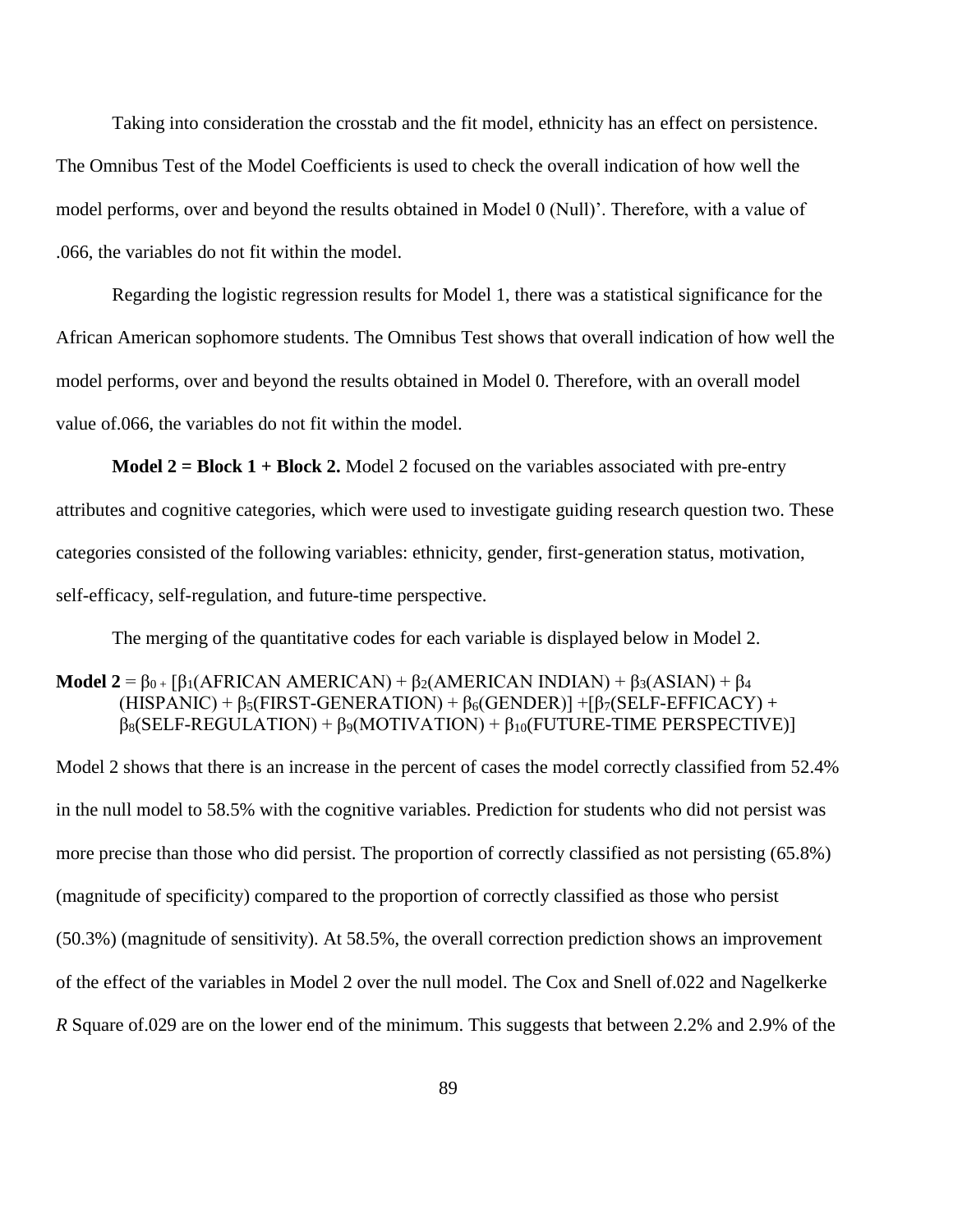variability is explained by these variables. No variables in this model had a Wald statistic of less than or equal to .05. Therefore, none of the variables were statistically significant for this model.

Model 2 contained the ten variables that represent the cognitive category. Model 2 was designed to explore the effect of the cognitive and pre-entry variables to test the predictive ability of the outcome above and beyond the previous model. In model two, there was an improvement over model  $1 (\chi^2 (10) =$ 13.467, indicating that adding the additional cognitive predictors to the model added significantly to the model. Subsequently, none of the cognitive variables in the model prove to be statistically significant. Regarding the logistic regression results for Model 2, there was a statistical significance for the African American sophomore students. However, American Indian sophomore students are 1.199 times more likely to persist.

As sophomore students' level of self-efficacy, self- regulation, motivation, and future -time perspective increases the higher the percentage of students persisting. Across all ethnicity of the sophomore student that completed the SYSA, African American students had the highest percentage (33.3%) of persisting if they had a high level of self-efficacy. Hispanic students have the second highest percentage of self-efficacy at (18.1%). For self-regulation, Hispanic students have the highest percentage of 22.8% at level 19 of self-regulation calculation in persisting if they had a high level of self-regulation. See tables 4.7-4.10 in the appendix for further results of the cognitive categories. No variable in this model had a Wald statistic of less than or equal to .05. Therefore, none of the variables were statistically significant for this model.

The Omnibus Test shows that overall indication of how well the model performs, over and beyond the results obtained in Model 0. Therefore, with an overall model value of.198, the variables do not fit within the model.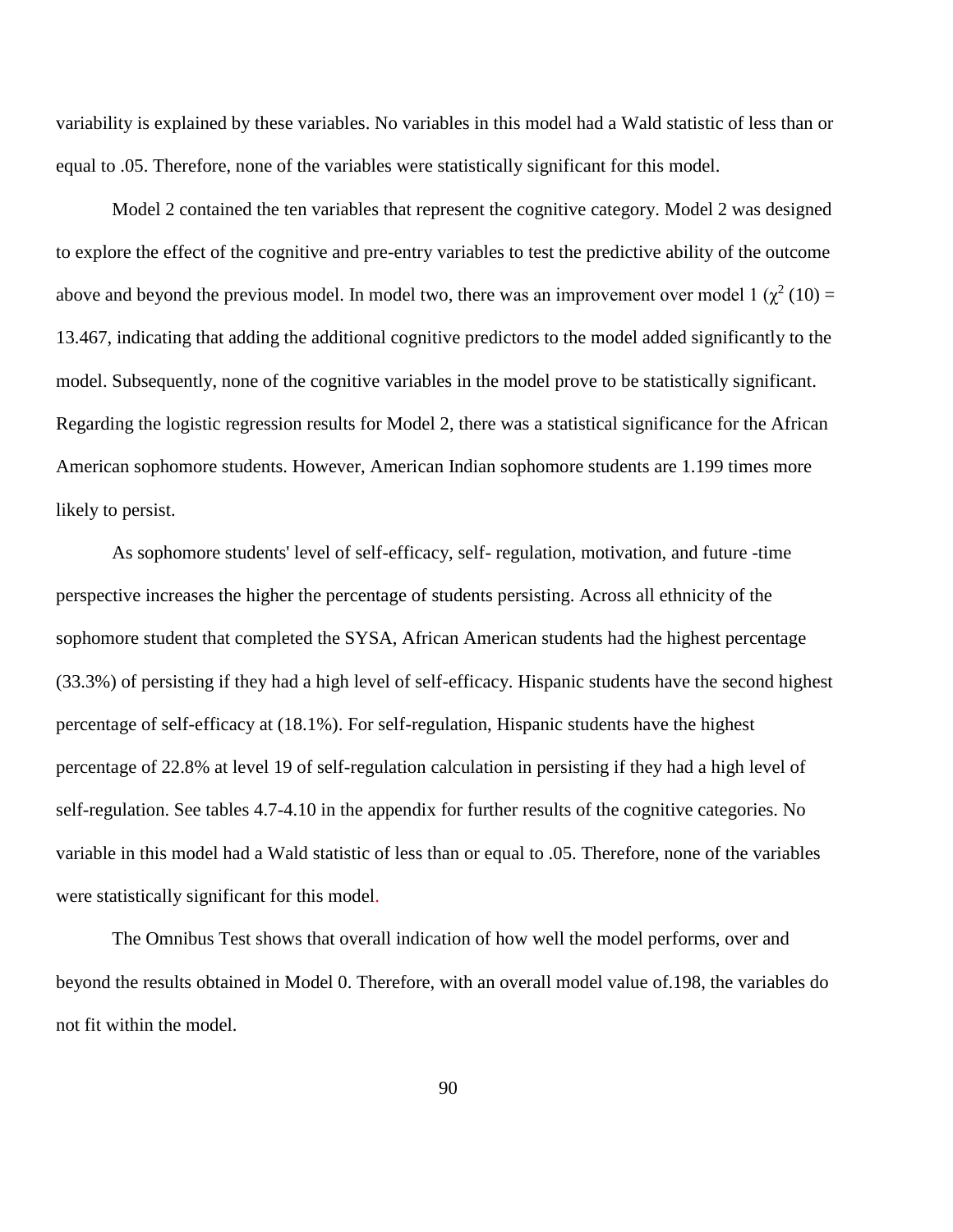**Model 3 = Block 1 + Block 2 + Block 3.** Model 3 focused on the variables associated with preentry attributes, cognitive, and academics categories, which were used to investigate guiding research question three. These categories consisted of the following variables: ethnicity, gender, whether or not students were first-generation, motivation, self-efficacy, self-regulation, future-time perspective, grade point average, credit hours, and advisement.

The merging of the quantitative codes for each variable is displayed below in Model 3.

**Model 3** =  $\beta_{0+}$  [ $\beta_1$ (AFRICAN AMERICAN) +  $\beta_2$ (AMERICAN INDIAN) +  $\beta_3$ (ASIAN) +  $\beta_4$ (HISPANIC) +  $\beta_5$ (FIRST-GENERATION) +  $\beta_6$ (GENDER)] + [ $\beta_7$ (SELF-EFFICACY) +  $\beta_8$ (SELF-REGULATION) +  $\beta_9$ (MOTIVATION) +  $\beta_{10}$ (FUTURE-TIME PERSPECTIVE)] +  $\beta_{11}(CUMGPA) + \beta_{12}(CREDIT EARNED) + \beta_{13}(ADVISINGACTUAL) +$  $\beta_{14}$ (ADSLACPROGLSTYR)+  $\beta_{15}$ (ADACADPLANLSTYR) +  $\beta_{16}$ (CAGOALSLSTYR)]

Model 3 (Academics) shows that there is an increase in the percent of cases the model correctly classified from 52.4% in the null model to 66.5% with the academic variables. Prediction for students who did persist was more precise than those who did persist. The proportion of correctly classified as persisting (69%) (magnitude of sensitivity) compared to the proportion of correctly classified as those who did not persist (64.3%) (magnitude of specificity). At 66.5%, the overall correction prediction proves an improvement over the null model. The Cox and Snell of.137 and Nagelkerke *R* Square of.183 are on the lower end of the minimum. This suggests that between 1.4% and 1.8% of the variability is explained by these variables.

Model 3 contained the four variables that represent the academic category. Model 3 was designed to explore the effect of the outcome with the cognitive and pre-entry variables, which represent 17 previous variables, to test the predictive ability of the outcome above and beyond the previous model. In model three, the block showed a statistically significant improvement over model  $2 (\chi^2 (21) = 89.70, p)$ <.001), indicating that adding the additional cognitive predictors to the model was statistically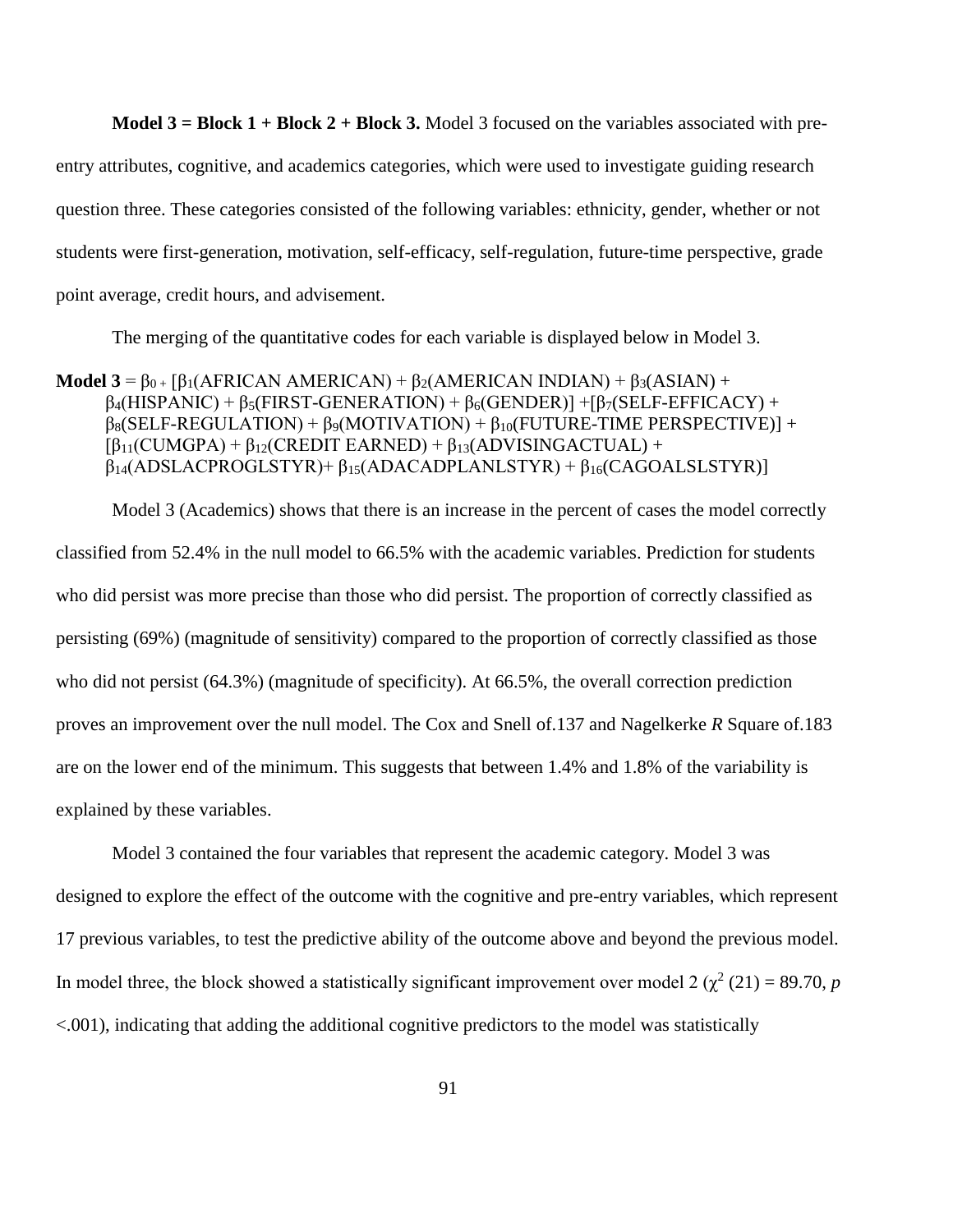significant for the full model. Of the four categories of variables in this model, only Spring 2011 credit earned hours was statistically significant with a p-value of.000. Students that met with their academic advisor (ADACADPLANLSTYR) will persist 1.277 times more to the next semester. There was six variables: motivation(.003), CUMGPA4(.000), CUMGPA3.49(.000), CUMGPA2.49(.000), AdvisingActual(.001), ADSLACPROGLSTYR(.001) and CACRCHCELSTYR(.000) showed significance for the model.

In order to provide a bigger picture of the advising visits, the data represents first by the actual advising from 1 to 10 and then grouped from 11 or more visits. Regardless of students' ethnicity and first-generation status, female students had the highest number of visits and persisted. With one advising visit for both male and female., males persist at 42.9% whereas females persisted at 57.1%. With ten advising visits, males persisted at 31.3% and females at 68.8%.

The Omnibus Test shows that the overall indication of how well the model performs, over and beyond the results obtained in Model 0. Therefore, the overall significant for the model is.000, the variables are statistically significant with a 'goodness of fit' beyond model 0.

**Model 4 = Block 1 + Block 2 + Block 3 + Block 4.** Model 4 focused on the variables associated with pre-entry attributes, cognitive, academics, and social engagements categories, which were used to investigate guiding research question four. These categories consisted of the following variables: ethnicity, gender, whether or not students were first-generation, motivation, self-efficacy, selfregulation, future-time perspective, grade point average, credit hours, advisement, faculty involvement, and academic support programs (e. g., tutoring [Center for Academic Program Support (CAPS)] and Career Services). In this research study, this model also was referred to as Model 4.

The merging of the quantitative codes for each variable is displayed below in Model 4.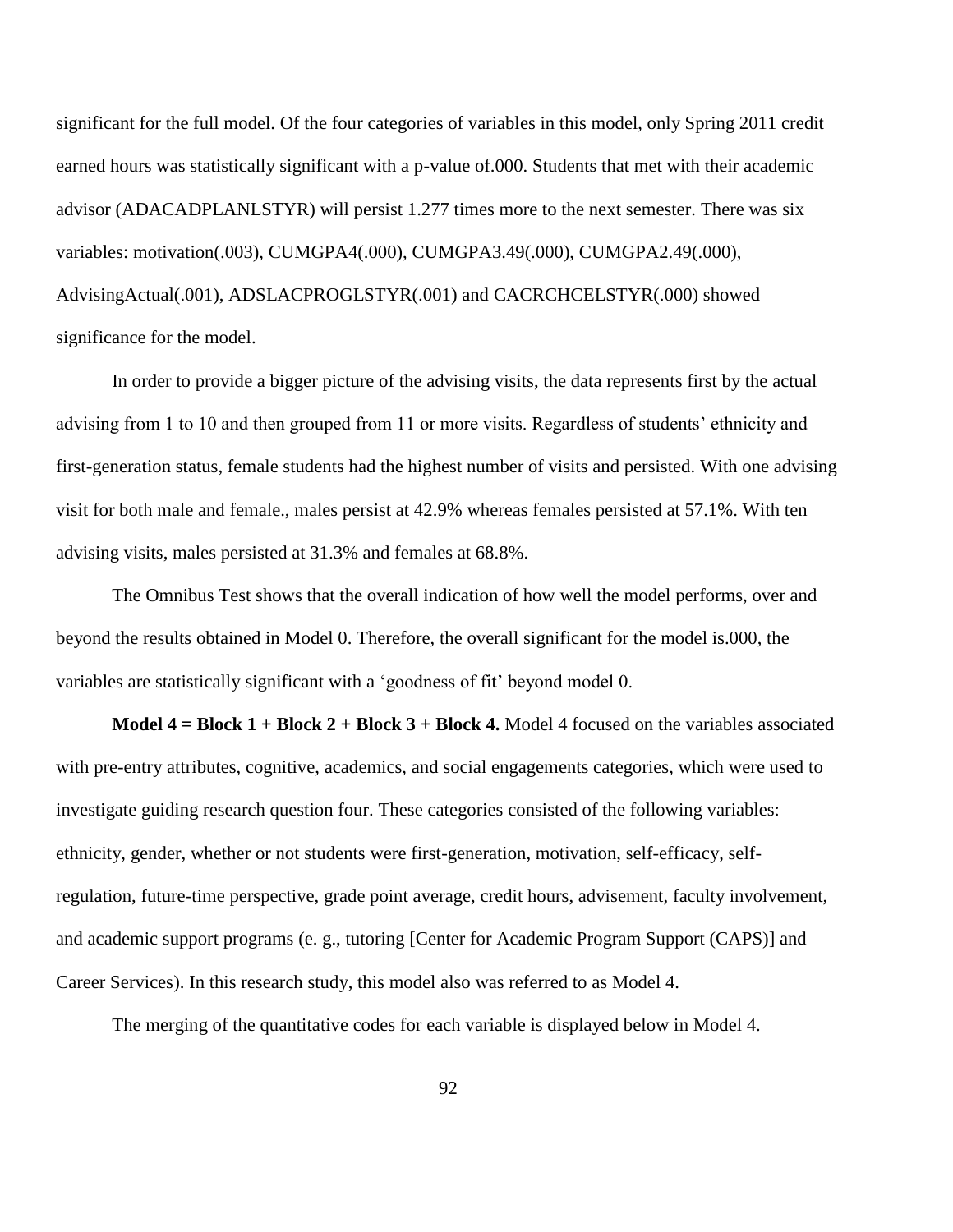**Model 4** =  $\beta_{0+}$  [ $\beta_1$ (AFRICAN AMERICAN) +  $\beta_2$ (AMERICAN INDIAN) +  $\beta_3$ (ASIAN) +  $\beta$ <sub>4</sub>(HISPANIC) +  $\beta$ <sub>5</sub>(FIRST-GENERATION) +  $\beta$ <sub>6</sub>(GENDER)] +  $\beta$ <sub>7</sub>(SELF-EFFICACY) +  $\beta_8$ (SELF-REGULATION) +  $\beta_9$ (MOTIVATION) +  $\beta_{10}$ (FUTURE-TIME PERSPECTIVE)] +  $\beta_{11}(CUMGPA) + \beta_{12}(CREDIT EARNED) + \beta_{13}(ADVISINGACTUAL) +$  $\beta_{14}$ (ADSLACPROGLSTYR) +  $\beta_{15}$ (ADACADPLANLSTYR) +  $\beta_{16}$ (CAGOALSLSTYR)] +  $[\beta_{17}(HSTDYSKLSTYR)] + \beta_{18} (TUTORLSTYR) + \beta_{19}(CACRCHCELSTYR) +$  $\beta_{20}$ (CAWKINTERLSTYR) +  $\beta_{21}$ (FIINTERACTINS)]

Model 4 (Social Engagement) shows that there is an increase in the percent of cases the model correctly classified from 52.4% in the null model to 66.7% with the social engagement variables. Prediction for students who did persist was more precise than those who did persist. The proportion of correctly classified as persisting (68.3%) (magnitude of sensitivity) compared to the proportion of correctly classified as those who did not persist (65.2%) (magnitude of specificity). At 66.7%, the overall correction prediction proves an improvement over the null model. The Cox and Snell of.140 and Nagelkerke *R* Square of.186 are on the lower end of the minimum. This suggests that between 1.4% and 1.9% of the variability is explained by these variables.

Model 4 consisted of 5 variables that represent the engagement category. Model 4 was designed to explore the effect of engagement, academics, cognitive and pre-entry variables, which represent 21 previous variables, to test the predictive ability of the outcome above and beyond the previous model. In model four, the block showed a statistically significant improvement over model 3 ( $\chi^2$  (26) = 91.5., *p* <.001), showing that adding additional engagement predictors to the model was statistically significant for the full model. There is a total of 26 variables in this model. None of the engagement variables prove to be statistically significant. However, African American and Spring 2011 credit earned hours were statistically significant with a p-value of.016 and.000, respectfully. There were six variables: motivation(.003), CUMGPA4(.000), CUMGPA3.49(.000), CUMGPA2.4(.000), AdvisingActual(.001), ADSLACPROGLSTYR (.001) and CACRCHCELSTYR(.000) showed significance for the model.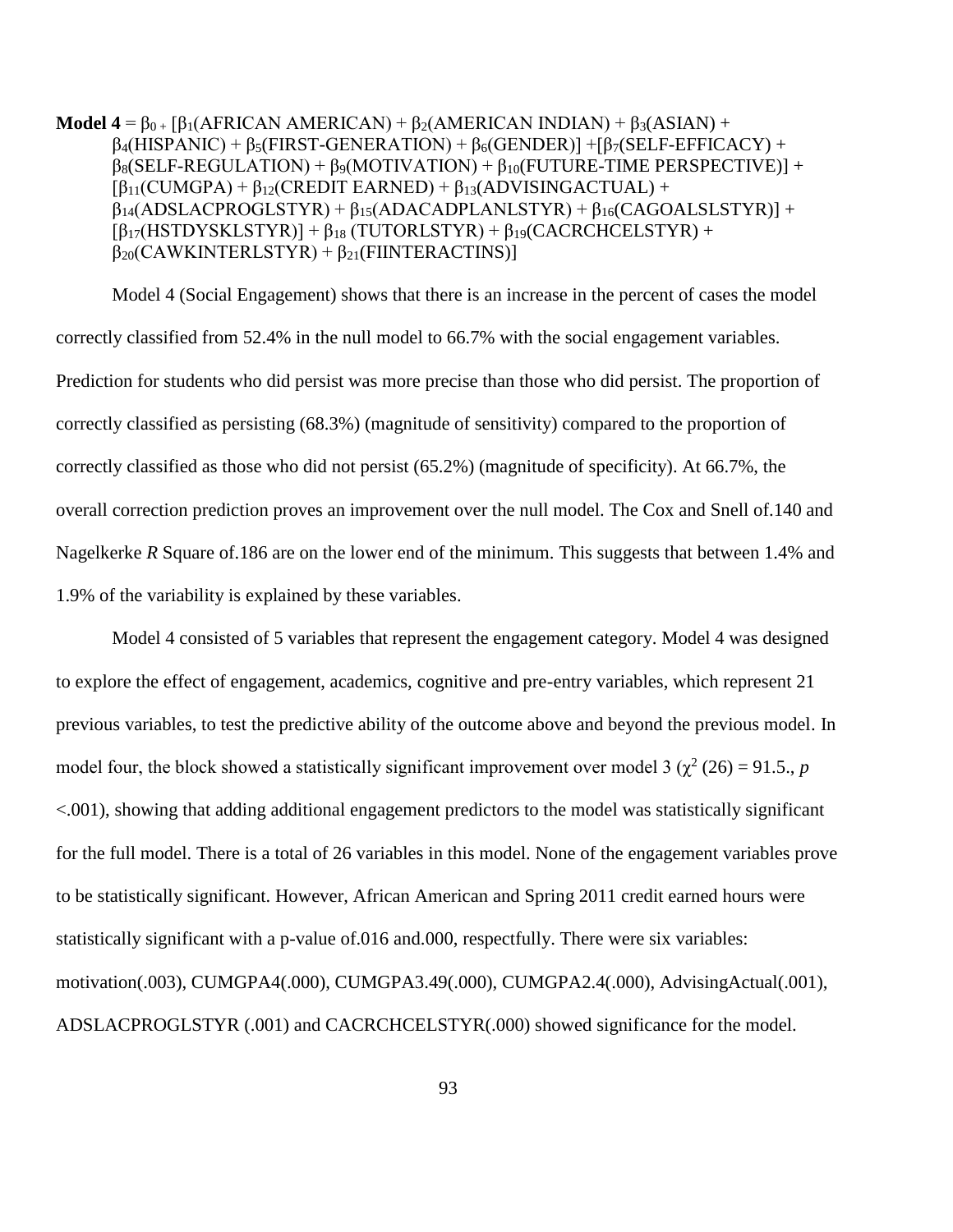Regardless of gender and the first-generation status, and being completely dissatisfied with their level of faculty interaction, Asian students persisted at 16.7% whereas American Indian persisted at 4.5%. For students that were completely satisfied, White students persisted at 8.9%, and Hispanic students persisted at 7.9%. Students that had any engagement with faculty were 1.046 times more likely to persist. The Omnibus Test shows that the overall indication of how well the model performs, over and beyond the results obtained in Model 0. Therefore, the overall model value of.000, the variables 'goodness of fit' within the model.

**Model 5 = Block 1 + Block 2 + Block 3 + Block 4 + Block 5.** Model 5 focused on the variables associated with pre-entry attributes, cognitive, academics, social engagements, and financials categories, which were used to investigate guiding research question five. These categories consisted of the following variables: ethnicity, gender, whether or not students were first-generation, motivation, selfefficacy, self-regulation, future-time perspective, grade point average, credit hours, advisement, faculty involvement, and academic support programs (e. g., tutoring [Center for Academic Program Support (CAPS)] and Career Services), and student employment, state-funded lottery scholarship/other scholarships, and performance-based scholarship (e.g., VISTA).

The merging of the quantitative codes for each variable is displayed below in Model 5.

**Model 5** =  $\beta_{0+}$  [β<sub>1</sub>(AFRICAN AMERICAN) + β<sub>2</sub>(AMERICAN INDIAN) + β<sub>3</sub>(ASIAN) + β<sub>4</sub>  $(HISPANIC) + \beta_5(FIRST-GENERATION) + \beta_6(GENDER) + \beta_7(SELF-EFFICACY) + \beta_8(SELF-EIFICACY)$ REGULATION) +  $\beta_9(MOTIVATION) + \beta_{10}(FUTURE-TIME PERSPECTIVE)] + [\beta_{11}(CUMGPA)$  $+ \beta_{12}(CREDIT EARNED) + \beta_{13}(ADVISINGACTUAL) + \beta_{14}(ADSLACPROGLSTYR) +$  $\beta_{15}(ADACADPLANLSTYR) + \beta_{16}(CAGOALSLSTYR) + [\beta_{17}(HSTDYSKLSTYR) + \beta_{18}$  $(TUTORLSTYR) + \beta_{19}(CACRCHCELSTYR) + \beta_{20}(CAWKINTERLSTYR) +$  $\beta_{21}$ (FIINTERACTINS)] +  $\beta_{22}$  (WORKATALL) +  $\beta_{23}$  (LOTTSCH) +  $\beta_{24}$ (PartVISTA)]

Model 5 shows that there is an increase in the percentage of cases the model correctly classified from 52.4% in the null model to 70.1% with the cognitive variables. Prediction for students who did not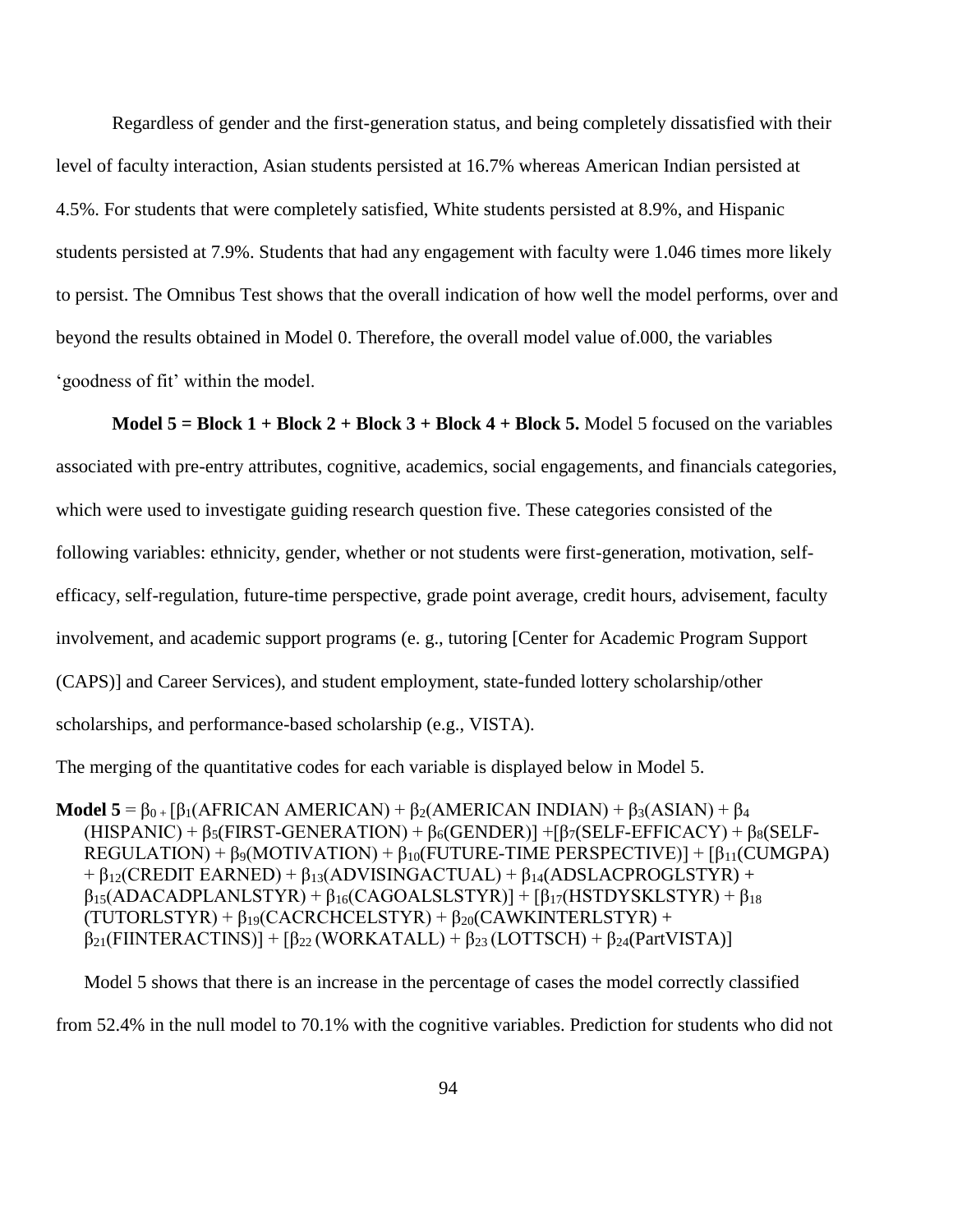persist was more precise than those who did persist. The proportion of correctly classified as not persisting (74.9%) (magnitude of specificity) compared to the proportion of correctly classified as those who persist (64.8%) (magnitude of sensitivity). At 70.1%, the overall correction prediction proves an improvement over the null model. The Cox and Snell of.218 and Nagelkerke *R* Square of.291 are on the high end of the minimum. This suggests that between 21.8% and 29.1% of the variability is explained by these variables. This would suggest that the model is guardedly describing a reasonable amount of variance.

Model 5 consisted of 5 variables that represent the financial category. Model 5 was designed to explore the effect on the outcome with the engagement, academics, cognitive and pre-entry variables, which represent 21 previous variables, to test the predictive ability of the outcome above and beyond the previous model. In model four, the block showed a statistically significant improvement over model 5  $(\chi^2 (29, N = 609) = 150., p < .001)$ , indicating that adding the additional financial predictors to the model was statistically significant for the full model. Since Model 5 was statistically significant, it was used as the final model for this research study. Of the finance variables, LOTSCH and PartVISTA were statistically significant, with p-value at.003 and.000, respectfully. Subsequently, Spring 2011 and Fall 2011 credit earned hours was statistically significant with a p-value of .001 and .030, respectfully. Students that participated in VISTA are 5.532 times more likely to persist to the next semester than those that did not. There were nine variables: Asian(.019), Gender (.030), CUMGPA4(.000), CUMGPA3.49(.000), CUMGPA2.4(.000), CE201210(.029), ADSLACPROGLSTYR (.004), HSTDYSKLSTYR(.003) and CACRCHECELSTYR(.000) showed significance for the model.

The Omnibus Test shows that the overall model indicated of how well the model performs, over and beyond the results obtained in Model 0. Therefore, the overall model value of .000, the variables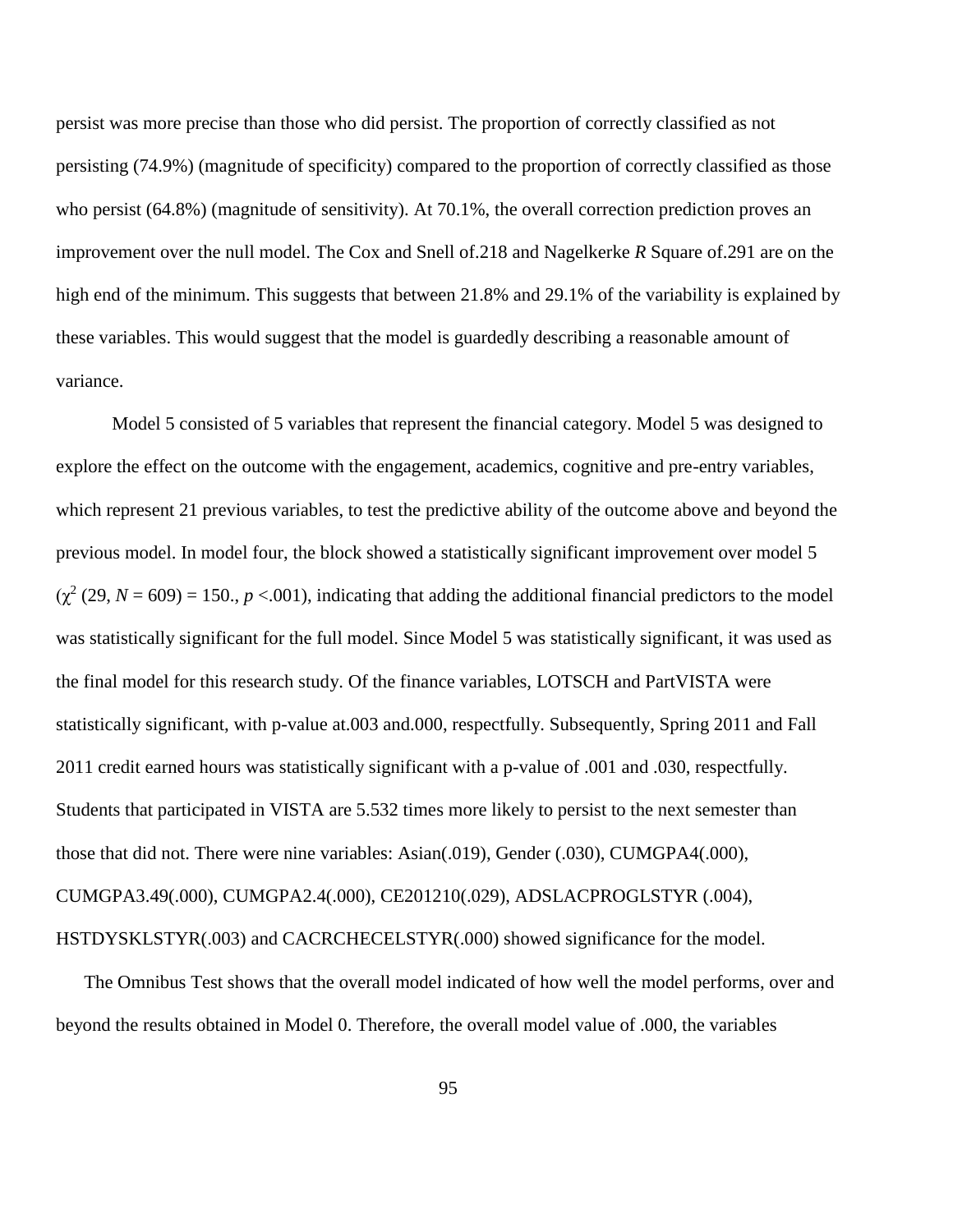'goodness of fit' within the model. A complete analysis of all five models can be found in Appendices B. Table 4.4. shows the advance of improvement of persistence of each model.

Table 4.4.

#### *Estimation and Model Fit Logistic Regression Analysis*

|                              | Model 0 | Model 1 | Model 2 | Model 3 | Model 4 | Model 5 |
|------------------------------|---------|---------|---------|---------|---------|---------|
| <b>Omnibus Test of Model</b> | 11.339  | 11.805  | 13.476  | 89.65   | 91.515  | 150.01  |
| Coefficients                 |         |         |         |         |         |         |
| -2 Log Likelihood            | 842.872 | 831.067 | 829.396 | 753.213 | 751.357 | 692.862 |
| Hosmer & Lemeshow            |         | 4.315   | 19.345  | 19.713  | 34.518  | 9.289   |
| Nagelkerke R Square          |         | 0.026   | 0.029   | 0.183   | 0.186   | 0.291   |
| Cox & Snell R Square         |         | 0.019   | 0.022   | 0.137   | 0.14    | 0.218   |
| <b>Percent Predicted</b>     | 52.4%   | 55%     | 58.5%   | 66.5%   | 66.7%   | 70.1%   |
|                              |         |         |         |         |         |         |

The above table 4.4. represents how each model fits within the analysis. As the variables are entered into each model, the percent predicted if a student would persist increase from the 52.4% from Model 0. All 24 variables were used to solve the logistic equation.

## **Statistical Analysis of Guiding Research Questions**

# **1. Do sophomore students' ethnicity, gender, and first-generation status effect their persistence?**

To analysis guiding research **question one** of do students' ethnicity, gender, first-generation status (i.e., pre-entry attributes variables) predict their academic persistence? The variables were used to predict the outcome of persistence. By adding the variables into model 1, one can predict with 55% accuracy that a student's ethnicity has an effect on persistence. White students were used as the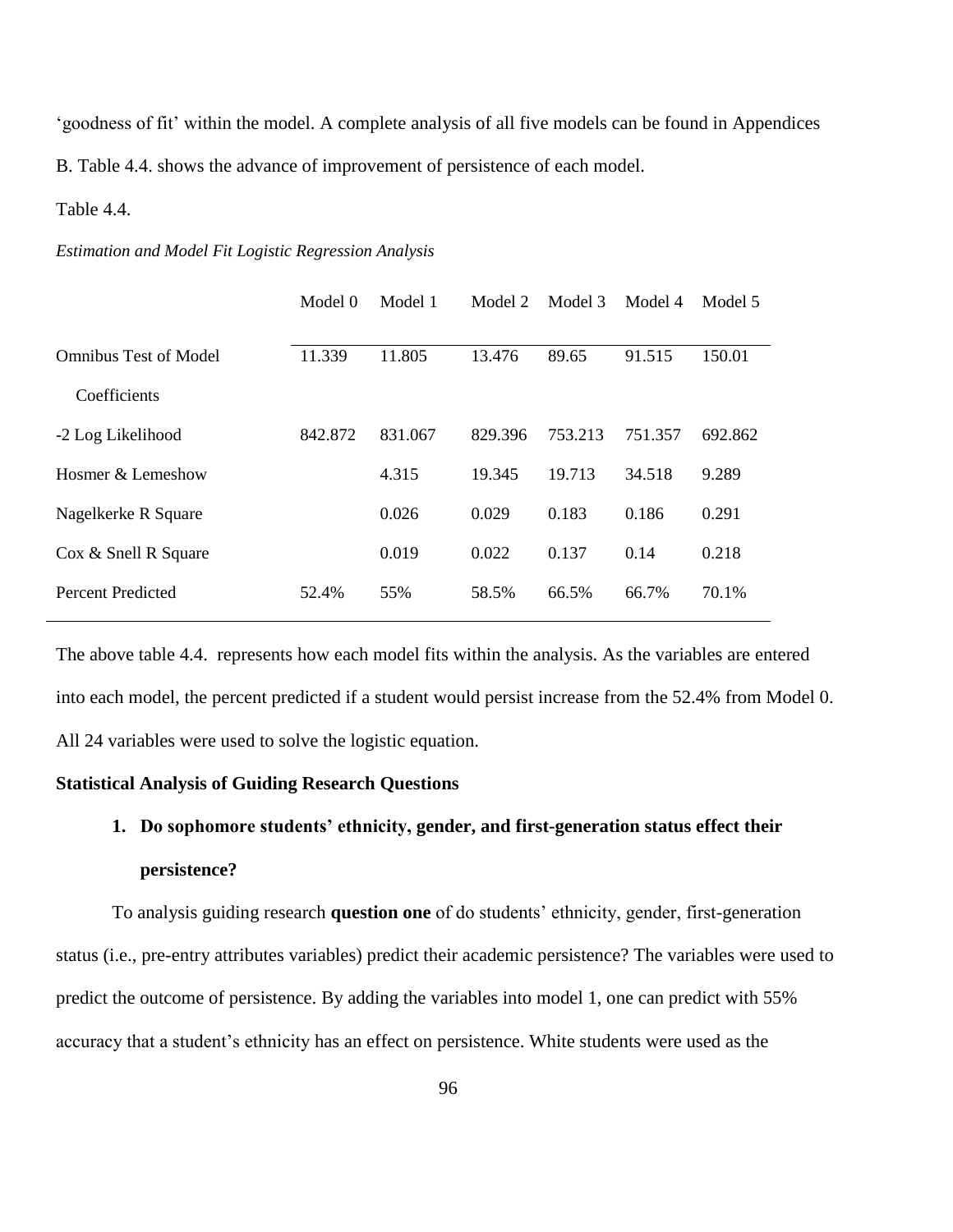reference ethnicity group for this analysis. The initial analysis was conducted using five ethnicities (African American, American Indian, Asian, and Hispanic). The results illustrate that female students outnumbered male students as it relates to persisting. As a result of the analysis, the ethnicity predictor shows that African American students were the only ethnic group to be statistically significant at .018. However, gender and first-generation status were not statistically significant for this model.

Table 4.5 below shows that the Wald Statistic indicates that African American students  $(X^2(1) =$ 5.645, p<.001 are significant in the overall model. Whereas, Hispanic students  $(X^2(1) = 2.493, p > .001$  is not significant in the model. American Indians are 1.168 times more likely to persist than White Students. Whereas, Hispanics are 1.098 times more likely to persist than Asian students.

Table 4.5

| Block 0                 |          |       |        | Block 1 |          |       |       |        |
|-------------------------|----------|-------|--------|---------|----------|-------|-------|--------|
| Predictor B             | S.E.     | Wald  | Exp(B) |         | B        | S.E.  | Wald  | Exp(B) |
| Intercept               | $-0.095$ | 0.081 | 1.380  | 0.909   | $-0.464$ | 0.407 | 1.299 | 0.629  |
| Model 1                 |          |       |        |         |          |       |       |        |
| American Indian         |          |       |        |         | 0.156    | 0.335 | 0.217 | 1.168  |
| Asian                   |          |       |        |         | 0.244    | 0.403 | 0.366 | 1.276  |
| African American        |          |       |        |         | $-1.148$ | 0.483 | 5.645 | 0.317  |
| Hispanic                |          |       |        |         | 0.093    | 0.178 | 0.273 | 1.098  |
| Gender                  |          |       |        |         | 0.288    | 0.179 | 2.594 | 1.334  |
| <b>First-Generation</b> |          |       |        |         | $-0.232$ | 0.18  | 1.669 | 0.793  |

Logistic Regression Analysis of Model 1- Pre-Entry Variables on Persistence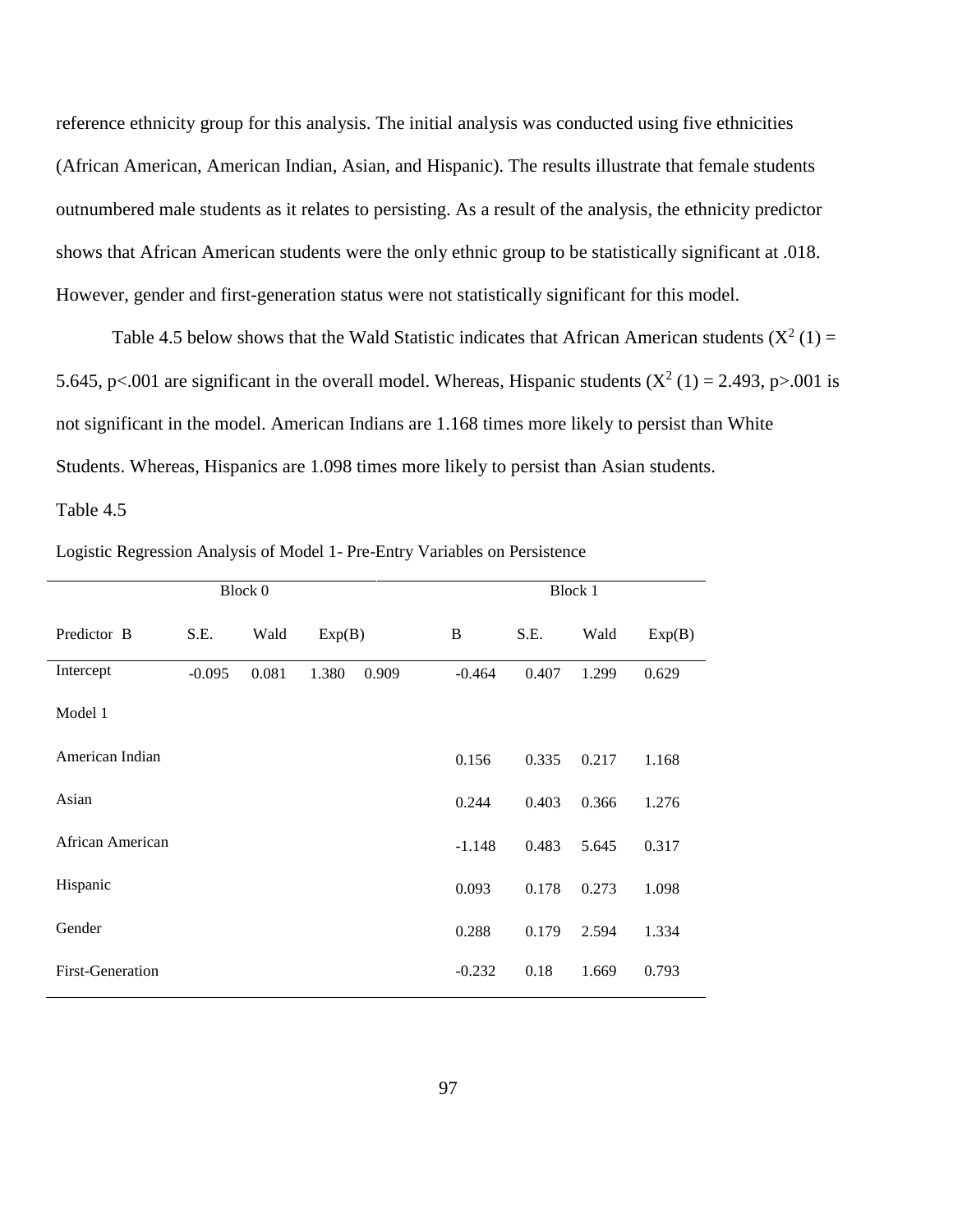Using the dependent variable of persistence, across all ethnicity groups, Hispanic females had the highest percentage rate of not persisting. Whereas Asian females had a 32.1% rate of persistence. African American had 3.8% males across all ethnicity groups had the lowest percentage rate of persistence. American Indian males had only a 14.3% for persisting to the junior year. Non-firstgeneration Hispanic male students persist at a much higher rate than first-generation male. American Indian first-generation students were 3.9% more than African American first-generation students. First-Generation females across all ethnicity groups persisted at a higher rate than their male counterparts. In comparing Hispanic and White students, since their population was almost equal, the results show that white female students persist slightly better than Hispanic female students by 5.9%. Whereas Hispanic male had a lower percentage of persisting to the junior year than White students. More Hispanic females participated in the SYSA, but they still had a lower rate of persisting compared to White female students.

**2. Do sophomore students' motivation, self-efficacy, self-regulation and future-time perspective effect their persistence when they are sequentially merged with the variables associated with the pre-entry attributes category?**

To analysis guiding research **question two** regarding do students' motivation, self-efficacy, selfregulation, and future-time perspective (i.e., cognitive variables) predict their persistence beyond the previous variables (i.e., pre-entry attributes variables)? Model 2 was analyzed with all the previous variable from Model 1. Based on the result, none of the variables proved to be statistically significant for this research study. However, when adding variables of model 2 in with variables from model 1, the percentage corrected from the classification table increased from 55% to 58.5%, which is a 3.5% increase of the probability of sophomore students will persist. Even though, the variables in this model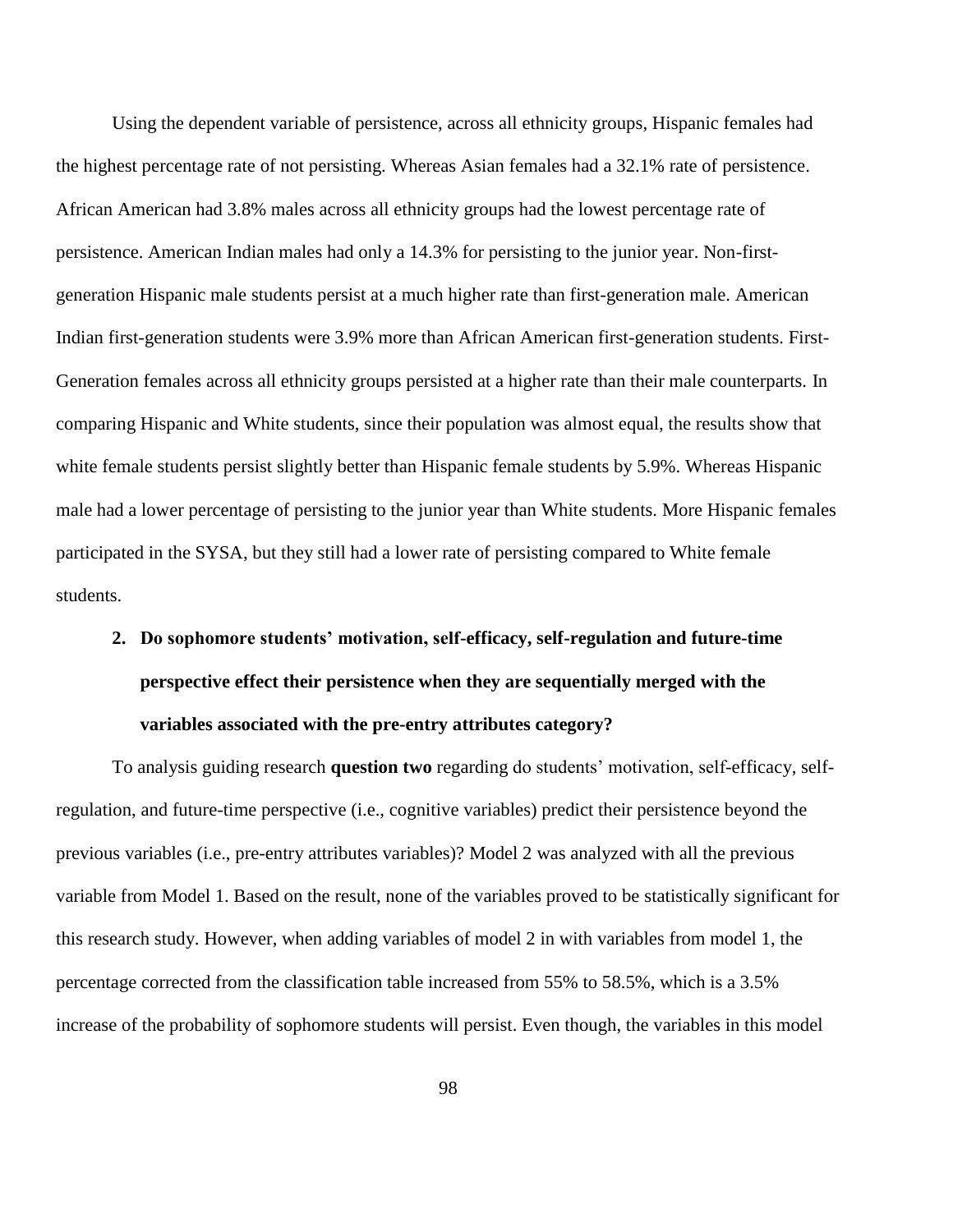were not statistically significant, Table 4.5. shows that sophomore students with high motivation are 1.031 more likely to persist.

#### Table 4.5.

|                      | Model 0  |       |       |        | Model 2  |       |       |        |  |  |  |
|----------------------|----------|-------|-------|--------|----------|-------|-------|--------|--|--|--|
| Predictor            | B        | S.E.  | Wald  | Exp(B) | B        | S.E.  | Wald  | Exp(B) |  |  |  |
| Intercept            | $-0.095$ | 0.081 | 1.380 | 0.909  | $-0.22$  | 0.692 | 0.098 | 0.805  |  |  |  |
| Model 2              |          |       |       |        |          |       |       |        |  |  |  |
| Self-Efficacy (SE)   |          |       |       |        | $-0.020$ | 0.037 | 0.294 | 0.98   |  |  |  |
| Self-Regulation (SR) |          |       |       |        | $-0.038$ | 0.042 | 0.852 | 0.962  |  |  |  |
| Future-Time          |          |       |       |        | 0.022    | 0.031 | 0.511 | 1.023  |  |  |  |
| Perspective (FT)     |          |       |       |        |          |       |       |        |  |  |  |
| Motivation (MO)      |          |       |       |        | 0.031    | 0.042 | 0.529 | 1.031  |  |  |  |

*Logistic Regression Analysis of Model 2 - Cognitive Variables on Persistence*

The measure of self-efficacy was measured based on three questions from the SYSA survey instrument. The average mean of self-efficacy is 5.7. This shows that on average those students in this research study agree they trust their self-efficacy abilities. Ninety-two percent of the students trusted their judgment on making decisions. Eighty-nine percent of the students felt about acting on their opinions. Whereas 10% of the students felt that they were not good at figuring out what materials were most important for the exam.

The average score for self-regulation was 5.7. The score represents that on average students satisfied with their ability to self-regulation. Of 609 students that completed the SYSA, 8.5% of them cannot find ways of applying what they have learned in the class to other parts of their life. Whereas, 73.4% agree that when course materials are dull and boring, they can keep working on the assignment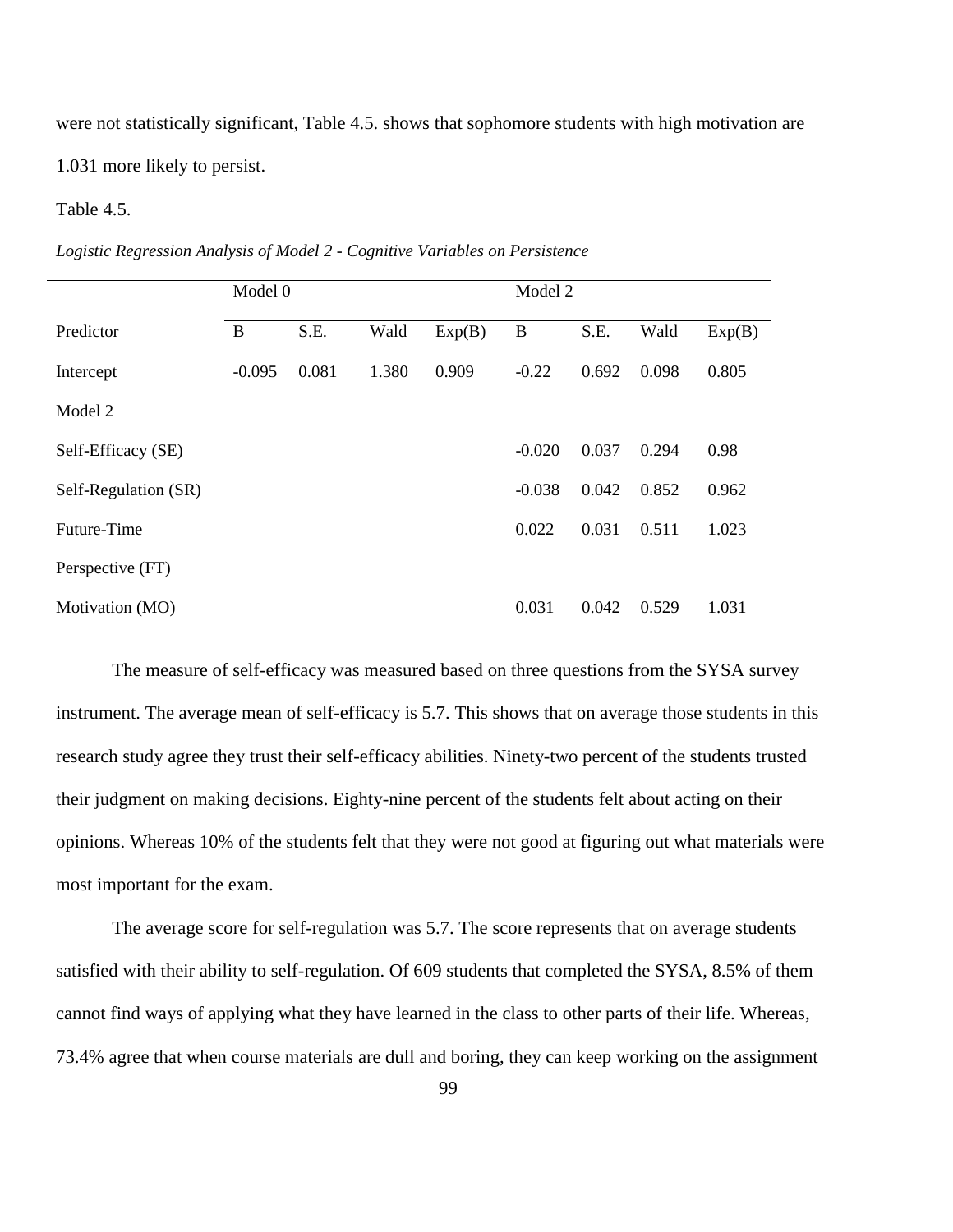until it is finished. Ninety-four percent of students believe that they are self-regulated enough to finish college.

The average score for motivation was 5.6. This score represents that on average students agree with their ability to motivate themselves to do well in college. Of 609 students that completed the SYSA, 4.6% of are not motivated to do well in college. However, 90.6% of the students agree that they are actively pursuing their educational goal. Ninety-four percent of students believe that they are selfregulated enough to finish college know matter what it takes.

The measure of future-time was measured using a 7-point Likert Scale ranged from completely dissatisfied to completely satisfied. The average combined score for future-time perspective is 4.4. This indicates that on average students did not participate in many activities that related to their future goals or career. Twenty-two- percent of the students were dissatisfied or satisfied with opportunities to get involved in activities and events related to their intended major. Based on the analysis for future-time prospective students are less confident in opportunities that area afforded to them to cultivate their future goals.

## **3. Do credit hours, grade point averages (GPAs), and academic advisement influence sophomore students' persistence when they are sequentially merged with the variables associated with the pre-entry attributes and cognitive categories?**

To analysis guiding research **question three** of do academic performance and participation in academic advisement (i.e., academics variables) influence students' academic persistence beyond the previous variables (i.e., pre-entry attributes and cognitive variables)? Model 3 was analyzed with the all the previous variables. Once the academic attribute variables were added to the model, the probability of sophomore students' persisting to the junior year was 66.5%. This was a 14.1 percent increase from the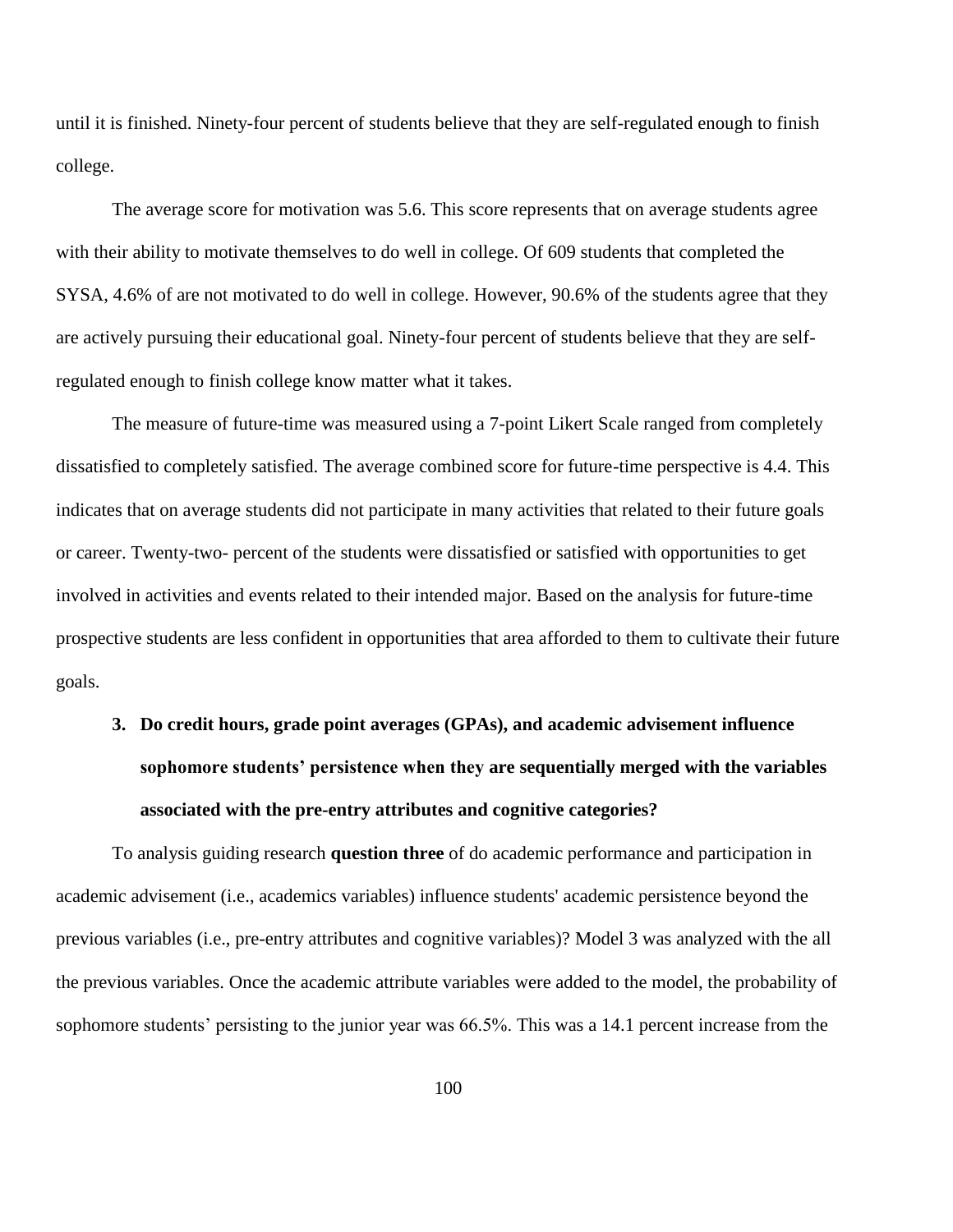intercept only model (Model 0). The Omnibus Test showed that the model was statistically significant at.000.

Students' GPA is a critical variable that is used to determine a student's persistence. Students with a cumulative GPA between  $1.0 - 1.49$  was removed from the analysis. One reason this GPA group was removed because students with that GPA range were not eligible for any scholarships, lottery or VISTA Forty-seven percent of students had a cumulative GPA ranging of from 2.5 – 3.49. There were a 37.9 percentage point differences between students that had a 1.5 -2.49 cumulative GPA. Over 90% of the students had a cumulative GPA that would have made them eligible for the lottery other scholarships and VISTA.

Earned credit hours were collected from Fall 2010 to Spring 2012. The mean earned hours was higher (14.16) during the Spring 2011 semester. Eighty-seven percent of the students earned 12 or more hours. Student earned hours was stable between 13 to 15 hours. Seventy-nine percent of students did not prepare an academic plan for graduation, and only 56% selected a major. The result shows that there is a disconnect between identifying a student's major and creating an academic plan to assist with reaching the end goal of earning a degree. The number of visits that a student had with an academic advisor varied. Fifty-three percent of students had between 1 to 10 advising visits.

For model 3, on the credit hours earned in the Spring 2011 (CE201110) was statistically significant at.000 with a p<.05. Table 4. shows that in CUM GPA variables were statistically significant with a Wald of, 000, below the p<.05. Sophomore students with a prepared written academic plan for graduation last year (Spring 2009) were 1.217 more likely to persist to the junior year.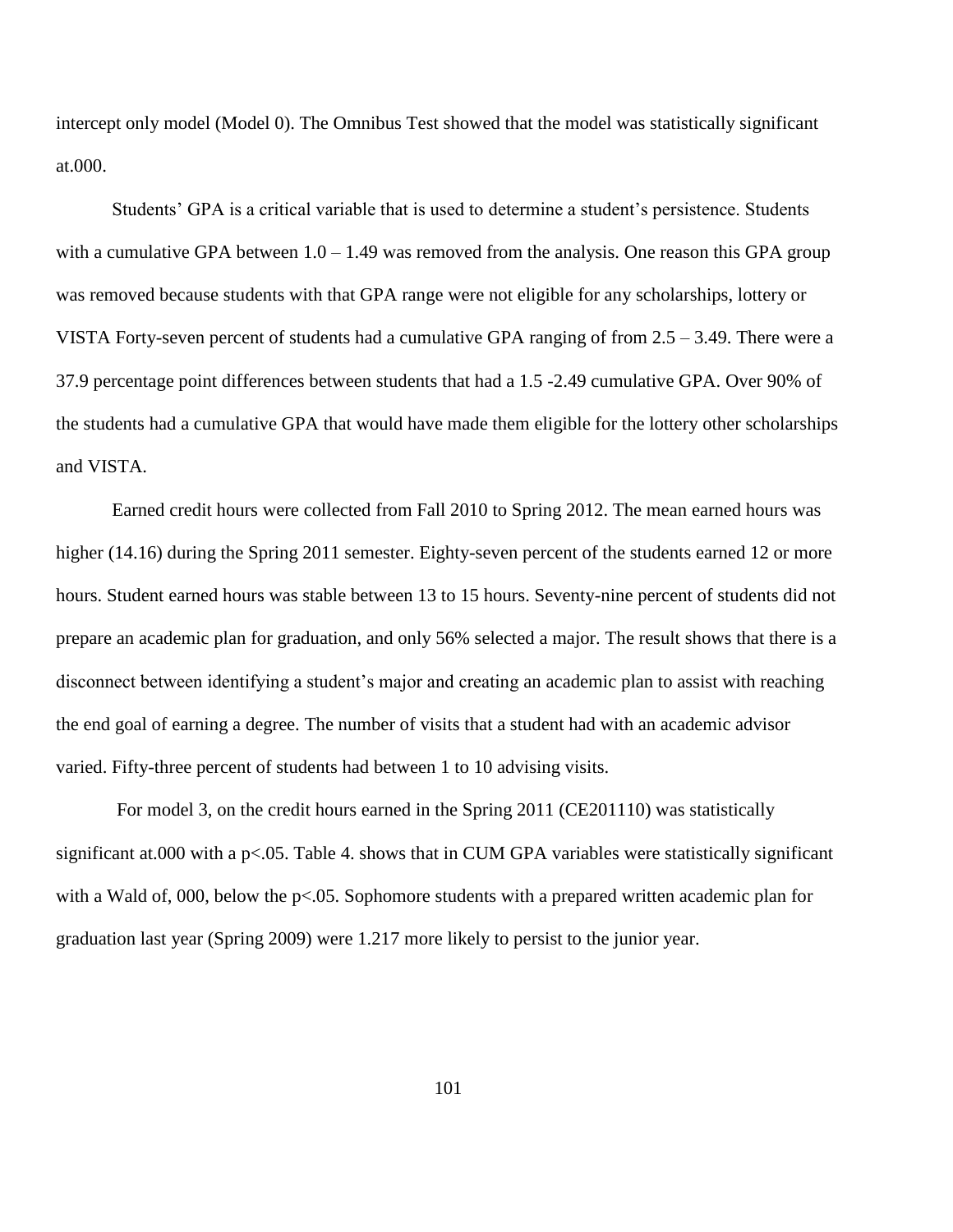|                            |          |       | Block 0 |        | Block 3  |         |       |         |  |  |  |
|----------------------------|----------|-------|---------|--------|----------|---------|-------|---------|--|--|--|
| Predictor                  | $\bf{B}$ | S.E.  | Wald    | Exp(B) | $\bf{B}$ | S.E.    | Wald  | Exp(B)  |  |  |  |
| Intercept                  | 0.095    | 0.081 | 1.380   | 0.909  | $-22.85$ | 17842.5 | 0.000 | 0.000   |  |  |  |
| Model 3                    |          |       |         |        |          |         |       |         |  |  |  |
| $CUMGPA$ 3.5 to 4.0        |          |       |         |        | 21.27    | 17842.5 | 0.000 | 1727126 |  |  |  |
| <b>CUMGPA 2.5 to 3.49</b>  |          |       |         |        | 20.931   | 17842.5 | 0.000 | 1230586 |  |  |  |
| <b>CUMGPA 1.5 to 2.49</b>  |          |       |         |        | 19.807   | 17842.5 | 0.000 | 4001625 |  |  |  |
| Credit Hour Earned Fall    |          |       |         |        | 0.02     | 0.011   | 3.053 | 1.02    |  |  |  |
| 2010                       |          |       |         |        |          |         |       |         |  |  |  |
| Credit Hours Earned        |          |       |         |        | 0.105    | 0.026   | 16.4  | 1.111   |  |  |  |
| Spring 2011                |          |       |         |        |          |         |       |         |  |  |  |
| <b>Credit Hours Earned</b> |          |       |         |        | 0.037    | 0.022   | 2.769 | 1.038   |  |  |  |
| Fall 2011                  |          |       |         |        |          |         |       |         |  |  |  |
| Credit Hours Earned        |          |       |         |        | 0.008    | 0.021   | 0.145 | 1.008   |  |  |  |
| Spring 2012                |          |       |         |        |          |         |       |         |  |  |  |
| <b>Advising Visits</b>     |          |       |         |        | 0.000    | 0.022   | 0.000 | 1.000   |  |  |  |
| <b>ADSLACPROGLSTYR</b>     |          |       |         |        | 0.004    | 0.192   | 0.000 | 1.004   |  |  |  |
| <b>ADACADPLANLSTYR</b>     |          |       |         |        | 0.196    | 0.229   | 0.731 | 1.217   |  |  |  |
| CAGOALSLSTYR               |          |       |         |        | $-0.284$ | 0.202   | 1.974 | 0.753   |  |  |  |

Logistic Regression Analysis of Model 3 - Academic Attribute Variables on Persistence

**Table 4.6.** 

The model explains 18% of the variance variation in students persisting to the junior year.

## 4. **Do faculty involvement and academic support programs influence sophomore**

**students' persistence when they are sequentially merged with the variables associated** 

## **with the pre-entry attributes, cognitive, and academics categories?**

To analysis guiding research **question four** of do faculty and academic student support programs (i.e., engagement variables) influence students' academic persistence beyond the previous variables (i.e., pre-entry attributes, cognitive and academic attribute variables). Model 4 was analyzed with the all the previous variables. Once the social engagement variables were added to the model, the probability of sophomore students' persistence to the junior year was 66.7%. This was a 14.3 percent increase from the intercept only model (Model 0). The Omnibus Test showed that the model as a whole was statistically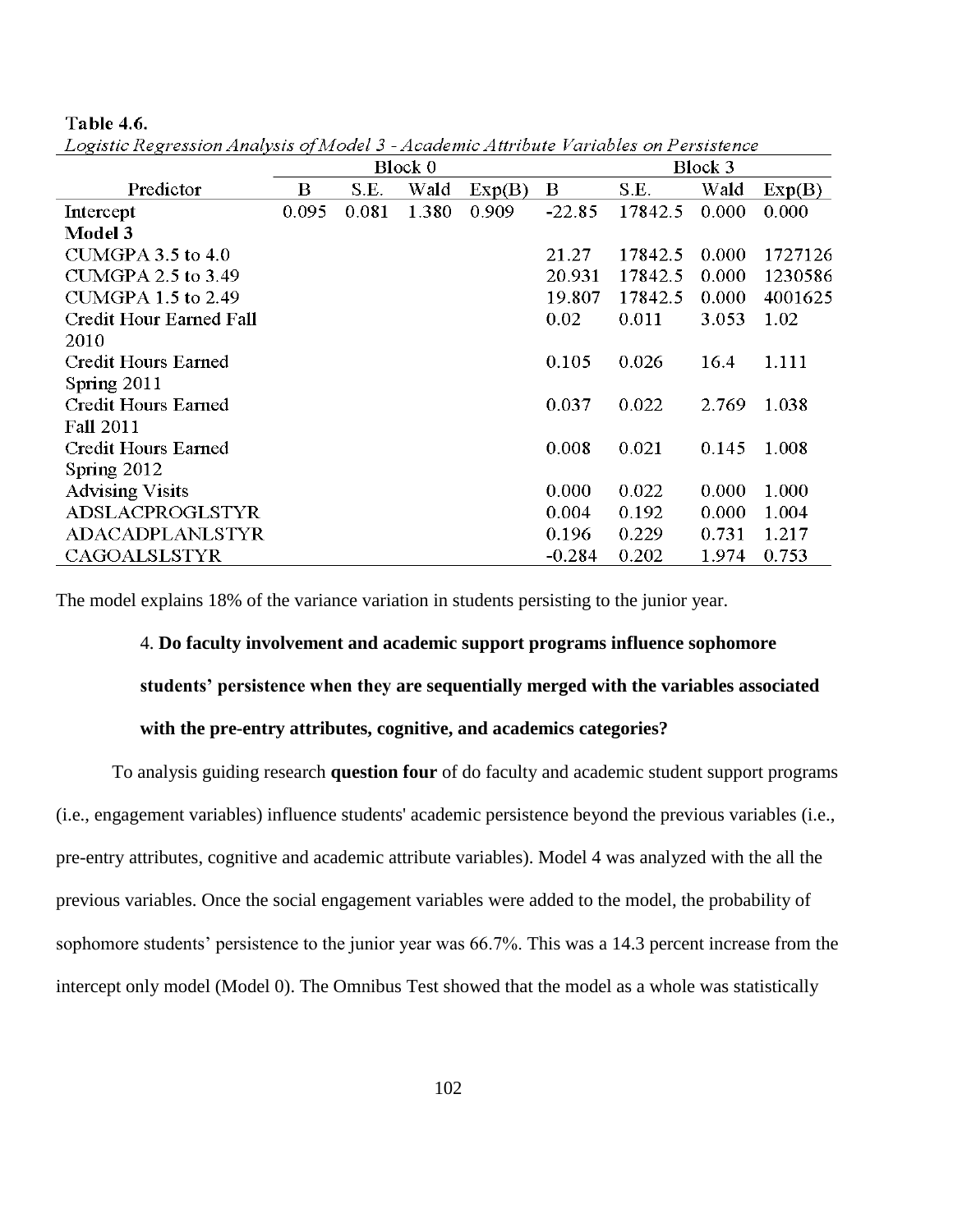significant at.000. The model explains 18% of the variance variation in students persisting to the junior year.

Of the 609 that completed the SYSA, only 173 (28.4%) stated that they received assistant with study skills (HSTDYSKLSTYR). In addition, only 213 (35%) stated that sought tutoring two or more courses. Conversely, 64% of students explored advantages and disadvantage for career choice (CACRCHCELSTYR). Whereas only over 80% of students have not been able to identify work experience with internship opportunities. The Omnibus Test for Model 4 revealed that the model as a whole was statistically significant at.000. However, the none of the individual variables were statistically significant in the model. Interestingly, students that received help with study skills were 1.176 times more likely to persist. Table 4.7. shows that students had a low level of interaction (.045) with faculty (FIINTERACTINS).

Table 4.7.

|                       | Model 0 |       |       |        | Model 4 |         |       |        |  |  |  |
|-----------------------|---------|-------|-------|--------|---------|---------|-------|--------|--|--|--|
| Predictor             | B       | S.E.  | Wald  | Exp(B) | B       | S.E.    | Wald  | Exp(B) |  |  |  |
| Intercept             | 0.095   | 0.081 | 1.380 | 0.909  | 22.84   | 17788.3 | 0.000 | 0.000  |  |  |  |
| <b>Model 4</b>        |         |       |       |        |         |         |       |        |  |  |  |
| <b>HSTDYSKLSTYR</b>   |         |       |       |        | 0.162   | 0.218   | 0.554 | 1.176  |  |  |  |
| <b>TUTORLSTYR</b>     |         |       |       |        | 0.188   | 0.200   | 0.88  | 0.829  |  |  |  |
| <b>CACRCHCELSTYR</b>  |         |       |       |        | 0.004   | 0.245   | 0.000 | 0.996  |  |  |  |
| <b>CAWKINTERLSTYR</b> |         |       |       |        | 0.174   | 0.256   | 0.461 | 1.19   |  |  |  |
| <b>FIINTERACTINS</b>  |         |       |       |        | 0.045   | 0.072   | 0.39  | 1.046  |  |  |  |
|                       |         |       |       |        |         |         |       |        |  |  |  |

*Logistic Regression Analysis of Model 4 - Social Engagement on Persistence*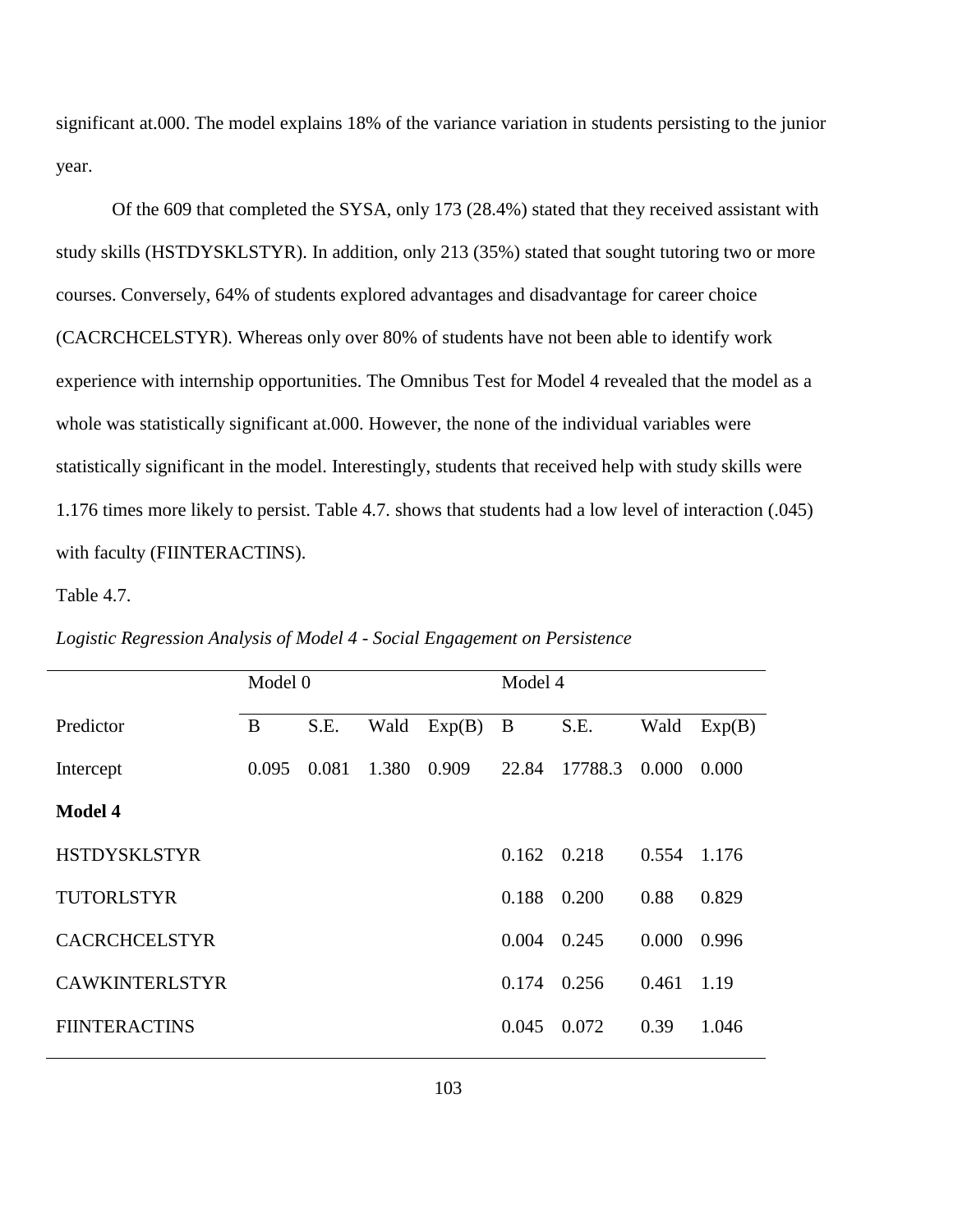5. **Do student employment, a state-funded lottery scholarship and/or other scholarships, and a performance-based scholarship impact sophomore students' persistence when they are sequentially merged with the variables associated with the pre-entry attributes, cognitive, academics, and social engagements categories?**

To analysis guiding research question five of the New Mexico Lottery Scholarship, student working, and other finances (i.e., financial variables) effect students' academic persistence beyond the previous variables (i.e., pre-entry attributes, cognitive, academics and engagement variables)? Model 5 was analyzed with the all the previous variables. Once the financial variables were added to the model, the probability of sophomore students' persistence to the junior year was 70.1%. This was a 17.7 percent increase from the intercept only model (Model 0). The Omnibus Test showed that the model as a whole was statistically significant at.000. The model explains 29% of the variance variation in students persisting to the junior year. The model has a goodness of fit of .319.

The Model 5 consisted of data on whether students worked, a state-funded lottery scholarship and/or other scholarships, and being part of a performance-based scholarship program. If students had other scholarships, outside of lottery and VISTA, they were used in the analysis. Other scholarships can range from private scholarship to UNM Scholarships.

From the variables that were included in model 5, LOTSCH and PartVISTA were statistically significant,0003 and.000, respectively. Variables were provided from previous models also were found statistically significant. From model 1, African American remained statistically significant for all models. Nevertheless, in model 5, African American was statistically significant at a level of.011. In addition, in model 1, first-generation status became statistically significant at.045, which is slightly less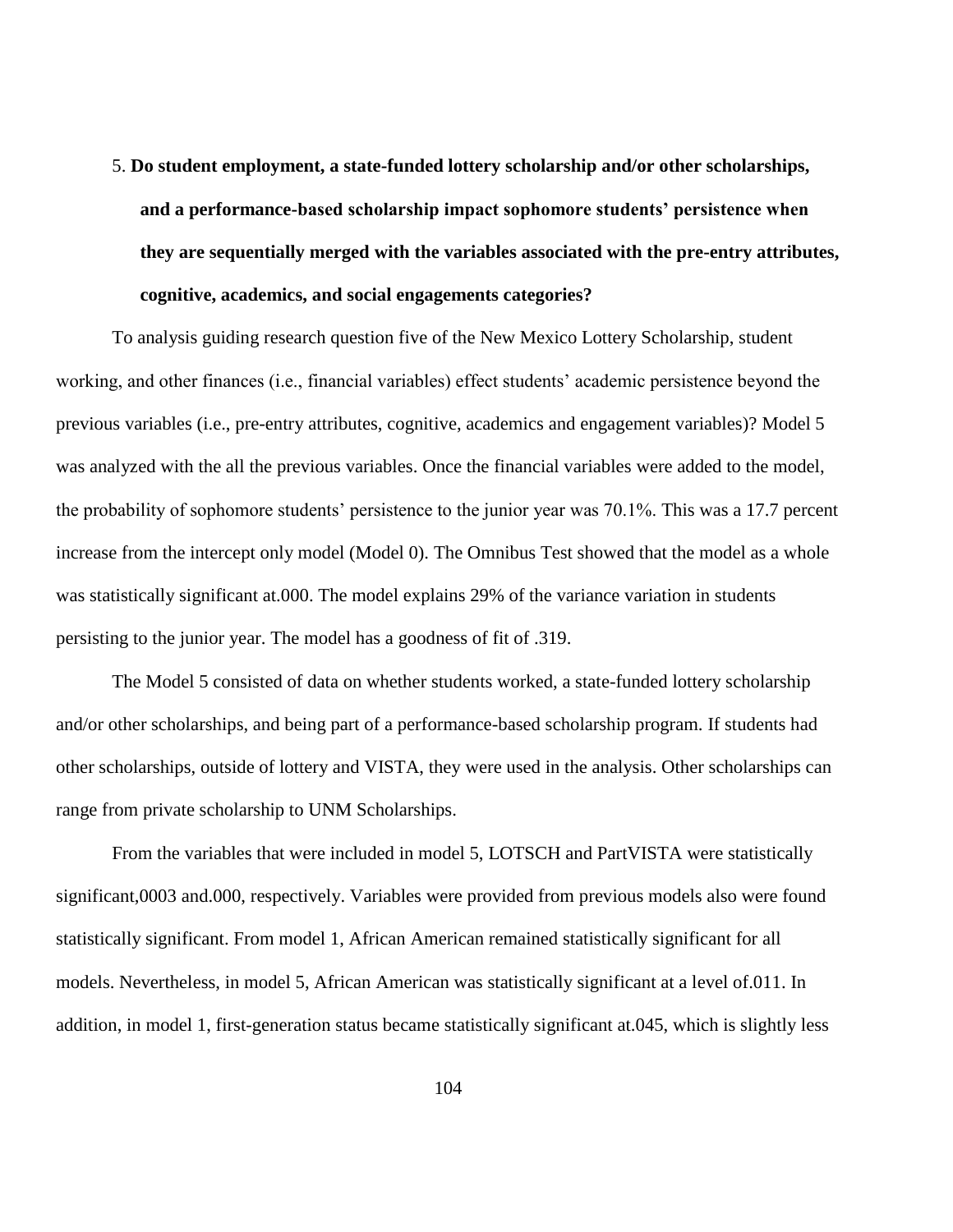than p<.05. For the academic attributes variables, none of them were statistically significant in the previous models. However, in model 5, Spring 2011 credit earned (CE201110) and Fall 201180 credit earned (CE201280) were statistically significant at.0001 and.030, respectfully in model 5. Table 4.8. provides an overview of model 5. Sophomore students that had the lottery and other scholarships were 2.778 times more likely to persist. Not surprisingly, sophomore students who participated in VISTA (PartVISTA) were 5.532 times more likely to persist to the junior year.

Table 4.8.

|                  | Block 0  |          |      |        | Block 4  |          |       |        |  |  |  |  |
|------------------|----------|----------|------|--------|----------|----------|-------|--------|--|--|--|--|
| Predictor        | B        | S.E.     | Wald | Exp(B) | B        | S.E.     | Wald  | Exp(B) |  |  |  |  |
| Intercept        | $-22.71$ | 16820.09 | 0.00 | 0.99   | $-22.84$ | 17788.31 | 0.00  | 0.00   |  |  |  |  |
| <b>Model 4</b>   |          |          |      |        |          |          |       |        |  |  |  |  |
| <b>WORKATALL</b> |          |          |      |        | 0.13     | 0.19     | 0.27  | 1.10   |  |  |  |  |
| <b>LOTTSCH</b>   |          |          |      |        | 1.02     | 0.34     | 8.87  | 2.77   |  |  |  |  |
| PartVISTA        |          |          |      |        | 1.71     | 0.27     | 37.80 | 5.53   |  |  |  |  |
|                  |          |          |      |        |          |          |       |        |  |  |  |  |

*Logistic Regression Analysis of Model 5- Financial Variables on Persistence*

Each model was able to answer the effect on persisting for the guided research question that was associated with the model. Of the five models, models 3 and five where statistically significant and prove to have an effect on persistence. In order to fully address and analysis the overarching research question of what are the variables associated with the pre-entry attributes, cognitive, academics, social engagements and financial categories that predict the probability that sophomore students would persist, the significant statistical variables in model 5 which contained 29 variables was used to solve the equation.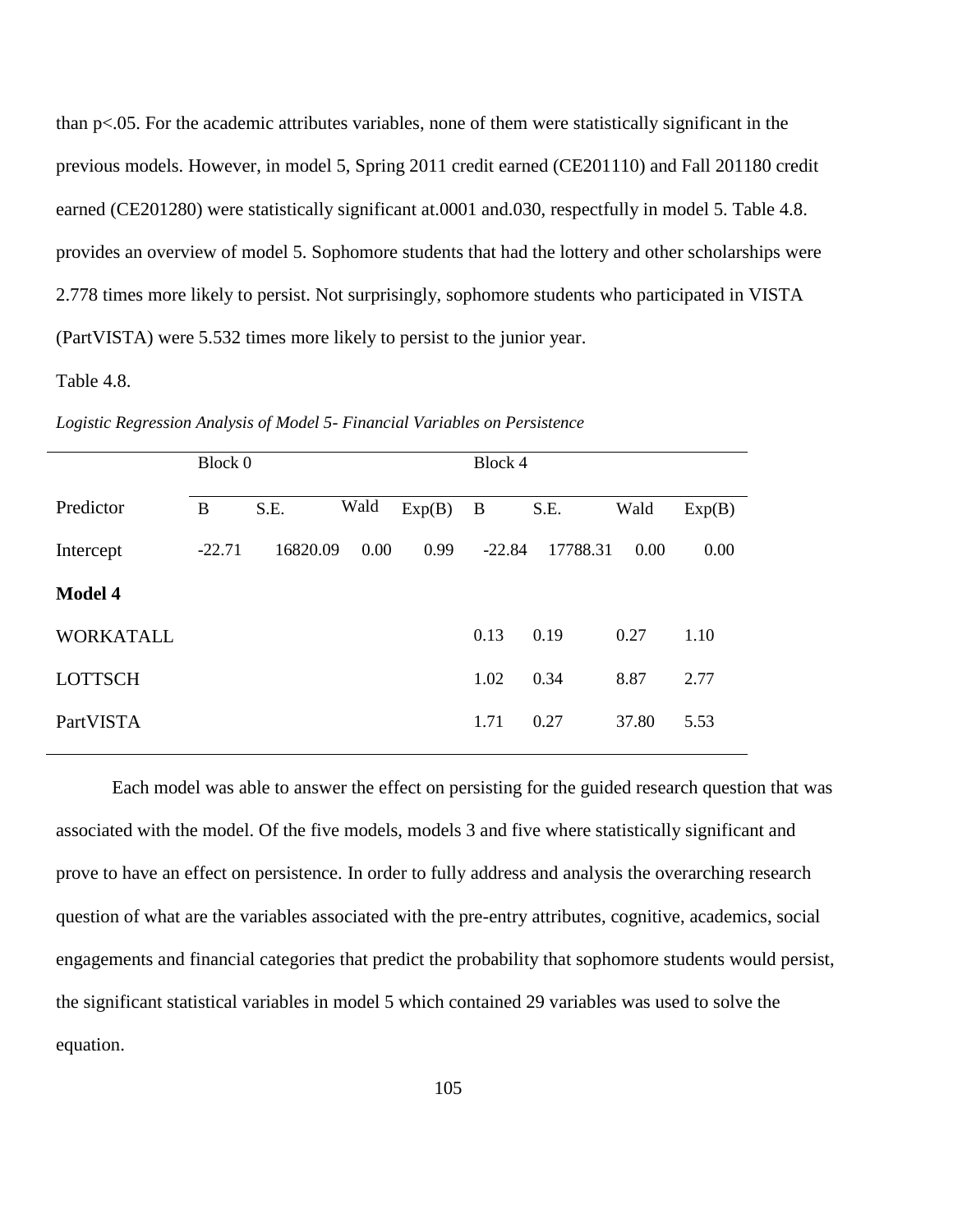Since the variables for model 5 had categorical and continuous variables a specific pattern of analysis was used to determined how to solve the equation to determine the probability of sophomore students persisting to the junior year. It was conceptualized that the following process would be used: 1. All ethnic variables would be used in the equation because they were a string of dummy variables even through African American was only statistically significant; 2. The average scores from the cognitive variables were used (self-efficacy, self-regulation, future-time perspective and motivation); 3. All three of the CUMGPA variables were analyzed after coding them into dichotomous variables; 4. All four of the semester showing the earned credits was entered. The semesters were multiplied by 12 in the equation because students had to earn at least 12 credit hours per semester to qualify and maintain lottery, scholarships, and continued to participate in VISTA; 5. The average advising visit of 6 was multiplied by the beta for the four semester; 6) Assistance with major (ADSLACPROGLSTYR), prepared an academic plan (ADACADPLANLSTYR), define goals for major and career interest (CAGOALSLSTYR), received help with study skills (HSTDYSKLSTYR), found tutoring for 2 or more courses **(**TUTORLSTYR), explored advantage/disadvantages for career choice (CACRCHCELSTYR), identify work experience/internships **(**CAWKINTERLSTYR), worked or not (WORKATALL), had the state-funded lottery scholarship and/or other scholarships (LOTTSCH) or participated in (PartVISTA) were multiplied there beta's by one; and 7) level of student-faculty interaction (FIINTERACTINS) was determined using a Likert 7-point scale of satisfaction, therefore the middle option of somewhat satisfied with a score of 4.66 was multiplied by the beta for FIINTERACTINS.

Given that the equation had 29 variables and infinite amount of possible combinations, a limited number of meaningful combinations were selected to analysis the overarching research question of what are the variables associated with the pre-entry attributes, cognitive, academics, social engagements, and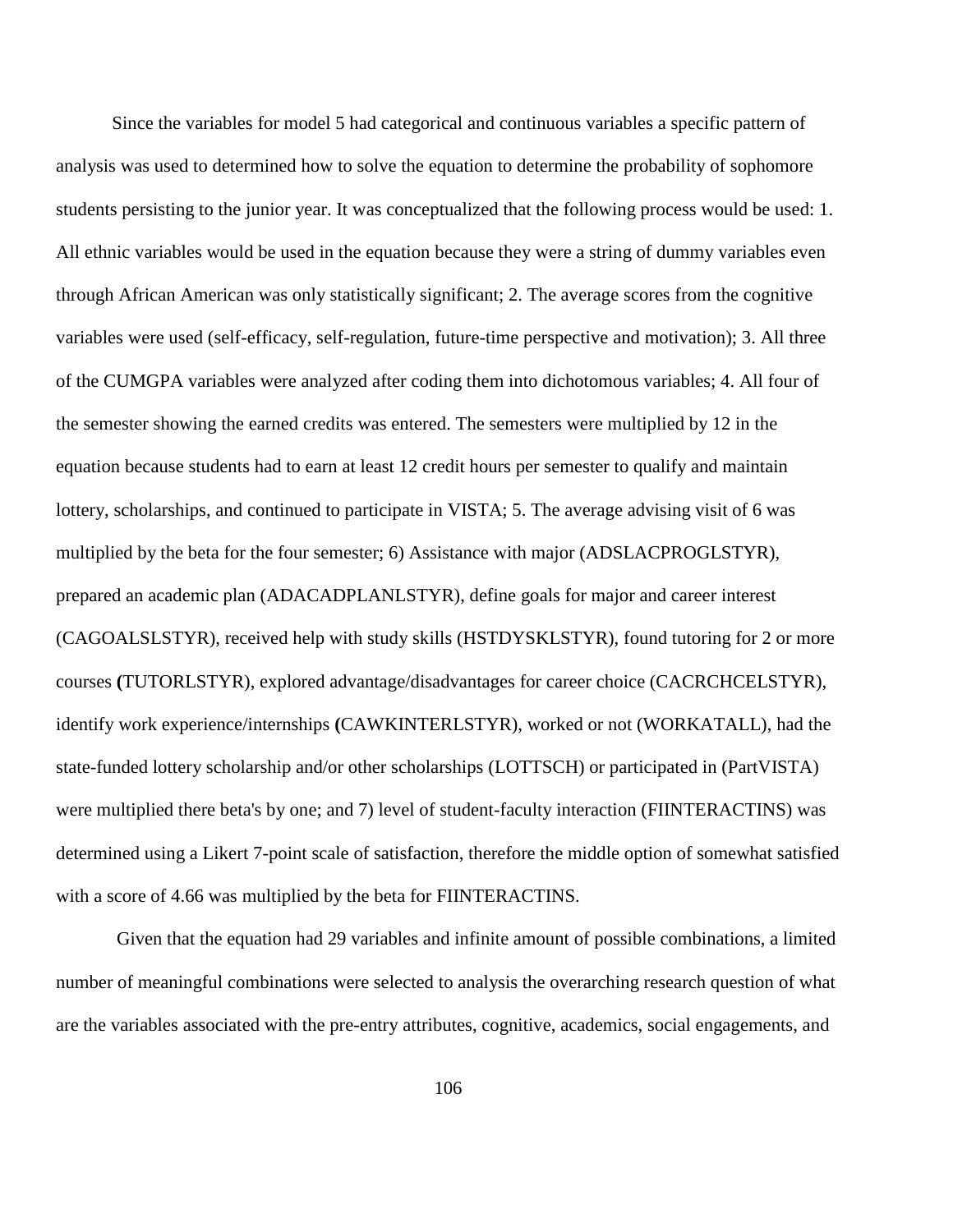financials categories that effect the persistence of sophomore students? For the remainder of Chapter 4, the results will be discussed as it relates to solving the equation for 29 variables. The following is the formula that was used to solve the equation for 29 variables

 $=1/(1+EXP(-(22.714+0.154*0+0.064*0-1.364*1+0.063*0-0.036*1-0.432*1-0.046*17.3-$ 

0.04\*17.1+0.037\*8.9+0.015\*18+21.339\*0+21.134\*1+19.985\*0+0.016\*12+0.088\*12+0.052\*12-

0.004\*12-0.011\*6+0.013\*1+0.255\*1-0.329\*1+0.013\*1-

 $0.178*1+0.003*1+0.111*1+0.048*4.66+0.103*1+1.022*1+1.711*1))$ 

Below are a few meaningful combinations that were solved.

Using the above formula, the predicted probability that a sophomore student from the sampled population of students will enroll versus not enroll in the junior year is 60% when the student is African American; male first-generation; with average cognitive scores on the Second-Year Student Assessment (SYSA); a GPA between 2.5 and 3.49; with a least 12 earned credit hours for four semesters; participated in a range of advisement, career, and tutoring services, was somewhat satisfied with interactions faculty; had a job; received lottery and other scholarships; and participated in the Vision Inspired Scholarship Through Academic (VISTA) Success program.

The predicted probability that a sophomore student from the sampled population of students will enroll versus not enroll in the junior year is 61% when the student is African American; female firstgeneration; with average cognitive scores on the Second-Year Student Assessment (SYSA); a GPA between 2.5 and 3.49; with a least 12 earned credit hours for four semesters; participated in a range of advisement, career, and tutoring services, was somewhat satisfied with interactions faculty; had a job; received lottery and other scholarships; and participated in the Vision Inspired Scholarship Through Academic (VISTA) Success program.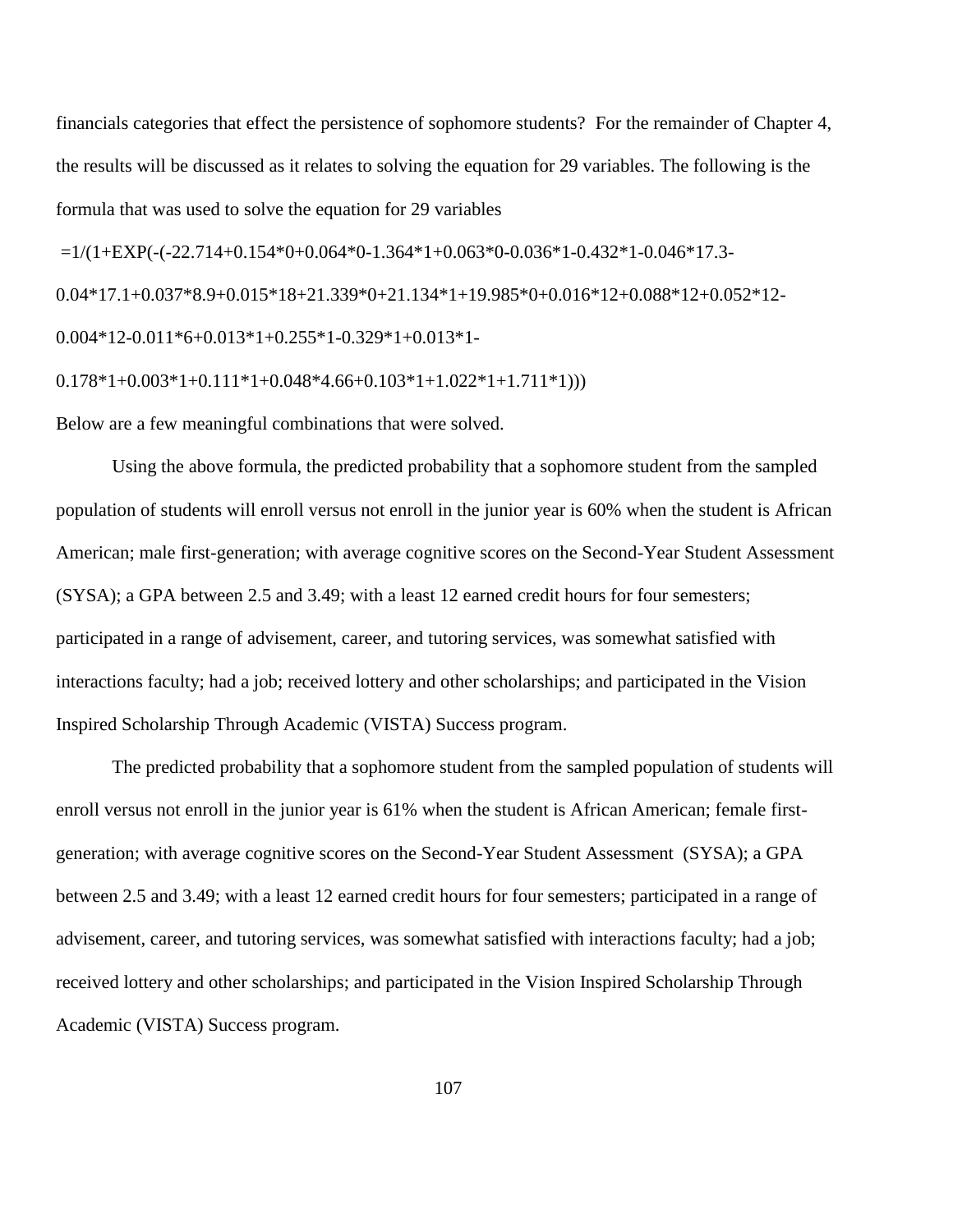The predicted probability that a sophomore student from the sampled population of students will enroll versus not enroll in the junior year is 85% when the student is White; male first-generation; with average cognitive scores on the Second-Year Student Assessment (SYSA); a GPA between 2.5 and 3.49; with a least 12 earned credit hours for four semesters; participated in a range of advisement, career, and tutoring services, was somewhat satisfied with interactions faculty; had a job; received lottery and other scholarships; and participated in the Vision Inspired Scholarship Through Academic (VISTA) Success program.

The predicted probability that a sophomore student from the sampled population of students will enroll versus not enroll in the junior year is 86% when the student is white; female first-generation; with average cognitive scores on the Second-Year Student Assessment (SYSA); a GPA between 2.5 and 3.49; with a least 12 earned credit hours for four semesters; participated in a range of advisement, career, and tutoring services, was somewhat satisfied with interactions faculty; had a job; received lottery and other scholarships; and participated in the Vision Inspired Scholarship Through Academic (VISTA) Success program.

When solving the equation of meaningful combination regardless of the pre-entry attribute variables, cognitive variables, academic attributes, and social engagement variables did not have an overwhelming effect on persistence to the junior. However, out of the Model 5 (financial), LOTTSCH, PartVISTA has a huge effect on sophomore students persisting to the junior year. Even through, African American sophomore students were statistically significant throughout all five models; they are still hampered the most with persistence especially if they did not have LOTTSCH or participated in VISTA (PartVISTA). There is at least at ten to20 percent difference in persistence of African American sophomore students when compared to White and Hispanic students. The comparison was conducted on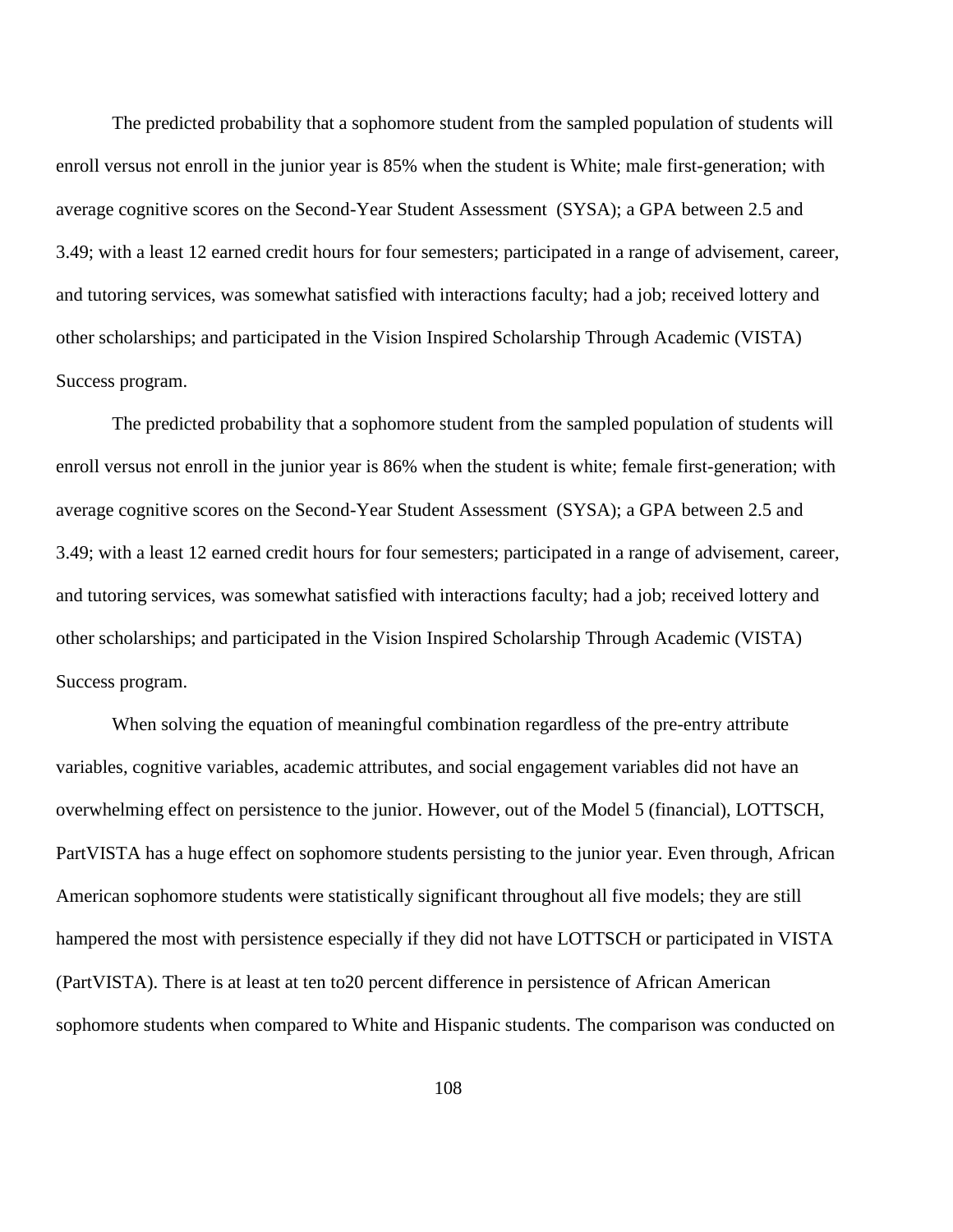White students because they were the reference ethnicity for this research study. The comparison with Hispanic students was conducted because the University of New Mexico is classified as a Hispanic Serving Institution by the Federal Department of Education with having over 25% Hispanic undergraduate students at full-time enrollment level.

In comparing the -2LL to the baseline, as the -2LL is reduced as each model in introduced into the logistic regression it shows that the next model gets better at explaining more of the variance in the outcome. Therefore, all the models showed improvement in accurately determining student persistence. **Summary**

The results from this research study showed that for this sampled population of 609 sophomore students from UNM, that being African American, having state-funded lottery scholarship and/or other scholarships, and participating in the performance-based scholarship (VISTA) had an impact on sophomore students' persistence. Chapter 5 provides a discussion of the implications of the results in relation to the overall research question as well as in relation to student persistence and success.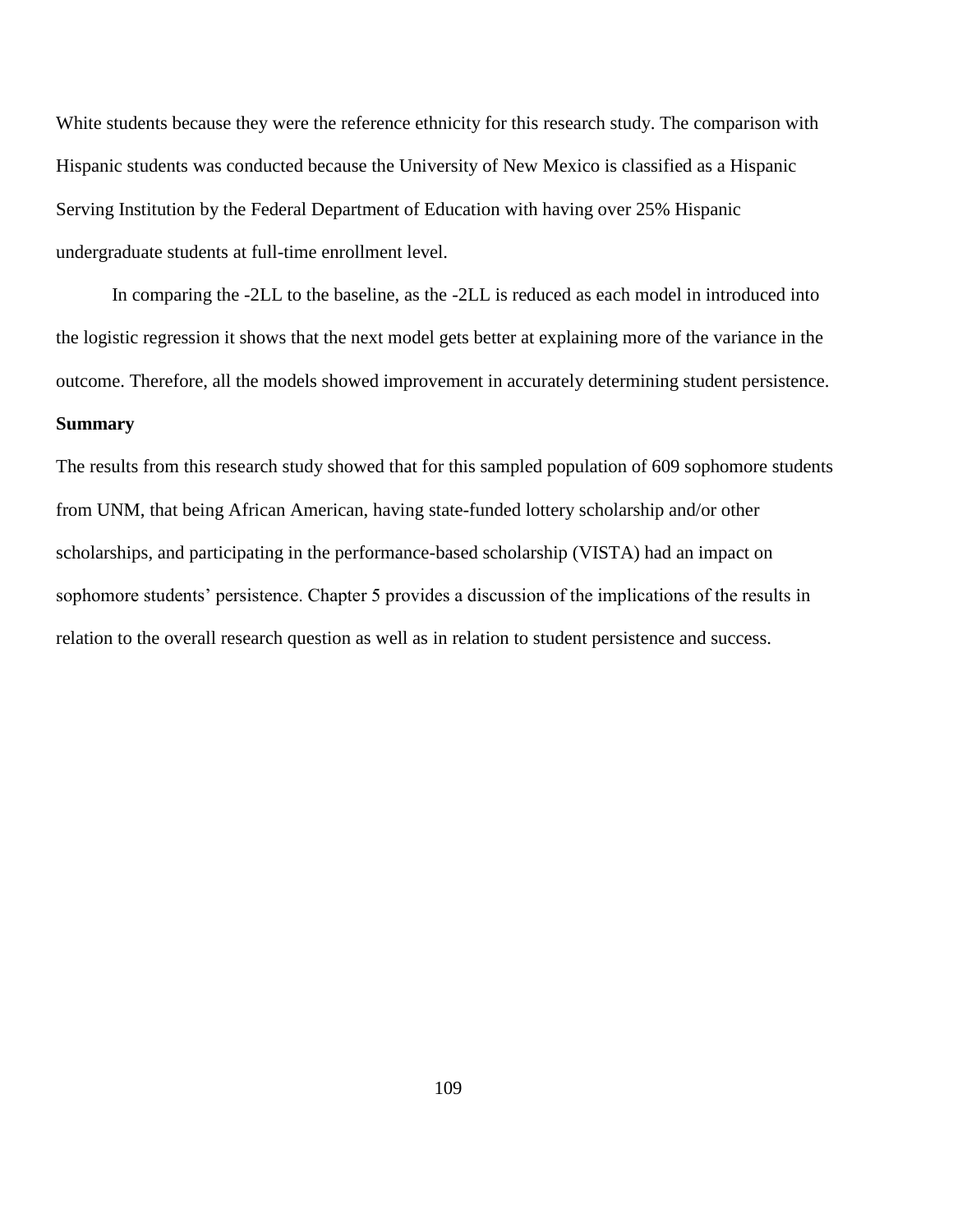## **Chapter 5: Conclusion and Recommendations**

## **Introduction**

This chapter begins with a brief overview of the research study findings and conclusions. The findings and conclusions are presented in the framework of the research literature. Recommendations are then suggested that could help guide practice and policy as it relates to the statistically significant variables that effected the sampled population of sophomore students at the University of New Mexico (UNM). Also, the chapter will conclude with suggestions for future research on sophomore students.

Post-secondary sophomore students are an invisible population of students. They are usually the population of students that receive the least amount of structured academic support. However, the last few years, more institutions have started to provide additional resources and programs to support sophomore students. The sophomore year can be a major milestone for students. It is the time that students start to gain their independence, start to understand their academic and cognitive abilities and how to navigate the campus experience. The overarching research question for this study asks: What are the variables associated with the pre-entry attributes, cognitive, academics, social engagements and financial categories that predict the probability that sophomore students would persist? The basic finding in the study supports earlier research from both Tinto (1975, 1993) and Astin (1984). Tinto was able to prove that pre-entry variables had an effect on persistence. This research study supported the fact that ethnicity had a direct effect on students' persisting. Astin found that engagement had an effect on a student persisting. This research study showed that social engagement had very little effect on the sampled sophomore students' persistence. However, this research study was in alignment with D'Amico, Morgan and Robertson's (2011) and Doyle (2012) research that showed that having a combination of scholarships can assist student in persistence. In addition, research conducted by MDRC also showed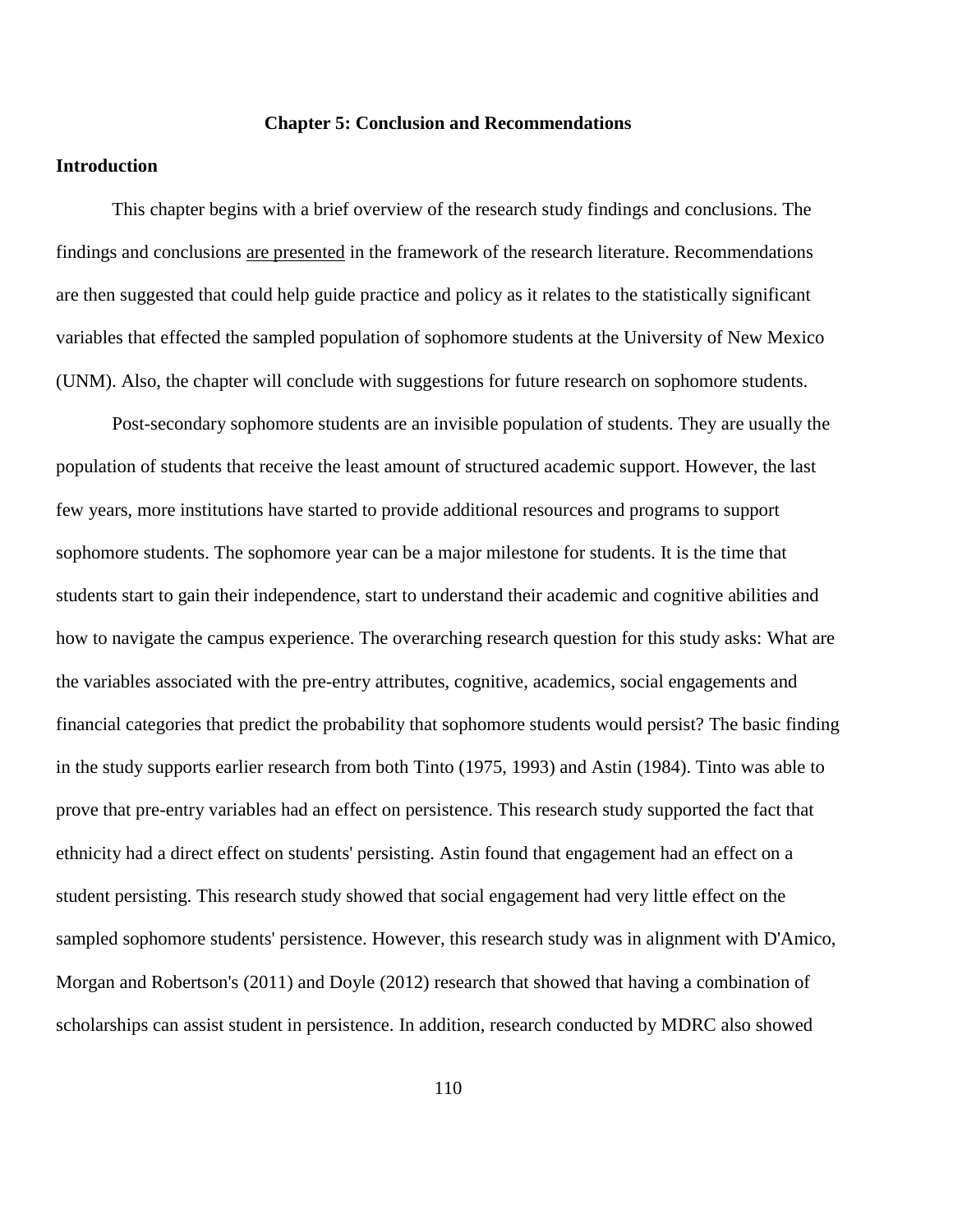that students that participated in a performance-based scholarship were more likely to persist to the next semester. The results of this research held consistent with the literature that stress the significance of having financial support to persist in post-secondary education.

As we have moved through the history and issues with sophomore students, we must address some of the factors that can affect students' persistence. College Administrators have begun to look at the sophomore differently. For decades' institutions have top loaded programs and initiatives for firstyear students to assist them to persist to the third semester (Tinto, 1993, Bean, 1980, Passarella, 1985 and Adelman 2006). However, with the shift in funding from legislatures to provide funding based on the number of students that matriculate into the first-year as first-time, full-time student, to number of students that graduate, it is time to rethink how the sophomore year can have an impact on students; persistence to semester to semester and on to graduation. The results from this research study helps to confirm that improvement is still needed on addressing the "Sophomore Slump."

#### **Findings and Conclusions**

This study is significant to the field of higher education because there is a limited amount of research on the effect of the sophomore year and how various variable such as a state-funded lottery scholarship and/or other scholarships, and a performance-based can impact a student's persistence to graduation. There is substantial research on the first-year the addresses pre-entry, self-efficacy, selfregulation, and motivation of students. More research is needed on those particular variables for the sophomore year. Even though some research has started to focus on these variables for the sophomore year more research is needed.

Based on the research results from this sampled population of sophomore students at UNM there are some policy improvements that can be addressed. The study revealed that if a sophomore student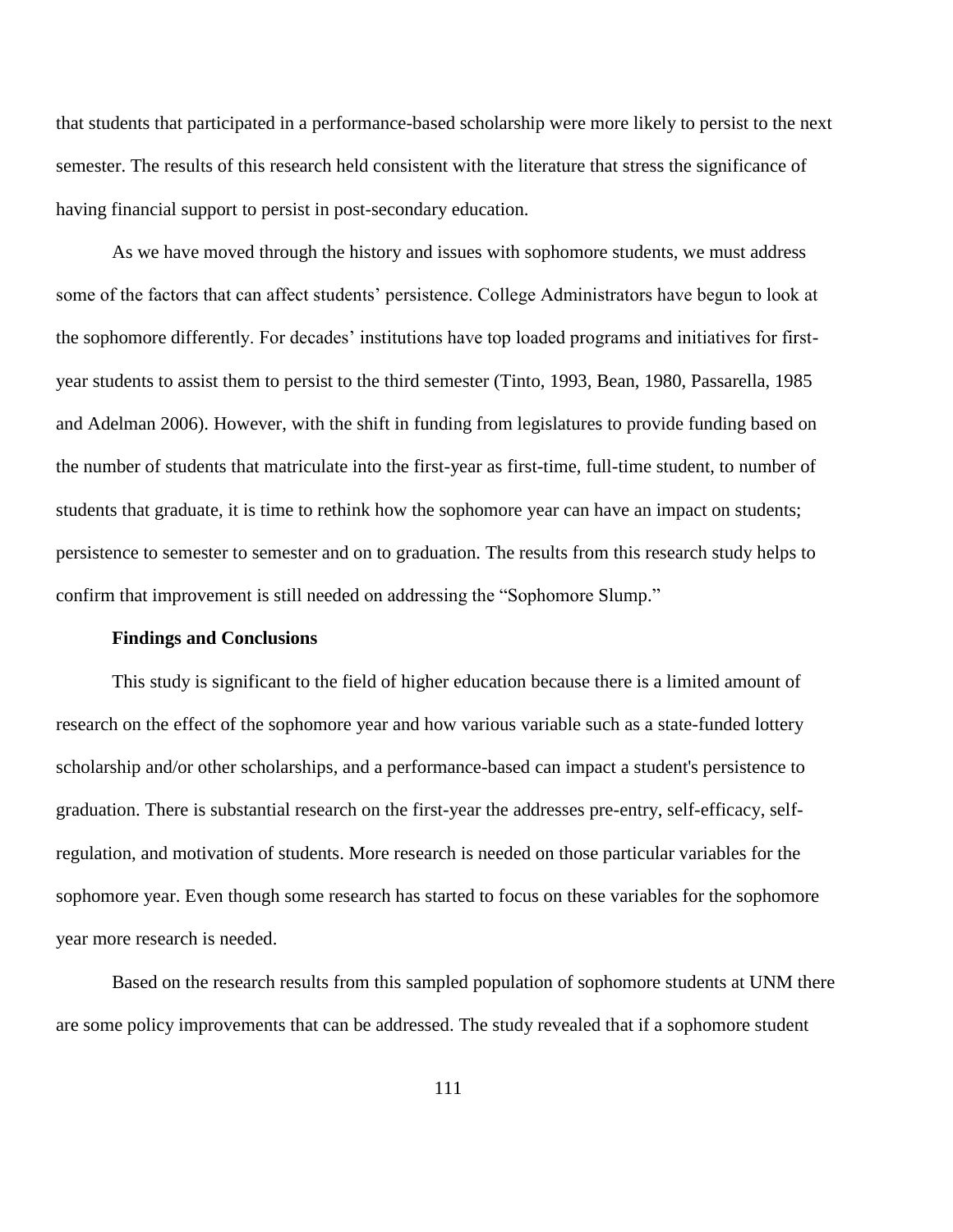experienced the "Sophomore Slump" it was statistically significant because of financial issues (i.e. statefunded lottery scholarship and/or other scholarships, and a performance-based scholarship (VISTA).

## **Limitations of Study**

As mention in Chapter 1, it is imperative that more research is conducted on the influences of sophomore student persisting. There are various factors that could limit the conclusions that may be drawn from the study. Some are related to the scope of this research study. Other limits are because the study is restricted to using secondary data. The primary limitation of this study was the use of secondary data. By using secondary data, the data was already collected therefore there was no control on how the data was collected or what questions were asked to students. In addition, to enrich the results, a small focus group could have been utilized to help expand on some of the research questions.

## **Implications and Recommendations for Future Research**

Administrators, educators, and other professional have to realize that students attend college for multiple reasons. Whether they are attending college to be able to get a good to just be an educated person it does not matter. The focus must still be on getting the student engaged and involved. A student's involvement in a balance of campus extracurricular activities could entice the student to stay academically engaged. In addition, a student's level of involvement could be a good indicator of retaining the student and the student persisting to degree completion (Ravitch, 2003).

To assist with that balance, professional advisors should create an advising space that is conducive to student learning while engaging the student in discourse to help them reach their potential (Drake, 2011). There is a correlation between degrees of involvement with a student's GPA. When involvement is recognized by key stakeholders then resources could be allocated to support the programs for students. (Geocaris & Goad, 2004).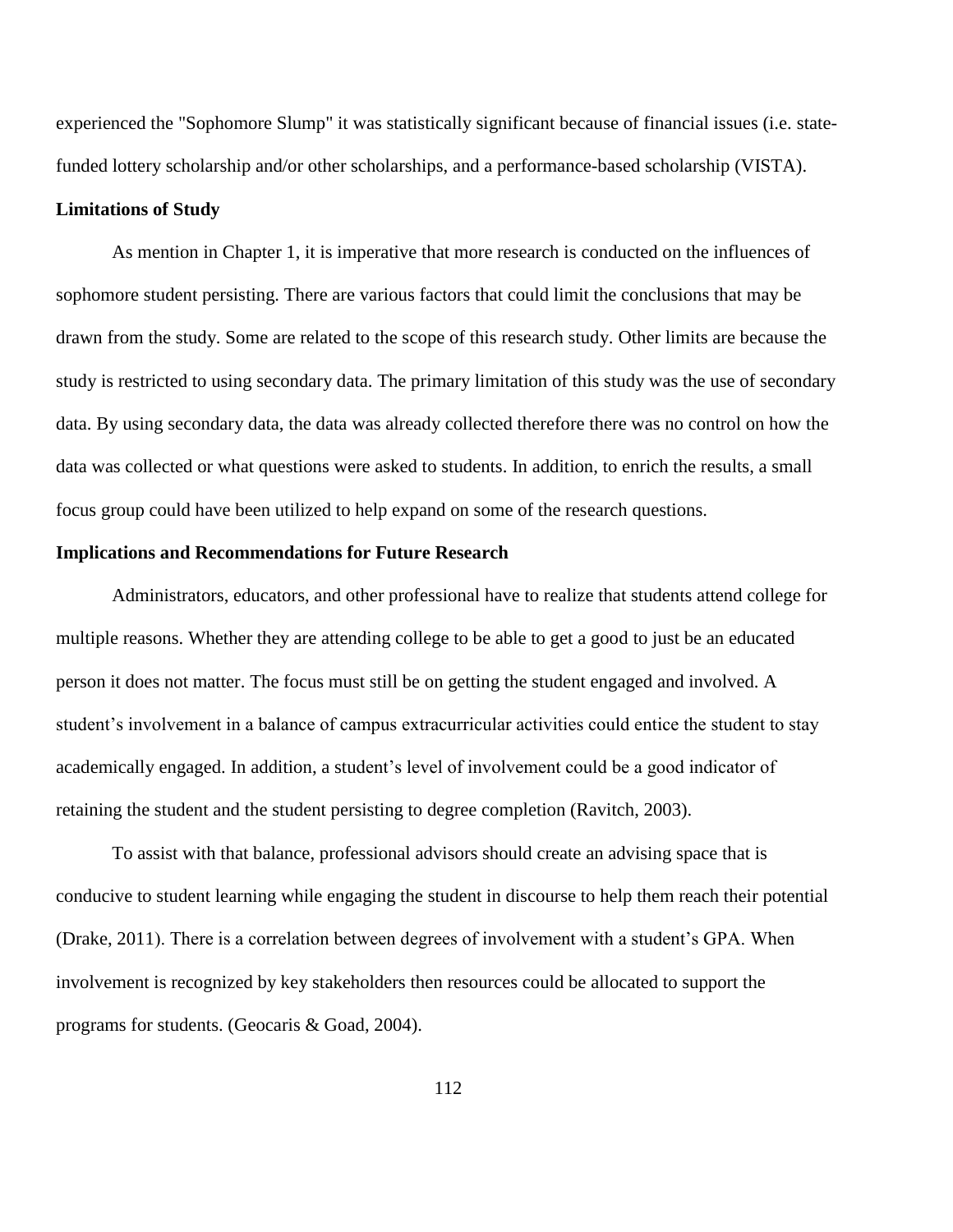As previously stated, UNM has done an excellent job at providing programs and financial support to assist students to the persist to the third semester. However, more work needs to be done to assist sophomore students to persist to the fifth semester and beyond. Sophomore students still need the additional financial support that is given to first-year students. Based on result of this study, I would suggest the following:

- 1. The Enrollment Management Office, Financial and Scholarship partner with Student Affairs to research more performance-based grant scholarship opportunities that would support sophomore students. For example, UNM could reach out to MDRC (funded the VISTA Program Scholarship).
- 2. Re-institute the "Summer Success Scholarship" that was offered eight years ago for freshmen students that needed to take summer courses to maintain their GPA or lottery scholarship. There should be a direct funding for sophomore students.

In order for the Sophomore Slump to not have a major impact on students' persistence, the Regents, Legislatures, President, Enrollment Management and other constituents review the data on the persistence of sophomore students and a develop policies and/or initiatives that will financially support sophomore students. Without the additional financial support for sophomore students, UNM will continue to see an increase in sophomore students not returning, which will hamper the great stride that UNM has made with graduation rates.

To continue to increase the general knowledge of sophomore students' persistence as it relates to financial support to help them stay on track to persisting to the next semester and on to degree completion. Future research should focus on examining scholarships (lottery and performance-based) that support sophomore students to avoid the "sophomore slump" as it relates to financial barriers.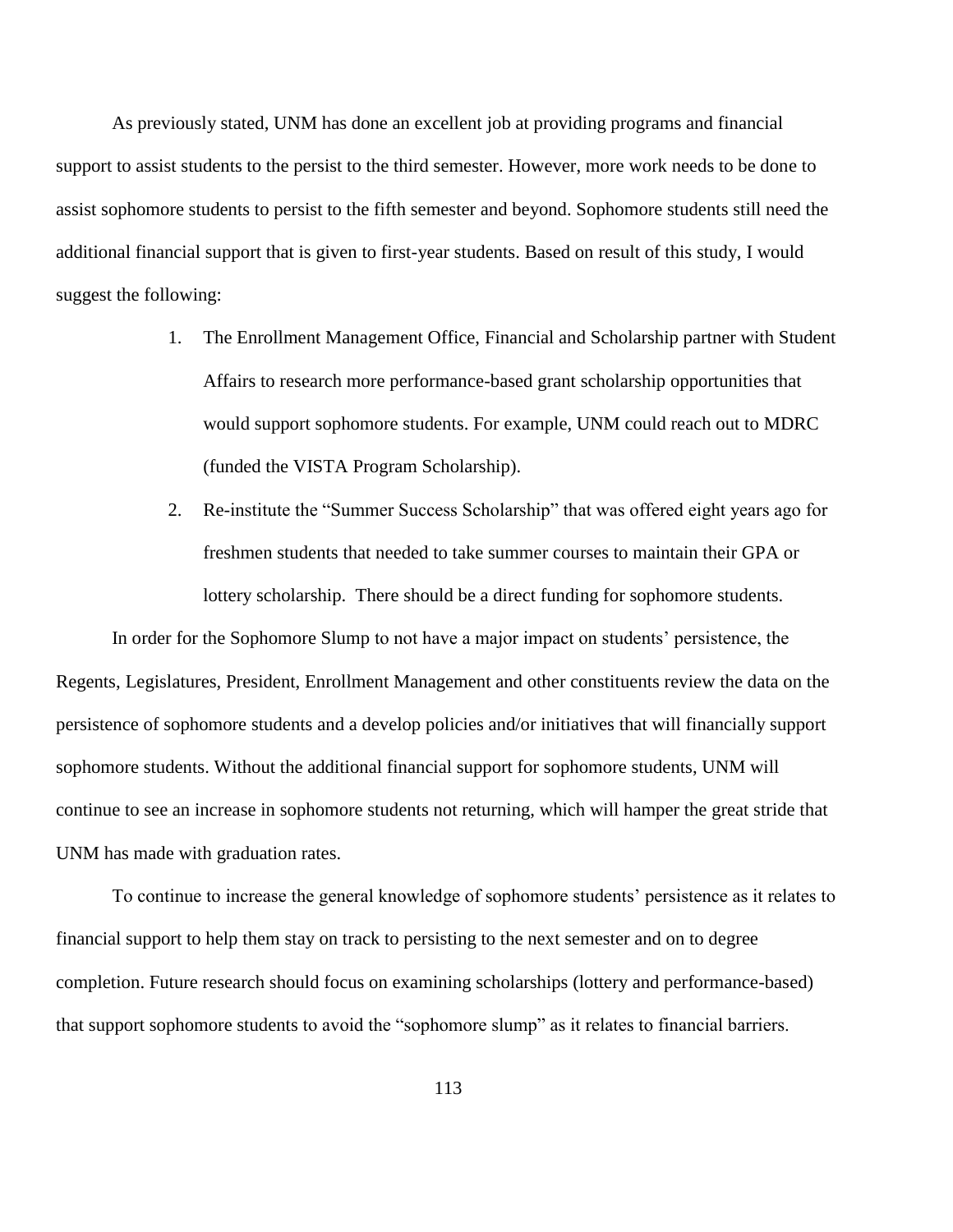## Appendix A *Variables Mapping Matrix*

| <b>Categories</b>                        | <b>Data Sources</b>                   | <b>Survey Items/</b><br><b>Institutional Data</b>                                | <b>Quantitative Codes</b> | <b>Scales</b>                                  | <b>Models</b> |
|------------------------------------------|---------------------------------------|----------------------------------------------------------------------------------|---------------------------|------------------------------------------------|---------------|
| Not Applicable                           | UAC-<br><b>AdvisorTrax</b>            | If the student persisted or<br>not                                               | <b>Perenrolle</b>         | Yes(1)/No(0)                                   | Model 0       |
| <b>Pre-Entry Attributes</b>              | <b>Banner</b>                         | American Indian                                                                  | <b>AIndian</b>            | Yes(1)/No(0)                                   |               |
| <b>Pre-Entry Attributes</b>              | <b>Banner</b>                         | Asian                                                                            | <b>Asian</b>              | Yes(1)/No(0)                                   |               |
| <b>Pre-Entry Attributes</b>              | <b>Banner</b>                         | <b>African American</b>                                                          | <b>Black</b>              | Yes(1)/No(0)                                   |               |
| <b>Pre-Entry Attributes</b>              | <b>Banner</b>                         | White                                                                            | <b>White</b>              | Yes(1)/No(0)                                   |               |
| <b>Pre-Entry Attributes</b>              | <b>Banner</b>                         | Hispanic                                                                         | <b>Hispanic</b>           | Yes(1)/No(0)                                   | Model 1       |
| <b>Pre-Entry Attributes</b>              | <b>Financial Aid</b><br><b>Office</b> | <b>First-Generation</b>                                                          | <b>First-Generation</b>   | Yes(1)/No(0)                                   |               |
| <b>Pre-Entry Attributes</b>              | Banner                                | Gender                                                                           | <b>GenderNew</b>          | Female(1)/Male(0)                              |               |
| Cognitive: Self-<br><b>Efficacy</b> (SE) | SYSA Q14                              | 14. I trust my own judgment<br>in the decisions I make.                          | <b>SEJUDGEMENT</b>        | SD1, D2, SD3, N4, SA5, SA6,<br>SA <sub>7</sub> |               |
| Cognitive: Self-<br><b>Efficacy</b> (SE) | <b>SYSA Q39</b>                       | 39. I feel confident of my<br>own opinions and am<br>willing to act on them.     | <b>SECONFIOPIN</b>        | SD1, D2, SD3, N4, SA5, SA6,<br>SA <sub>7</sub> | Model 2       |
| Cognitive: Self-<br><b>Efficacy</b> (SE) | SYSA Q40                              | 40. I am good at figuring<br>out what material is most<br>important for an exam. | <b>SEFIQURING</b>         | SD1, D2, SD3, N4, SA5, SA6,<br>SA <sub>7</sub> |               |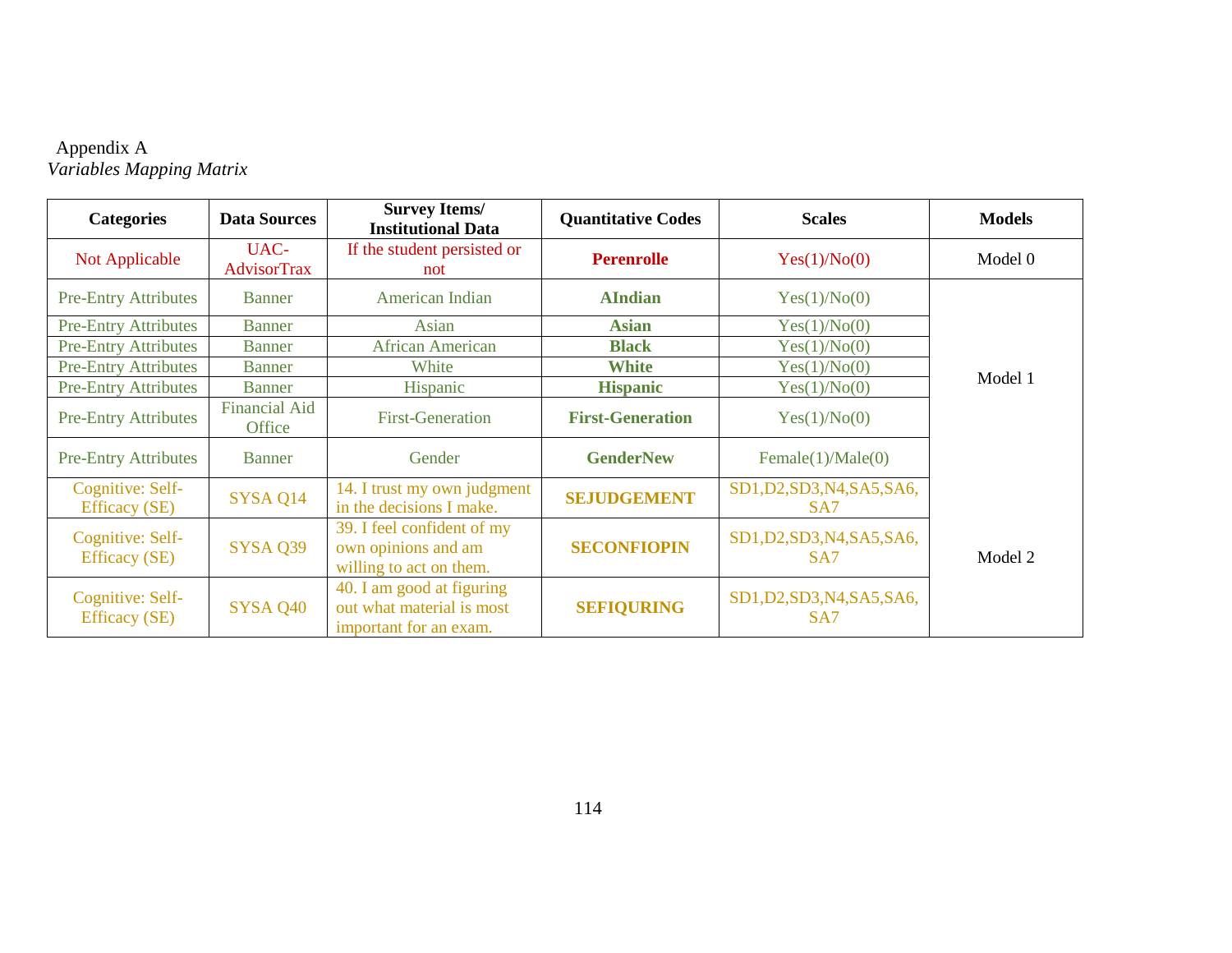## Appendix A *Variables Mapping Matrix*

| <b>Categories</b>                                            | <b>Data Sources</b> | <b>Survey Items/</b><br><b>Institutional Data</b>                                                              | <b>Quantitative Codes</b> | <b>Scales</b>                                  | <b>Models</b> |
|--------------------------------------------------------------|---------------------|----------------------------------------------------------------------------------------------------------------|---------------------------|------------------------------------------------|---------------|
| Cognitive: Self-<br><b>Regulation (SR)</b>                   | SYSA Q27            | 27. I can usually find ways<br>of applying what I'm<br>learning in class to<br>something else in my life.      | <b>SRAPPLYLRN</b>         | SD1, D2, SD3, N4, SA5, SA6,<br>SA <sub>7</sub> |               |
| Cognitive: Self-<br><b>Regulation (SR)</b>                   | SYSA Q44            | 44. Even when course<br>materials are dull and<br>boring, I manage to keep<br>working until I finish.          | <b>SRDLLBORING</b>        | SD1, D2, SD3, N4, SA5, SA6,<br>SA <sub>7</sub> |               |
| Cognitive: Self-<br><b>Regulation (SR)</b>                   | <b>SYSA Q49</b>     | 49. I am strongly dedicated<br>to finishing college $-$ no<br>matter what obstacles get in<br>the way.         | <b>SRDEDICATED</b>        | SD1, D2, SD3, N4, SA5, SA6,<br>SA <sub>7</sub> |               |
| <b>Cognitive: Future-</b><br><b>Time Perspective</b><br>(FT) | SYSA Q70            | 70. Opportunities to get<br>involved in activities and<br>events associated with my<br>(intended) major.       | <b>FTOPPORTACT</b>        | CD1, MD2, SD3, NSD4, SS5,<br><b>MS6,CS7</b>    | Model 2       |
| Cognitive: Future-<br><b>Time Perspective</b><br>(FT)        | SYSA Q73            | 73. Leadership opportunities<br>in student government and<br>other organizations.                              | <b>FTLEADERSHIP</b>       | CD1, MD2, SD3, NSD4, SS5,<br><b>MS6,CS7</b>    |               |
| Cognitive:<br>Motivation (MO)                                | SYSA Q12            | 12. I am motivated to do<br>well in college.                                                                   | <b>MOMOTIVE</b>           | SD1, D2, SD3, N4, SA5, SA6,<br>SA7             |               |
| Cognitive:<br>Motivation (MO)                                | SYSA Q15            | 15. I actively pursue my<br>educational goals.                                                                 | <b>MOPUREDUGO</b>         | SD1, D2, SD3, N4, SA5, SA6,<br>SA7             |               |
| Cognitive:<br>Motivation (MO)                                | SYSA Q30            | 31. When I become<br>confused about something<br>I'm reading for class, I go<br>back and try to figure it out. | <b>MOCONFUSED</b>         | SD1, D2, SD3, N4, SA5, SA6,<br>SA7             |               |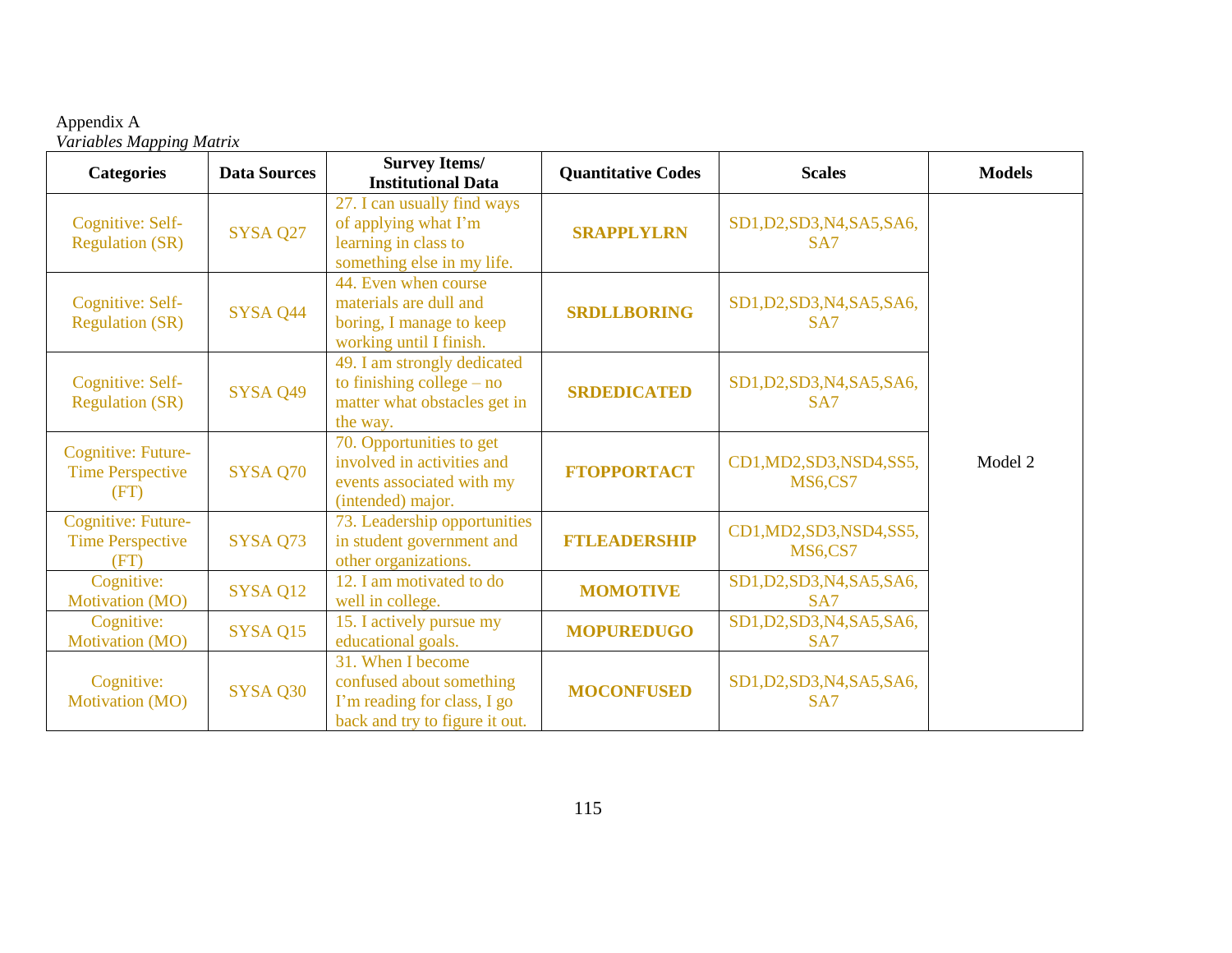| Appendix A |                          |
|------------|--------------------------|
|            | Variables Mapping Matrix |

| <b>Categories</b> | <b>Data Sources</b> | <b>Survey Items/</b><br><b>Institutional Data</b>                                                  | <b>Quantitative Codes</b>      | <b>Scales</b>                 | <b>Models</b> |
|-------------------|---------------------|----------------------------------------------------------------------------------------------------|--------------------------------|-------------------------------|---------------|
| Academics         | Banner              | CUMGPA range 3.5 - 4.0                                                                             | <b>CUMGPA4</b>                 | All Other $(0)/3.5 - 4.0(1)$  |               |
| Academics         | Banner              | CUMGPA range 2.5 - 3.49                                                                            | <b>CUMGPA3.49</b>              | All Other $(0)/2.5 - 3.49(1)$ |               |
| Academics         | <b>Banner</b>       | CUMGPA range 1.5 - 2.49                                                                            | <b>CUMGPA2.49</b>              | All Other $(0)/1.5 - 2.49(1)$ |               |
| Academics         | Banner              | CUMGPA range 1.0 - 1.49                                                                            | <b>CUMGPA1.49</b>              | All Other $(0)/1.0 - 1.49(1)$ |               |
| Academics         | Banner              | CE earned Fall 2010                                                                                | <b>CREDIT EARNED</b><br>201080 | Actual number enrolled        |               |
| Academics         | Banner              | CE earned Spring 2011                                                                              | <b>CREDIT EARNED</b><br>201110 | Actual number enrolled        |               |
| Academics         | Banner              | CE earned Fall 2011                                                                                | <b>CREDIT EARNED</b><br>201180 | Actual number enrolled        |               |
| Academics         | <b>Banner</b>       | CE earned Spring 2012                                                                              | <b>CREDIT EARNED</b><br>201210 | Actual number enrolled        | Model 3       |
| Academics         | UAC-<br>AdvisorTrax | Number of Advising Visits                                                                          | <b>ADVISINGACTUAL</b>          | Actual number of visits       |               |
| Academics         | SYSA(Q52)           | 52. Select an academic<br>program or major - I<br>received assistance last year.                   | <b>ADSLACPROGLSTYR</b>         | Yes(1)/No(0)                  |               |
| Academics         | SYSA(Q53)           | 53. Prepare a written<br>academic plan for<br>graduation - I received<br>assistance last year.     | <b>ADACADPLANLSTYR</b>         | Yes(1)/No(0)                  |               |
| Academics         | SYSA Q56            | 56. Define goals suited to<br>my major/career interest(s) -<br>I received assistance last<br>year. | <b>CAGOALSLSTYR</b>            | Yes(1)/No(0)                  |               |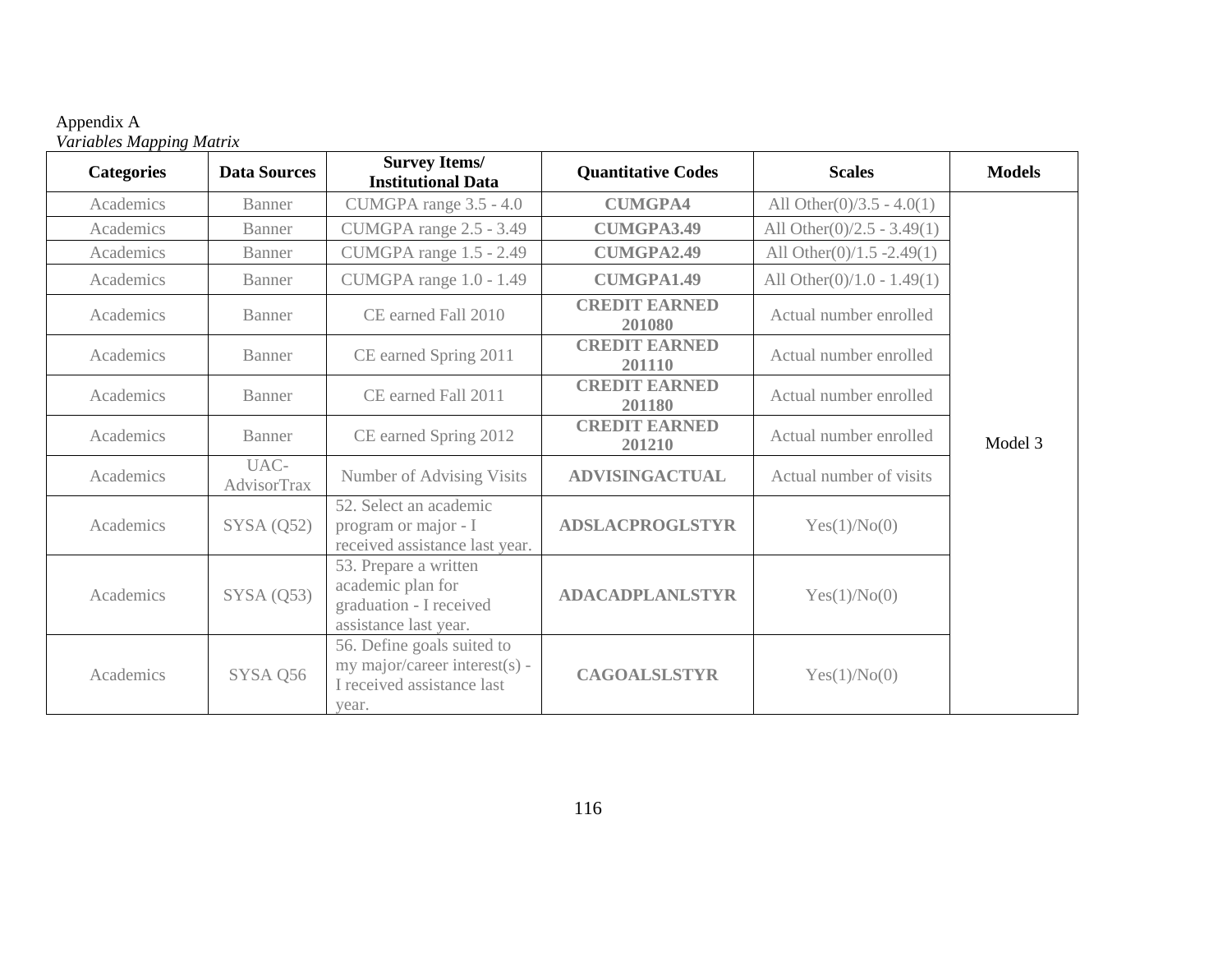## Appendix A *Variables Mapping Matrix*

| <b>Categories</b>         | <b>Data Sources</b> | <b>Survey Items/</b><br><b>Institutional Data</b>                                                                                                 | <b>Quantitative Codes</b> | <b>Scales</b>                         | <b>Models</b> |
|---------------------------|---------------------|---------------------------------------------------------------------------------------------------------------------------------------------------|---------------------------|---------------------------------------|---------------|
| Academics                 | SYSA Q50            | 50. Get help with my study<br>skills (time management,<br>concentrating, note-taking,<br>exam skills, etc.) - I<br>received assistance last year. | <b>HSTDYSKLSTYR</b>       | Yes(1)/No(0)                          |               |
| <b>Social Engagements</b> | SYSA Q51            | 51. Find tutors for one or<br>more of my courses - I<br>received assistance last year.                                                            | <b>TUTORLSTYR</b>         | Yes(1)/No(0)                          |               |
| <b>Social Engagements</b> | SYSA Q57            | 57. Explore advantages and<br>disadvantages of my career<br>choice - I received<br>assistance last year.                                          | <b>CACRCHCELSTYR</b>      | Yes(1)/No(0)                          | Model 4       |
| <b>Social Engagements</b> | SYSA Q58            | 58. Identify work<br>experiences or internships<br>related to my major - I<br>received assistance last year.                                      | <b>CAWKINTERLSTYR</b>     | Yes(1)/No(0)                          |               |
| <b>Social Engagements</b> | SYSA Q65            | 65. Level of interaction with<br>my instructors.                                                                                                  | <b>FIINTERACTINS</b>      | CD1, MD2, SD3, NSD4,<br>SS5, MS6, CS7 |               |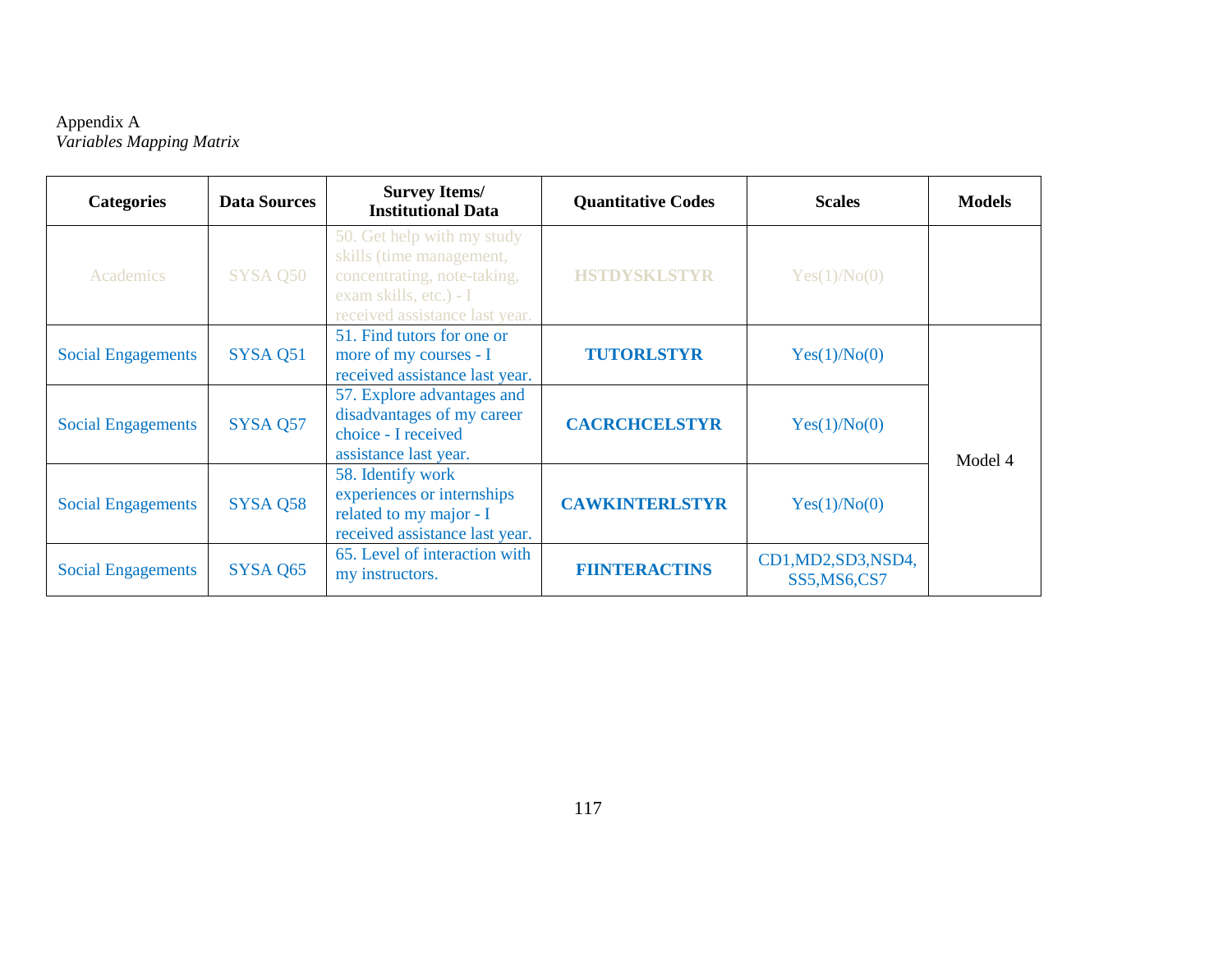| <b>Categories</b> | <b>Data Sources</b>            | <b>Survey Items/</b><br><b>Institutional Data</b>                    | <b>Quantitative Codes</b> | <b>Scales</b> | <b>Models</b> |
|-------------------|--------------------------------|----------------------------------------------------------------------|---------------------------|---------------|---------------|
| Financials        | SYSA 01                        | <b>Worked or Not</b>                                                 | <b>WORKATALL</b>          | Yes(1)/No(0)  |               |
| Financials        | <b>Financial Aid</b><br>Office | Had lottery and scholarship                                          | <b>LOTTSCH</b>            | Yes(1)/No(0)  | Model 5       |
| <b>Financials</b> | <b>Financial Aid</b><br>Office | Participated in performance-<br>based scholarship (VISTA)<br>program | <b>PartVISTA</b>          | Yes(1)/No(0)  |               |

# **Legend: Second-Year Student Assessment (SYSA) Survey Instrument Likert Scales** 1 – Strongly disagree (SD1) 1 – Completely disatisfied (CD1)

- 
- 1 Strongly disagree (SD1) 1 Completely dissatisfied (CD1)<br>2 Disagree (D2) 2 Mostly dissatisfied (MD2)
- 
- 2 Disagree (D2)  $2 -$  Mostly dissatisfied (MD2)<br>3 Somewhat disagree (SD3)  $3 -$  Somewhat dissatisfied (SD 3 – Somewhat disagree (SD3)  $3$  – Somewhat dissatisfied (SD3)<br>4 – Neither agree or disagree (N4)  $4$  – Neither satisfied or dissatisfied
- 4 Neither agree or disagree (N4)  $4$  Neither satisfied or dissatisfied (NSD4)<br>5 Somewhat agree (SA5)  $5$  Somewhat satisfied (SS5)
- 
- 5 Somewhat agree (SA5) 5 Somewhat satisfied (SS5)<br>6 Agree (SA6) 6 Mostly satisfied (MS6)
- 
- 6 Agree (SA6)<br>
7 Strongly Agree (SA7)<br>
7 Completely satisfied (C.  $7$  – Completely satisfied (CS7)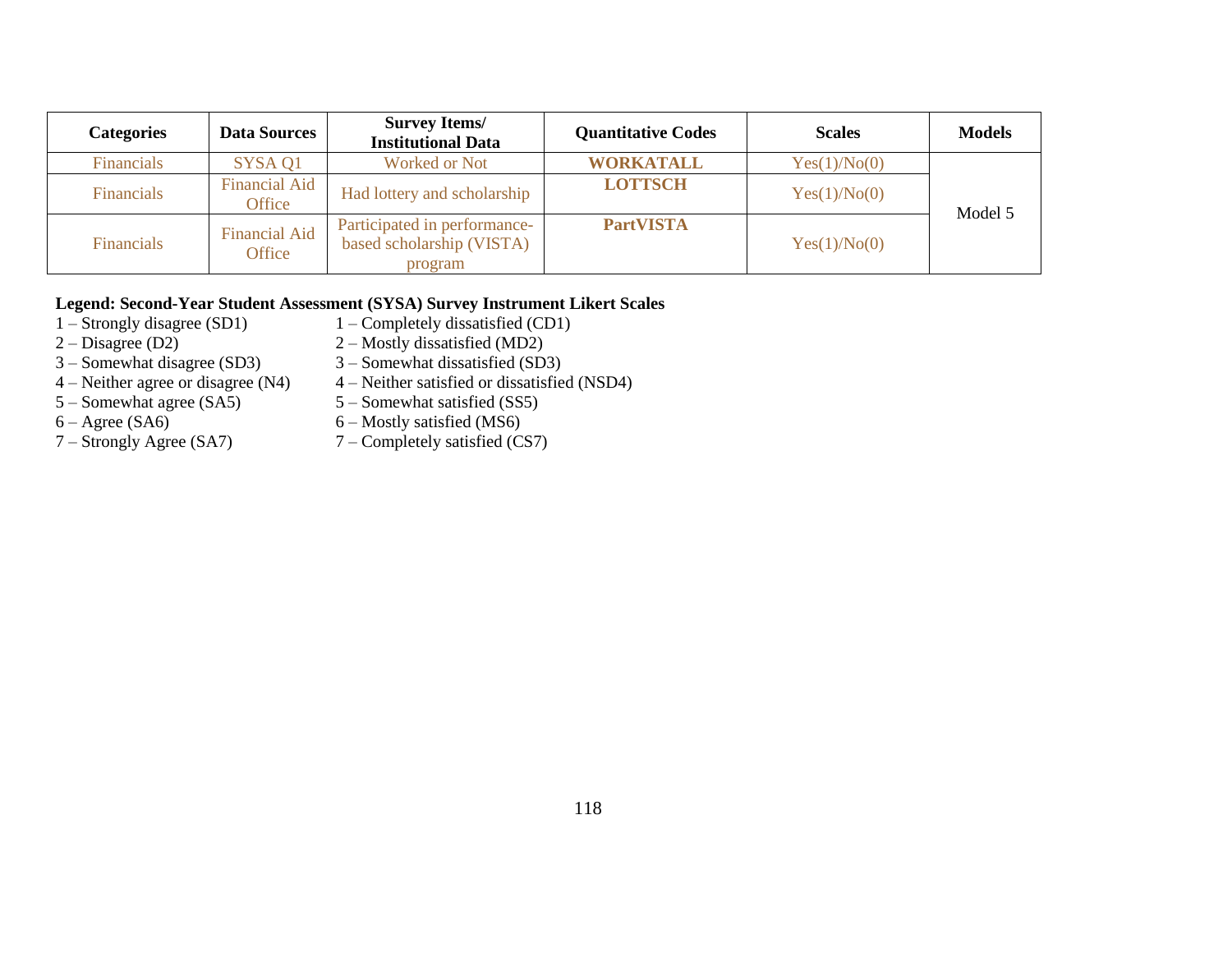## **Appendix B**

## *Logistic Regression Analysis Results of UNM Sampled Population*

|                         | Model 0  |       |       |      |        |       | <b>Pre-Entry Variables Model 1</b> |       |       |        |         | <b>Cognitive Model 2</b> |      |       |        |
|-------------------------|----------|-------|-------|------|--------|-------|------------------------------------|-------|-------|--------|---------|--------------------------|------|-------|--------|
| <b>Predictor</b>        | $\bf{B}$ | S.E.  | Wald  | Sig. | Exp(B) | B     | S.E.                               | Wald  | Sig.  | Exp(B) | B       | S.E.                     | Wald | Sig.  | Exp(B) |
| Intercept               | 0.095    | 0.081 | 1.380 | 0.24 | 0.909  | 0.464 | 0.407                              | 1.299 | 0.254 | 0.629  | 0.217   | 0.692                    | 0.1  | 0.754 | 0.805  |
| American Indian         |          |       |       |      |        | 0.156 | 0.335                              | 0.217 | 0.642 | 1.168  | 0.181   | 0.338                    | 0.3  | 0.591 | 1.199  |
| Asian                   |          |       |       |      |        | 0.244 | 0.403                              | 0.366 | 0.545 | 1.276  | 0.251   | 0.409                    | 0.4  | 0.54  | 1.285  |
| African American        |          |       |       |      |        | 1.148 | 0.483                              | 5.645 | 0.018 | 0.317  | 1.139   | 0.484                    | 5.5  | 0.019 | 0.32   |
| Hispanic                |          |       |       |      |        | 0.093 | 0.178                              | 0.273 | 0.602 | 1.098  | 0.088   | 0.179                    | 0.2  | 0.622 | 1.092  |
| Gender                  |          |       |       |      |        | 0.288 | 0.179                              | 2.594 | 0.107 | 1.334  | 0.287   | 0.18                     | 2.5  | 0.11  | 1.332  |
| <b>First-Generation</b> |          |       |       |      |        | 0.232 | 0.18                               | 1.669 | 0.196 | 0.793  | $-0.22$ | 0.181                    | 1.5  | 0.224 | 0.803  |
| Self-Efficacy           |          |       |       |      |        |       |                                    |       |       |        | $-0.02$ | 0.037                    | 0.3  | 0.588 | 0.98   |
| Self-Regulation         |          |       |       |      |        |       |                                    |       |       |        | 0.038   | 0.042                    | 0.9  | 0.356 | 0.962  |
| Future-Time Perspective |          |       |       |      |        |       |                                    |       |       |        | 0.022   | 0.031                    | 0.5  | 0.475 | 1.023  |
| Motivation              |          |       |       |      |        |       |                                    |       |       |        | 0.031   | 0.042                    | 0.5  | 0.467 | 1.031  |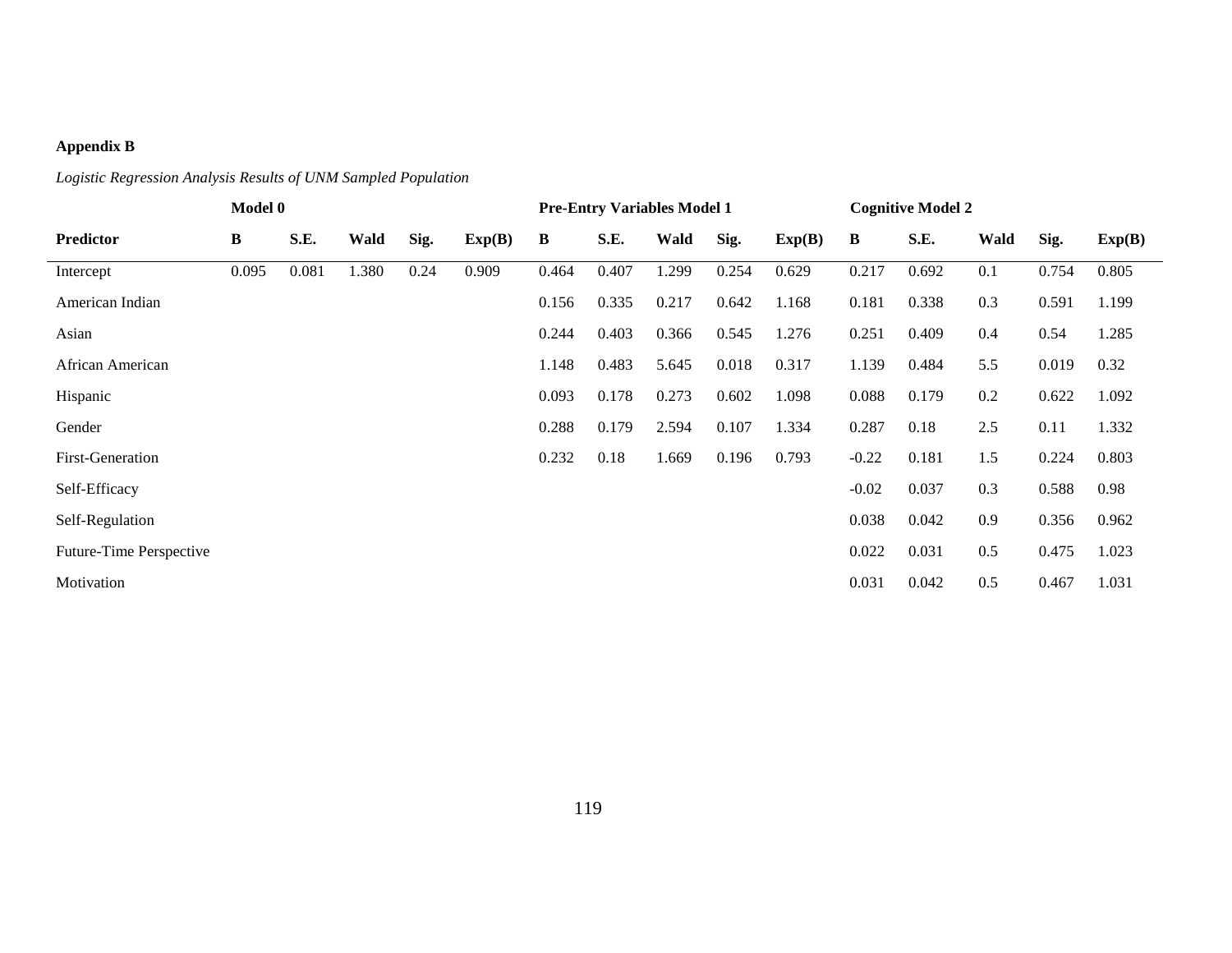## **Appendix B**

*Logistic Regression Analysis Results of UNM Sampled Population*

|                            | <b>Academics Model 3</b> |         |            |       |             | <b>Engagement Model 4</b> |         |       |       |             |          | <b>Finance Model 5</b> |        |                 |                  |  |
|----------------------------|--------------------------|---------|------------|-------|-------------|---------------------------|---------|-------|-------|-------------|----------|------------------------|--------|-----------------|------------------|--|
| <b>Predictor</b>           | B                        | S.E.    | Wald       | Sig.  | Exp(B)      | B                         | S.E.    | Wald  | Sig.  | Exp(B)      | B        | S.E.                   | Wald   | Sig.            | Exp(B)           |  |
| Intercept                  | 22.854                   | 17842.5 | 0.000      | 0.999 | 0.000       | $-22.84$                  | 17788.3 | 0.000 | 0.999 | 0.000       | 22.714   | 16820.1                | 0.000  | 0.999           | 0.000            |  |
| American Indian            | 0.123                    | 0.360   | 0.117      | 0.733 | 1.131       | 0.09                      | 0.364   | 0.061 | 0.804 | 1.094       | 0.154    | 0.382                  | 0.162  | 0.687           | 1.166            |  |
| Asian                      | 0.121                    | 0.439   | 0.076      | 0.782 | 1.129       | 0.125                     | 0.439   | 0.081 | 0.776 | 1.133       | 0.064    | 0.464                  | 0.019  | 0.89            | 1.066            |  |
| <b>Black</b>               | $-1.221$                 | 0.499   | 5.979      | 0.014 | 0.295       | $-1.206$                  | 0.502   | 5.766 | 0.016 | 0.3         | $-1.364$ | 0.536                  | 6.463  | 0.011<br>÷      | 0.256            |  |
| Hispanic                   | 0.129                    | 0.192   | 0.449      | 0.503 | 1.137       | 0.145                     | 0.193   | 0.565 | 0.452 | 1.156       | 0.063    | 0.205                  | 0.094  | 0.759           | 1.065            |  |
| Gender                     | 0.134                    | 0.194   | 0.472      | 0.492 | 1.143       | 0.118                     | 0.195   | 0.365 | 0.546 | 1.125       | $-0.036$ | 0.208                  | 0.03   | 0.862           | 0.965            |  |
| <b>First-Generation</b>    | $-0.164$                 | 0.195   | 0.703      | 0.402 | 0.849       | $-0.171$                  | 0.197   | 0.756 | 0.385 | 0.843       | $-0.432$ | 0.216                  | 4.022  | 0.045<br>$\ast$ | 0.649            |  |
| Self-Efficacy              | $-0.034$                 | 0.04    | 0.701      | 0.402 | 0.967       | $-0.038$                  | 0.041   | 0.867 | 0.352 | 0.963       | $-0.046$ | 0.043                  | 1.158  | 0.282           | 0.955            |  |
| Self-Regulation            | $-0.027$                 | 0.044   | 0.377      | 0.539 | 0.973       | $-0.029$                  | 0.045   | 0.428 | 0.513 | 0.971       | $-0.04$  | 0.047                  | 0.725  | 0.395           | 0.961            |  |
| Future-Time<br>Perspective | 0.052                    | 0.034   | 2.291      | 0.13  | 1.053       | 0.045                     | 0.036   | 1.578 | 0.209 | 1.046       | 0.037    | 0.038                  | 0.984  | 0.321           | 1.038            |  |
| Motivation                 | 0.003                    | 0.045   | 0.003      | 0.956 | 1.003       | $-0.003$                  | 0.046   | 0.003 | 0.955 | 0.997       | 0.015    | 0.048                  | 0.094  | 0.76            | 1.015            |  |
| <b>CUMGPA4</b>             | 21.27                    | 17842.5 | 0.000      | 0.999 | $1.7E + 09$ | 21.312                    | 17788.3 | 0.000 | 0.999 | $1.8E + 09$ | 21.339   | 16820.1                | 0.000  | 0.999           | $1.85E + 0$<br>9 |  |
| CUMGPA3.49                 | 20.931                   | 17842.5 | 0.000      | 0.999 | $1.2E + 09$ | 20.966                    | 17788.3 | 0.000 | 0.999 | $1.3E + 09$ | 21.134   | 16820.1                | 0.000  | 0.999           | $1.51E + 0$<br>9 |  |
| CUMGPA2.49                 | 19.807                   | 17842.5 | 0.000      | 0.999 | $4E + 08$   | 19.863                    | 17788.3 | 0.000 | 0.999 | $4.2E + 08$ | 19.985   | 16820.1                | 0.000  | 0.999           | $4.78E + 0$<br>8 |  |
| CE201080                   | 0.02                     | 0.011   | 3.053      | 0.081 | 1.02        | 0.019                     | 0.011   | 2.932 | 0.087 | 1.019       | 0.016    | 0.012                  | 1.93   | 0.165           | 1.017            |  |
| CE201110                   | 0.105                    | 0.026   | 16.39<br>6 | 0.000 | 1.111       | 0.105                     | 0.026   | 16.23 | 0.000 | 1.111       | 0.088    | 0.027                  | 10.824 | 0.001<br>$*$    | 1.092            |  |
| CE201180                   | 0.037                    | 0.022   | 2.769      | 0.096 | 1.038       | 0.039                     | 0.022   | 2.971 | 0.085 | 1.039       | 0.052    | 0.024                  | 4.689  | $0.03*$         | 1.054            |  |
| CE201210                   | 0.008                    | 0.021   | 0.145      | 0.703 | 1.008       | 0.007                     | 0.021   | 0.118 | 0.731 | 1.007       | $-0.004$ | 0.023                  | 0.029  | 0.865           | 0.996            |  |
| AdvisingActual             | 0.000                    | 0.022   | 0.000      | 0.986 | 1.000       | 0.001                     | 0.022   | 0.001 | 0.974 | 1.001       | $-0.011$ | 0.024                  | 0.214  | 0.643           | 0.989            |  |
| ADSLACPROGLSTYR            | 0.004                    | 0.192   | 0.000      | 0.985 | 1.004       | 0.005                     | 0.195   | 0.001 | 0.981 | 1.005       | 0.013    | 0.206                  | 0.004  | 0.948           | 1.013            |  |
| <b>ADACADPLANLSTY</b><br>R | 0.196                    | 0.229   | 0.731      | 0.393 | 1.217       | 0.163                     | 0.235   | 0.482 | 0.487 | 1.177       | 0.255    | 0.247                  | 1.064  | 0.302           | 1.29             |  |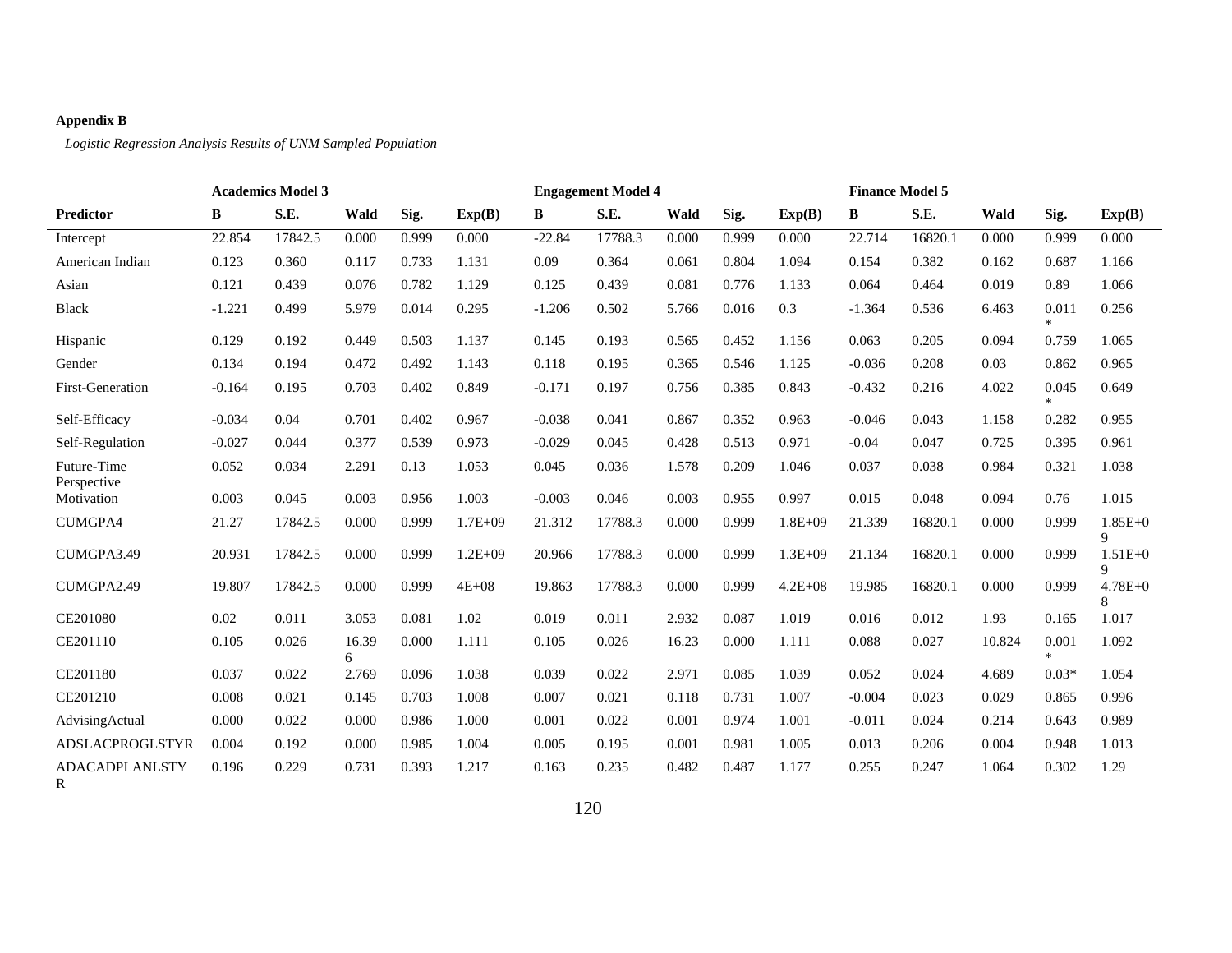| <b>CAGOALSLSTYR</b>   | $-0.284$ | 0.202 | 1.974 | 0.16 | 0.753 | $-0.338$ | 0.224 | 2.276 | 0.131 | 0.713 | $-0.329$ | 0.236 | 1.938  | 0.164     | 0.72  |
|-----------------------|----------|-------|-------|------|-------|----------|-------|-------|-------|-------|----------|-------|--------|-----------|-------|
| <b>HSTDYSKLSTYR</b>   |          |       |       |      |       | 0.162    | 0.218 | 0.554 | 0.457 | 1.176 | 0.013    | 0.233 | 0.003  | 0.954     | 1.013 |
| <b>TUTORLSTYR</b>     |          |       |       |      |       | $-0.188$ | 0.200 | 0.88  | 0.348 | 0.829 | $-0.178$ | 0.211 | 0.709  | 0.4       | 0.837 |
| <b>CACRCHCELSTYR</b>  |          |       |       |      |       | $-0.004$ | 0.245 | 0.000 | 0.987 | 0.996 | 0.003    | 0.257 | 0.000  | 0.992     | 1.003 |
| <b>CAWKINTERLSTYR</b> |          |       |       |      |       | 0.174    | 0.256 | 0.461 | 0.497 | 1.19  | 0.111    | 0.274 | 0.165  | 0.685     | 1.117 |
| <b>FIINTERACTINS</b>  |          |       |       |      |       | 0.045    | 0.072 | 0.39  | 0.532 | 1.046 | 0.048    | 0.077 | 0.384  | 0.535     | 1.049 |
| WORKATALL             |          |       |       |      |       |          |       |       |       |       | 0.103    | 0.194 | 0.279  | 0.597     | 1.108 |
| <b>LOTTSCH</b>        |          |       |       |      |       |          |       |       |       |       | 1.022    | 0.343 | 8.875  | 0.003     | 2.778 |
| PartVISTA             |          |       |       |      |       |          |       |       |       |       | 1.711    | 0.278 | 37.804 | ∗<br>$0*$ | 5.532 |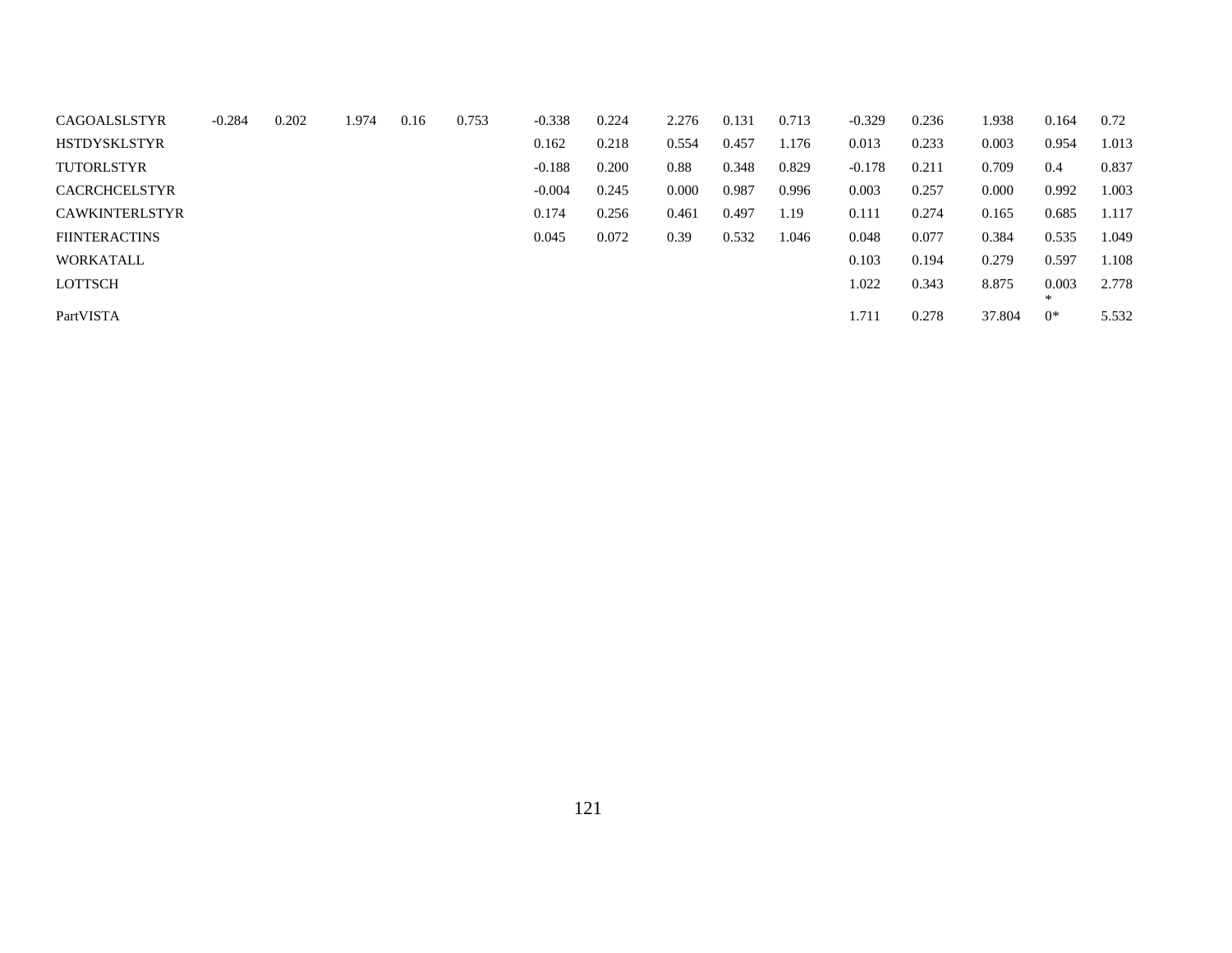#### **Reference**

- About the Center (n.d.). *Mission statement*. Retrieved from the University of South Carolina website: [http://sc.edu/fye/center/index.html.](http://sc.edu/fye/center/index.html)
- Adelman C. (2006). The toolbox revisited paths to degree completion from high school through college. Department of Education.
- Abrams, H. G., & Jernigan, L. P. (1984). Academic support services and the success of high-risk college students. *American Educational Research Journal*, *21*(2), 261-274.
- Aljohani, O. (2016). A comprehensive review of the major studies and theoretical models of student retention in higher education. *Higher Education Studies, 6*(2), 1-18.
- Arnold, I. J. (2012). Ethnic minority dropout in economics. *Journal of Further and Higher Education, 37*(3), 297-320.
- Astin, A. W. (1984). Student involvement: A developmental theory for higher education. *Journal of College Student Personnel*, 25(4), 297–308.

Astin, A. W. (1985). Achieving educational excellence. San Francisco: Jossey-Bass.

- Astin, A. (1993) *What matters in college? Four critical years revisited* (San Francisco, CA, Jossey-Bass).
- Astin, A. W. (1999). Student involvement: A developmental theory for higher education. *Journal of college student development*, *40*(5), 518.
- Astin, A. (2001) *What matters in college? Four critical years revisited* (San Francisco, CA, Jossey-Bass).
- Bandura, A. (1977). *Social learning theory*. Englewood Cliffs, N.J: Prentice Hall.

Bandura, A. (1993). Perceived self-efficacy in cognitive development and functioning.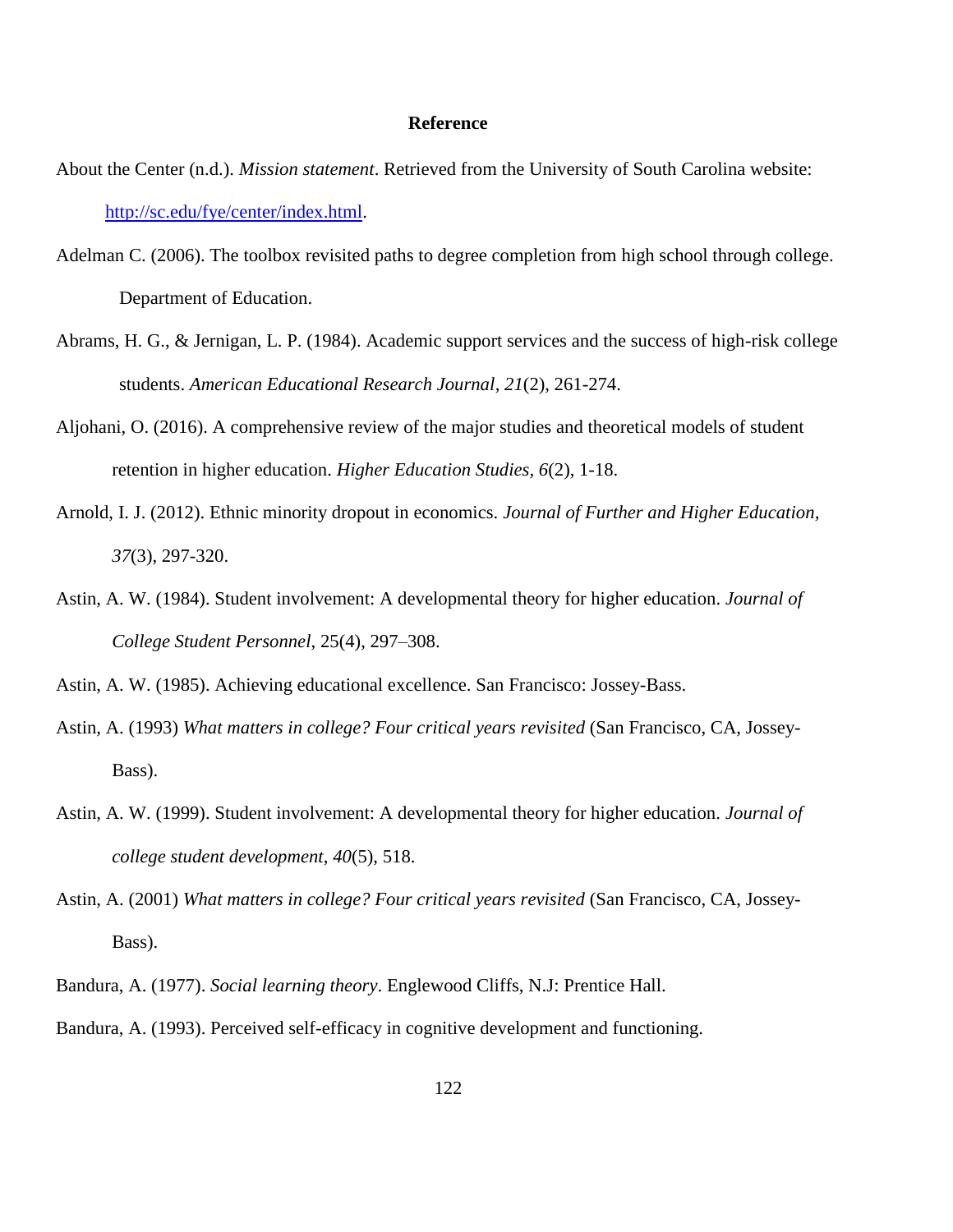*Educational Psychologist, 28*, 117 – 148.

Bandura, A. (1994). Self-efficacy. In V. S. Ramachaudran (Ed.), Encyclopedia of human behavior (Vol. 4, pp. 71-81). New York: Academic Press. (Reprinted in H. Friedman [Ed.], Encyclopedia of mental health. San Diego: Academic Press, 1998).

Bandura, A. (1997). Self-efficacy: The exercise of control. New York: Freeman

- Bean, J. P. (1980). Dropouts and turnover: The synthesis and test of a causal model of student attrition. *Research in Higher Education,*12, 155–187.
- Bean, J. P., & Eaton, S. B. (2000). Part I: Revising Teat's Theory: A psychological model of college student retention. In *Reworking the Student Departure Puzzle* (pp. 48–61). Vanderbilt University Press.
- Bellani, R. N. (2007), *Sophomore men: Their growth, relationships and search for life direction at Colgate University*. (Doctoral Dissertation. University of Pennsylvania, 2007). Dissertation Abstracts International, A68, 03Berger, J. B., Ramírez, G. B., & Lyons, S. (2005). Past to present. *College student retention: Formula for student success*, *1*.
- Berger, J. B., Ramírez, G. B., & Lyons, S. (2005). Past to present. *College student retention: Formula for student success*, *1*.
- Berman, W. H., & Sperling, M. B. (1991). Continued attachment scale. *Journal of Youth and Adolescence*, *20*, 427–440.
- Binder, M., Ganderton, P., & Hutchens, K. (2002). Incentive effects of New Mexico's merit-based state scholarship program: Who responds and how? *Who Should We Help*, 41–56.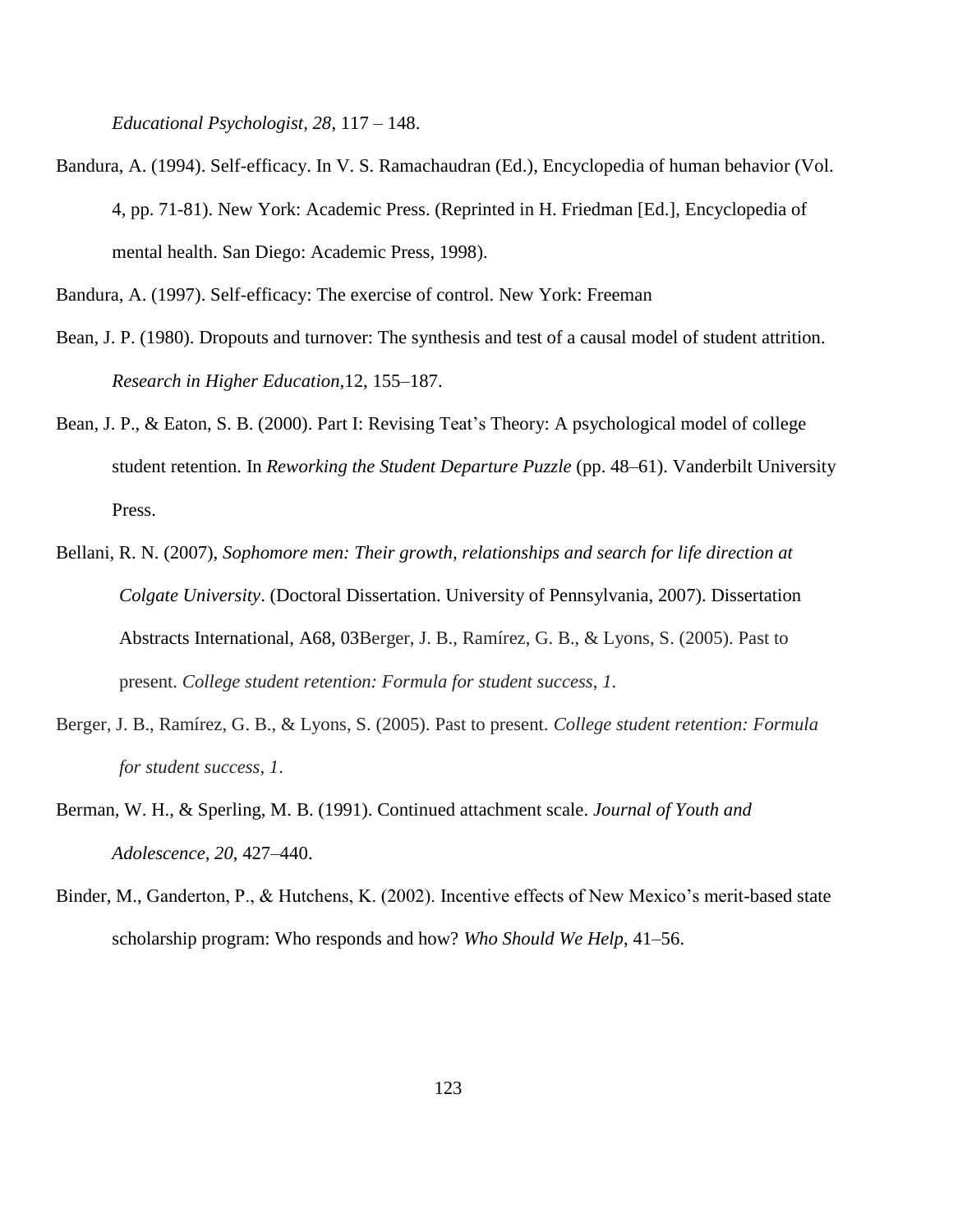- Bong, M. (2004): Academic motivation in self-efficacy, task value, achievement goal orientations, and attributional beliefs, *The Journal of Educational Research, 97*:6, 287-298 http://dx.doi.org/10.3200/JOER.97.6.287-298
- Boyer Commission on Educating Undergraduates in the Research University, S. S. Kenny (chair). Reinventing Undergraduate Education: A Blueprint for America's Research Universities. State University of New York–Stony Brook, 1998
- Bradley Jr, A. P., & Blanco, C. D. (2010). Promoting a culture of student success: How colleges and universities are improving degree completion. *Southern Regional Education Board (SREB)*.

Brophy, J. (1987). "Synthesis of research on strategies for motivating students to learn."

- Bruce, D. J., & Carruthers, C. K. (2013). Jackpot? The impact of lottery scholarships on enrollment in Tennessee. *Journal of Urban Economics*, *81*, 30-44.
- Budny, D. D. & Paul, C. A. (2003). Working with students and parents to improve. *Journal of STEM Education*, *413*(4), 1-9.
- Cabrera, A., Nora, A., & Castañeda, M. (1992). The role of finances in the persistence process: A structural model. *Research in Higher Education, 33*(5), 571-593. Retrieved from <http://www.jstor.org/stable/4019607>
- Chen, X. (2005). First generation students in postsecondary education: A look at their college transcripts (NCES 2005–171). U.S. Department of Education, National Center for Education Statistics. Washington, DC: U.S. Government Printing Office.
- Clark, M. R. (2005). Negotiating the freshman year: Challenges and strategies among first-year college students. *Journal of College Student Development* 46(3), 296-316. The Johns Hopkins University Press. Retrieved June 24, 2016, from Project MUSE database.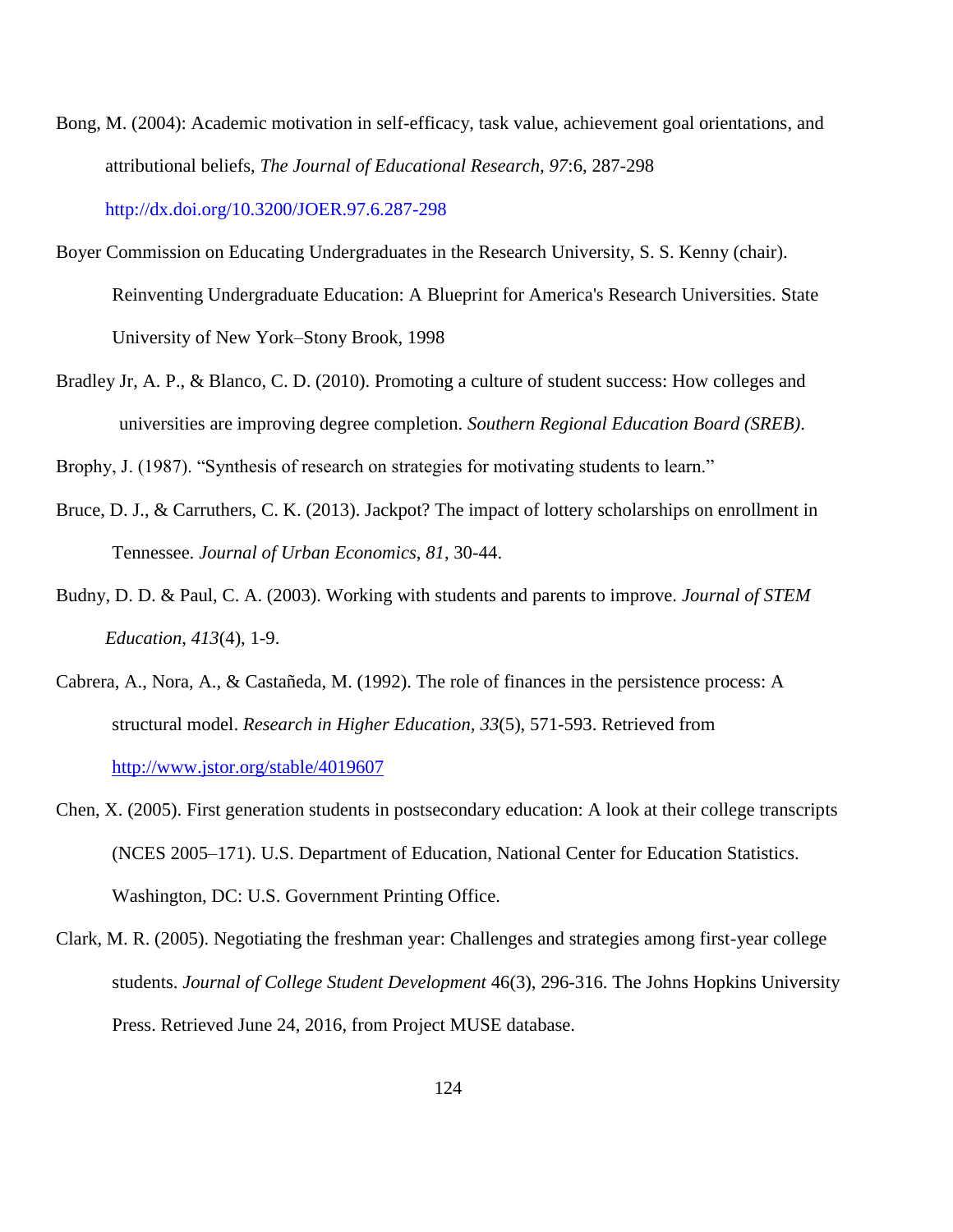- Cohen, J., Cohen, P., West, S.G., & Aiken, L.S. (2003). Applied multiple regression/correlation analysis in the behavioral sciences (Third Edition). Mahwah, NJ: Erlbaum.
- Coladarci, T., Willett, M. B., & Allen, D. (2013). Tutor program participation: Effects on GPA and retention to the second year. *The Learning Assistance Review*, 18(2), 79-96.
- College completion: Who graduates from college, who doesn't, and why it matters (n.d.). *New Mexico public colleges (4-year)*. Retrieved from the Chronicle of Higher Education website: [http://collegecompletion.chronicle.com/state/#state=nm&sector=public\\_four.](http://collegecompletion.chronicle.com/state/#state=nm§or=public_four)
- College student retention defining student retention, A profile of successful institutions and students, theories of student departure - factors, school, model, and social - State University.com http://education.stateuniversity.com/pages/1863/College-Student-

Retention.html#ixzz1sbdtd7LK

- Collier, P.J. & Morgan, D.L. (2008) "Is that paper really due today?": Differences in first-generation and traditional college students' understandings of faculty expectations. *High Education* 55: 425.
- Colvin J. W. *(2007).* Peer tutoring and social dynamics in higher education*. Mentoring & Tutoring: Partnership in Learning,* 15(2), 165–181.
- Conger, D., & Long, M. C. (2010). Why are men falling behind? gender gaps in college performance and persistence. *Annals of the American Academy of Political and Social Science*, *627*, 184–214. <http://ann.sagepub.com/archive> .
- Creighton, L. M. (2007). Factors affecting the graduation rates of university students from underrepresented populations. *IEJLL: International Electronic Journal for Leadership in Learning*, 11(7).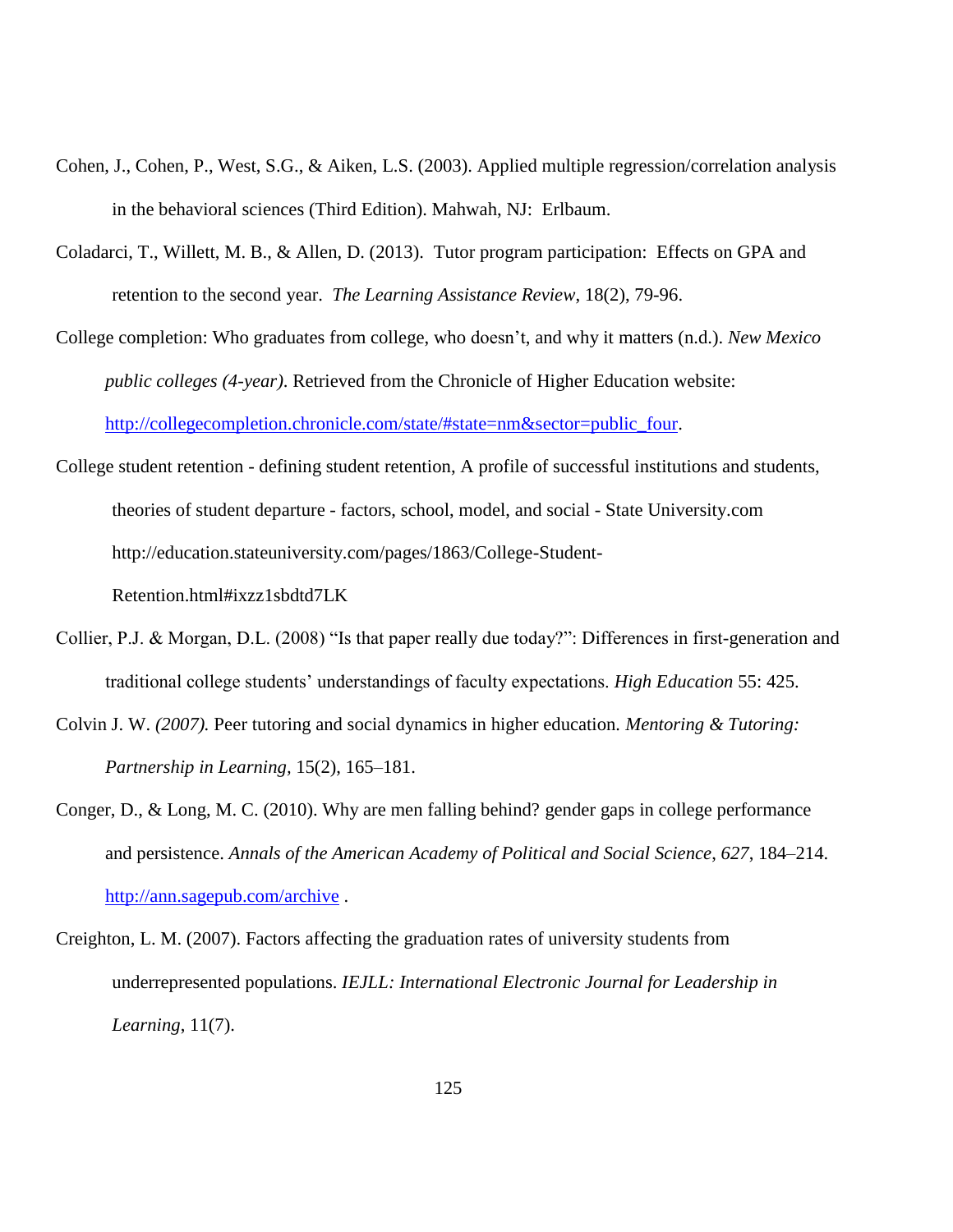- Creswell, J. (2002). Educational research: Planning, conducting, and evaluating quantitative and qualitative research. Upper Saddle River, NJ: Merrill Prentice Hall.
- Creswell, J. W. (2008). Educational research: Planning, conducting, and evaluating quantitative and qualitative research. Upper Saddle River, NJ: Pearson Education, Inc.
- Creswell, J. W. (2014). *Research design: Qualitative, quantitative, and mixed methods approaches (4th ed.)*. Thousand Oaks, CA: SAGE Publications, Inc.
- D'Amico, D. M., Morgan G.B.& Robertson T.C. (2011) Student achievement in identified workforce clusters: Understanding factors that influence student success, community *College Journal of Research and Practice*, 35:10, 773-790, DOI:10.1080/10668920902813444
- Data Warehousing (n.d.). *Conceptual data model*. Retrieved from [http://www.1keydata.com/datawarehousing/conceptual-data-model.html.](http://www.1keydata.com/datawarehousing/conceptual-data-model.html)
- Deci, E. L., Ryan, R. M., & Williams, G. C. (1996). Need satisfaction and the self-regulation of learning. *Learning and individual differences*, *8*(3), 165-183.
- Demetriou, C. & Schmitz-Sciborski, A. (2011). Integration, motivation, strengths and optimism: Retention theories past, present and future. In R. Hayes (Ed.), *Proceedings of the 7th National Symposium on Student Retention, 2011, Charleston* (pp. 300-312). Norman, OK: The University of Oklahoma.
- Dennis, M. J. (1998). A practical guide to enrollment management. In D. Hossler, J. P. Bean, & Associates (Eds.), *The strategies management of college enrollments* (pp. 170–185). San Francisco, CA: Jossey-Bass.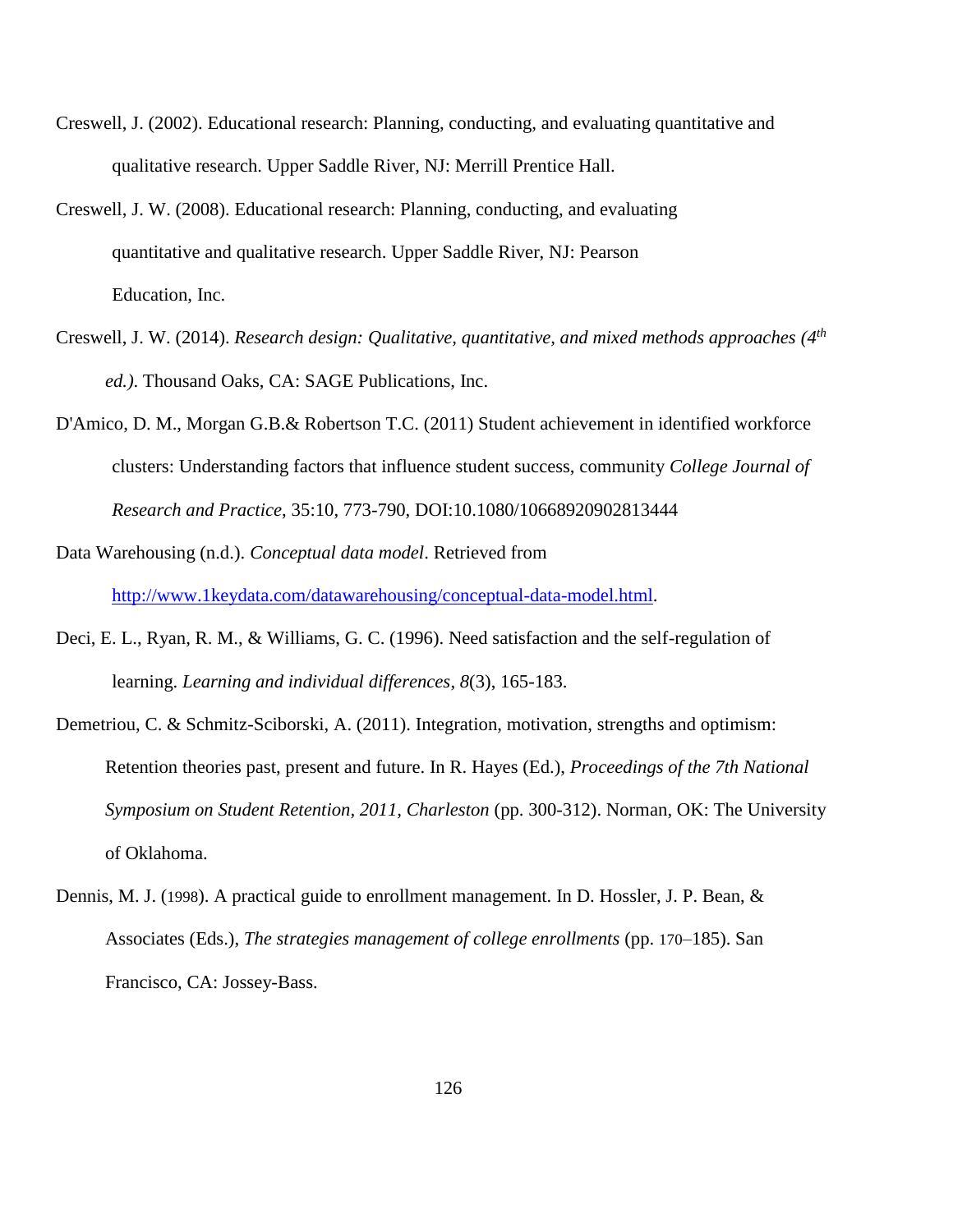- Devlin, M. (2002) Taking responsibility for learning isn't everything: A case for developing tertiary students' conceptions of learning, *Teaching in Higher Education*, *7*(2), 125-138.
- Doyle, W.R. (2010). Does merit-based aid "crowd out" need-based aid. *Research in Higher Education*,51(2), 397-415. doi:10.1007/s11162-010-9166-3
- Drake, J.K. (2012). The role of academic advising in student retention and persistence. *About Campus*, 8-12.
- Dudovskiy, J. (n.d.) Descriptive research. Retrieved from [http://research-methodology.net/research](http://research-methodology.net/research-methodology/research-design/conclusive-research/descriptive-research/)[methodology/research-design/conclusive-research/descriptive-research/\)](http://research-methodology.net/research-methodology/research-design/conclusive-research/descriptive-research/)
- Dwyer, R.E., Hodson, R. U & McCloud, L. (2013). Gender, debt, and drooping out of college. *Gender & Society*, 27(1), 30-55.
- Ehrenberg, R. G., & Sherman, D. R. (1987). Employment while in college, academic achievement, and postcollege outcomes: A summary of results. *Journal of Human Resources*, 1-23.
- Engle, J, Bermero, A.& Obrien, C. (2008. Straight from the source. What works for first-generation college students. *The Pell Institute for the study of Opportunity in Higher Education,* pp.1-45.
- Feldman, K. A., & Newcomb, T. M. (1994). *The impact of college on students / Kenneth A. Feldman & Theodore M. Newcomb; with a new introduction by Kenneth A. Feldman*. New Brunswick, N.J.: Transaction Publishers, c1994.
- Feldman, R. S. (2005). *Improving the first year of college, research and practice,* Lawrence Erlbaum Associates, New Jersey.
- Fiske, E. (2004). *Refuse to lose: Today's colleges and universities must work to foster student success* (The Lumina Foundation Focus, Spring 2004). Retrieved from [http://webs.wichita.edu/depttools/depttoolsmemberfiles/facultysenate/focus.pdf.](http://webs.wichita.edu/depttools/depttoolsmemberfiles/facultysenate/focus.pdf)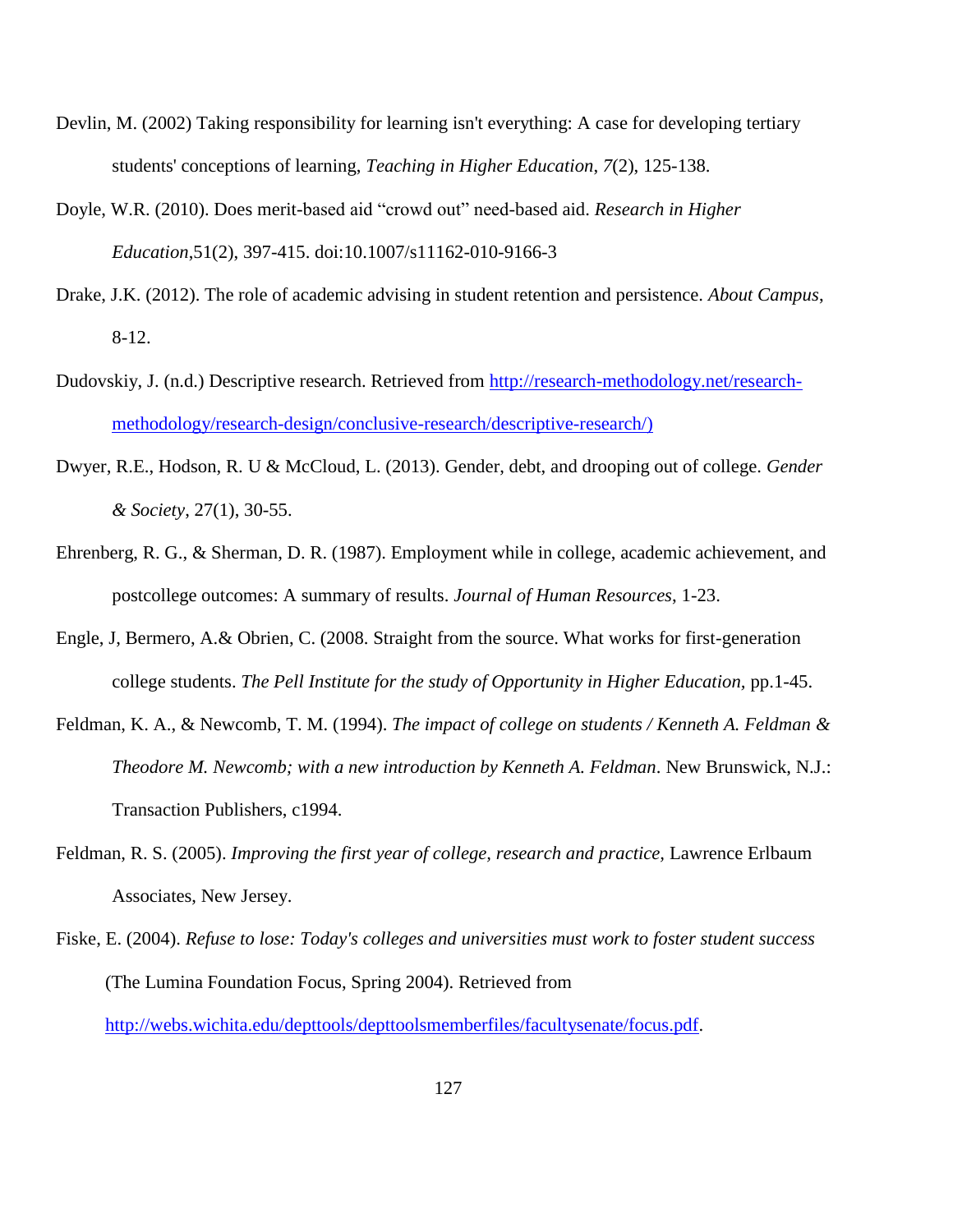- First-Year Experience (n.d.). *Transition communities.* Retrieved from the University of New Mexico website:<http://firstyear.unm.edu/about/transition-communities/index.html>
- Fox, J. (1997). Applied regression analysis, linear models, and related methods. Thousand Oaks, CA: Sage.
- Francis, D.R. (2013). Why do women outnumber men in college? <http://www.nber.org/digest/jan07/w12139.html>
- Freedman, M. B. (1956). The passage through college. *Journal of Social Issues, 12*(4), 13–28.
- Freeman, C.E. (2004). Trends in educational equity of girls & women: 2004 (NCES 2005–016). U.S. Department of Education, National Center for Education Statistics. Washington, DC: U.S. Government Printing Office.
- Freshmen Cohort. (n.d.). *Retention*. Retrieved from the University of New Mexico website: [http://em.unm.edu/dashboard/co-retention.html.](http://em.unm.edu/dashboard/co-retention.html)
- Friedman, B. A., & Mandel, R. G. (2011). Motivation predictors of college student academic performance and retention. *Journal of College Student Retention: Research, Theory & Practice*, *13*(1), 1-15.
- Furr, S. R. & Gannaway, L. (1982). Easing the sophomore slump: A student development approach. *Journal of College Student Personnel, 23*(4), 340.
- Gardner, P. (2000). From drift to engagement: Finding purpose and making career connections in the sophomore year. In L. Schreiner and J. Pattengale (Eds), *Visible Solutions for Invisible Students: Helping Sophomores Succeed* (pp. 67-77). Columbia, SC: University of South Carolina, National Resource Center for The First-Year Experience and Students in Transition.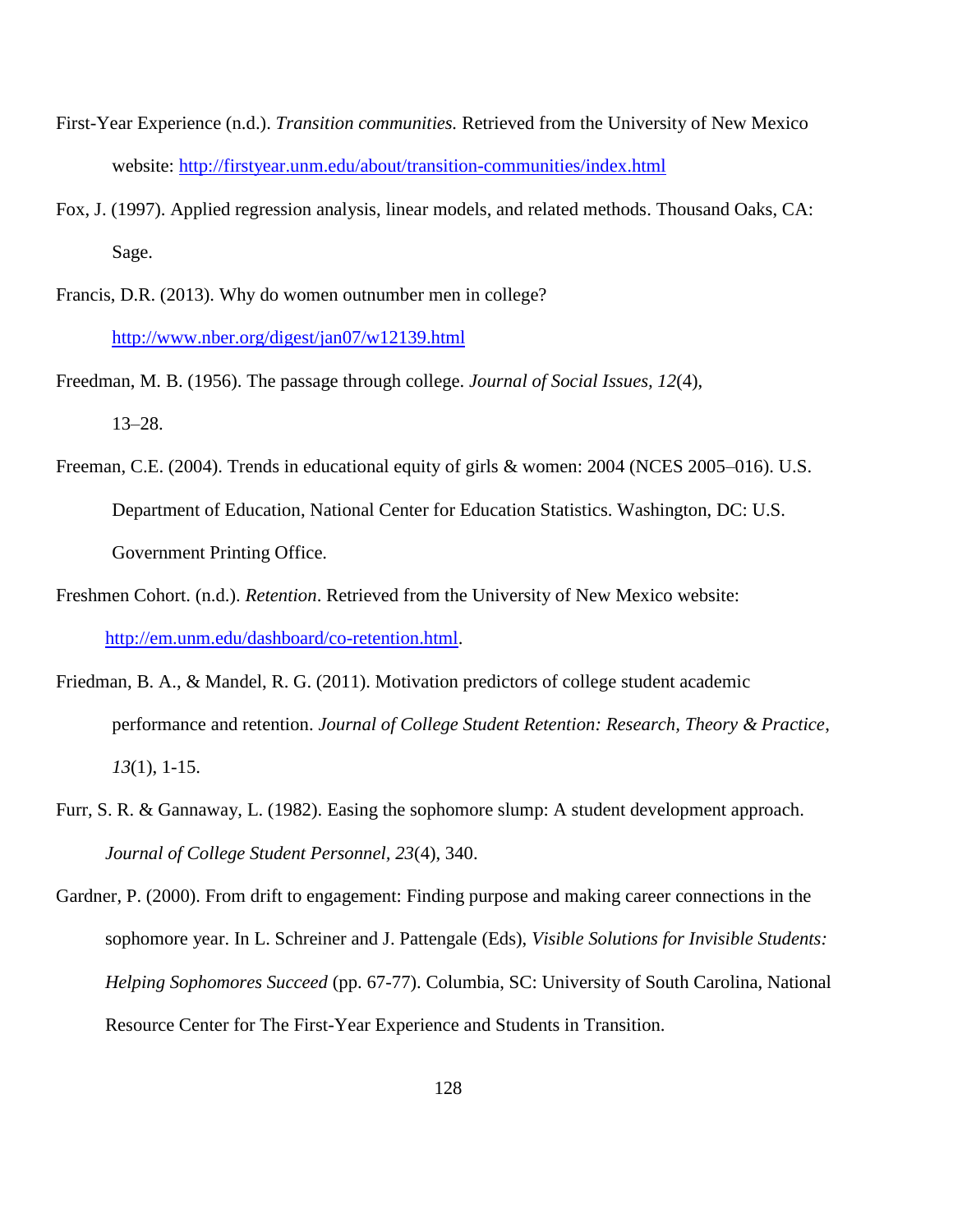Geocaris, C., & Goad, B. (2004). *Report on student involvement in activities and clubs.* 

- Gifford, D. D., Briceno-Perriott, J., & Mianzo, F. (2006). Locus of control: Academic achievement and retention in a sample of university first-year students. *Journal of College Admission*, (191), 19– 25.
- Giori, E. M, E. (2009) Motivated by money: Students with academic scholarships versus those without and their emotional intelligence. *Dissertation Abstract The university of Southern Mississippi.*
- Greenhoot, A. & Dowsett, C. (2012). Secondary data analysis: An important tool for addressing developmental questions. *Journal of Cognition and Development*, 13(1), 2-18. [http://dx.doi.org/10.1080/15248372.2012.646613.](http://dx.doi.org/10.1080/15248372.2012.646613)
- Hood, C, & Ferguson, E. (1992). *Association of College Unions International.* Retrieved from [http://www.acui.org/content.aspx?menu\\_id=122&id=2170.](http://www.acui.org/content.aspx?menu_id=122&id=2170)
- Hunter, M. S., Tobolowsky, B. F., & Gardner, J. N. (Eds.). (2010). *Helping sophomores succeed: Understanding and improving the second-year experience*. San Francisco, CA: Jossey-Bass.
- Hurtado, S., & Carter, D. F. (1997). Effects of college transition and perceptions of the campus racial climate on latino college students' sense of belonging. *Sociology of Education*, *70*(4), 324–345.
- Hurtado, S., Carter, D. F., & Spuler, A. (1996). Latino student transition to college: Assessing difficulties and factors in successful college adjustment. *Research in Higher Education*, 37(2), 135-157.
- Husman, J., & Lens, W. (1999). The role of the future in student motivation. *Educational Psychologist*, 34, 113–125.
- Inman, W. E., & Mayes, L. (1999). The importance of being first: Unique characteristics of first generation community college students. *Community College Review*, *26*(4), 3.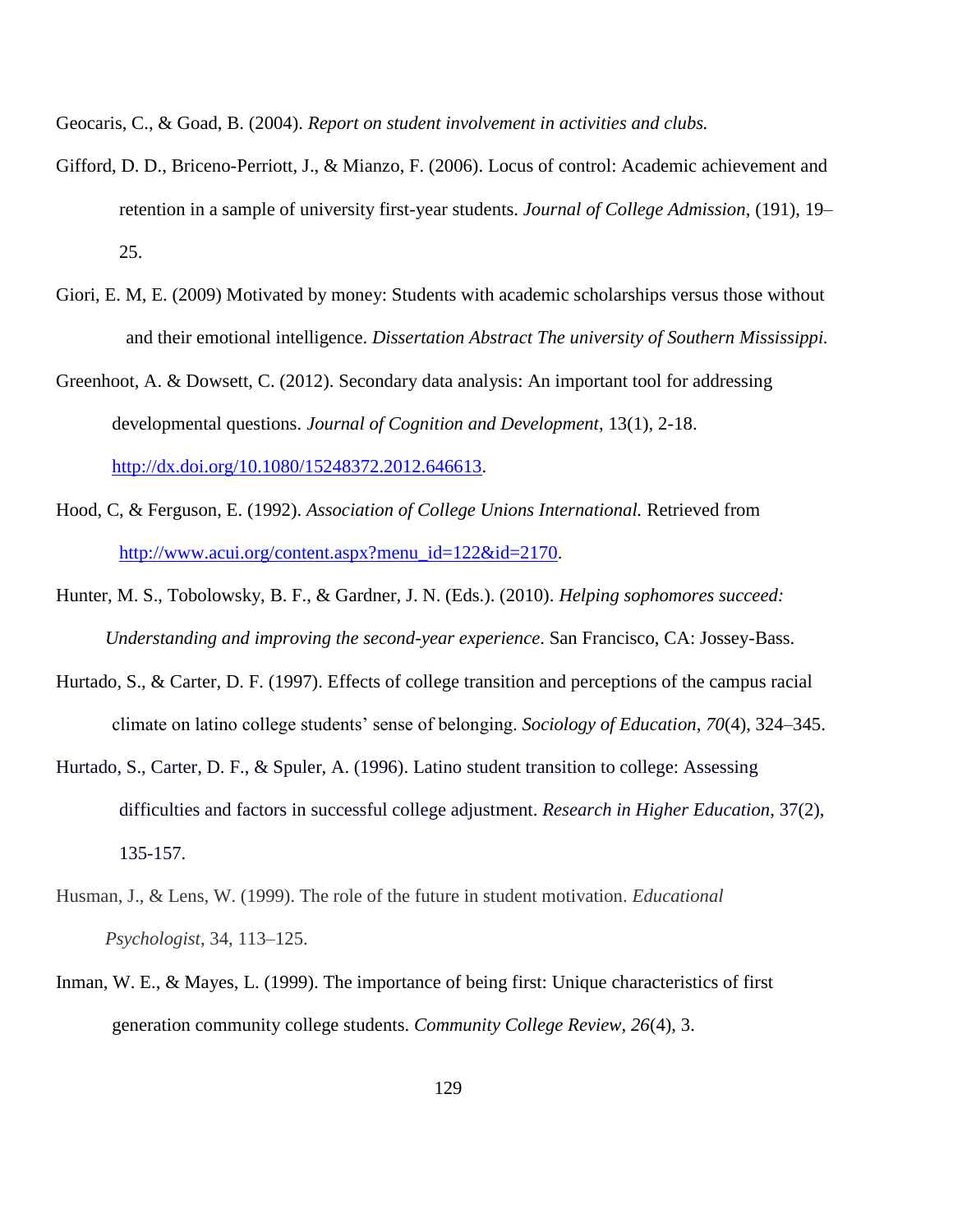- Ishitani, T. T. (2003). A longitudinal approach to assessing attrition behavior among first-generation students: Time-varying effects of pre-college characteristics. *Research in Higher Education*, *44*(4), 433–449.
- Jacob, B (2002). [Where the boys aren't: Non-Cognitive skills, returns to school and the gender gap in](http://doi.org/10.1016/S0272-7757%2801%2900051-6)  [higher education.](http://doi.org/10.1016/S0272-7757%2801%2900051-6) *Economics of Education Review* 21 (2002) 589-598.Jensen, E. L. (1981a). Student Financial Aid and Persistence in College. *The Journal of Higher Education*, *52*(3), 280. http://doi.org[/10.2307/1981036](http://dx.doi.org/10.2307/1981036)
- Jensen, E. L. (1981). Student financial aid and persistence in college. *The Journal of Higher Education*, *52*(3), 280–294. doi:10.2307/1981036.
- Johnson, B. (2000). It's (Beyond) time to drop the terms causal comparative and correlational research in education. Retrieve from [http://itforum.coe.uga.edu/paper43/paper43.html.](http://itforum.coe.uga.edu/paper43/paper43.html)
- Johnson, D. J., Renwick, D. C. (1983). Academic achievement of student athletes. *Athletic administration 18(1),* 22-24.
- Juillerat, S. (2000). Assessing the expectations and satisfaction levels of sophomores: How are they unique? In L. A. Schreiner & J. Pattengale. (Eds.), *Visible Solutions for Invisible Students: Helping Sophomores Succeed* (Monograph 31) (pp. 19-29). Columbia, SC: University of South Carolina, National Resource Center for the First-Year Experience and Students in Transition.
- Kahn, J. H., & Nauta, M. M. (2001). Social-cognitive predictors of first-year college persistence: The importance of proximal assessment. *Research in Higher Education*, *42*(6), 633–652. Retrieved from<http://www.jstor.org/stable/40196449>
- Kenny, M. E., & Donaldson, G. A. (1991). Parental attachment questionnaire. *Journal of Counseling Psychology*, PAQ, *38*, 479–486.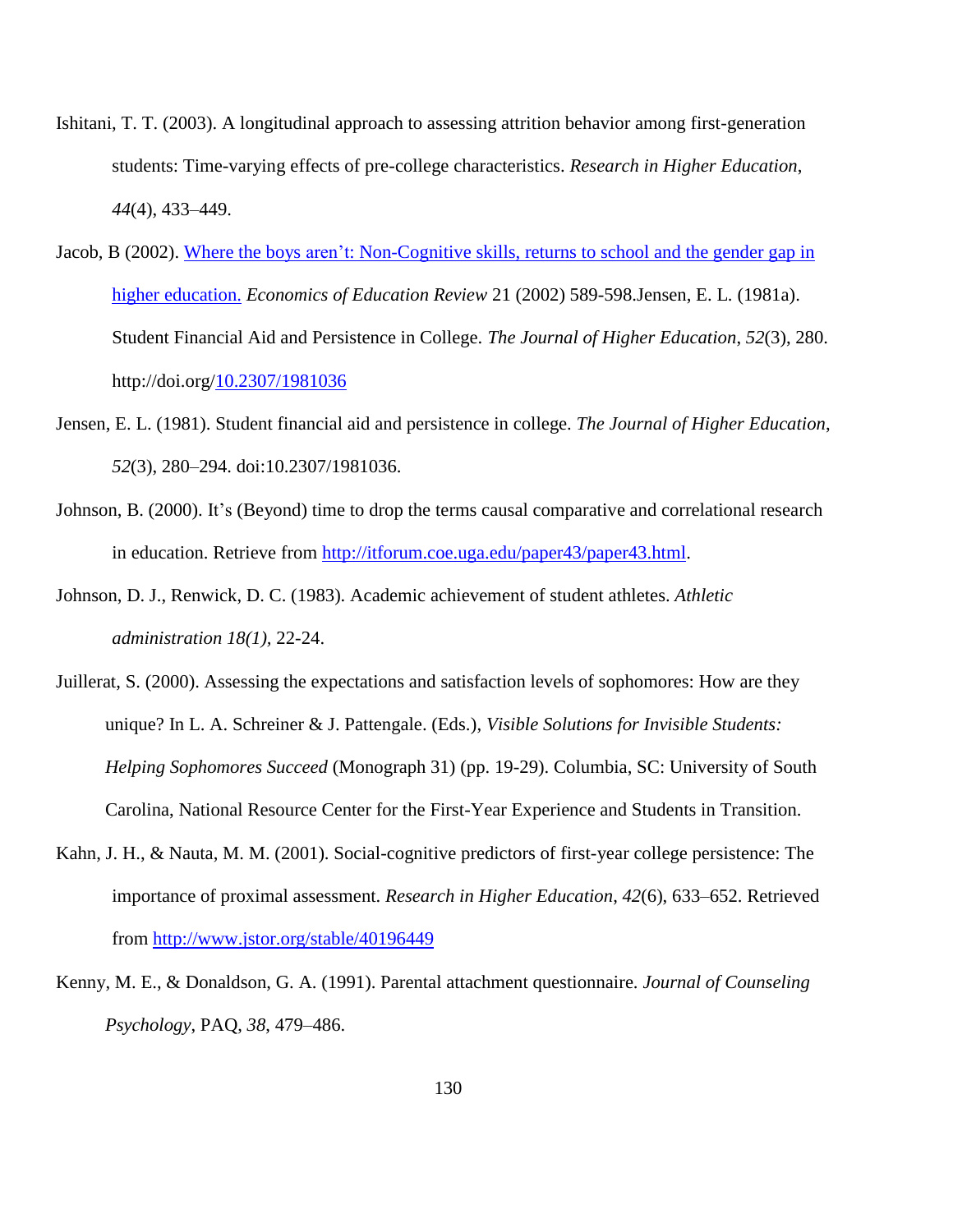- Killen, R. (1994). Differences between students' and lecturers' perceptions of factors influencing students' academic success at university. *Higher Education Research & Development*, 13(2), 199– 211. [http://doi.org/10.1080/0729436940130210.](http://doi.org/10.1080/0729436940130210)
- Kim, G. (2000). An exploratory study of university student support services: Looking for the best regression models. Dissertation Abstracts International, 51(1-A), 43. (Pub. No AAI9939705). Retrieved March 27, 2007, from PsychINFO database.
- Kimball, E. & Campbell, S. (2013). Advising strategies to support student learning success: Linking theory and philosophy with intentional practice. In J. Drake, P. Jordan, and M. Miller (Eds.). Academic Advising Approaches: Strategies That Teach Students to Make the Most of College, pp. 3-15. National Academic Advising Association, Jossey-Bass: San Francisco, CA.
- Kuh, G. (2008). Advising for student success. In V. Gordan, W. Habley, and T. Grites (Eds.). Academic Advising: A comprehensive handbook  $(2<sup>nd</sup> ed.)$ , pp. 68-84. National Academic Advising Association, Jossey-Bass: San Francisco, CA.
- Kuhn, T. (2008). Historical foundations of academic advising. In V. Gordan, W. Habley, and T. Grites (Eds.). Academic advising: A comprehensive handbook (2nd ed.), pp. 3-16. National Academic Advising Association, Jossey-Bass: San Francisco, CA.
- Kyngas, H. & Rissenen, M. (2001). Information point: Wald test. *Journal of Clinical Nursing*, 10, 767- 774.
- Labi, A. (2015). *Placing student success at the center of state higher education finance policy* (Lumina Issue Papers, November 2015). Retrieved from the Lumina Foundation for Education website: [http://files.eric.ed.gov/fulltext/ED561331.pdf.](http://files.eric.ed.gov/fulltext/ED561331.pdf)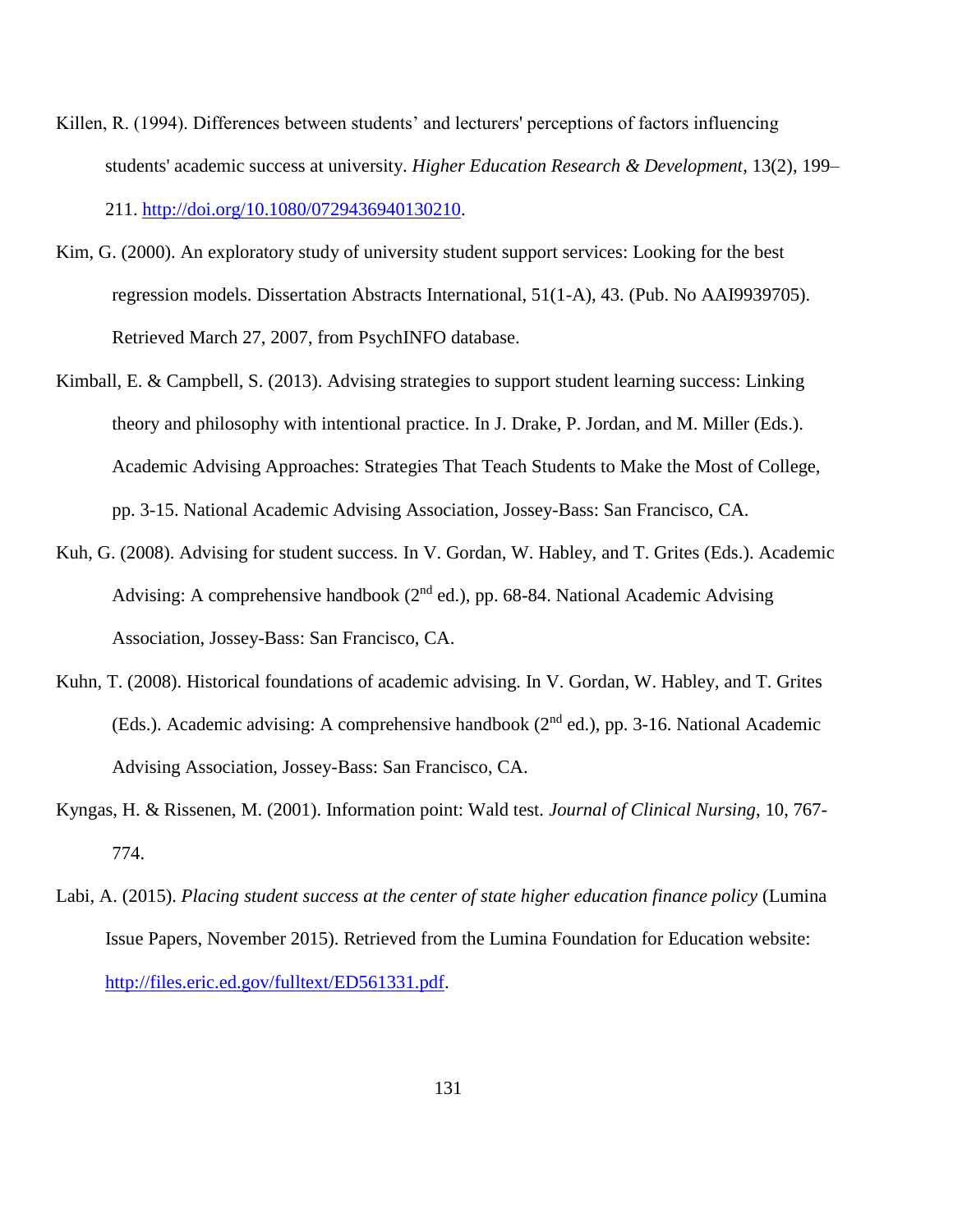- Lederman, D. (2009). As talk about retention rises, rates drop. Retrieved from the Inside Higher Ed website: [http://www.insidehighered.com/news/2009/01/23/retain.](http://www.insidehighered.com/news/2009/01/23/retain)
- Ledwith, K.E., (2014). Academic advising and career services: A collaborative approach. *New Directions for Student Services, 2014*(148), 49-63. doi:10.1002/ss.20108
- Lee, K., & Leonard, R. (2009). Destination unknown: Addressing the sophomore slump. *NACE Journal*, *70*(2), 27–31.
- Lemons, L. J., & Richmond, D. R. (1987). A developmental perspective of sophomore slump. *NASPA Journal*, *24*(3), 15–19.
- Leondari, A. (2007). Future time perspective, possible selves, and academic achievement. *New Directions for Adult and Continuing Education*, *2007*(114), 17
- Leppel, K. (2002). Similarities and differences in the college persistence of men and women. *The Review of Higher Education*, *25*(4), 433–450. http://doi.org/10.1353/rhe.2002.0021
- Leppel, K. (2005). College persistence and student attitudes toward financial success. *College Student Journal*, 39(2), 223.
- Lipka, S. (2007). More students seek campus jobs as work-study positions dwindle. *Chronicle Of Higher Education*, *53*(21), A40.
- Logistic regression SPSS annotated output (n.d.). Retrieved from

[https://stats.idre.ucla.edu/spss/output/logistic-regression.](https://stats.idre.ucla.edu/spss/output/logistic-regression)

- Lowery, J.W. (2004). Student affairs for a new generation. *New Direction for Student Services*, 106, 87- 98.
- MacDonald, R. B. (2000). *The master tutor: A guidebook for more effective tutoring* (2nd ed.). New York, NY: Cambridge Stratford.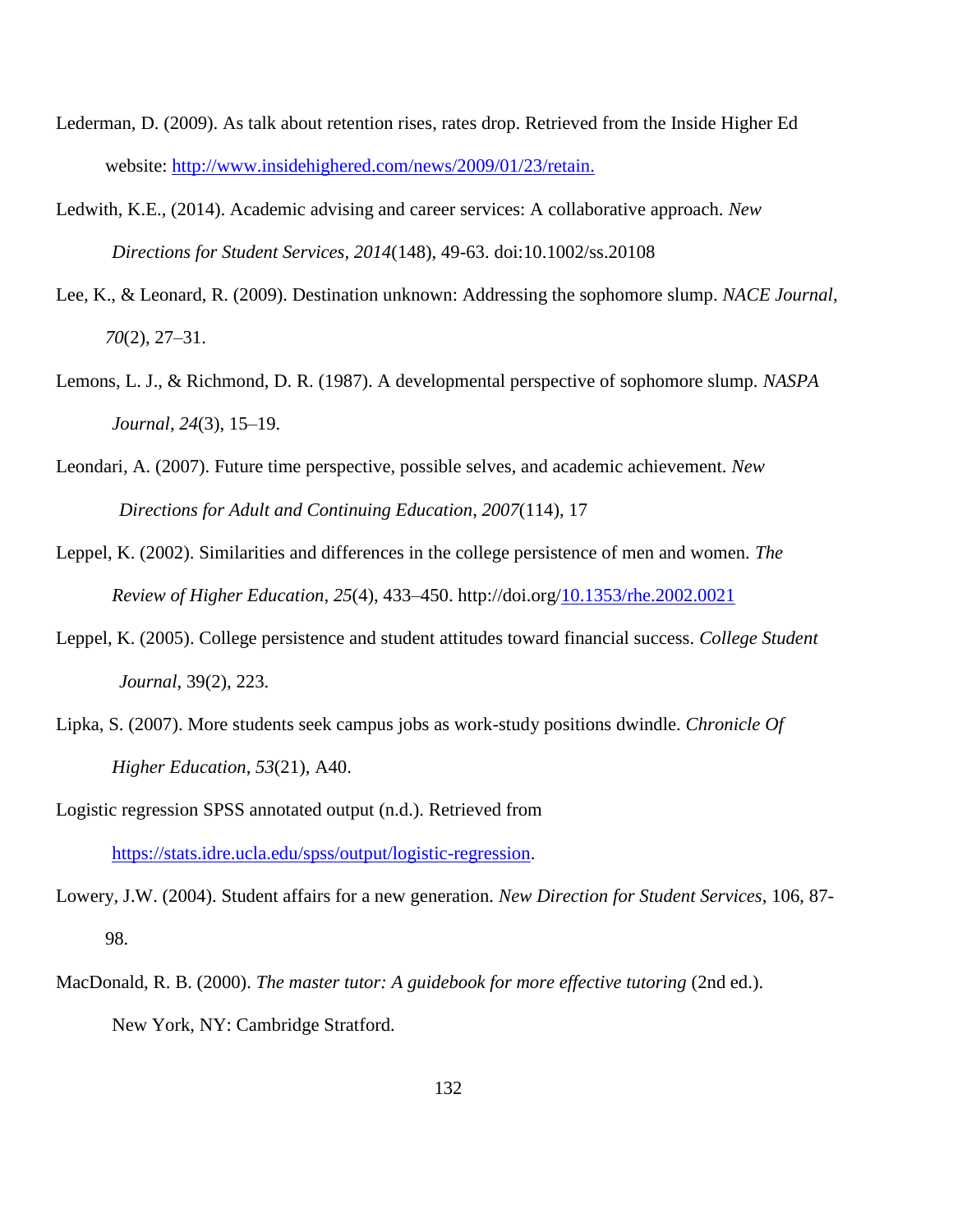- Mahoney, R. G. (1998). Components of TRIO's success: How one student support service program achieved success. *Journal of Negro Education*, *67*(4), 381-88.
- Mattanah, J. F., Brooks, L. J., Brand, B. L., Quimby, J. L., & Ayers, J. F. (2012). A social support intervention and academic achievement in college: Does perceived loneliness mediate the relationship? *Journal of College Counseling*, 15(1), 22-36.
- Meece, J. L., McColskey, W. (1997). Improving student motivation: A guide for teachers and school improvement teams (1st ed.). Greensboro, NC: SERVE. [http://purl.fdlp.gov/GPO/gpo15274.](http://purl.fdlp.gov/GPO/gpo15274)
- Metzner, B. S. (1989). Perceived quality of academic advising: The effect on freshman attrition. *American Educational Research Journal*, *26*(3), 422-442.
- Miller, C., Binder, M., Harris, V., & Krause, K. (2011). Staying on track: early findings from a performance-based scholarship program at the University of New Mexico. *SSRN eLibrary*. Retrieved from [http://papers.ssrn.com.libproxy.unm.edu/sol3/papers.cfm?abstract\\_id=1931097](http://papers.ssrn.com.libproxy.unm.edu/sol3/papers.cfm?abstract_id=1931097)
- National Student Clearinghouse Research Center (2015). *Snapshot report: Persistence-Retention*. Retrieved from [https://nscresearchcenter.org/wp-content/uploads/SnapshotReport18-](https://nscresearchcenter.org/wp-content/uploads/SnapshotReport18-PersistenceRetention.pdf) [PersistenceRetention.pdf.](https://nscresearchcenter.org/wp-content/uploads/SnapshotReport18-PersistenceRetention.pdf)
- National Student Clearinghouse Research Center (2016). *Snapshot report: Persistence-Retention*. Retrieved from [https://nscresearchcenter.org/wp-content/uploads/SnapshotReport22-](https://nscresearchcenter.org/wp-content/uploads/SnapshotReport22-PersistenceRetention.pdf) [PersistenceRetention.pdf.](https://nscresearchcenter.org/wp-content/uploads/SnapshotReport22-PersistenceRetention.pdf)
- Nora A. & Cabrera A.F. (1996). The role of perceptions of prejudice and discrimination on the adjustment of minority students to college. *Journal of Higher Education*, 67(2), pp. x-148.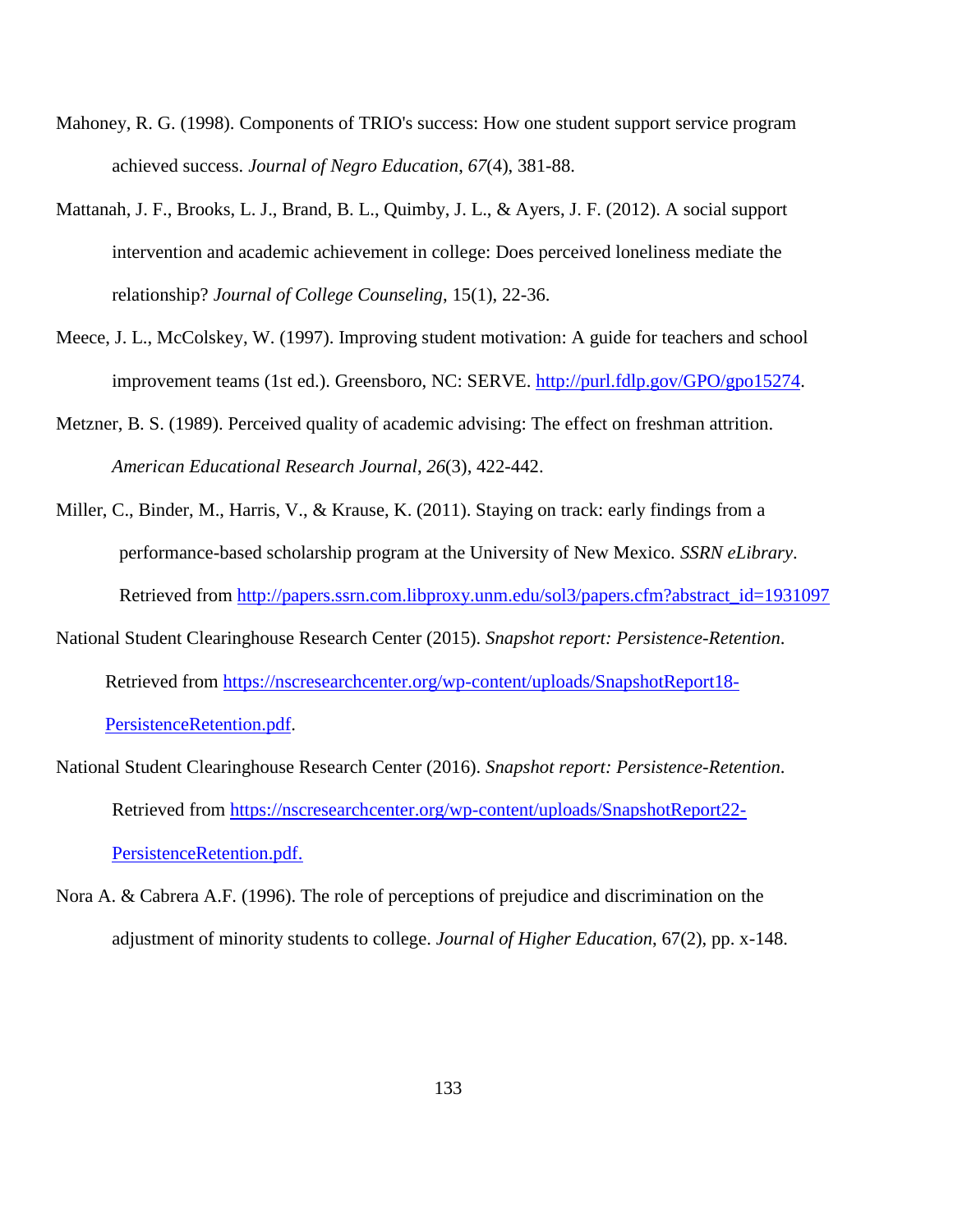Nunez, A.-M., & Carroll, C. D. (1998). First-generation students: Undergraduates whose parents never enrolled in postsecondary education. Retrieved May 15, 2012, from <http://nces.ed.gov/pubsearch/pubsinfo.asp?pubid=98082>

Nunnally, J. C., & Bernstein, I. H. (1994). *Psychometric theory*. New York: McGraw-Hill.

O'Grady, K. E., & Medoff, D. R. (1988). Categorical variables in multiple regression: Some cautions. *Multivariate Behavioral Research, 23,* 243-260. [http://dx.doi.org/10.1207/s15327906mbr2302\\_7.](http://dx.doi.org/10.1207/s15327906mbr2302_7)

Office of Institutional Analytics (n.d.). *OIA freshman cohort tracking report*. Retrieved from the University of New Mexico website: [https://oia.unm.edu/facts-and-figures/freshman-cohort](https://oia.unm.edu/facts-and-figures/freshman-cohort-tracking-reports.html)[tracking-reports.html](https://oia.unm.edu/facts-and-figures/freshman-cohort-tracking-reports.html)

- Olive, T. (2008). Desire for higher education in first-generation hispanic college students enrolled in an academic support program: A phenomenological analysis. *Journal of Phenomenological Psychology*, *39*(1), 81-110. doi:10.1163/156916208X311638
- Orszag, J., Orszag, P., & Whitmore, D. M. (2001, August). Learning and earning: Working in college. Retrieved from<http://www.brockport.edu/career01/upromise.htm>
- Pajares, F. (1996). Self-efficacy beliefs in academic settings. *Review of Educational Research*, *66*(4), 543–578. doi:10.3102/00346543066004543
- Pallant, J. (2013). SPSS survival manual: A step by step guide to data analysis using IBM SPSS. Maidenhead, Berkshire, England: McGraw Hill.
- Pascarella, E. T. (1980). Student-faculty informal contact and college outcomes. *Review of Educational Research*, *50*(4), 545–595.
- Pascarella, E. & Terenzini, P. (1991). *How college affects students* (San Francisco, CA, Jossey-Bass).
- Pascarella, E. & Terenzini, P. (2005). *How college affects students volume 2 a third decade of research*  (San Francisco, CA, Jossey-Bass).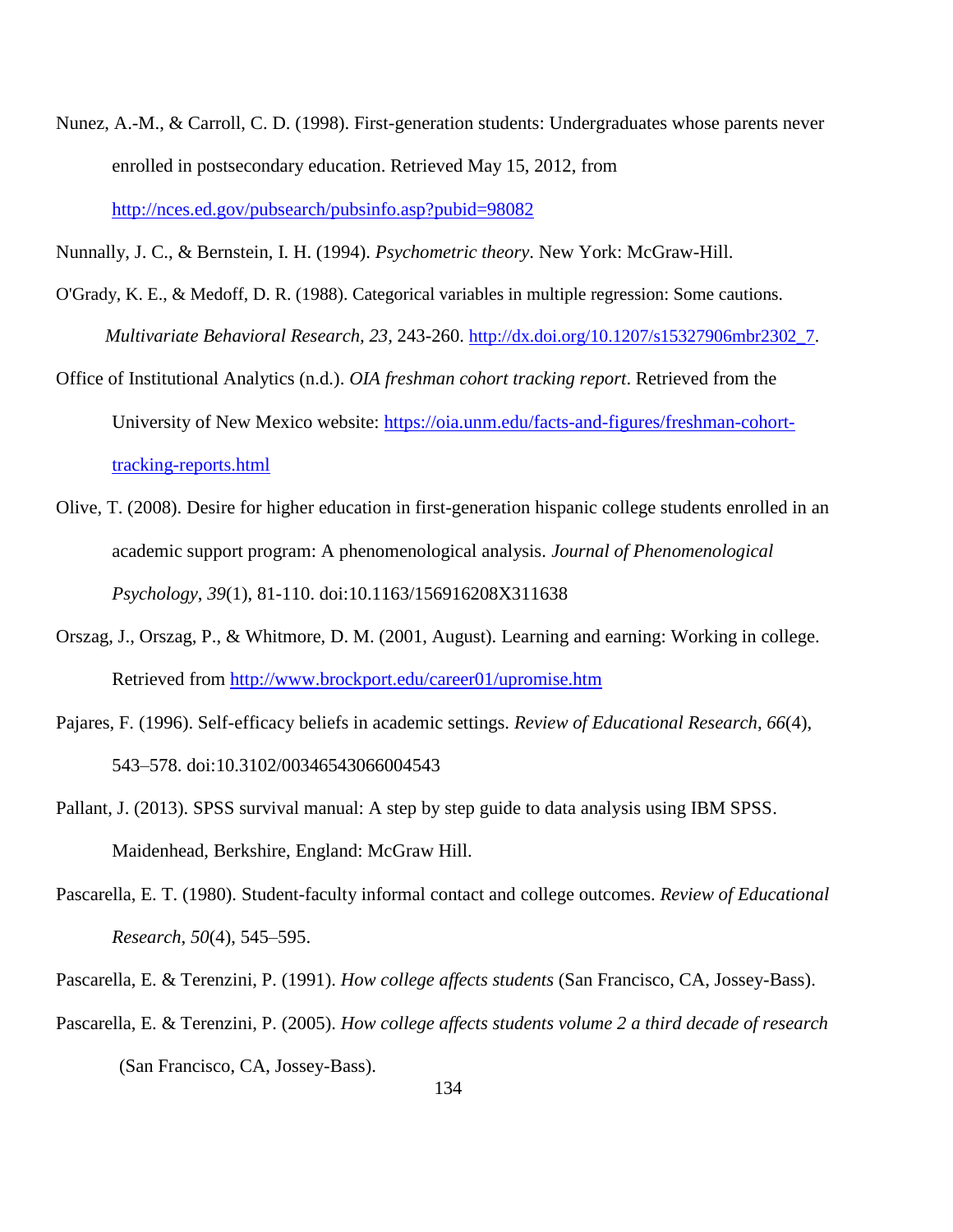- Patel, R., Richburg-Hayes, L. de la Campa, E. & Rudd, T. (2013). Performance-based scholarships: What have we learned? Interim findings from the PBS Demonstration. p. 1
- Pattengale, J. & Schreiner, L. A. (2000). What is the sophomore slump and why should we care? In L. A. Schreiner & J. Pattengale. (Eds.), *Visible Solutions for Invisible Students: Helping Sophomores Succeed* (Monograph 31) (pp. v-viii). Columbia, SC: University of South Carolina, National Resource Center for the First-Year Experience and Students in Transition.
- Performance Metrics (n.d.). *3 rd Semester retention rates*. Retrieved from the University of New Mexico website:<http://strategy.unm.edu/performance-monitoring-dashboard/Goal%202.html>
- Perry, S. R., Cabrera, A. F., & Vogt, W. P. (1999). Career maturity and college student persistence. *Journal of College Student Retention*, *1*(1), 41-58.
- Peter, K., and Horn, L. (2005). Gender differences in participation and completion of undergraduate education and how they have changed over time (NCES 2005–169). U.S. Department of Education, National Center for Education Statistics. Washington, DC: U.S. Government Printing Office.
- Pintrich, P. R., & de Groot, E. V. (1990). Motivational and self-regulated learning components of classroom academic performance. *Journal of Educational Psychology*, 82(1), 33–40.
- Press Room (n.d.), "New Initiative to Double the Number of Low-Income Students. Retrieved from [http://www.gatesfoundation.org/Media-Center/Press-Releases/2008/12/New-Initiative-to-](http://www.gatesfoundation.org/Media-Center/Press-Releases/2008/12/New-Initiative-to-Double-the-Number-of-LowIncome-Students-in-the-US-Who-Earn-a-Postsecondary-Degree)[Double-the-Number-of-LowIncome-Students-in-the-US-Who-Earn-a-Postsecondary-Degree](http://www.gatesfoundation.org/Media-Center/Press-Releases/2008/12/New-Initiative-to-Double-the-Number-of-LowIncome-Students-in-the-US-Who-Earn-a-Postsecondary-Degree)
- Ramist, L. (1981). *College attrition and retention* (College Board Rep. No. 81-1). Retrieved from the College Entrance Examination Board, New York at [http://mc-3241-1259741632.us-east-](http://mc-3241-1259741632.us-east-1.elb.amazonaws.com/sites/default/files/publications/2012/7/researchreport-1981-1-college-student-attrition-retention_0.pdf)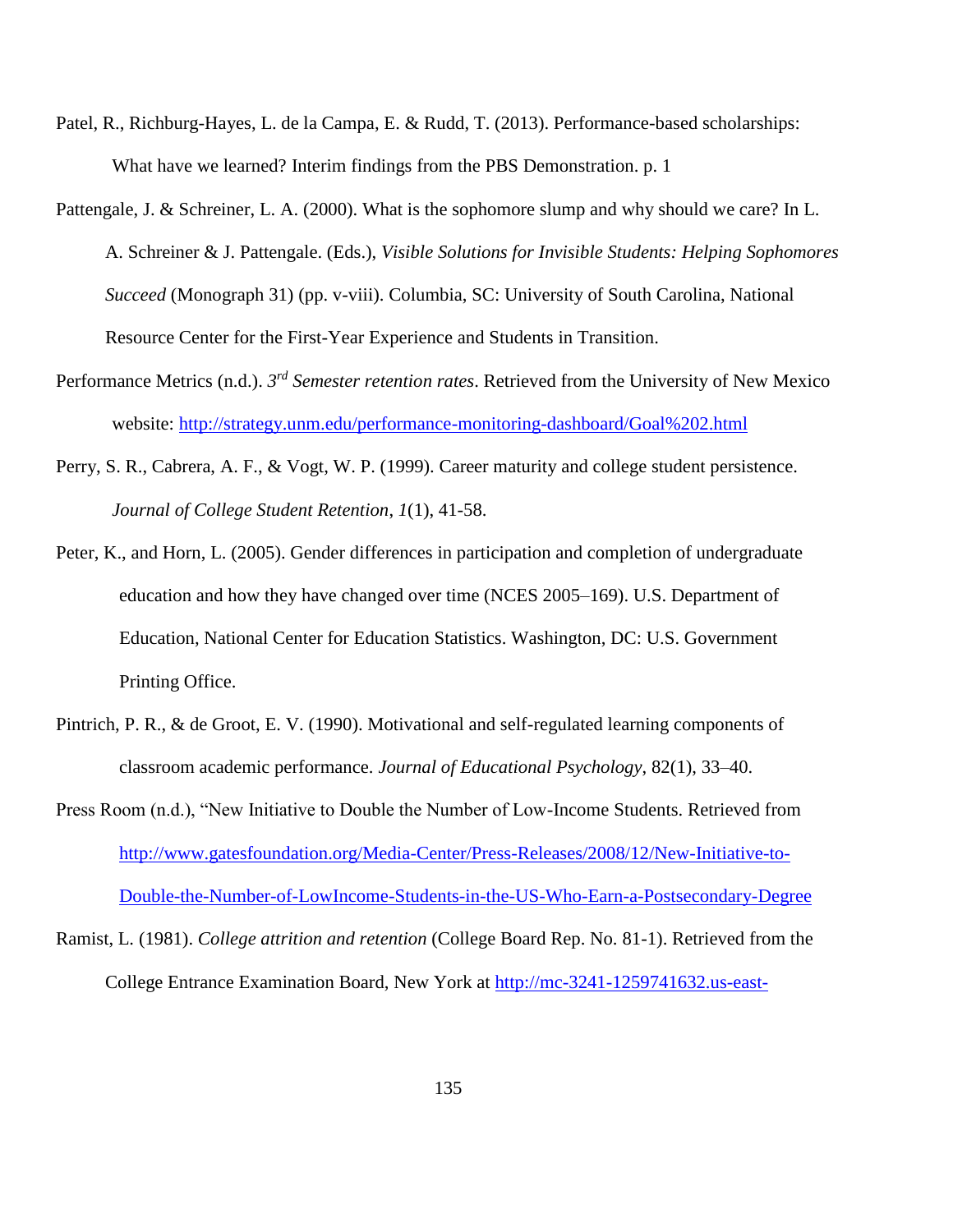[1.elb.amazonaws.com/sites/default/files/publications/2012/7/researchreport-1981-1-college](http://mc-3241-1259741632.us-east-1.elb.amazonaws.com/sites/default/files/publications/2012/7/researchreport-1981-1-college-student-attrition-retention_0.pdf)[student-attrition-retention\\_0.pdf.](http://mc-3241-1259741632.us-east-1.elb.amazonaws.com/sites/default/files/publications/2012/7/researchreport-1981-1-college-student-attrition-retention_0.pdf)

Ravitch, D. (2003). Brookings papers on education policy. Brookings Institution Press.

- Raymoan, J. R. (1993). Contemporary career services: Theory defines practice. In J. R. Raymoan (Ed.), The Changing Role of Career Services (p. 3-22). San Francisco: Jossey-Bass.
- Reason, R. D. (2009). An examination of persistence research through the lens of a comprehensive conceptual framework. *Journal of College Student Development*, *50*(6), 659-682.
- Reigle-Crumb, C. (2007). More girls go to college: Academic and social factors behind the female postsecondary advantage. Population Research Center University of Texas, Austin.
- Reinheimer, D., & McKenzie, K. (2011). The impact of tutoring on the academic success of undeclared students. *Journal of College Reading & Learning*, *41(2),* 22-36.

Retrieved April 03, 2006, from [www.south.hinsdale86.org.](http://www.south.hinsdale86.org/)

- Rendon, L. I. (1995). Facilitating retention and transfer for first generation students in community colleges. *National Center on Postsecondary Teaching, Learning. And Assessment,* University Park, PA.
- Retention Management System Plus (n.d.). *Second-Year student assessment (SYSA): Summary and planning report for sample college*. Cedar Rapids, IA: Ruffalo Noel-Levitz.
- Reynolds, J.R., and Burge, S. (20043) "Gender related changes in educational expectations: The roles of family, school, and race/ethnicity," working paper accessed February 15th, 2008 from [http://garnet.acns.fsu.edu/~jreynold/socofed.](http://garnet.acns.fsu.edu/~jreynold/socofed)
- Rickes, P. C. (2009). Make way for millennial! How today's students are shaping higher education space. *Planning for Higher Education, 37*(2), 7-17.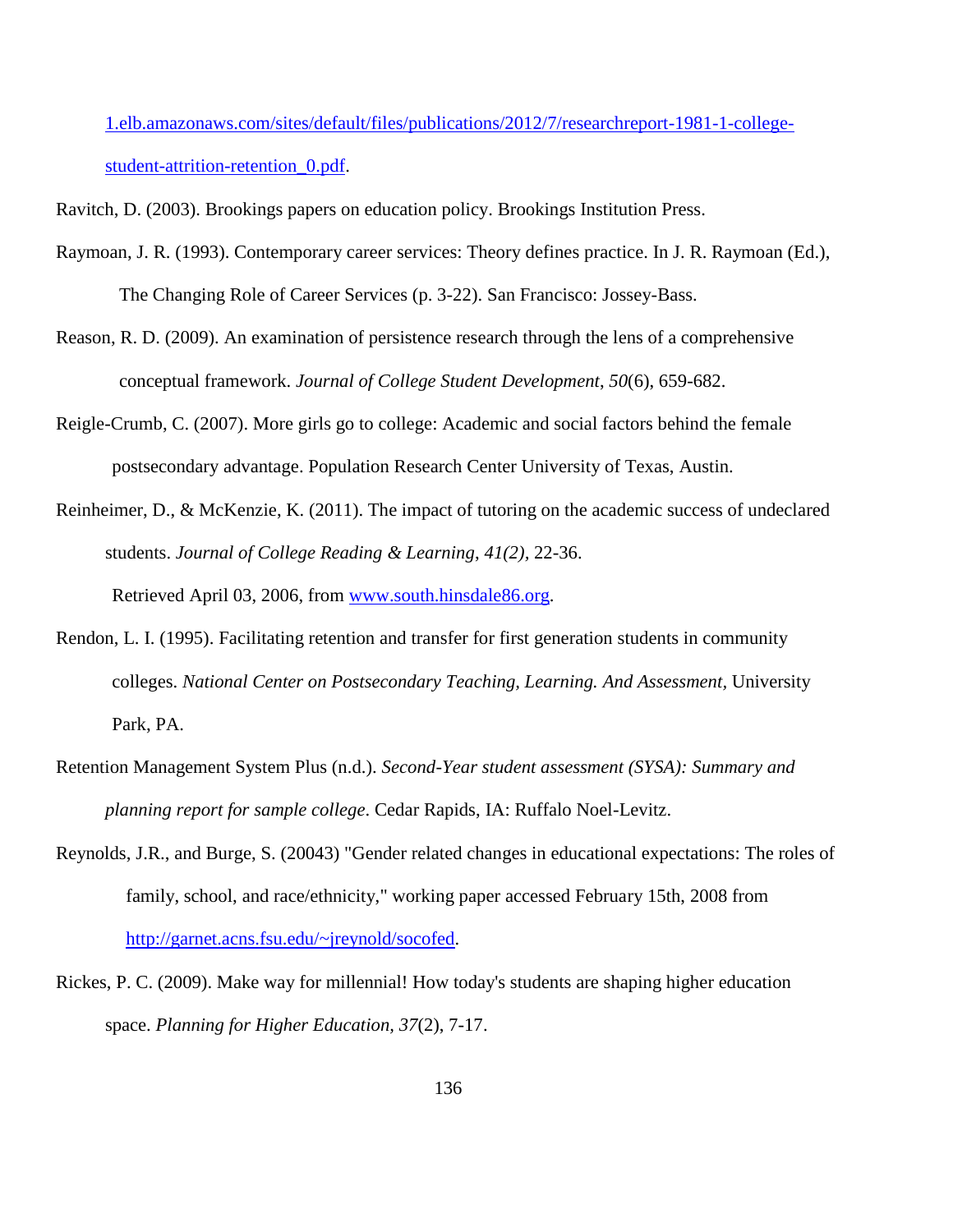Ruban, L. & Amaury, N. (2002). Factors impacting the academic status of undergraduate students at four-year institutions. Part presented at the Annual Meeting of the American Education Research Association New Orleans, LA.

Ruffalo Noel-Levitz (2011). *2011 Pilot study/research report*. Retrieved from [http://eric.ed.gov/?id=ED536419.](http://eric.ed.gov/?id=ED536419)

- Schaller, M. A. (2010). Understanding the impact of the second year of college. In Hunter, M. S., Tobolowsky, B. F., & Gardner, J. N. (Eds.), *Helping sophomores succeed: Understanding and improving the second-year experience* (pp. 13-29). San Francisco, CA: Jossey-Bass.
- Schee., B.A.V (*2007*). Adding insight to intrusive advising and its effectiveness with students on probation. *NACADA Journal*: Fall, 27(2), pp. 50-59.
- Schreiner, L. A., Louis, M. C., & Nelson, D. D. (Eds.). (2012). *Thriving in transitions: A research-based approach to college student success.* Columbia, SC: University of South Carolina, National Resource Center for the First-Year Experience and Students in Transition.
- Shireman, R. (2009). College affordability and student success exploring the connection between financial aid, student commitment, and success in college. *Change*, *41*(2), 54.
- Smith, E. (2008). Using Secondary Data in Educational and Social Research. Maidenhead: McGraw-Hill Education.
- Spady, W. (1970). Dropouts from higher education: An interdisciplinary review and synthesis. *Interchange*.
- St. John, E. (1990). Price response in enrollment decisions: An analysis of the high school and beyond sophomore cohort. *Research in Higher Education, 31*(2), 161-176. Retrieved from <http://www.jstor.org/stable/40195937>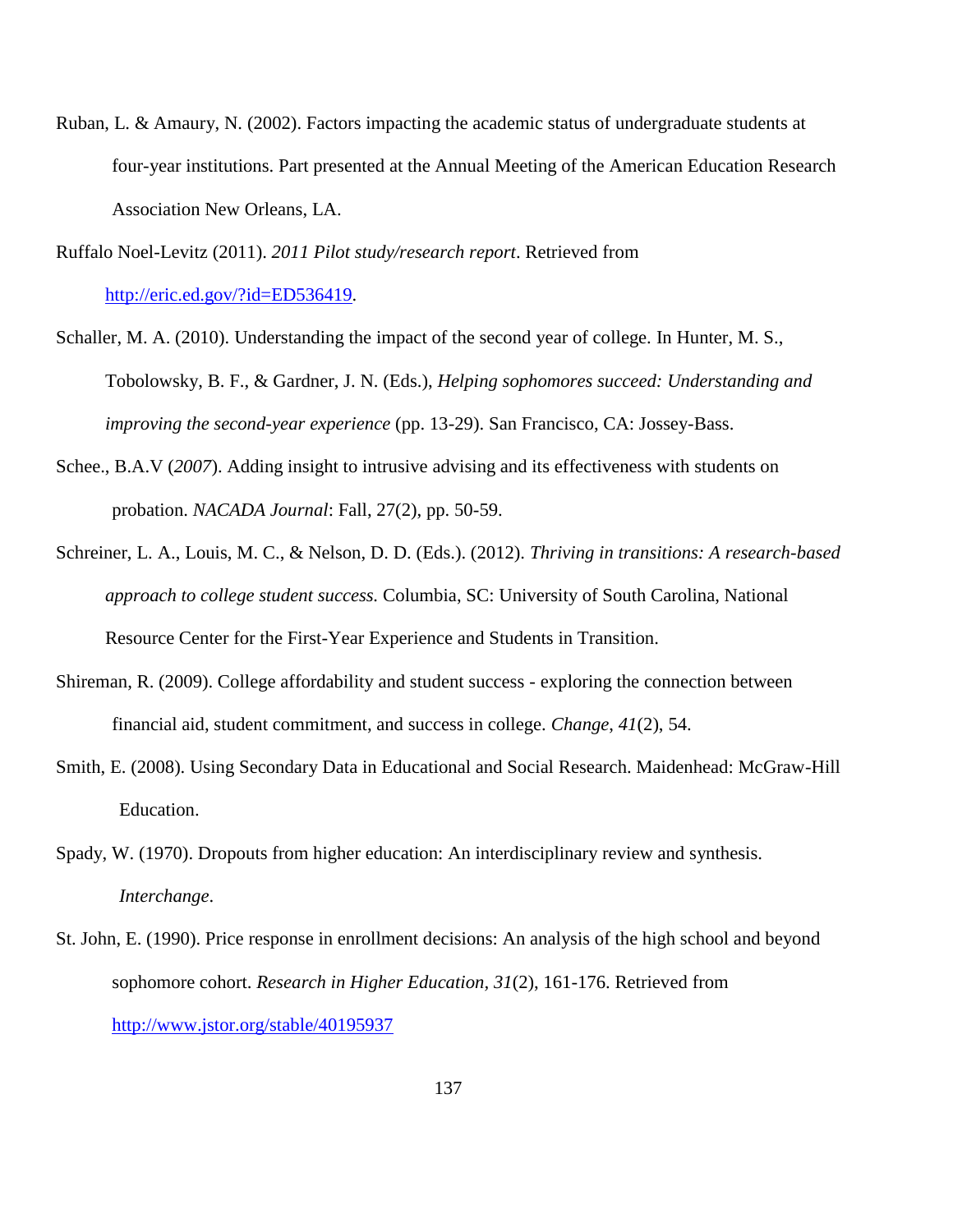Statistics How To (n.d.). Retrieved from [http://www.statisticshowto.com/variable.](http://www.statisticshowto.com/variable)

- Stephen, D. E., O'Connell, P. & Hall, M (2008) 'Going the extra mile', 'fire-fighting', or laissez-faire? Re-evaluating personal tutoring relationships within mass higher education, *Teaching in Higher Education,* 13:4, 449-460, DOI: 10.1080/13562510802169749
- Stinebrickner, R., & Stinebrickner, T. R. (2003). Understanding educational outcomes of students from low-income families. *Journal of Human Resources*, *38*(3).
- Swail, W. (2009). Graduating-at-risk-students: A cross-sector analysis. Educational Policy Institute. Retrieved from [http://www.imagine-america.org/pdfs/Graduating-At-Risk-Students-Web.pdf.](http://www.imagine-america.org/pdfs/Graduating-At-Risk-Students-Web.pdf)
- Synder, C.R., Shorey, H., Cheavens, J., Pulvers, K.M., Adams, V., III, & Wiklund, C. (2002). Hope and academic success in college. *Journal of Educational Psychology, 94*(4), 820-826.
- Terenzini, P. T., Springer, L., Yaeger, P., Pascarella, E., & Nora, A. (1996). First generation college students: Characteristics, experiences, and cognitive development. *Research in Higher Education, 37*(1), 1–22.
- Terenzini, P. T., & Reason, R. D. (2005). Parsing the first year of college: Rethinking the effects of college on students. Paper presented at the Annual Conference of the Association for the Study of Higher Education, Philadelphia, PA.
- Tierney, W. (2004). Power, identity, and the dilemma of college student departure. In reworking the student departure puzzled. J. M. Braxton. Nashville, TN: Vanderbilt University Press.
- Tinto, V. (1975). Dropout from higher education: A theoretical synthesis of recent research, *45*(1), 89– 125.
- Tinto, V. (1987). *Leaving college: Rethinking the causes and cures of student attrition* (1st Ed.). Chicago: University of Chicago Press.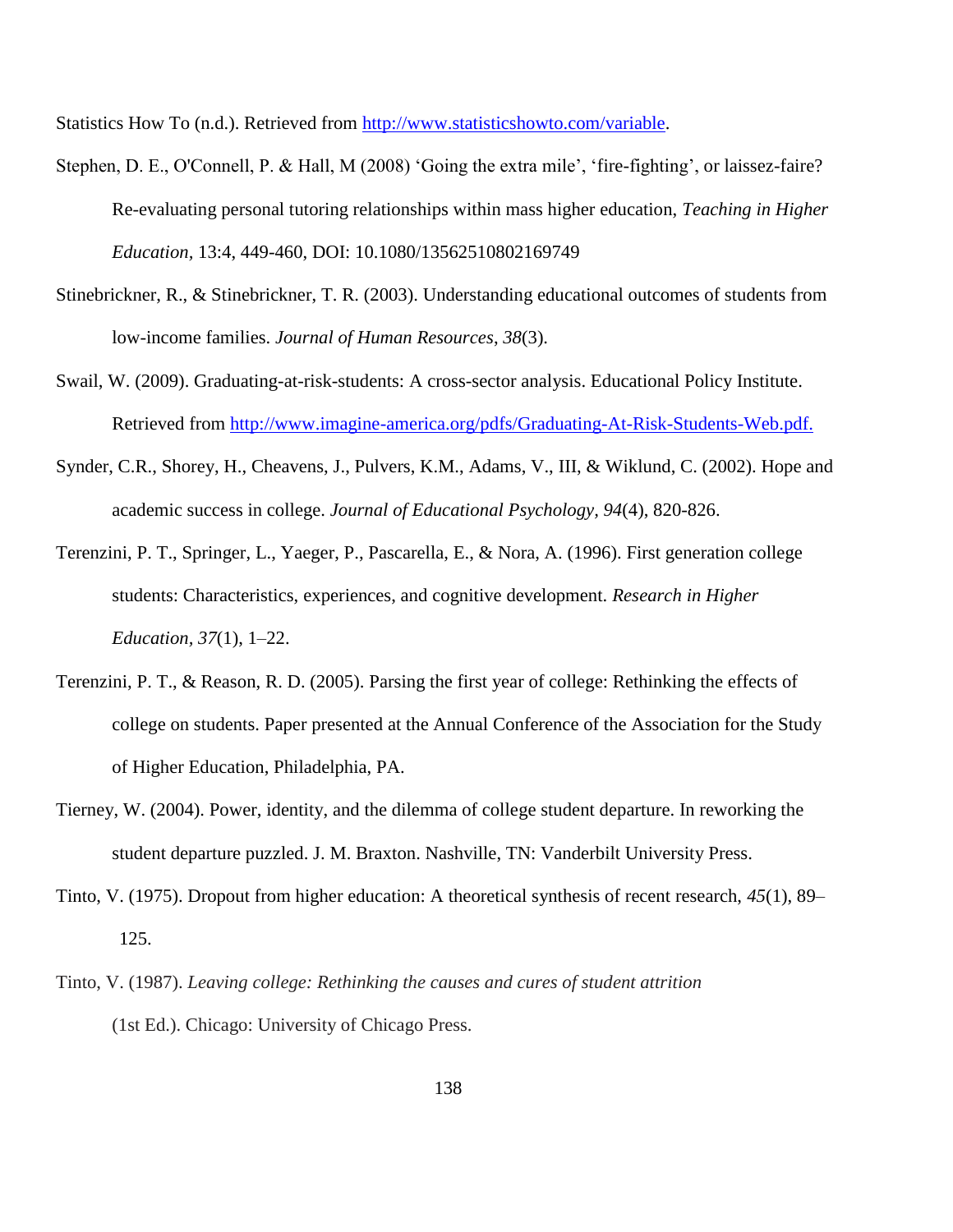- Tinto, V. (1993). Leaving college: rethinking the causes and cures of student attrition / Vincent Tinto. 2nd ed.
- Tinto, V. (2006-2007). Research and practice of student retention: What next? *Journal of College Student Retention: Research, Theory, and Practice,* 8(1), 1-19.
- Tobolowsky, B. & Cox, B. (2007). Finding from the 2005 national survey on sophomore-year initiatives. In B. F. Tobolowsky and B. E. Cox (Eds.), *Shedding light on sophomores: An exploration of the second college year* [Monograph] (pp. 13-30), *First-year experience monograph series, 47.*
- Topping, K. (1996) Effective peer tutoring in further and higher education: a typology and review of the literature, *Higher Education,* 32, 321–345.
- Trochim, W.M.K. (2006). Statistical power. Retrieved from <http://www.socialresearchmethods.net/kb/power.php>
- Turner, P. & Thompson, E. (2014). College retention initiatives meeting the needs of millennial freshman students. *College Student Journal*, *48*(1), 94-104.
- Tyson, C. (2014). *The murky middle*. Retrieved from the Inside Higher Ed website: [https://www.insidehighered.com/news/2014/09/10/maximize-graduation-rates-colleges-should](https://www.insidehighered.com/news/2014/09/10/maximize-graduation-rates-colleges-should-focus-middle-range-students-research-shows)[focus-middle-range-students-research-shows.](https://www.insidehighered.com/news/2014/09/10/maximize-graduation-rates-colleges-should-focus-middle-range-students-research-shows)
- University of South Carolina (USC) (n.d.). *University 101 programs*. Retrieved from the University of South Carolina website:<http://www.sc.edu/univ101/> .
- Using statistical regression methods in education research (n.d.). Retrieved from

[http://www.restore.ac.uk/srme/www/fac/soc/wie/research-](http://www.restore.ac.uk/srme/www/fac/soc/wie/research-new/srme/modules/mod4/12/index.html)

[new/srme/modules/mod4/12/index.html.](http://www.restore.ac.uk/srme/www/fac/soc/wie/research-new/srme/modules/mod4/12/index.html)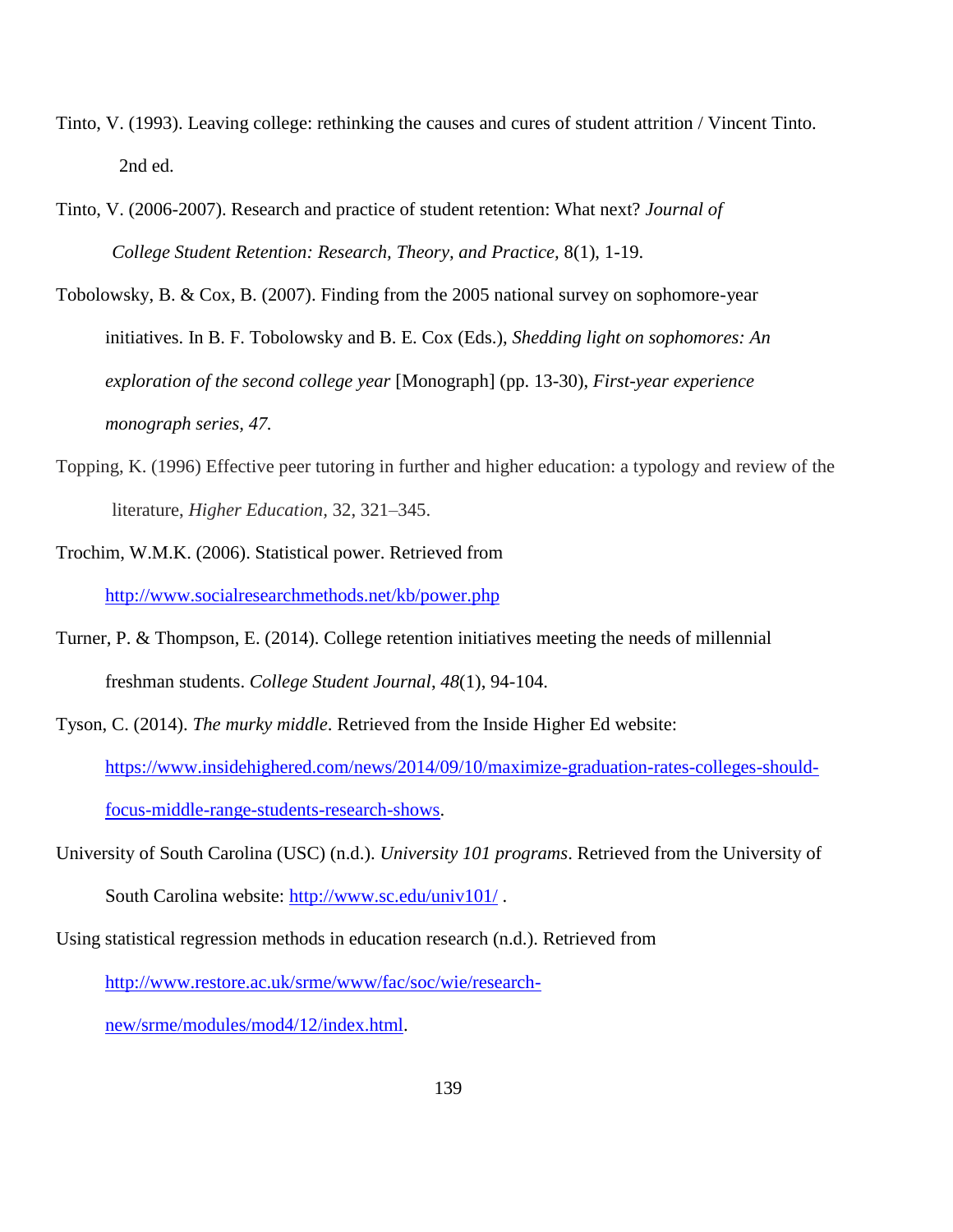- Vansteenkiste, M., Simons, J., Lens, W., Soenens, B., Matos, L., & Lacante, M. (2004). Less is sometimes more: Goal content matters. *Journal of Educational Psychology*, *96*(4), 755–764. http://doi.org[/10.1037/0022-0663.96.4.755](http://dx.doi.org/10.1037/0022-0663.96.4.755)
- William Arthur Ward. (n.d.). BrainyQuote.com. Retrieved June 12, 2017, from BrainyQuote.com Web site: [https://www.brainyquote.com/quotes/quotes/w/williamart110017.html.](https://www.brainyquote.com/quotes/quotes/w/williamart110017.html)
- Wellman, J. (2005). The student credit hour: Counting what counts. *Change: The Magazine of Higher Learning*, *37*(4), 18.
- Whitt, E. J., Pascarella, E. T., Nesheim, B. E., Marth, B. P., & Pierson, C. T. (2003). Differences between women and men in objectively measured outcomes, and the factors that influence those outcomes, in the first three years of college. *Journal of College Student Development*, *44*(5), 587–610.
- Williams, C. (2007). Research methods. *Journal of Business & Economic Research, 5(*3), 65-72.
- Wood, J. L. (2012). Examining academic variables affecting the persistence and attainment of black male collegians: A focus on academic performance and integration in the two-year college. *Race Ethnicity and Education,* 1-22.
- Xion, S. (2011). Students in higher education and academic support programs by Soua Xiong and Song E. Lee, *Hmong Studies Journal,* 12: 1-20 (2011).
- Yazedjian, A., Toews, M., Sevin, T., & Purswell, K. (2008). It's a whole new world: A qualitative exploration of college students' definitions of and strategies for college success. *Journal of College Student Development, 49*(2), 141-153.
- Yue, H. & Fu, X. (2017). Rethinking graduation and time to degree: A fresh perspective. *Research in Higher Education*, 58(2), pp 184-213.